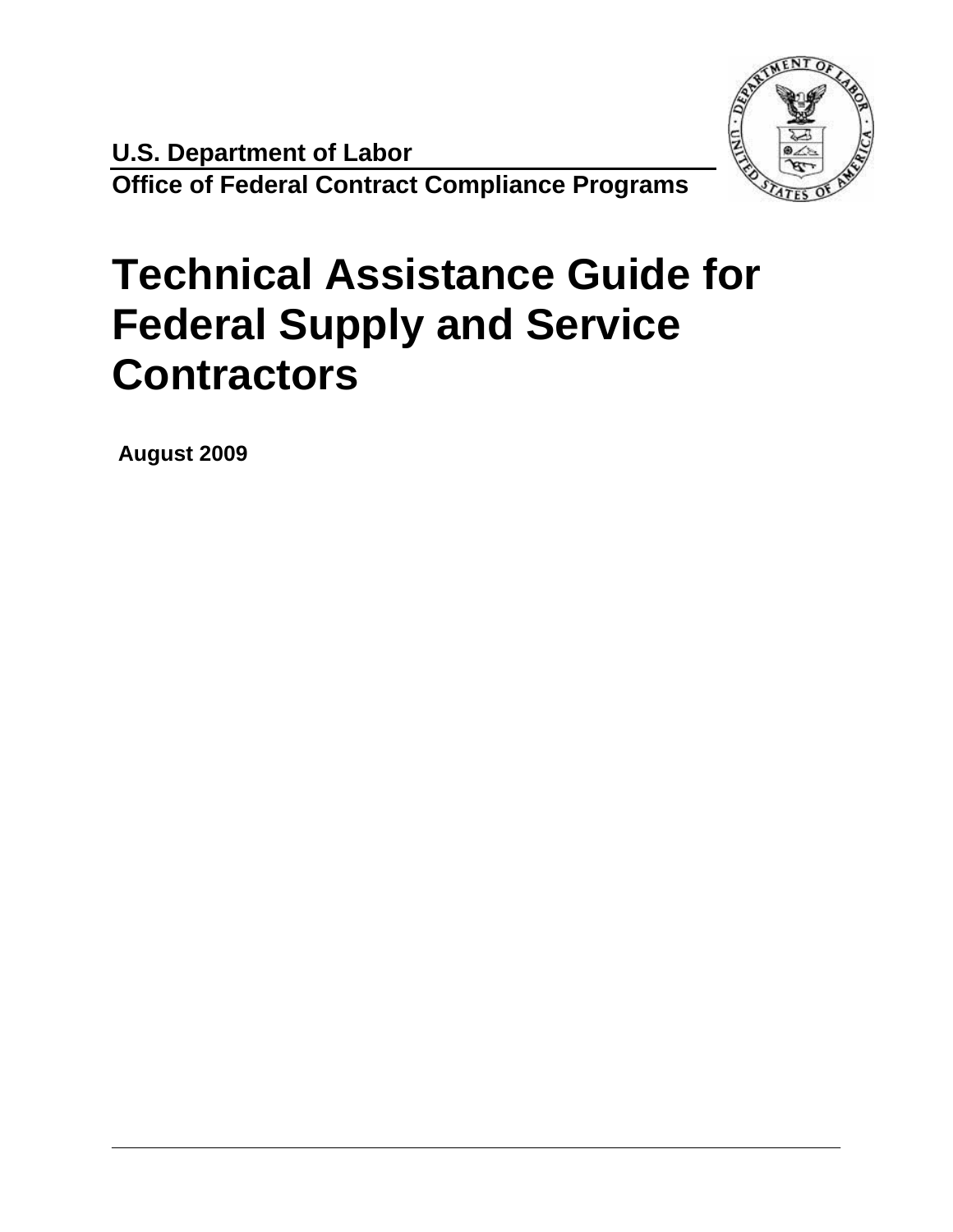

## **Technical Assistance Guide for Federal Supply and Service Contractors**

This Technical Assistance Guide is designed to assist Federal contractors and subcontractors in complying with the Federal laws and regulations that prohibit Federal contractors from discriminating in employment, and require that they undertake affirmative action to ensure equal employment opportunity in their workforces. It is intended for Federal contractors who have non-construction contracts -- also known as **Supply and Service contractors.** This Technical Assistance Guide is also for subcontractors who furnish supplies or services that are necessary to perform a Federal contract. The obligations of Federal contractors and subcontractors who hold construction contracts differ in significant ways and are covered in a separate guide.

The contents of this guide have been designed to assist supply and service contractors and subcontractors in:

- $\triangleright$  Understanding their contractual obligation to comply with the Federal laws that place nondiscrimination and affirmative action responsibilities on Federal contractors and subcontractors;
- ¾ Understanding the role of the Office of Federal Contract Compliance Programs (OFCCP) in administering and enforcing these Federal equal employment opportunity laws;
- ¾ Developing written affirmative action programs required under OFCCP-administered laws; and
- ¾ Preparing for an OFCCP compliance evaluation.

**This Technical Assistance Guide does not create new legal requirements or change current legal requirements. Instead, it reflects the views of OFCCP and is intended to serve as a basic resource document on OFCCP-administered laws. The legal requirements related to equal employment opportunity that apply to Federal supply and service contractors are contained in the statutes, executive orders, and regulations cited in the Guide. Every effort has been made to insure that the information contained in the Guide is accurate and up to date**.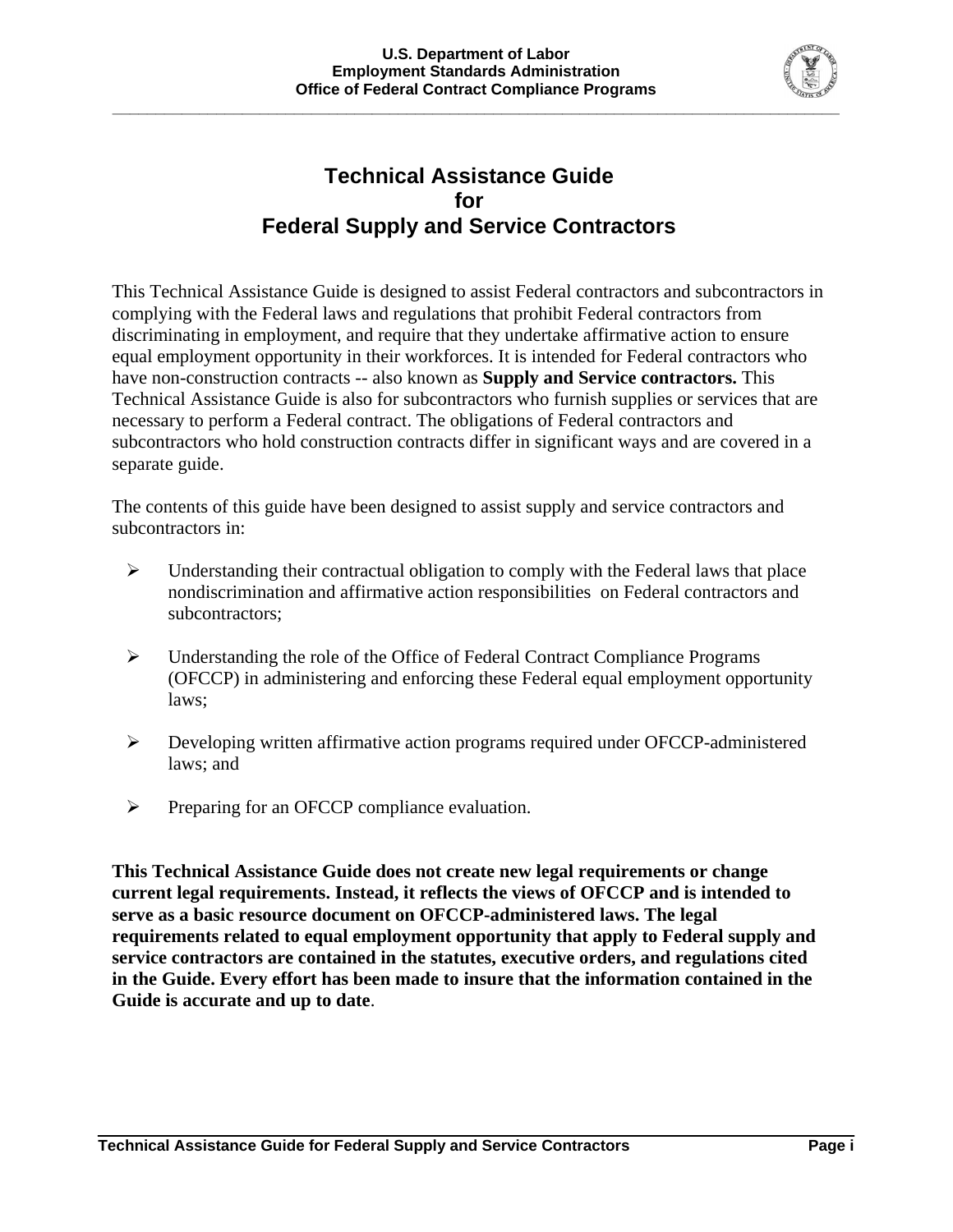**\_\_\_\_\_\_\_\_\_\_\_\_\_\_\_\_\_\_\_\_\_\_\_\_\_\_\_\_\_\_\_\_\_\_\_\_\_\_\_\_\_\_\_\_\_\_\_\_\_\_\_\_\_\_\_\_\_\_\_\_\_\_\_\_\_\_\_\_\_\_\_\_\_\_\_\_\_\_\_\_\_\_\_\_** 



## **Table of Contents**

| Overview of Supply and Service Contractor Responsibilities 11 |  |
|---------------------------------------------------------------|--|
| Executive Order 11246 Affirmative Action Program Elements 13  |  |
| Section 503 and VEVRAA Affirmative Action Program Elements 30 |  |
|                                                               |  |
|                                                               |  |
|                                                               |  |

#### **Appendices**

| <b>Appendix A:</b> | Sample Executive Order 11246 Affirmative Action Program<br><b>Documents</b> |
|--------------------|-----------------------------------------------------------------------------|
| <b>Appendix B:</b> | Sample Section 503 & VEVRAA Affirmative Action Program<br><b>Documents</b>  |
| <b>Appendix C:</b> | <b>Glossary of Terms</b>                                                    |
| <b>Appendix D:</b> | <b>Adverse Impact Determinations</b>                                        |
| <b>Appendix E:</b> | <b>National Office Help Desk</b>                                            |
| <b>Appendix F:</b> | <b>OFCCP National and Regional Offices</b>                                  |
| <b>Appendix G:</b> | <b>Small Business Administration's Ombudsman Program</b>                    |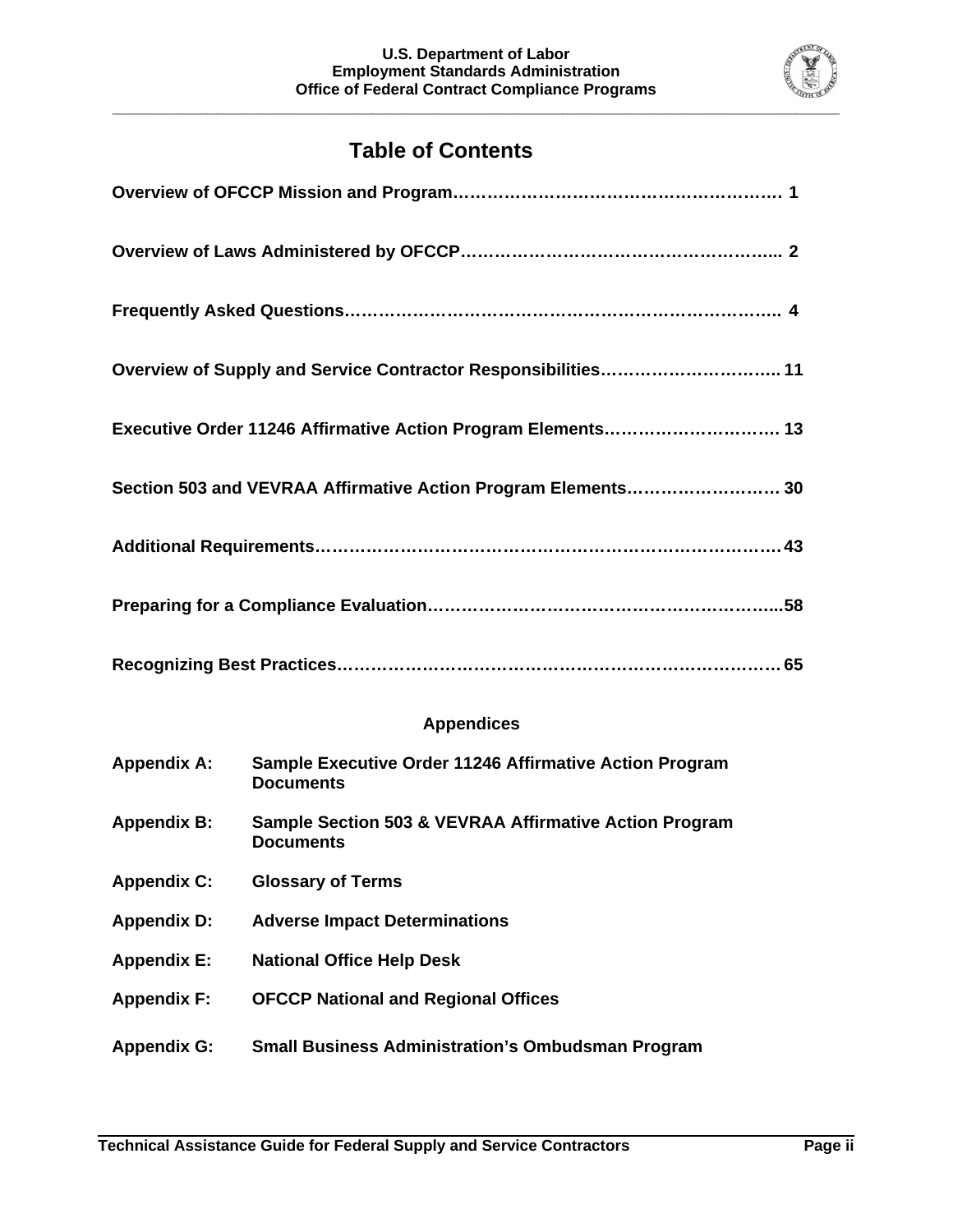

## **Overview of OFCCP Mission and Program**

The Office of Federal Contract Compliance Programs (OFCCP) administers and enforces three equal employment opportunity laws that apply to Federal contractors and subcontractors that supply goods and services to the Federal Government:

- Executive Order 11246, as amended (EO 11246);
- Section 503 of the Rehabilitation Act of 1973 as amended (Section 503); and
- The Vietnam Era Veterans' Readjustment Assistance Act of 1974, as amended (VEVRAA).

The OFCCP monitors compliance with these laws primarily through compliance evaluations, during which a compliance officer examines the contractor's affirmative action efforts and employment practices. The OFCCP also investigates complaints filed by individuals alleging employment discrimination on the basis of race, color, sex, religion, national origin, disability or status as a protected veteran.

The OFCCP encourages voluntary compliance and provides various kinds of technical assistance to aid contractors in their compliance efforts. The OFCCP maintains a National Office in Washington, DC, and six regional offices, each with several district offices, throughout the United States.

See Appendix F for the addresses and phone numbers of key OFCCP offices. For additional information about OFCCP you can access the agency's website at: **[http://www.dol.gov/esa/ofccp.](http://www.dol.gov/esa/ofccp)** 

#### **OFCCP Responsibilities**

The OFCCP carries out its enforcement responsibilities by:

- ¾ Offering technical assistance (such as this Guide) to Federal contractors and subcontractors to help them understand regulatory requirements and the compliance evaluation process;
- ¾ Conducting compliance evaluations and complaint investigations of Federal contractors' and subcontractors' personnel policies and practices;
- ¾ Forming linkage agreements between contractors and subcontractors and the Department of Labor's employment and training programs, outside organizations and recruitment sources to help employers identify and recruit qualified employees;
- ¾ Negotiating agreements, including formal Conciliation Agreements, with contractors and subcontractors found in violation of regulatory requirements;
- ¾ Monitoring contractors' and subcontractors' progress in fulfilling the terms of their conciliation agreements through periodic compliance reports;
- $\triangleright$  And, when necessary, recommending enforcement actions against non-compliant contractors and subcontractors to the Solicitor of Labor.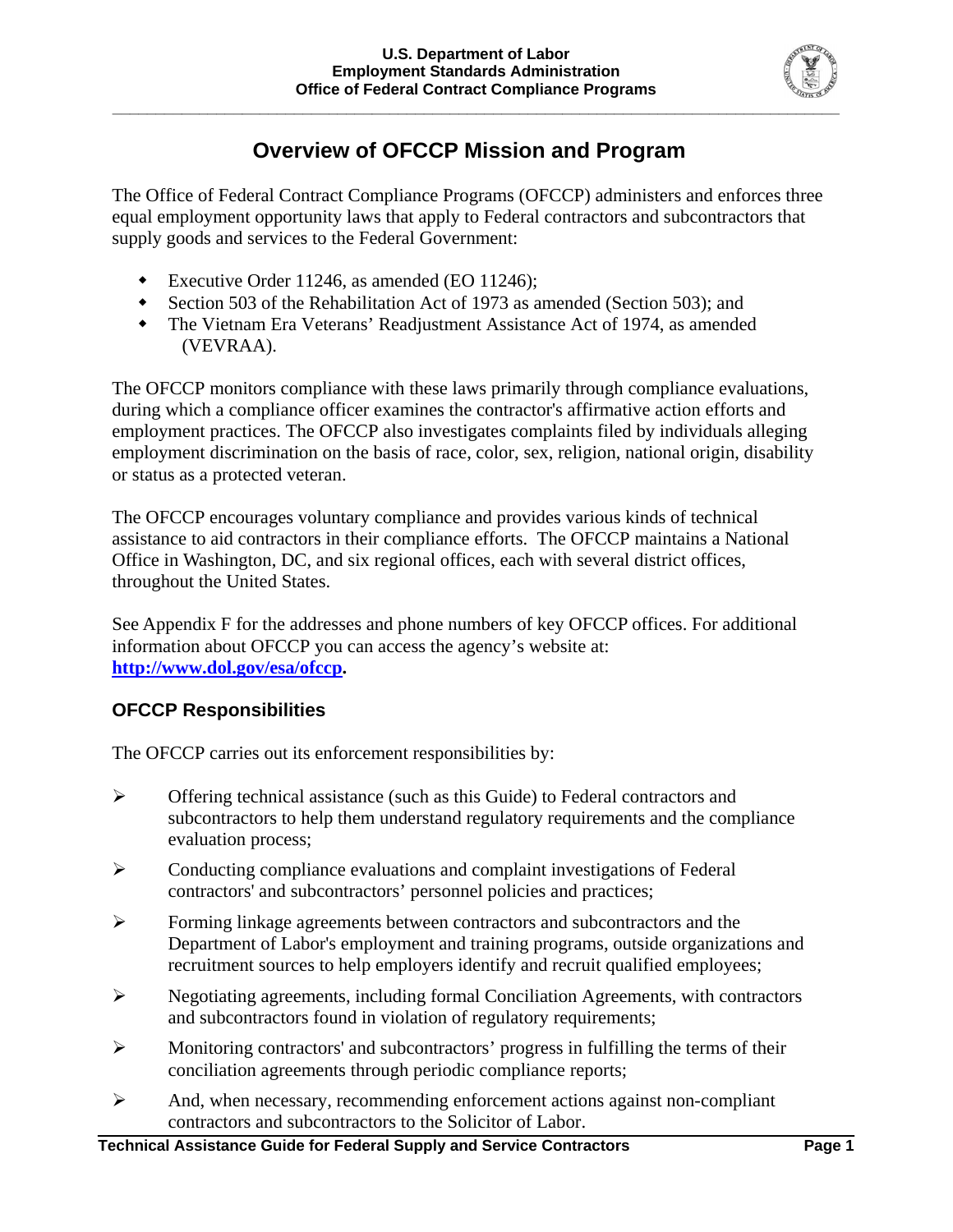

## **Overview of Laws Administered by OFCCP**

The OFCCP is responsible for enforcing Federal laws and regulations that prohibit discrimination and require Federal contractors and subcontractors to take affirmative action to ensure that all individuals have an equal opportunity for employment without regard to race, color, religion, sex, national origin, disability or status as a protected veteran. The OFCCP is responsible for administering:

- ¾ *Executive Order 11246*, **as amended**, which prohibits discrimination and requires affirmative action to ensure equal employment opportunity without regard to race, color, sex, religion and/or national origin; and the implementing regulations at *41 CFR Parts 60-1 through 60-50*. Generally, all Federal contractors and subcontractors holding non-exempt contracts and subcontracts exceeding \$10,000 must comply with Executive Order 11246. Supply and service contractors that have 50 or more employees and a contract or subcontract of \$50,000 or more (i.e, the "50/50 threshold") are required to develop and maintain a written Executive Order 11246 affirmative action program. The regulations implementing the Executive Order establish different affirmative action requirements for supply and service and construction contractors.
- ¾ *Section 503 of the Rehabilitation Act of 1973*, *as amended, (Section 503)*, which prohibits discrimination and requires affirmative action in all personnel practices for qualified individuals with disabilities; and the implementing regulations at *41 CFR Parts 60-741 and 60-742.* These requirements apply to contractors and subcontractors with a covered Federal contract or subcontract valued in excess of \$10,000. In addition, the regulations implementing Section 503 require that covered contractors and subcontractors with 50 or more employees and a Government contract or subcontract of \$50,000 or more, (*i.e.,* the "50/50 threshold") develop and maintain a written Section 503 affirmative action program.
- ¾ *Vietnam Era Veterans' Readjustment Assistance Act of 1974*, *as amended, (VEVRAA),*which prohibits discrimination and requires affirmative action in all personnel practices regarding covered veterans; and the implementing regulations at *41 CFR Parts 60-250 and 60-300.* As amended, this statute is not limited to veterans from the Vietnam Era. VEVRAA now applies to disabled veterans, Armed Forces service medal veterans, recently separated veterans, and other protected veterans who served during a war or in a campaign or expedition for which a campaign badge has been authorized.
- ¾ For a Federal contractor or subcontractor with a contract or subcontract of \$25,000 or more entered into (and not since modified) **before December 1, 2003**, the implementing regulations are at *41 CFR Part 60-250.* In addition to prohibiting discrimination, these regulations require that covered contractors and subcontractors with a 50 or more employees and a Government contract or subcontract of \$50,000 or more develop and maintain a written VEVRAA affirmative action program.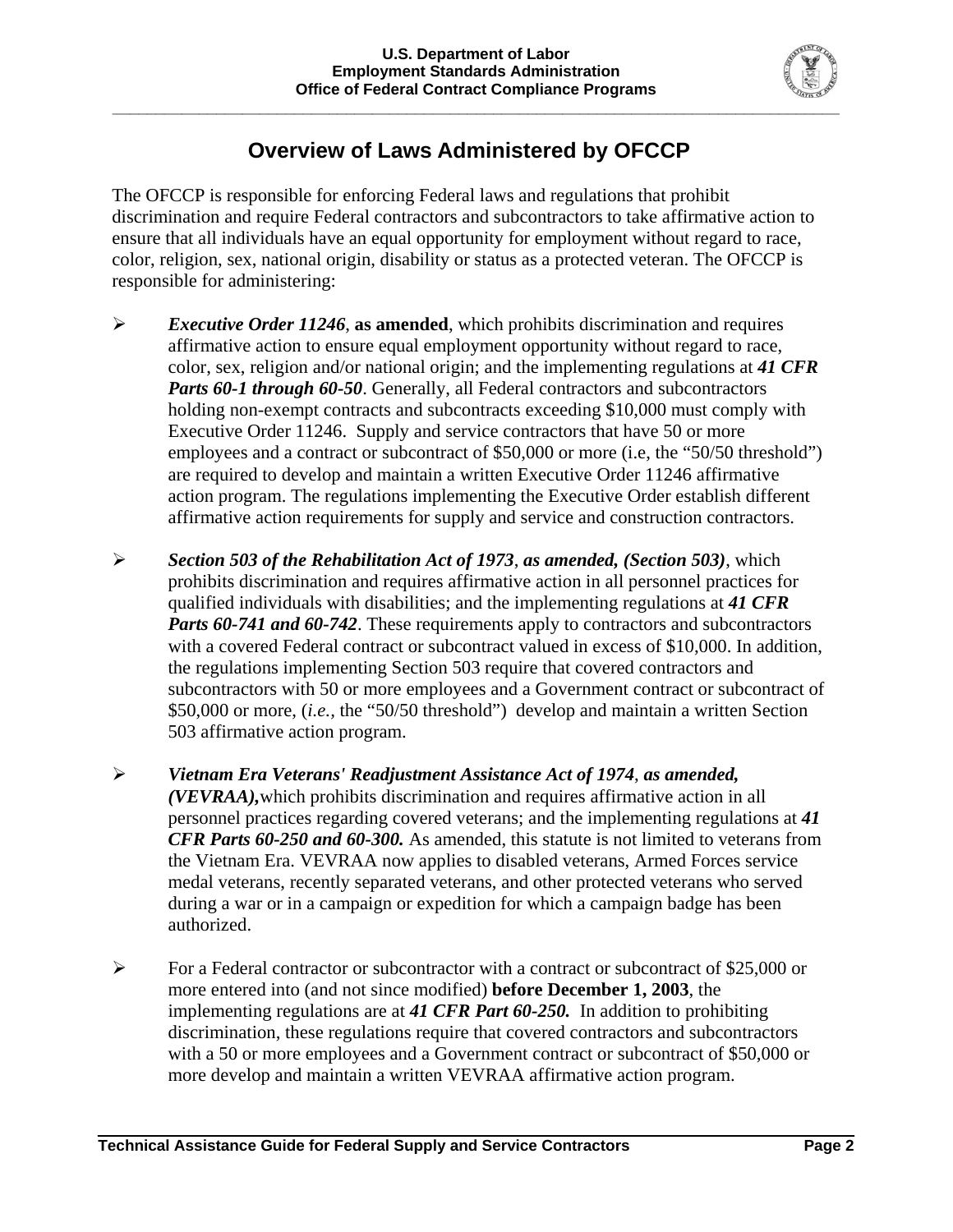

 $\triangleright$  For a Federal contractor or subcontractor with a contract or subcontract of \$100,000 or more entered into or modified **on or after December 1, 2003**, the implementing regulations are at *41 CFR Part 60-300.* In addition to prohibiting discrimination, these regulations require that covered contractors and subcontractors with a Government contract or subcontract of \$100,000 or more and 50 or more employees develop and maintain a written VEVRAA affirmative action program. Contractors or subcontractors with contracts entered into both prior to December 1, 2003 (and not since modified) and on or after December 1, 2003, are subject to both Parts 60-250 and  $60-300.<sup>1</sup>$  $60-300.<sup>1</sup>$  $60-300.<sup>1</sup>$ 

Each of the three laws, the Executive Order, Section 503 and VEVRAA, prohibit retaliation because an individual has engaged in or may engage in any of the following: 1) filing a complaint; 2) assisting or participating in an investigation, compliance evaluation, hearing or any other activity related to EEO laws; opposing any act or practice of a contractor that is unlawful under the EEO laws; or exercising any other right protected by the EEO laws. See 41 CFR 60-1.32, 60-300.69, and 60-741.69.

OFCCP shares enforcement responsibilities with other Federal agencies in the administration of the following laws:

- ¾ *Immigration Reform and Control Act of 1986 (IRCA),* requires employers to keep certain records (I-9 forms) for the U.S. Citizenship and Immigration Services (USCIS) that verify their employees' eligibility to work in the U.S., (*i.e.*, proof of citizenship or authorization to work). For an electronic copy of the form see: [http://www.uscis.gov/files/form/I-9.pdf.](http://www.uscis.gov/files/form/I-9.pdf)
- ¾ *Title I of the Americans with Disabilities Act of 1990 (ADA), as amended***,** prohibits employment discrimination by employers with 15 or more employees against qualified individuals on the basis of disability. The Equal Employment Opportunity Commission (EEOC) has primary authority for enforcing the ADA, but OFCCP is authorized to act as EEOC's agent in processing and investigating ADA complaints falling within the overlapping jurisdiction of Section 503 and Title I of the ADA. 41 CFR Part 60-742.
- ¾ *Title VII of the Civil Rights Act of 1964*, *as amended*, prohibits employment discrimination on the basis of race, color, national origin, sex or religion. In many instances, employment discrimination claims against a Federal contractor or subcontractor can be brought under both Executive Order 11246 and Title VII. While EEOC has primary authority for enforcing Title VII, OFCCP is authorized to act as EEOC's agent in processing, investigating and resolving the Title VII component of complaints filed with OFCCP under Executive Order 11246 that allege discrimination of a systemic or class nature on the basis of race, color, national origin, sex or religion.

<span id="page-5-0"></span> $\frac{1}{1}$ <sup>1</sup> These threshold and reporting changes result from the passage of the Jobs for Veterans Act (JVA), P.L. 107-288 (Nov. 7, 2002). JVA also modified the categories of covered veterans.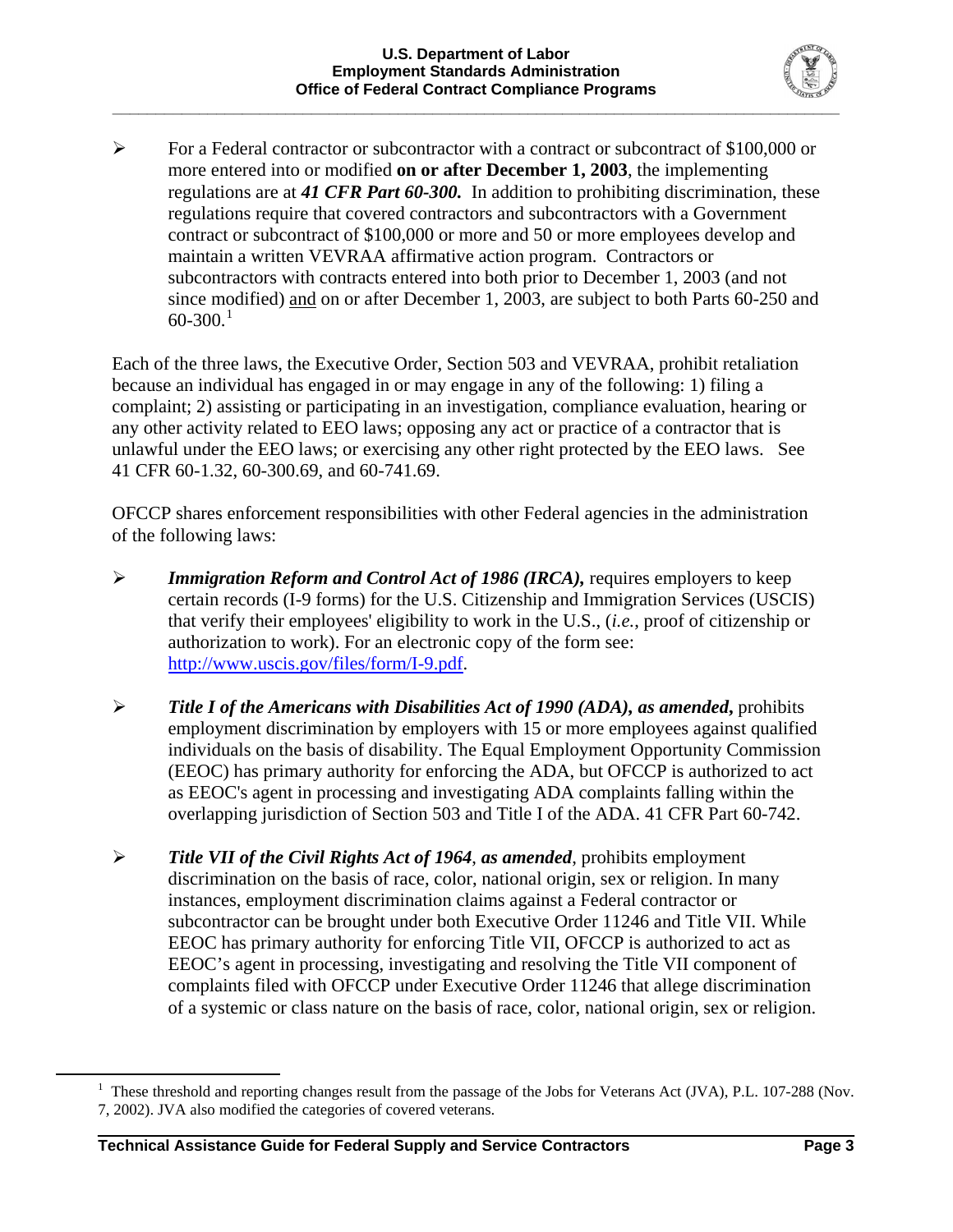

# **Frequently Asked Questions**

| Who is a Federal<br><i>contractor?</i> | A Federal contractor is any person who holds a<br>"Government contract." The implementing regulations<br>at 41 CFR 60-1.3 define "Government contract" as:<br>any agreement or modification thereof between any<br>contracting agency and any person for the purchase,<br>sale or use of personal property or nonpersonal<br>services                                                                                                                  |
|----------------------------------------|--------------------------------------------------------------------------------------------------------------------------------------------------------------------------------------------------------------------------------------------------------------------------------------------------------------------------------------------------------------------------------------------------------------------------------------------------------|
|                                        | "Personal property" includes supplies and goods, as<br>well as contracts for the use of real property such as<br>lease agreements. "Nonpersonal services" includes<br>utilities, construction, transportation, research,<br>insurance, and fund depository. Typically, Government<br>contracts are for the sale of supplies or services to the<br>Government, but contracts to lease or buy <i>from</i> the<br>Federal Government are covered as well. |
|                                        | Excluded from the definition of Government contract<br>are employment agreements and federally assisted<br>construction agreements. 41 CFR 60-1.3, 60-250.2(i),<br>60-300.2(i) and 60-741.2(i).                                                                                                                                                                                                                                                        |
| Who is a Federal<br>subcontractor?     | A Federal subcontractor is any person who holds a<br>"subcontract," which the regulations define as any<br>agreement or arrangement between a contractor and any<br>person (in which the parties do not stand in the<br>relationship of an employer and employee):                                                                                                                                                                                     |
|                                        | $(1)$ For the purchase, sale or use of personal property<br>or nonpersonal services which, in whole or in part, is<br>necessary to the performance of any one or more<br>[Government]contracts; or                                                                                                                                                                                                                                                     |
|                                        | (2) Under which any portion of the contractor's<br>obligation under any one or more contracts is<br>performed, undertaken or assumed.<br>41 CFR 60-1.3, 60-250.2(1), 60-300.2(1) and 60-<br>$741.2(l)$ .                                                                                                                                                                                                                                               |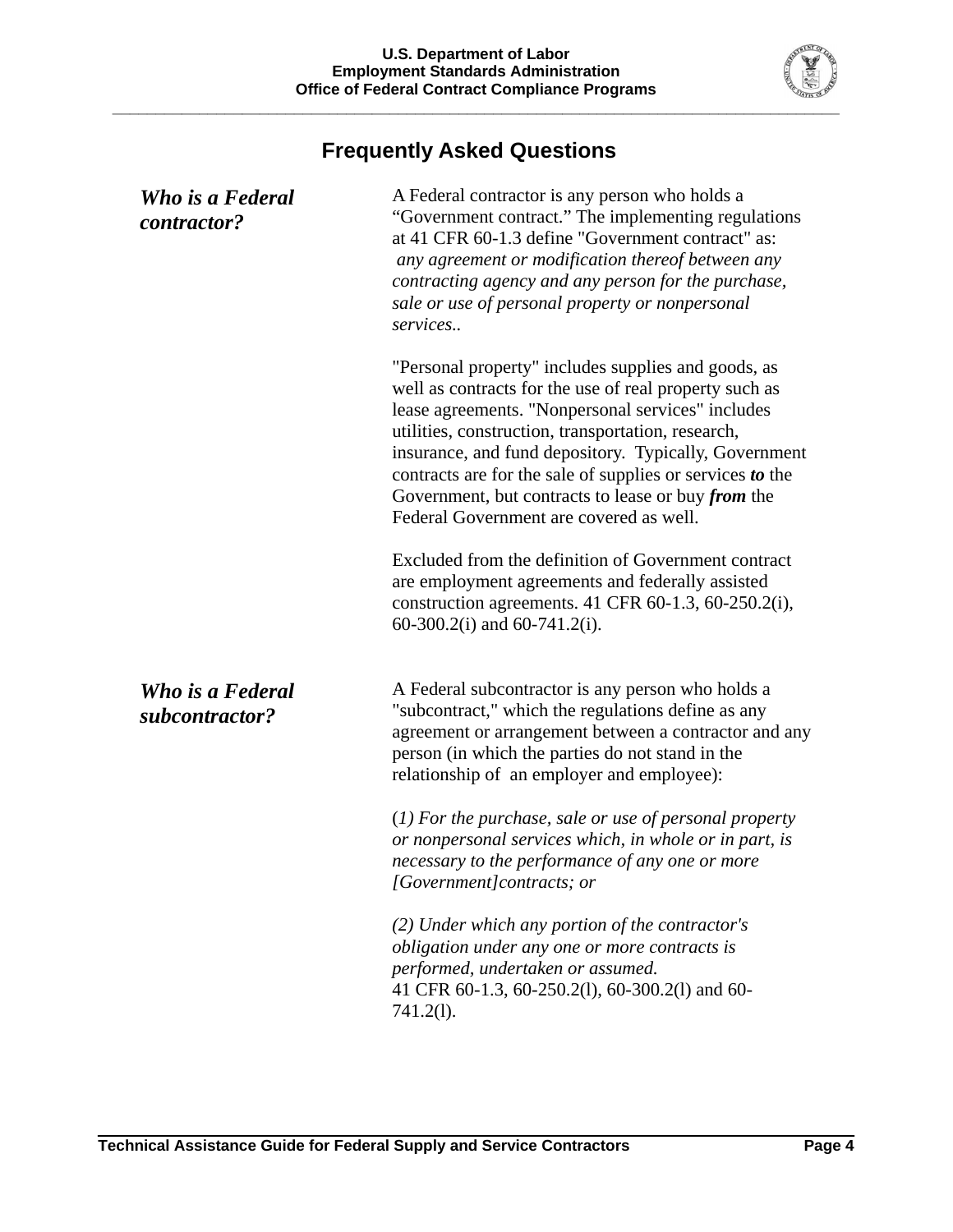

*Who is a "supply and service" contractor and/or subcontractor?* 

The terms "supply and service contractor" and "supply and service subcontractor" are used by OFCCP to identify those contractors and subcontractors who hold Federal non-construction contracts or subcontracts as defined above. This Technical Assistance Guide applies only to **supply and service** contractors and subcontractors. Different rules and regulations apply to Federal **construction** contractors and subcontractors. For further information about their requirements, please consult OFCCP's Technical Assistance Guide for Federal Construction Contractors, or visit OFCCP's web site at: [http://www.dol.gov/esa/ofccp/TAguides/ctaguide.htm.](http://www.dol.gov/esa/ofccp/TAguides/ctaguide.htm)

*Which supply and service contractors and subcontractors are subject to OFCCP administered laws?* 

**Executive Order 11246:** A supply and service contractor or subcontractor is covered under Executive Order 11246 if it:

- Holds a Government supply and service contract or subcontract of over \$10,000; or
- Holds multiple Government supply and service contracts or subcontracts of less than \$10,000 that, when added together total more than \$10,000 within any 12 month period or can reasonably be expected to total more than \$10,000 during that time; or
- Holds a Government contract or subcontract for an indefinite quantity unless the amount to be ordered in any year under such contract will not exceed \$10,000; or
- Holds a Government bill of lading in any amount; or
- Serves as a depository of Federal funds in any amount; or
- Is an issuing and paying agent for U.S. savings bonds in any amount.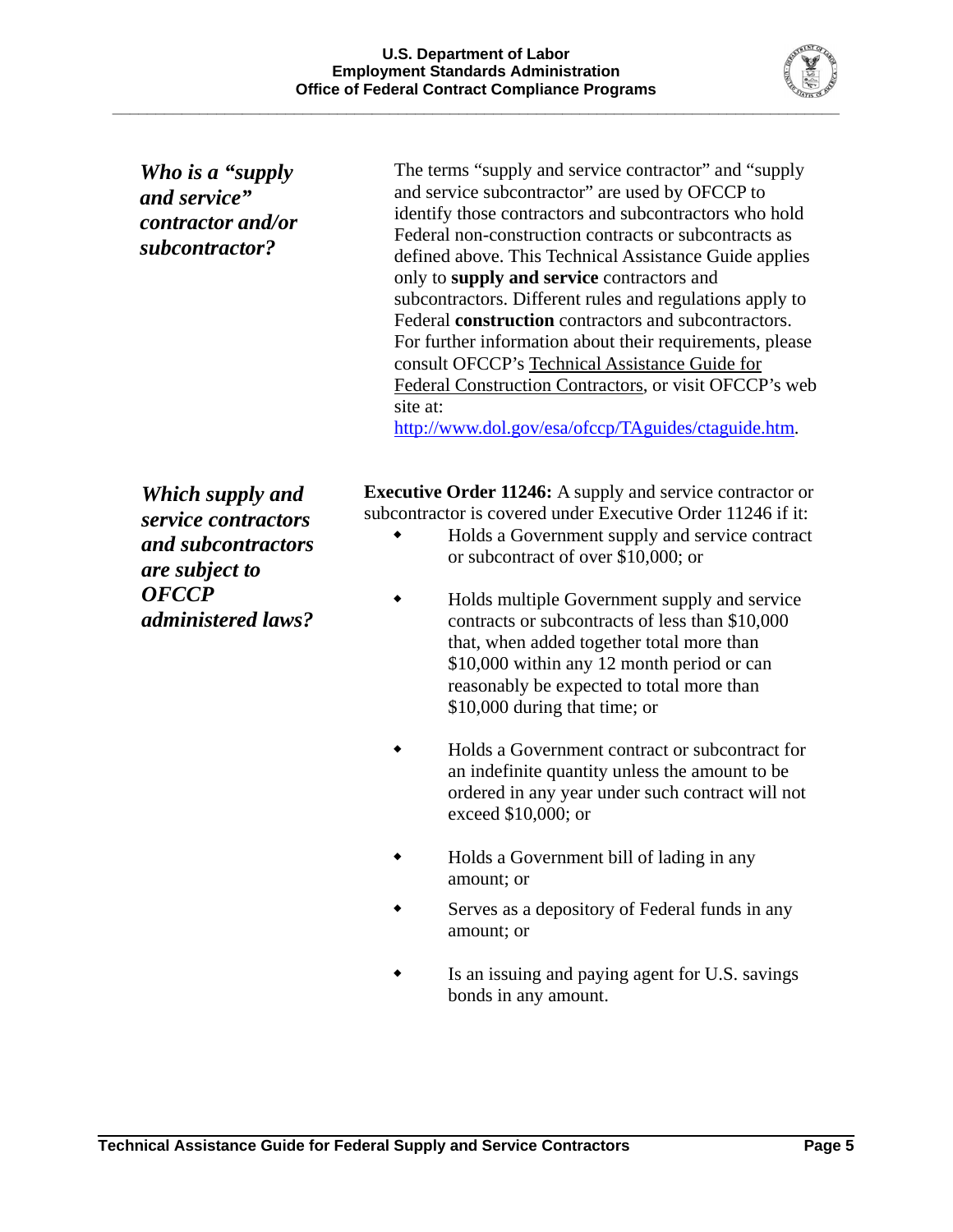

**Section 503:** A supply and service contractor or subcontractor is covered under Section 503 if it:

- Holds a Government supply and service contract or subcontract in excess of \$10,000; or
- Holds a Government contract or subcontract for an indefinite quantity unless the amount to be ordered in any year under such contract will not exceed \$10,000.

**VEVRAA:** A supply and service contractor or subcontractor is covered under VEVRAA if it:

- Holds a Government supply and service contract or subcontract of \$100,000 or more (or a current contract of \$25,000 or more entered into prior to December 1, 2003);or
- Holds a Government contract or subcontract for an indefinite quantity unless the amount to be ordered in any year under such contract will not exceed \$100,000 (or \$25,000 or more if the contract was entered into prior to December 1, 2003).

*Are all supply and service contractors and subcontractors covered if their contracts meet the above specified dollar thresholds?* 

For the most part contracts meeting the specified dollar thresholds are covered, but there are a few exceptions. The regulations implementing Executive Order 11246, Section 503, and VEVRAA specify the following limitations on coverage:

**Contracts involving work performed outside the United States** -- Under Executive Order 11246, such contracts are exempt from coverage if the employees performing the work were not recruited within this country. Section 503 and VEVRAA apply only to "employment activities within the United States," which includes actual employment within the United States and contractor decisions regarding applicants and employees recruited within the United States for transfer or employment abroad.

**Contracts with State or local governments** -- An agency, instrumentality or subdivision of a State or local government is not subject to the requirements of the EEO clauses unless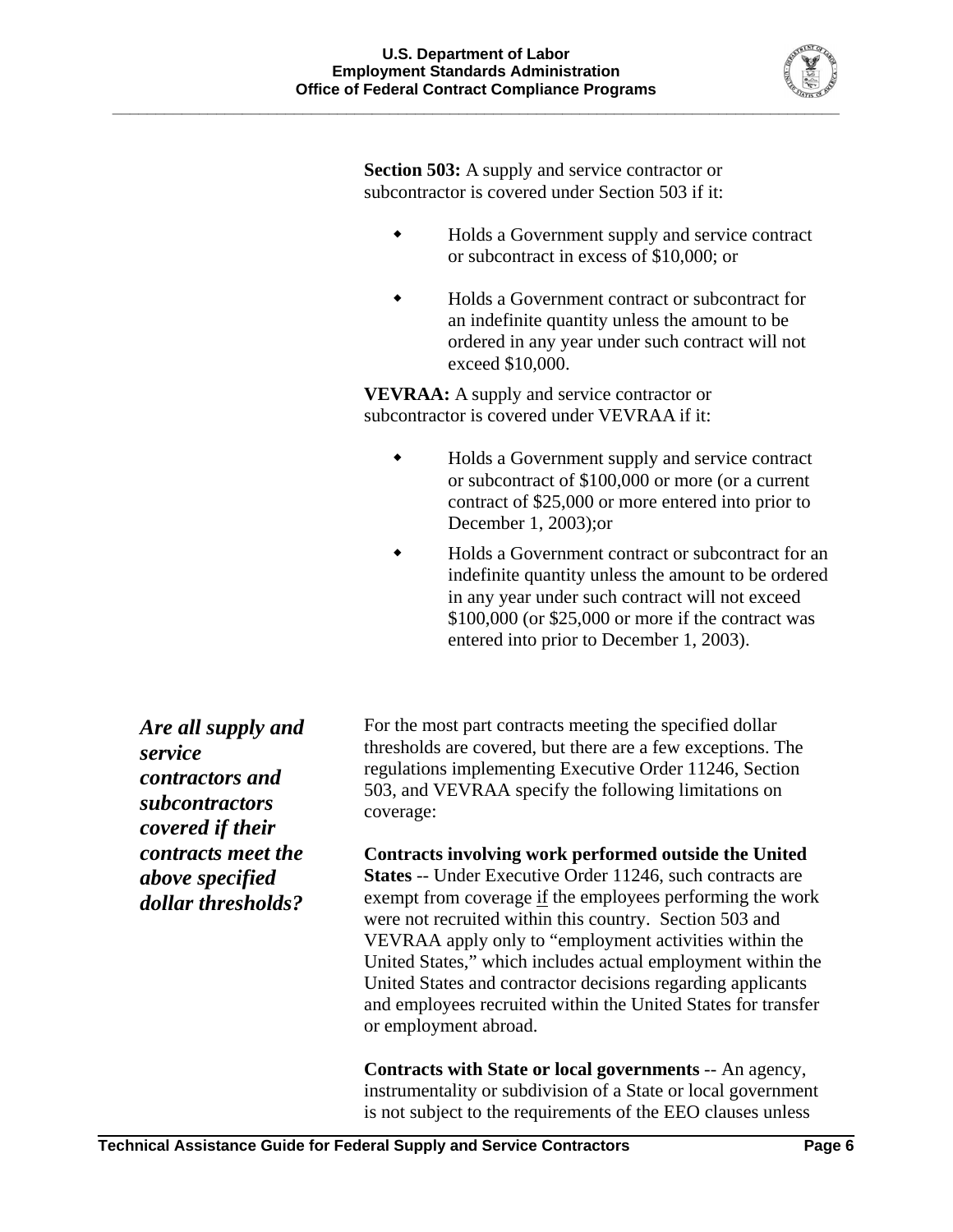

the specific agency, instrumentality or subdivision participates in work on or under the contract. State or local agencies participating in work on or under the contract may have limited AAP requirements as well. See: 41 CFR 60-1.5(b),  $60-250.4(a)(4)$ ,  $60-300.4(a)(4)$ , and  $60-741.4(a)(5)$ .

**Contracts with religious entities or religiously affiliated educational institutions** – Religious corporations, associations, or affiliated colleges, universities or other educational institutions may hire employees of a particular religion without violating Executive Order 11246. See: 41 CFR 60-1.5(a)(5).

**Contracts involving work on a near an Indian reservation**

- Contractors are permitted to extend a preference in employment to Indians for work performed on a near an Indian reservation without violating Executive Order 11246. See: 41 CFR 60-1.5(a)(7).

In addition, the Deputy Assistant Secretary (DAS) for OFCCP may grant exemptions for specific contracts or categories of contracts when the DAS determines that "special circumstances" in the national interest so require. In appropriate circumstances, exemptions also may be granted by the DAS for facilities not connected with the Government contract. 41 CFR 60-1.5, 60-250.4, 60-300.4 and 60-741.4. For additional information regarding contracts and coverage, contact the local OFCCP office.

Yes. Equal employment opportunity and affirmative action are integral elements of the contractor's agreement with the Government. Executive Order 11246, Section 503, and VEVRAA require that every non-exempt Government contract and subcontract include Equal Employment Opportunity (EEO) clauses that specify the nondiscrimination and affirmative action obligations each contractor or subcontractor assumes as a condition of its Government contract or subcontract.

The EEO clause published at 41 CFR 60-1.4(a) specifies the obligations and duties imposed under Executive Order 11246. The EEO clauses found at 41 CFR 60-250.5, 60-300.5 and 60- 741.5, contain the obligations imposed under VEVRAA and Section 503, respectively.

*Are the EEO and affirmative action obligations of the supply and service contractor specified in the contract documents?*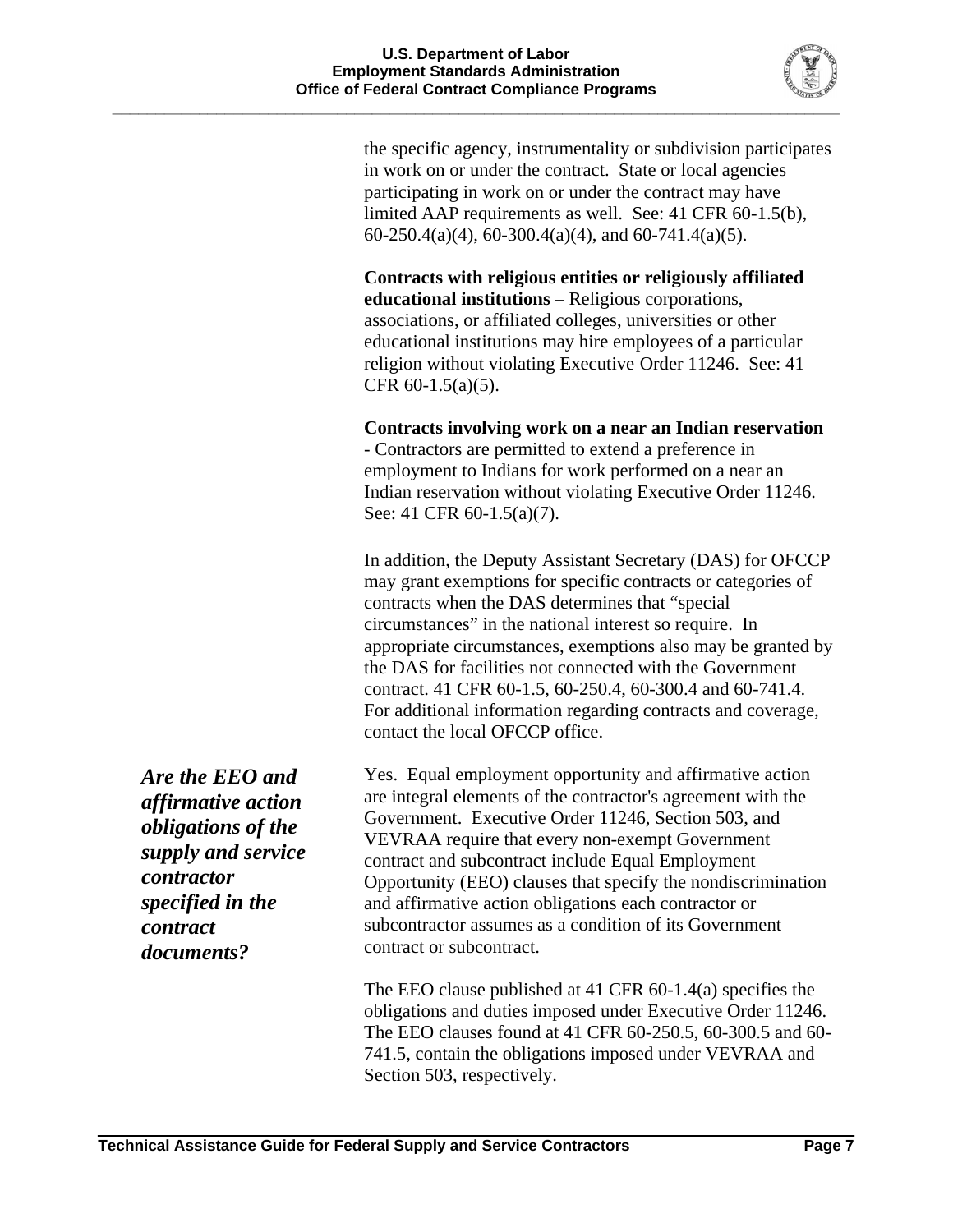

|                                                                  | The EEO clauses may be included in the Government contract<br>expressly, or incorporated by reference. Further, by operation<br>of law, the clauses are deemed to be a part of every non-<br>exempt Government contract and subcontract, even if they are<br>not directly written into or incorporated by reference in the<br>contract documents.                                                                                                                                                                                                                                                                                                                                                                                                                                                                                                    |
|------------------------------------------------------------------|------------------------------------------------------------------------------------------------------------------------------------------------------------------------------------------------------------------------------------------------------------------------------------------------------------------------------------------------------------------------------------------------------------------------------------------------------------------------------------------------------------------------------------------------------------------------------------------------------------------------------------------------------------------------------------------------------------------------------------------------------------------------------------------------------------------------------------------------------|
|                                                                  | Additionally, covered contractors and subcontractors must<br>comply with these laws and regulations at all work sites. For<br>example, a company with a supply and service contract in<br>California must not only comply with OFCCP requirements at<br>the California facility where the service or product is being<br>performed or manufactured, but must also comply with the<br>OFCCP requirements at all of the company's facilities<br>throughout the United States. In other words, one contract<br>covers all of a contractor's facilities.                                                                                                                                                                                                                                                                                                 |
| What is an<br><i>affirmative action</i><br>program?              | An affirmative action program (AAP) is a management plan<br>for ensuring equal employment opportunity. An AAP sets<br>forth the policies, practices, and procedures that the contractor<br>will implement to ensure that all qualified applicants and<br>employees are receiving equal opportunity in recruitment,<br>selection, advancement, and other benefits and privileges of<br>employment. An AAP is developed by the contractor (with<br>technical assistance from OFCCP if requested) and assists the<br>contractor in self-auditing of its workforce and employment<br>activities. It is kept on file and implemented by the contractor;<br>and it is submitted to OFCCP, if OFCCP requests it for the<br>purpose of conducting a compliance evaluation. Written<br>AAPs are required under each of the three OFCCP-<br>administered laws. |
| Which<br>contractors/<br>subcontractors<br>must develop<br>AAPs? | If you are a contractor/subcontractor with 50 or more<br>employees and                                                                                                                                                                                                                                                                                                                                                                                                                                                                                                                                                                                                                                                                                                                                                                               |
|                                                                  | Hold a non-exempt Government contract or<br>subcontract of \$50,000 or more; or                                                                                                                                                                                                                                                                                                                                                                                                                                                                                                                                                                                                                                                                                                                                                                      |
|                                                                  | Hold Government bills of lading of \$50,000 or<br>more, or that could reasonably be expected to total<br>\$50,000 or more in a year; or                                                                                                                                                                                                                                                                                                                                                                                                                                                                                                                                                                                                                                                                                                              |
|                                                                  | Serve as a depository of Federal funds in any<br>amount; or                                                                                                                                                                                                                                                                                                                                                                                                                                                                                                                                                                                                                                                                                                                                                                                          |

 Is an issuing and paying agent for U.S. savings bonds in any amount;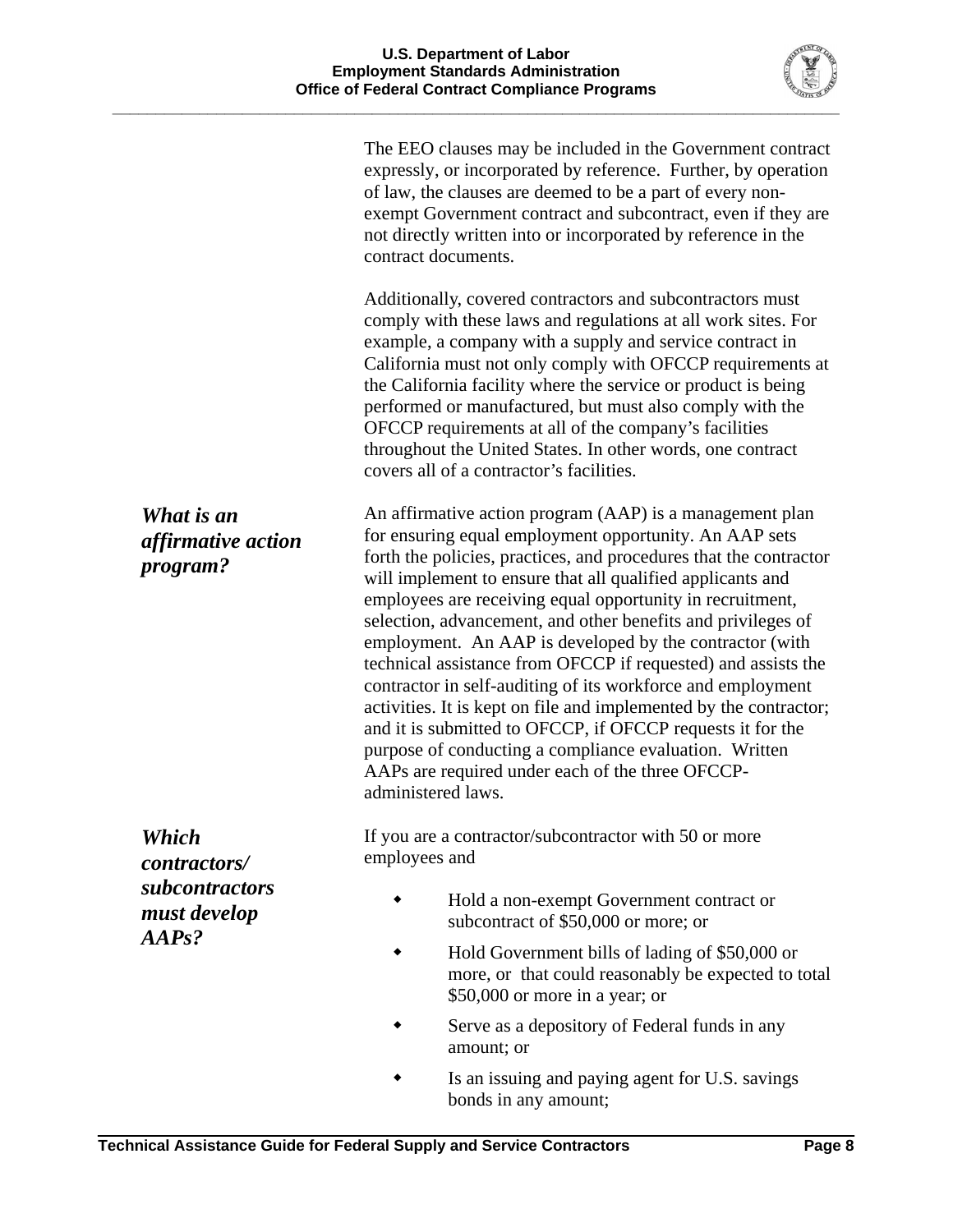

You are required to develop and maintain an **Executive Order AAP.**

If you are a contractor/subcontractor has 50 or more employees and

 Hold a non-exempt Government contract or subcontract of \$50,000 or more;

You are required to develop and maintain a **Section 503 AAP.** 

If you are a contractor/subcontractor has 50 or more employees and

- Hold a non-exempt Government contract or subcontract of \$100,000 or more; or
- Hold a non-exempt Government contract that was entered into **before December 2003**, and not since modified, of \$50,000 or more;

You are required to develop and maintain a **VEVRAA AAP.** 

You are required to develop and maintain the appropriate AAPs for each of your establishments, and to update them annually. If you are a new Government contractor subject to the AAP requirement, you must develop the prescribed AAPs within 120 days from the start of the contract or subcontract.

No. You have several options for preparing the AAPs prescribed by the regulations. You may:

- 1. Develop a separate document for each law, (*i.e.*, an Executive Order AAP; a Section 503 AAP and a VEVRAA AAP); or
- 2. Develop a single document that addresses the requirements of all the laws you are subject to; or
- 3. Develop two documents -- an Executive Order 11246 AAP and a second AAP that addresses Section 503 and, if applicable, VEVRAA.

Many contractors find option #3 the most convenient, as the AAP elements of Section 503 and VEVRAA are similar to each other.

*Must I prepare a separate AAP for each law?*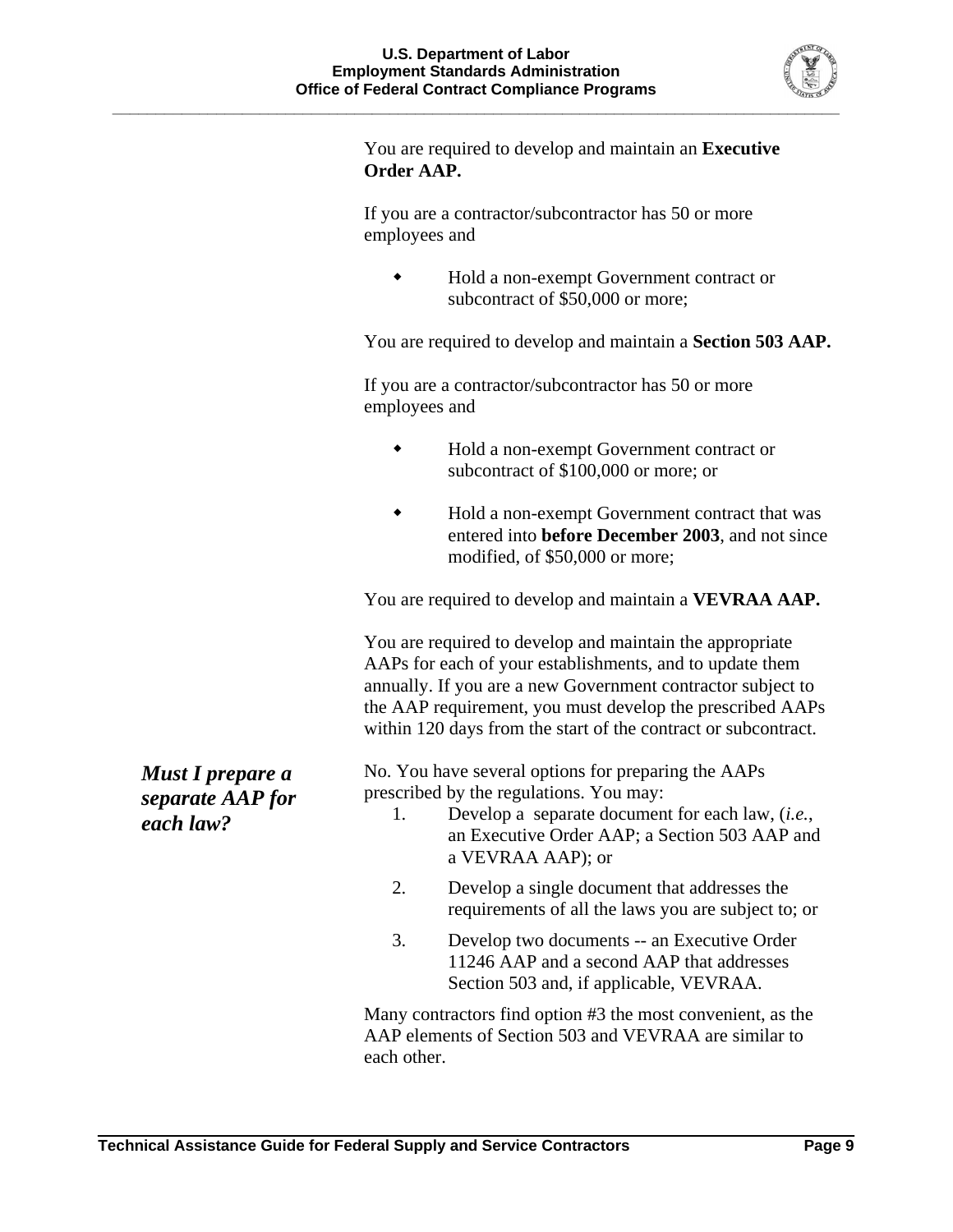

| What is an<br>"establishment"?                                                    | The regulations require that a contractor develop an AAP for<br>each establishment (41 CFR 60-1.40(a), 60-2.1 (b),<br>60-250.40 (b), 60-300.40 (b), and 60-741.40 (b)). OFCCP<br>defines an establishment as a facility or unit that produces<br>goods or services, such as a factory, office, store or mine. In<br>most instances, the unit is a physically separate facility at a<br>single location.                                                                                                                                         |
|-----------------------------------------------------------------------------------|-------------------------------------------------------------------------------------------------------------------------------------------------------------------------------------------------------------------------------------------------------------------------------------------------------------------------------------------------------------------------------------------------------------------------------------------------------------------------------------------------------------------------------------------------|
| Do I have to<br><i>prepare separate</i><br><b>AAPs for each</b><br>establishment? | Usually separate AAPs are required for each establishment.<br>In appropriate circumstances, an establishment may include<br>several facilities located at two are more sites, so long as the<br>facilities are in the same labor market or recruiting area. The<br>determination as to whether it is appropriate to group facilities<br>in one AAP is made on a case-by-case basis. If you have<br>questions regarding whether or not multiple establishments<br>may be covered in a single AAP, you should contact your<br>local OFCCP office. |
|                                                                                   | If a contractor wishes to establish an AAP other than by<br>establishment, the contractor may reach an agreement with<br>OFCCP to develop and use AAPs that are based on functional<br>or business units. For additional information on agreements to<br>use functional AAPs see OFCCP's March 21, 2002, directive<br>regarding Functional Affirmative Action Programs available<br>online at<br>http://www.dol.gov/esa/ofccp/regs/compliance/directives/dirin<br>dex.htm.                                                                      |

**Note: In the following sections of the Technical Assistance Guide, the term "contract" generally refers to both a contract** *and subcontract***; the term "subcontract" is not used unless it is necessary to the context. Similarly, the term "contractor" refers to both contractors** *and subcontractors***, unless specified otherwise.**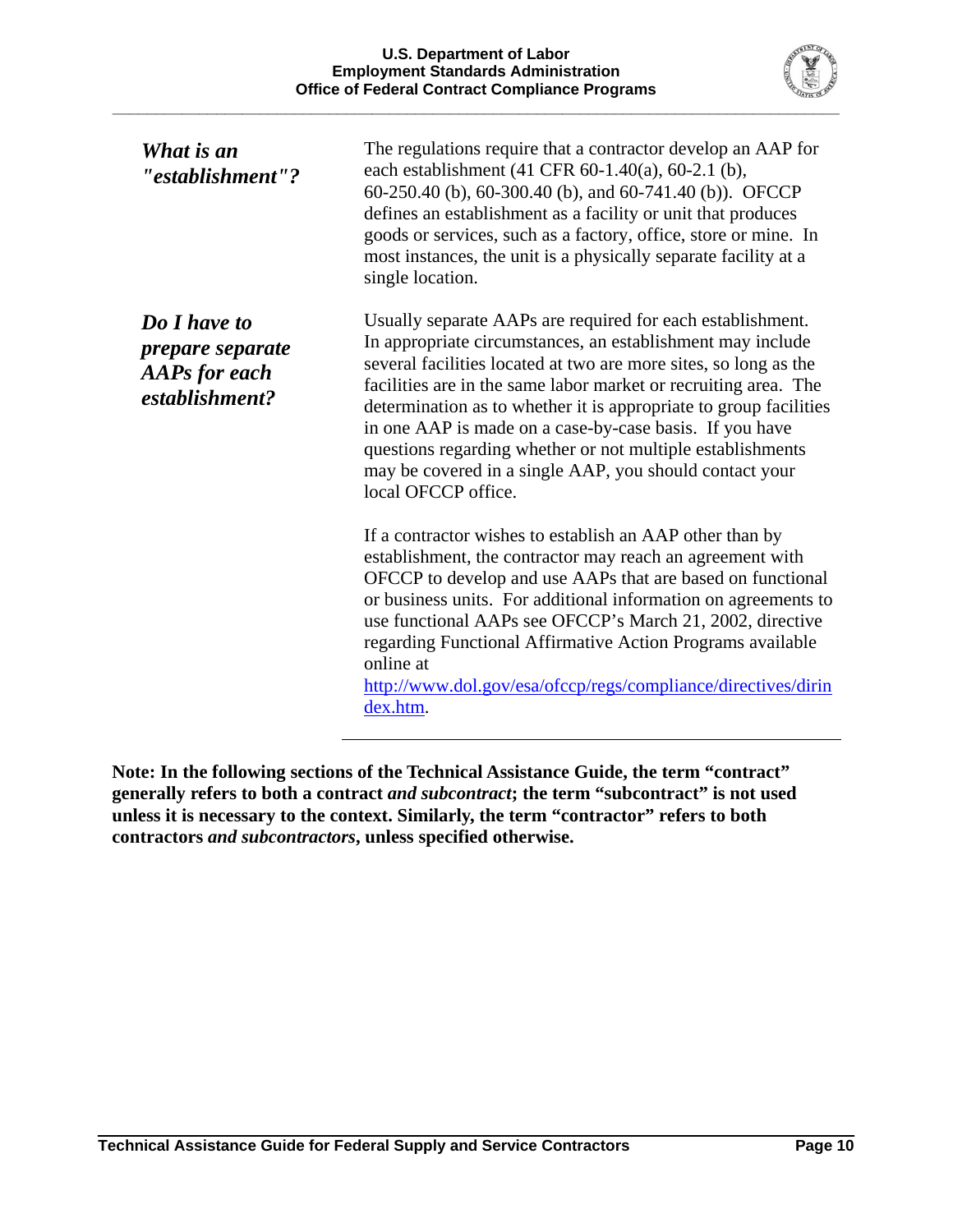

## **Overview of Supply and Service Contractor Responsibilities**

Covered Federal supply and service contractors are prohibited from engaging in employment discrimination and are required to take affirmative action to ensure that applicants (including Internet applicants) and employees are treated without regard to race, color, religion, sex, national origin, disability, or status as a protected veteran. All personnel activities are covered by these requirements, including but not limited to:

Hiring; Rates of pay or other compensation; Fringe benefits; Promotions; Upgrades; Recruitment; Training; Transfers; Layoffs; Terminations; Returns from layoff; and Demotions

Other requirements include:

- In all solicitations or advertisements for employees contractors must state that all qualified applicants will receive consideration for employment without regard to race, color, religion, sex, national origin, disability, or status as a protected veteran.
- Contractors must provide notice of its commitment as an Equal Employment Opportunity employer to each labor union or other worker representative, with which it has a collective bargaining agreement or contract.
- Contractors are required to post the OFCCP approved EEO Poster to notify their applicants and employees of the protections afforded to them by the laws OFCCP enforces. The EEO Poster must be posted in conspicuous places used by employees and applicants, such as break rooms, locker rooms, and on bulletin boards where workplace notices are usually posted. The EEO poster is available at no cost at <http://www.dol.gov/esa/ofccp/regs/compliance/posters/ofccpost.htm>
- The contractor must furnish all information and reports required by the laws administered by OFCCP and requested by the contracting agency or the Department of Labor, and must permit access to books, records and accounts for the purpose of investigating to see if the contractor is complying with its contractual requirement to ensure that applicants and employees are treated without regard to race, color, religion, sex, national origin, disability, or status as a protected veteran.
- The contractor must comply with personnel record retention requirements, which are published at 41 CFR 60-1.12, 60-250.80, 60-300.80 and 60-741.80. Recordkeeping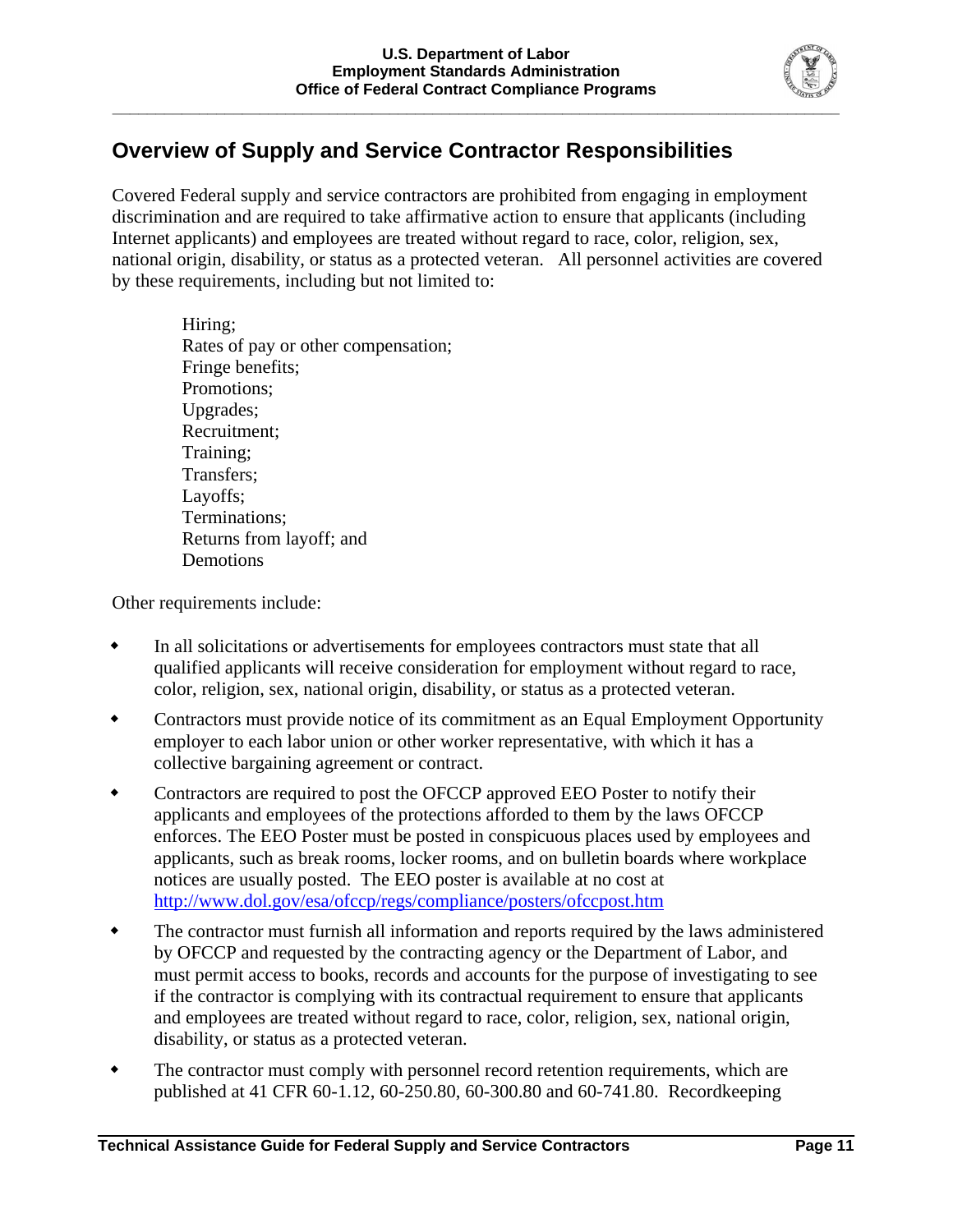

requirements specific to Internet applicants are discussed in guidance materials located at <http://www.dol.gov/esa/ofccp/regs/compliance/faqs/iappfaqs.htm#Q1RKa>

- The contractor must comply with the Uniform Guidelines on Employee Selection Procedures, which are published at 41 CFR Part 60-3.
- The contractor must provide necessary reasonable accommodations to qualified individuals with disabilities and disabled veterans.
- The contractor must comply with the Guidelines on Discrimination because of Religion or National Origin, which are published at 41 CFR Part 60-50.

Depending on the size of the supply and service contractor and the type of relationship it has with the Federal Government, certain covered supply and service contractors may have additional responsibilities, such as the following:

- Developing and maintaining a written **Executive Order 11246 AAP**
- Developing and maintaining a written **Section 503 AAP**
- Developing and maintaining a written **VEVRAA AAP**
- Completing and submitting the annual EEO report, Standard Form 100 (also known as the "EEO-1 Report")
- Completing and submitting the Federal Contractor Veterans' Employment Report using Form VETS 100 or VETS 100A, as appropriate.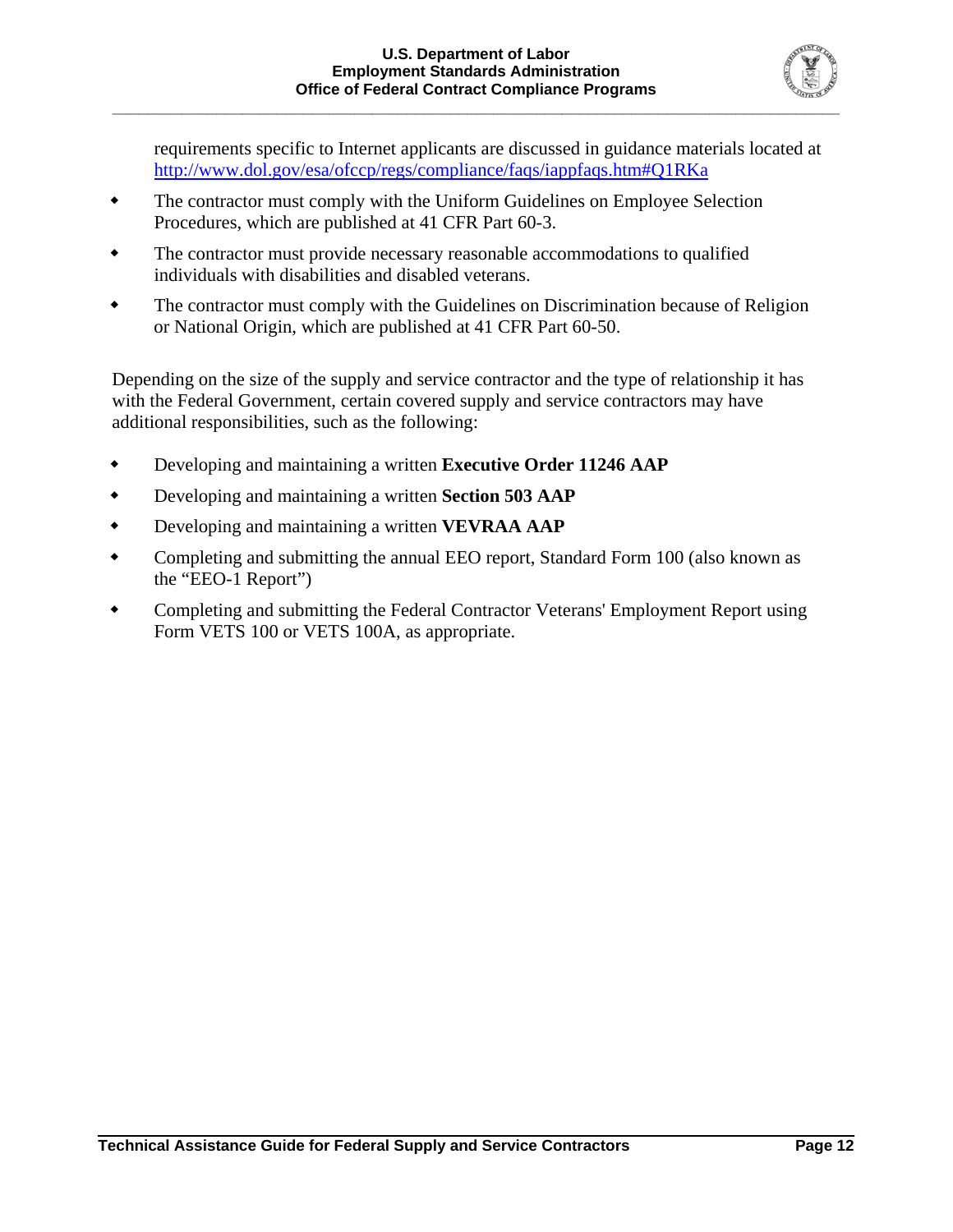### **Executive Order 11246 Affirmative Action Program Elements**

The objectives of the Executive Order 11246 Affirmative Action Program (Executive Order AAP) are to:

- **Identify** areas in the workforce that are deficient in the utilization of women and/or minorities, and
- **Undertake appropriate action** to correct the deficiencies and achieve prompt and full utilization of minorities and women at all levels and all segments of the workforce.

The regulations implementing Executive Order 11246 prescribe the required elements of an AAP, and specify what must be included in a written AAP. Provided in the following pages are descriptions of the required elements and references to the corresponding section in the Sample AAP at Appendix A. The descriptions of compliance actions are intended to illustrate possible compliance activities but should not be viewed as contractor performance mandates. You are encouraged to "personalize" your AAP to depict actions you have taken to comply with the letter and spirit of the regulatory EEO requirements, and to describe innovative strategies you have employed to enhance the success of your Program.

#### Contractors and subcontractors are required to:

- 1. Construct an **organizational profile** of the company's workforce using an "organizational display" or "workforce analysis" that provides detailed data reflecting staffing patterns within the establishment.
- 2. Perform a **job group analysis** that combines jobs at the establishment with similar content, wage rates, and opportunities to form job groups and facilitates the comparison of the representation of minorities and women in the company's workforce with the estimated availability of minorities and women qualified for employment.
- 3. Perform a **utilization analysis** that includes the placement of the contractor's employees into the job groups, the determination of the availability for employment of minorities and women for the job groups, and a comparison of their incumbency in the job groups to their availability.
- 4. Establish **placement goals** to serve as reasonably attainable objectives and to measure progress toward achieving equal employment opportunity.
- 5. **Designate responsibility** to direct, manage, and ensure the implementation of their affirmative action program.
- 6. **Identify problem areas** by organizational unit and job group.
- 7. Develop and execute **action-oriented programs** designed to eliminate problems and to accomplish stated goals and objectives.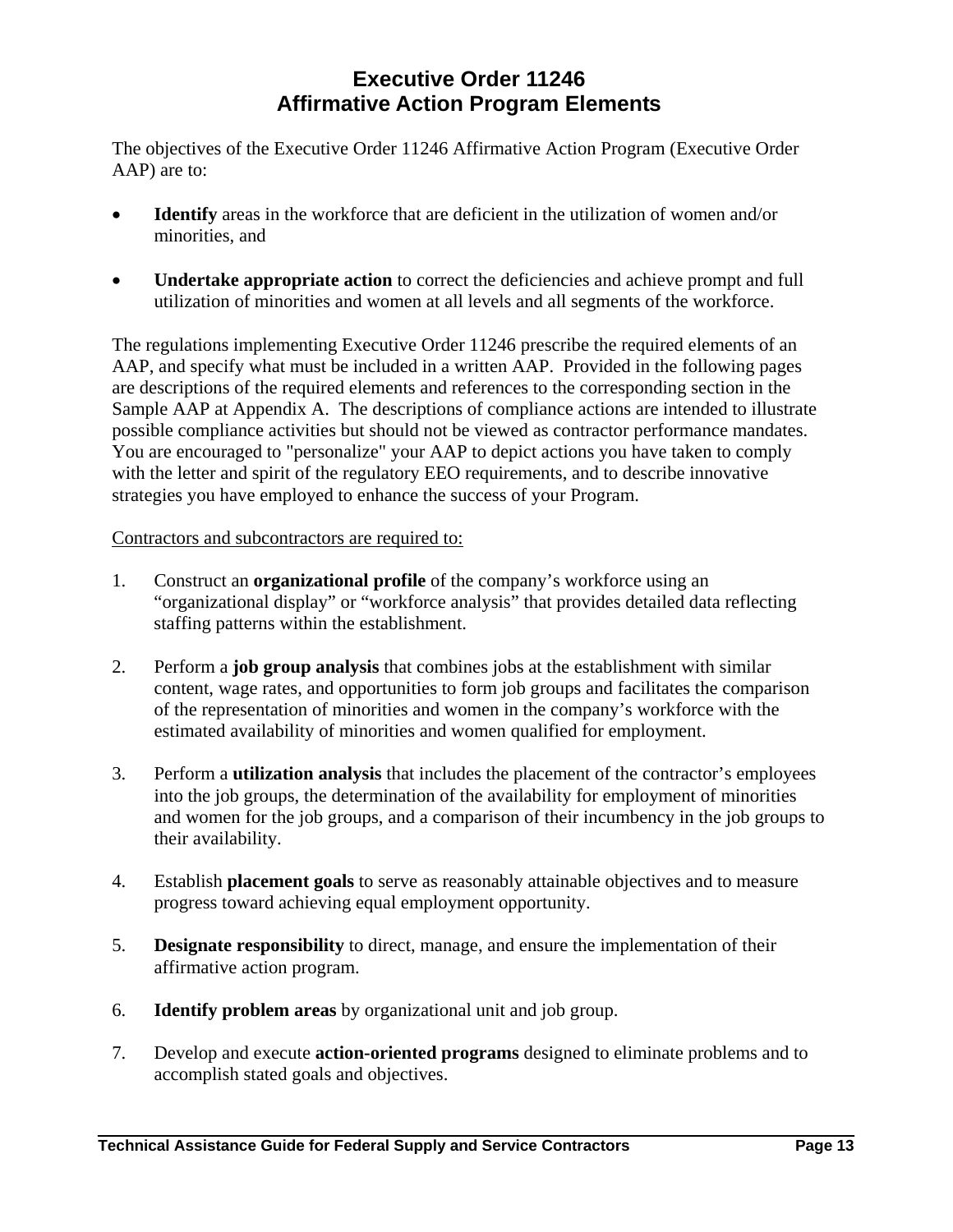

- 8. Design and implement an **internal audit and reporting system** to measure the effectiveness of the total affirmative action program.
- 9. Maintain the analyses and **support data** used to evaluate and identify problem areas.

*Note: The following guidance is intended to explain, but not add to or modify, the requirements contained in 41 CFR Part 60.*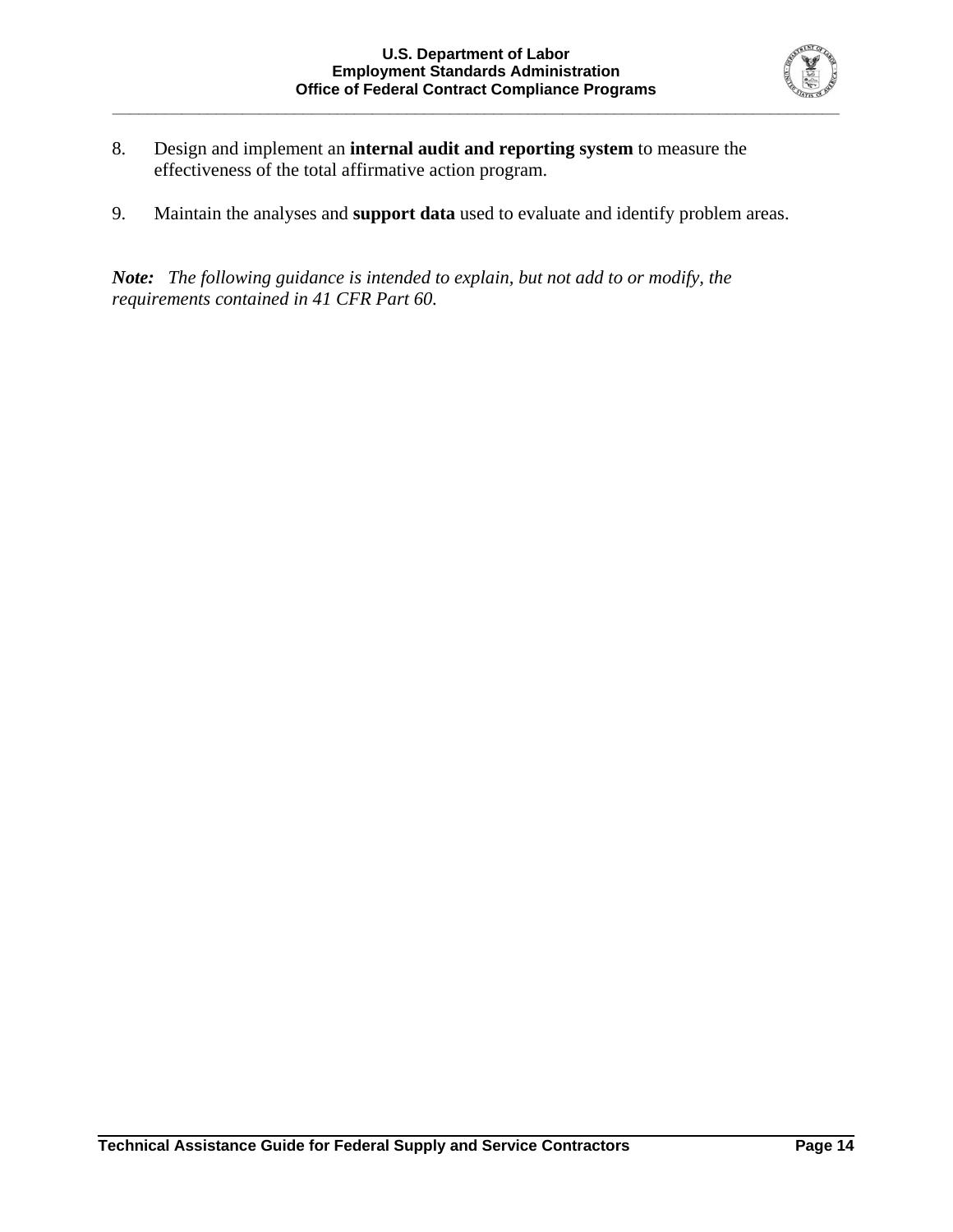Contractors and subcontractors must construct an **organizational profile** of their workforce using either an "organizational display" or "workforce analysis" that provides detailed data reflecting staffing patterns within the establishment. *[41 CFR 60-2.11]*

An organizational profile is a depiction of the staffing pattern within an establishment. The profile displays data that will assist the company in identifying where in the company's workforce women or minorities are underrepresented or concentrated. The contractor must use either an "organizational display" or "workforce analysis" as its organizational profile. Each is described below, and the Sample AAP reference is provided:

Organizational Display *– An illustration is provided in Appendix A at page 3.*

An organizational display is a detailed chart of the contractor's organizational structure.For each company organizational unit, the organizational display must indicate the following:

- the name of the unit, and the job title, race and gender of the unit supervisor
- the total number of male and female incumbents and the total number of male and female incumbents in each of the following groups: Blacks, Hispanics, Asians/Pacific Islanders, and American Indians/Alaskan Natives<sup>[2](#page-17-0)</sup>.

Workforce Analysis *– An example is provided in Appendix A at pages 4-8.*

A workforce analysis is a listing of each job title ranked from the lowest paid to the highest paid within each department or similar organizational unit, including departmental or unit supervision. The information in the workforce analysis is derived from payroll records, organizational charts and collective bargaining agreements. Contractors are required to record four categories of data: information by job title, wage rate or salary range, department or organizational unit and lines of progression. An acceptable workforce analysis is one that contains the following:

¾ *Job Title.* Each job title must show the total number of employees, the total number of male and female employees, the total number of male and female employees in each of

<span id="page-17-0"></span> $2$  OFCCP's regulations regarding the race, ethnicity, and job categories to be used by contractors have not changed to reflect the categories for race, ethnicity, and job categories required for the EEO-1 Report. However, OFCCP will accept AAPs and supporting records that reflect the race, ethnicity, and job categories outlined in either 41 CFR Part 60-2 or the EEO-1 Report. For more information, see OFCCP's Directive regarding the use of race and ethnic categories available online at<http://www.dol.gov/esa/ofccp/regs/compliance/directives/dirindex.htm>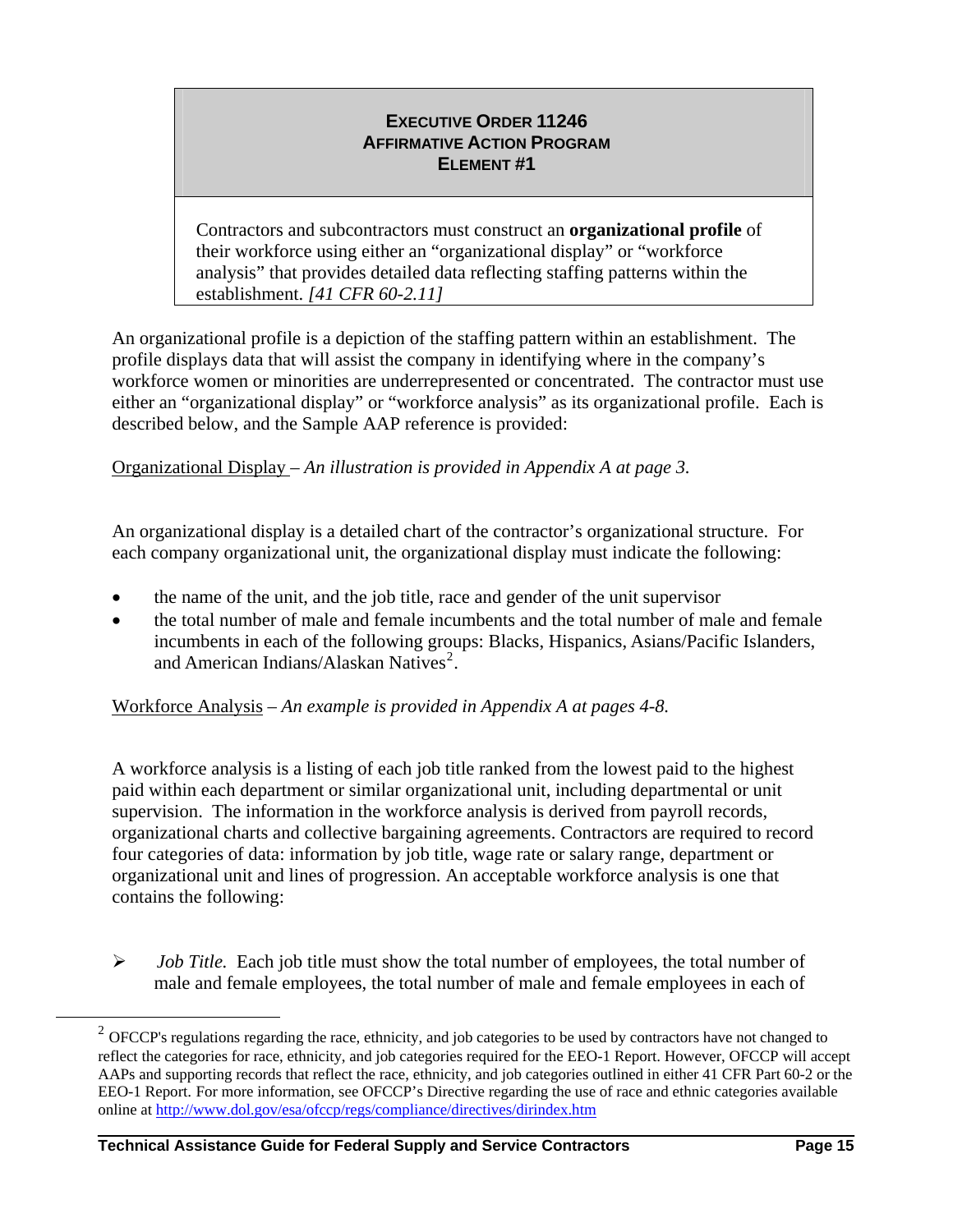

the following groups: Blacks, Hispanics, Asians/Pacific Islanders, and American Indians/Alaskan Natives. All job titles must be listed in a workforce analysis as they appear in applicable collective bargaining agreements. All positions at your establishment must be included, even those positions where the incumbent was hired by a higher level establishment (your corporate office, for example), and was included for goal-setting purposes in a corporate or mid-level AAP. If an employee is included in a different AAP, other than the AAP at the establishment in question, the organizational profile and job group analysis should be annotated to indicate in which AAP the employee is included.

- ¾ *Wage Rate or Salary Range.* The wage rate or salary range data must be given for each job title. Titles must be listed in wage rate or range order within department or other similar organizational units. Contractors may maintain coded wage or salary information in the workforce data; however, the code key must be provided for OFCCP review. Contractors must use consistent codes across department/unit lines, (*e.g.*, a job with a salary code "57" in Department A, must pay the same as one coded "57" in Department B).
- ¾ *Organizational Unit.* Organizational units used in workforce analyses should be identifiable and must reflect the contractor's actual organizational structure.
- ¾ *Lines of Progression.* Lines of progression or usual promotional sequences must show the order of jobs in the line through which an employee moves from entry level to the top of the line, *e.g.,* journeyman level. Lines of progression or promotional sequences may be identified from collective bargaining agreements, as well as from organizational charts.

Constructing an organizational profile provides a picture of employment patterns at your establishment. It is useful for identifying areas where women and/or minorities are concentrated and where they are underrepresented or absent. It may indicate where there are potential problem areas and possible discrimination or inadequate affirmative action. The term "concentration" means that minority groups and/or women are found in a particular unit (job area) of a contractor's workforce in numbers substantially greater than would be expected in terms of their overall representation in the contractor's workforce, or in a relevant unit of that workforce. The term "underrepresentation" means the opposite, *i.e.*, minority groups and/or women are found in a particular unit of a contractor's workforce in numbers substantially fewer than would be expected in terms of their overall representation in the contractor's workforce or relevant unit of that workforce.

For example, when a manufacturing contractor with three entry-level positions in its Fabrication and Packaging Department constructs an organizational profile, it reveals that the General Laborer position has 8 male and no female incumbents; the Fabrication Machine Operator position has 15 male and 85 female incumbents; and the Packaging Machine Operator position has 8 male and 4 female incumbents. All three entry level positions require no previous work experience, but the General Laborer and Packaging Machine Operator positions start at \$7.50 per hour, while the Fabrication Machine Operator position starts at only \$7.00 per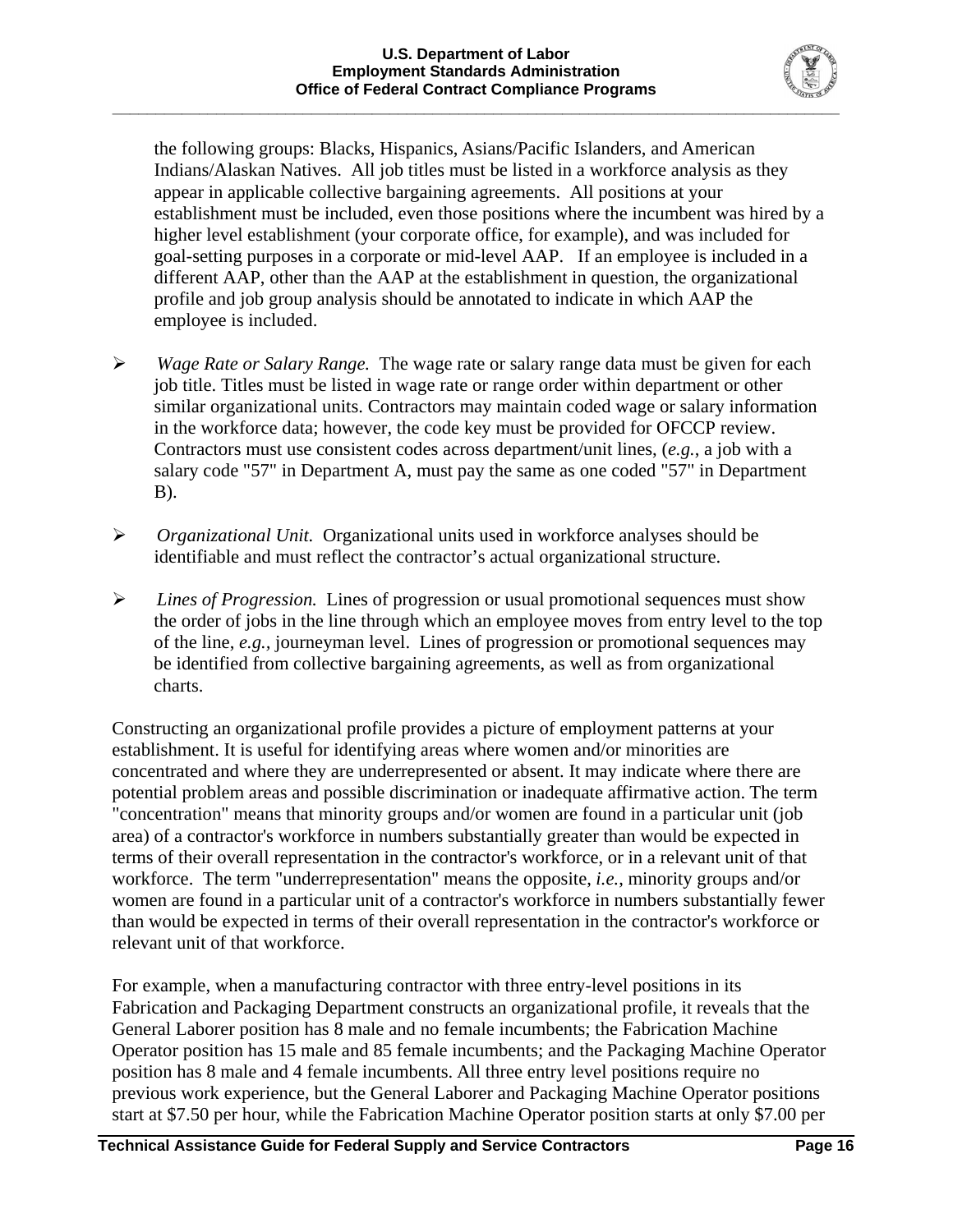

hour. In a Department that is 74% female, one would expect to find substantial numbers of women employed in all three jobs. However, the data show that women hold 85% of "lowerpaying" Fabricator Machine Operator positions, but only 20% of the "higher-paying" General Labor and Packaging Operator jobs. There are no women employed as General Laborers, and only one third of the Packaging Machine Operators are women. Therefore, the organizational profile has revealed a potential problem in that women are concentrated in the lower paying entry-level position, and underrepresented in the General Laborer and Packaging Machine Operator positions.

 In the above example, it is possible that the employment pattern is the result of nondiscriminatory factors. The existence of a concentration or underrepresentation does not always mean that discrimination has occurred; it is only an indicator that further investigation is warranted.

 Consequently, the contractor should conduct an analysis of its personnel practices and procedures to see why this concentration or potential discrimination has occurred, by asking questions such as:

- $\vee$  Were women intentionally or unintentionally "channeled" into the lower paying position? To answer this question the contractor may wish to conduct interviews of all personnel involved in the applicant/hiring process, including those involved in giving out and receiving applications, interviewers, first line supervisors and the selecting officials. Particular attention should also be given to interviewing women who were hired into the concentrated entry-level position to inquire if they were informed about the availability of other entry-level positions during the time of hiring.
- $\triangledown$  Were women advised of the differences in starting salaries at the time of application? To answer this question the contractor may wish to conduct interviews of male and female employees, to ensure that all employees were given the same information about entry-level opportunities prior to and at the time of hire.
- $\triangleright$  Do the job descriptions of the positions accurately reflect the duties involved? To answer this question the contractor may wish to review the job descriptions with incumbent employees and/or with first line supervisors, to ensure that the descriptions are accurate.

Depending on the results of its analysis, the contractor may need to take corrective action to remedy the effects of discrimination against women; and to take actions to ensure that in the future all qualified applicants have an equal opportunity to compete for the higher paying entry-level positions.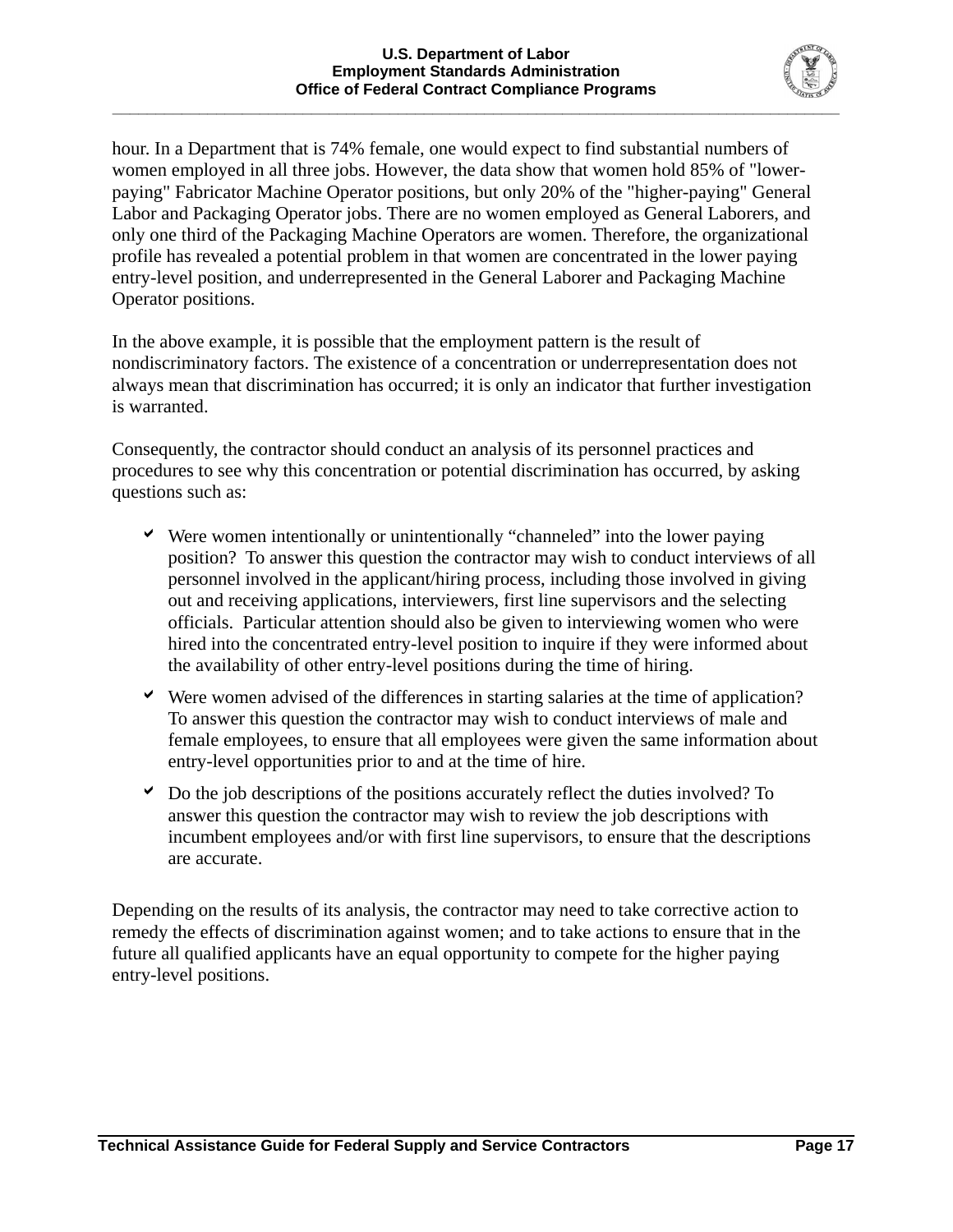Contractors and subcontractors are required to perform a **job group analysis** by combining jobs at the establishment with similar content, wage rates, and opportunities to form job groups. *[41 CFR 60-2.12]* 

The **job group analysis** is the first step in the contractor's comparison of the representation of minorities and women in its workforce with the estimated availability of minorities and women qualified to be employed. You must sort the various jobs at your establishment into job groups.A job group is a collection of jobs in an organization with similar job content (field of work and/or skill level), similar promotional opportunities and similar compensation. The job groups must be developed to fit the unique characteristics of each organizational unit, taking into account the size, type and complexity of the work performed. *An example is provided in Appendix A at pages 9-10.*

Jobs within a job group usually reflect similar duties, skill levels and compensation. In determining which jobs to gather together for job groups, consider the following:

- $\checkmark$  You may find the Dictionary of Occupational Titles, your collective bargaining agreement, and/or position descriptions helpful in determining which jobs have similar content.
- $\checkmark$  Salaried and hourly jobs are generally not grouped together.
- $\checkmark$  Overtime exempt and non-exempt jobs are generally not grouped together.
- $\checkmark$  Employees covered under different unions are generally not grouped together.
- $\checkmark$  Smaller contractors (fewer than 150 employees)may use the job group categories found on the EEO-1 (Standard Form 100) Report as job groups: <sup>[3](#page-20-0)</sup>
	- Executive/Senior Level Officials and Managers, and First/Mid Level Officials and Managers
	- Professionals
	- **Technicians**
	- Sales Workers
	- Administrative Support Workers
	- Crafts Workers
	- **Operatives**
	- Laborers and Helpers
	- Service Worker

<span id="page-20-0"></span> $\frac{1}{3}$  As previously noted, OFCCP's regulations do not reflect the job categories used on the current EEO-1 Report. OFCCP will accept job groups that reflect the EEO-1 job categories in either the current EEO-1 Report or the regulation at 41 CFR 60-2.12(e), which refers to the job categories on a previous version of the EEO-1 Report. For convenience, this Technical Assistance Guide will use "EEO-1 categories" to refer to both sets of categories.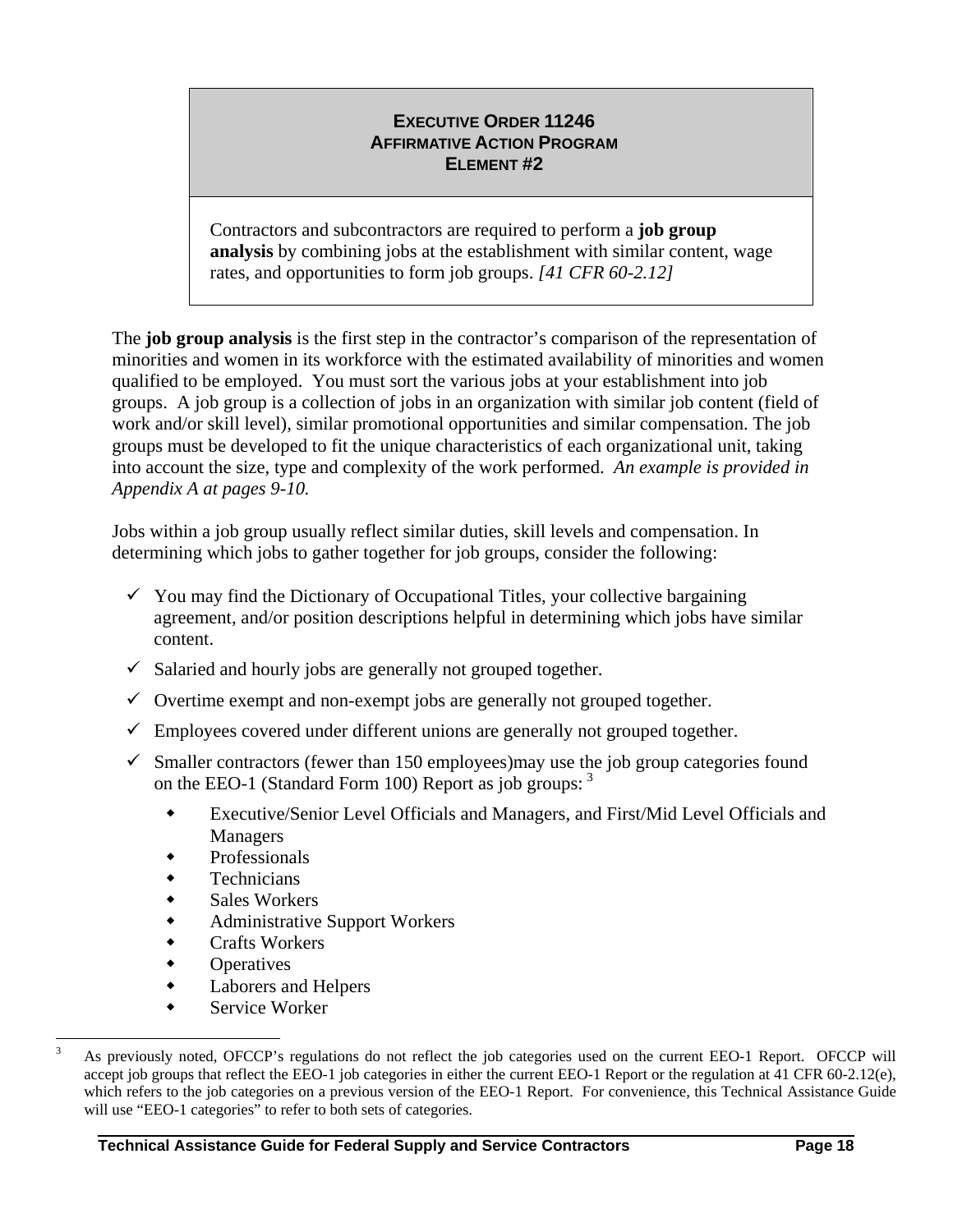

- $\checkmark$  Contractors with sufficiently large numbers of employees in the above categories may have job groups consisting of subgroups of the above categories. For example, the Officials and Managers category may be subdivided into job groups entitled "Upper Management", "Middle Management", and "First-Line Supervisors"; or the Professionals category may be subdivided into job disciplines such as "Engineers" and "Accountants".
- $\checkmark$  Job groups generally do not contain jobs from more than one of the above "EEO-1" categories.

OFCCP's Federal Contract Compliance Manual (FCCM) has more detailed guidance on the formation of job groups at <http://www.dol.gov/esa/ofccp/regs/compliance/fccm/ofcpch2.htm#2G02>.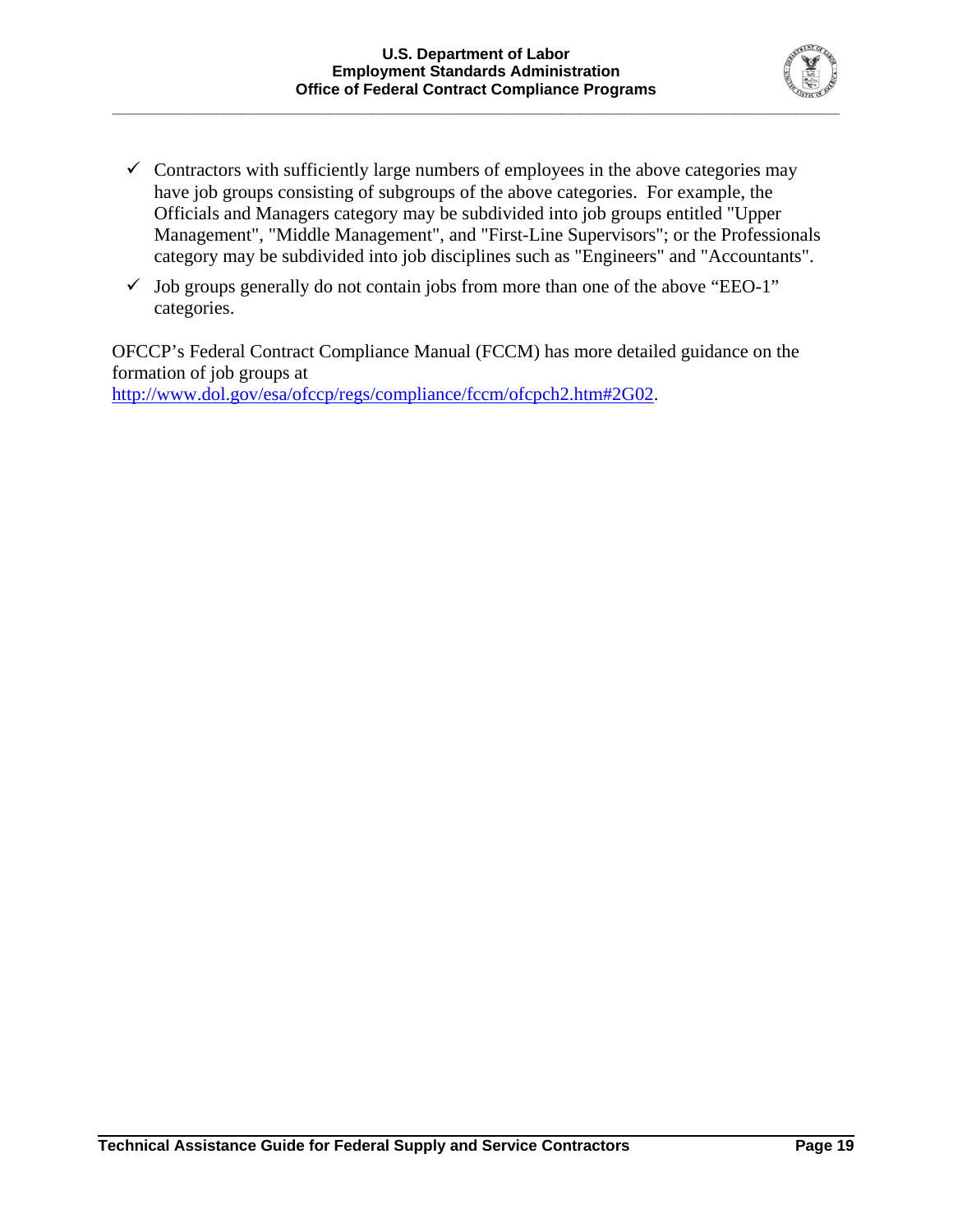Contractors and subcontractors are required to perform a utilization analysis that includes the placement of the contractor's employees into the job groups, the determination of the availability for employment of minorities and women, and a comparison of their incumbency in the job groups to their availability. *[41 CFR 60-2.13 – 60-2.15]*

The **utilization analysis** is a series of separate but interrelated analyses used to identify whether minorities or women are being employed at a rate that would be expected based upon their availability for employment. The utilization analysis includes the placement of incumbents into job groups, the determination of the availability for employment of minorities and women, and a comparison of their incumbency in the job groups to their availability. You must undertake the utilization analysis in order to identify whether there is underutilization of minorities or women in any of the job groups; and, if there is, to establish placement goals designed to cure the underutilization. Your AAP will be used to record progress toward meeting these goals. *An example is provided in Appendix A at pages 11-13.*

#### *Placement of incumbents in job groups* (41 CFR 60-2.13)

Having combined the job titles for the **job group analysis**, you must separately state the percentage of minorities and the percentage of women you employ in each job group.

#### *Determining availability* (41 CFR 60-2.14)

After individual jobs have been aggregated into job groups, the next step is to determine the availability of women and minorities for those job groups. **Availability** is a percentage estimate of the women and minorities who have the skills required to perform the jobs within the job groups. To determine the availability percentages, contractors are required to consider two factors. These factors reflect availability outside the contractor's workforce (such as people in the immediate labor area or reasonable recruitment areas), and availability inside the contractor's own workforce (such as people who are qualified and available via transfer, promotion, or training). Contractors typically rely on Census data, state employment service data, and college graduation data in developing their external availability factors, and on their own workforce numbers for developing internal availability factors.

Both factors must be considered, but contractors may weight each of the two factors according to each factor's relevance to the job group in question. A "zero" weight is possible depending on the factor and the job group in question. For example, with job groups involving professionals such as engineers or accountants, contractors generally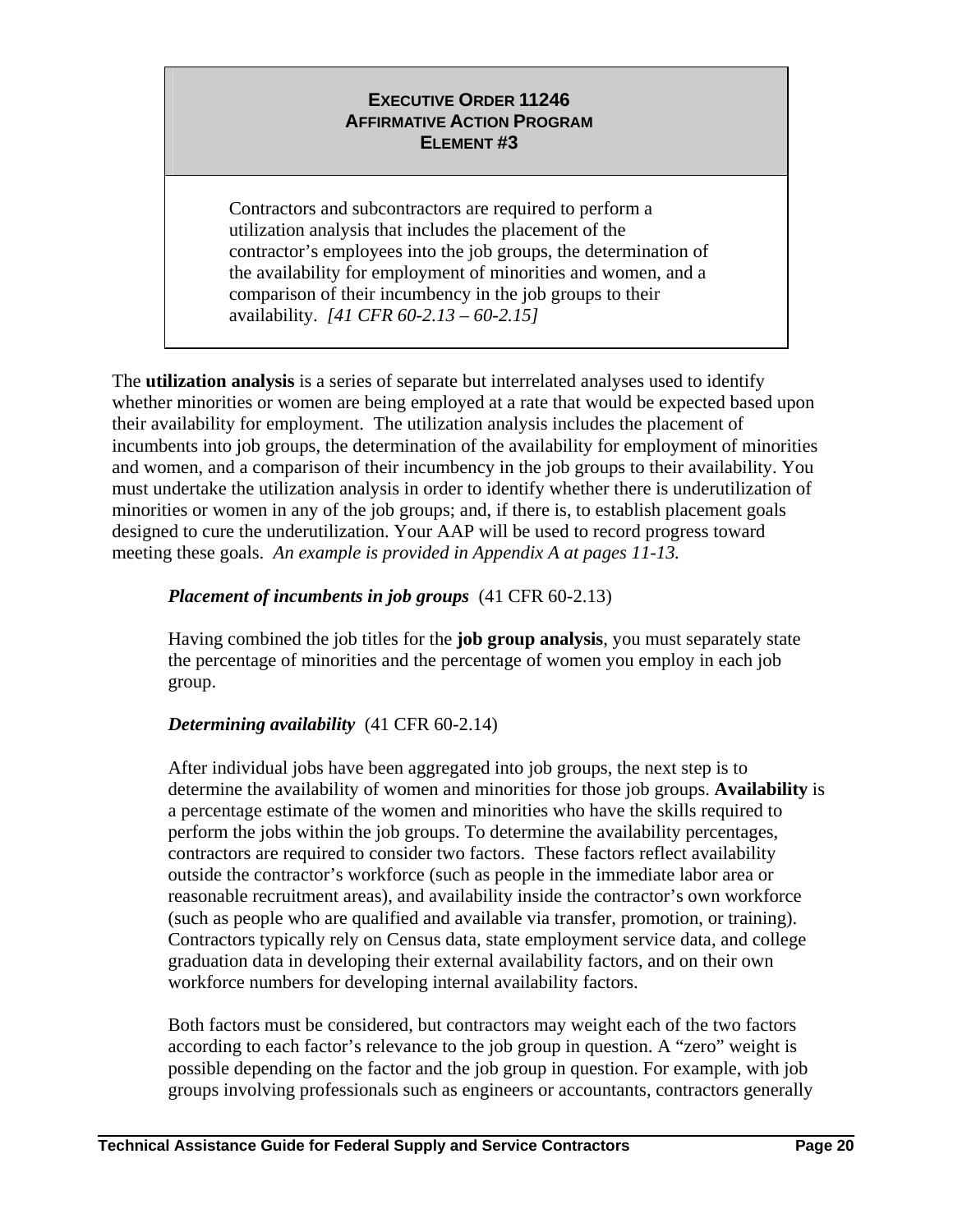

give little or no weight to factors such as population data or overall workforce data. Contractors must calculate percentages for both factors as described below.

- *1) Percentage of minorities or women with requisite skills in the reasonable recruitment area.* (refer to 41 CFR  $60-2.14(c)(1)$ ) This factor generally carries significant weight for complex or high level positions. The "reasonable recruitment area" represents the area from which the contractor usually seeks or reasonably could seek workers for a particular job group, and will vary depending on the types of jobs in the job group. For example, it may coincide with the immediate labor area for unskilled entry-level positions, or it may cover a larger area (state, region or nation) for managerial or professional positions. Generally speaking, the more complex a job or the higher the position in the organizational structure it occupies, the broader the recruitment area becomes. Contractors must use the most current and discrete statistical data available. Data sources for this factor may include Census data, state employment service data, and graduation data from applicable training institutions.
- *2) Percentage of minorities or women among those promotable, transferable, and trainable within the contractor's organization.* (refer to 41 CFR 60-2.14(c)(2)) This is the percentage of minorities and women who are in feeder job groups and who are (at the start of the AAP year) or who will become (during the AAP year) promotable or transferable from those job groups into the job group under consideration. Data sources for this factor will reflect the contractor's own workforce numbers.

#### *Comparing incumbency to* a*vailability* (41 CFR 60-2.15)

After a contractor has formulated job groups and has determined the minority and female availability percentages for each job group, you must compare the actual utilization of minorities and women in each job group with their estimated availability, and identify those job groups where women and/or minorities the percentage of minorities or women employed is less than would reasonably be expected given their availability.

The term "underutilization" is used to refer to the presence of fewer minorities or women in a particular job group than would reasonably be expected given their availability. Contractors use a number of methods to determine whether their actual representation rates are lower than would reasonably be expected. Some contractors declare underutilization when there is any difference between the availability percentage and the utilization percentage, while some conclude that underutilization exists when the number of minority or female incumbents is at least one whole person lower than the number predicted by the availability percentages. Other contractors use an "80 percent" rule of thumb and declare underutilization only when the actual representation is less than 80 percent of availability (which is the expected representation). Still others use a "two standard deviation" rule and test whether the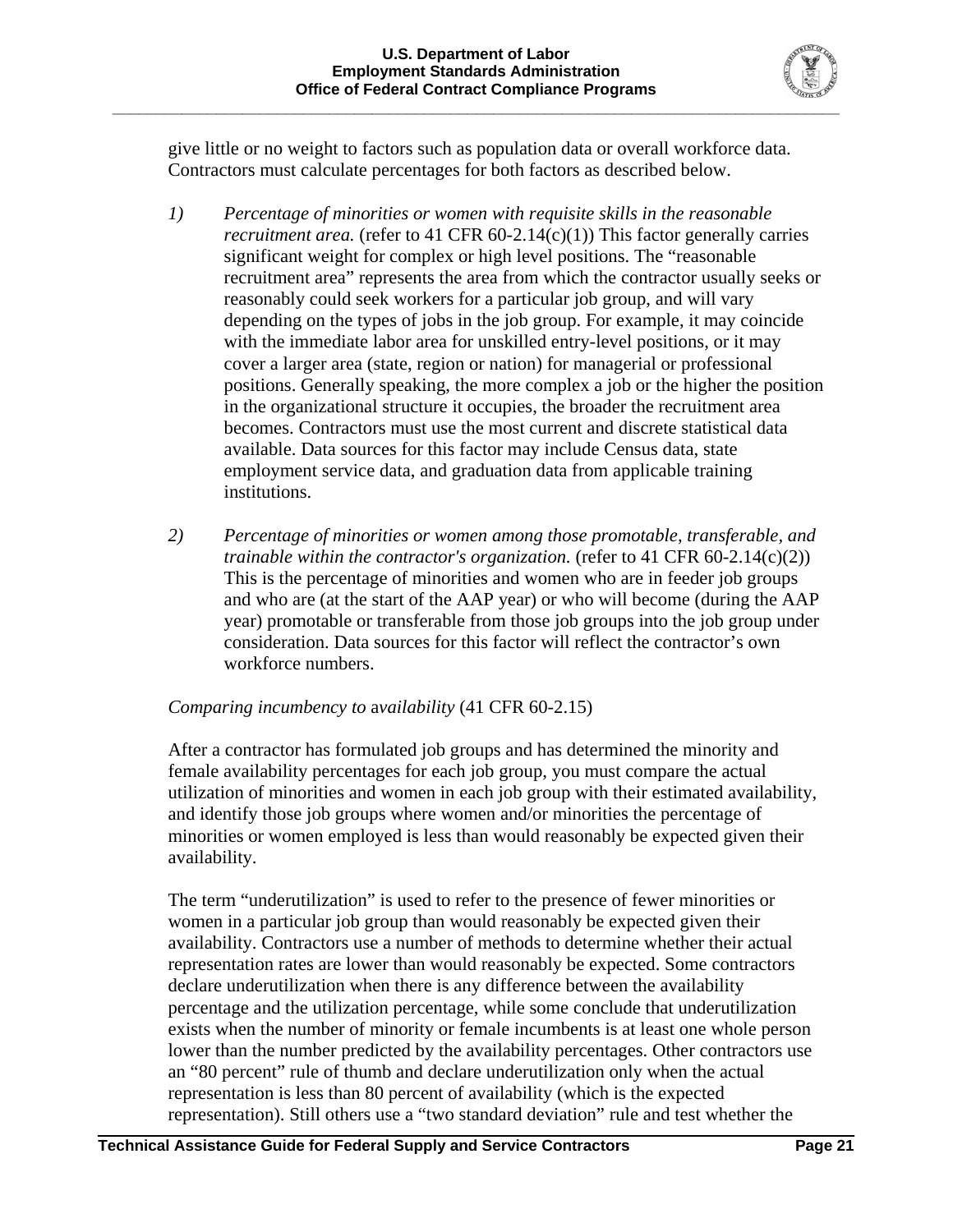

difference between the actual and expected representation is statistically significant. Any reasonable method, uniformly applied, is acceptable to OFCCP.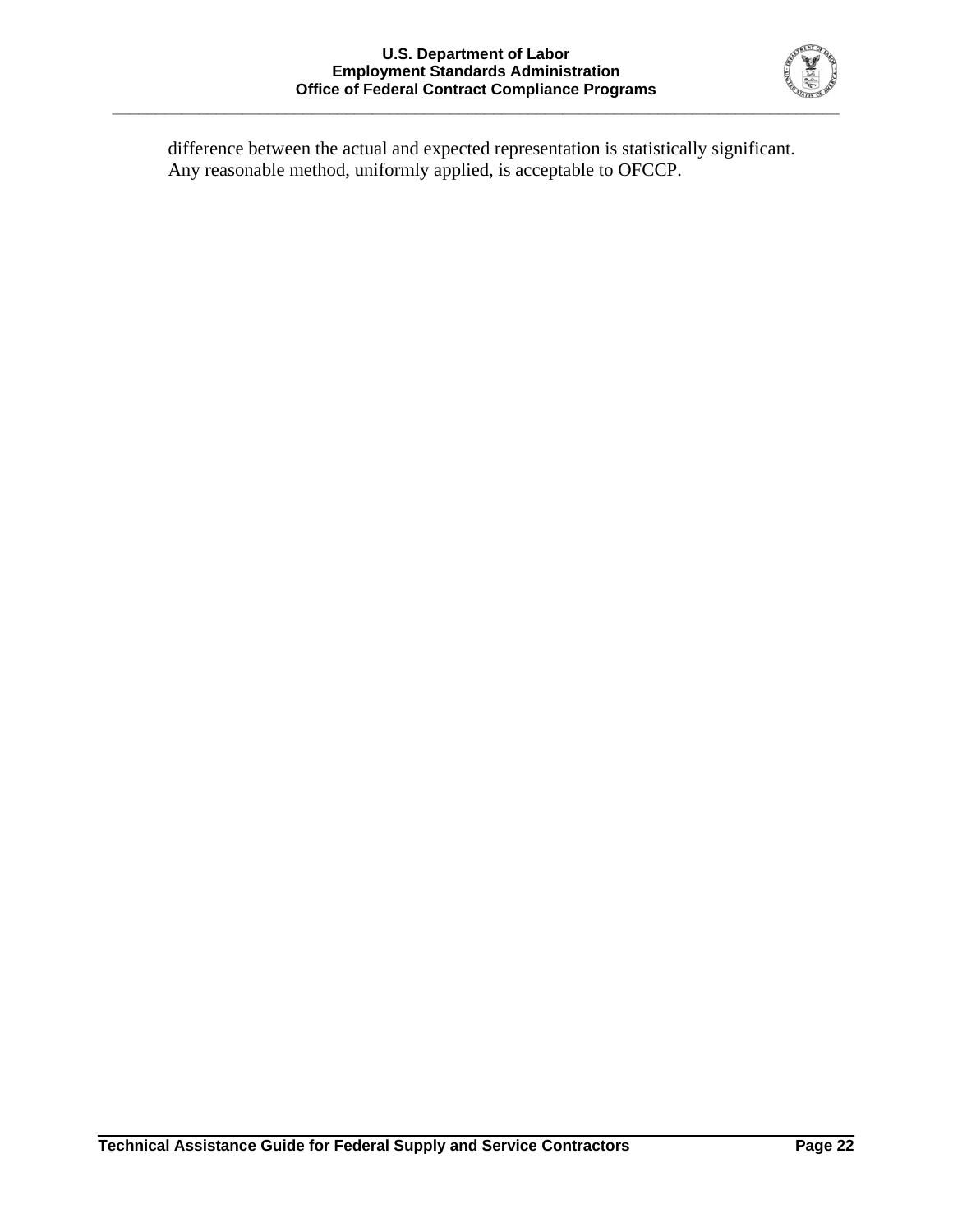When the percentage of minorities or women in a job group is less than would be reasonably expected given their availability, contractors are required to establish placement goals, which also serve as reasonably attainable objectives and to measure progress toward achieving equal employment opportunity. *[41 CFR 60-2.16]*

In performing the **utilization analysis** just described contractors may have some job groups where there is underutilization. Regardless of the method employed to make this determination, in those job groups where underutilization is identified the contractor must establish a placement goal for minorities and/or females into that job group. **Placement goals** are generally established as a percentage of the annual placement rate, (*e.g.*, a goal of hiring women for 25 percent of the vacancies in the job group), and are used to measure progress toward achieving equal employment opportunity. The placement goal established must be at least equal to the availability percentage for women and/or minorities, as applicable, for the underutilized job group. Contractors may establish higher goals if they desire. Although a contractor is required to make good faith efforts to meet its goals, the goals are not quotas and no sanctions are imposed solely for failure to meet them. *An example is provided in Appendix A at page 13.*

The following factors explain the difference between permissible goals, on the one hand, and unlawful preferences, on the other:

- The goals component of the AAP is not designed to be, nor may it properly or lawfully be interpreted as, permitting unlawful preferential treatment and quotas with respect to persons of any race, color, religion, sex, or national origin.
- Goals are neither quotas, set-asides, nor a device to achieve proportional representation or equal results. Rather, the goal-setting process is used to target and measure the effectiveness of affirmative action efforts to eradicate and prevent barriers to equal employment opportunity.
- Goals under Executive Order 11246, as amended, do not require that any specific position be filled by a person of a particular gender, race, or ethnicity. Instead, the requirement is that contractors engage in outreach and other efforts to broaden the pool of qualified candidates to include minorities and women.
- The use of goals is consistent with principles of merit, because goals do not require an employer to hire a person who does not have the qualifications needed to perform the job successfully, hire an unqualified person in preference to another applicant who is qualified, or hire a less qualified person in preference to a more qualified person.
- Goals may not be treated as a ceiling or a floor for the employment of members of particular groups.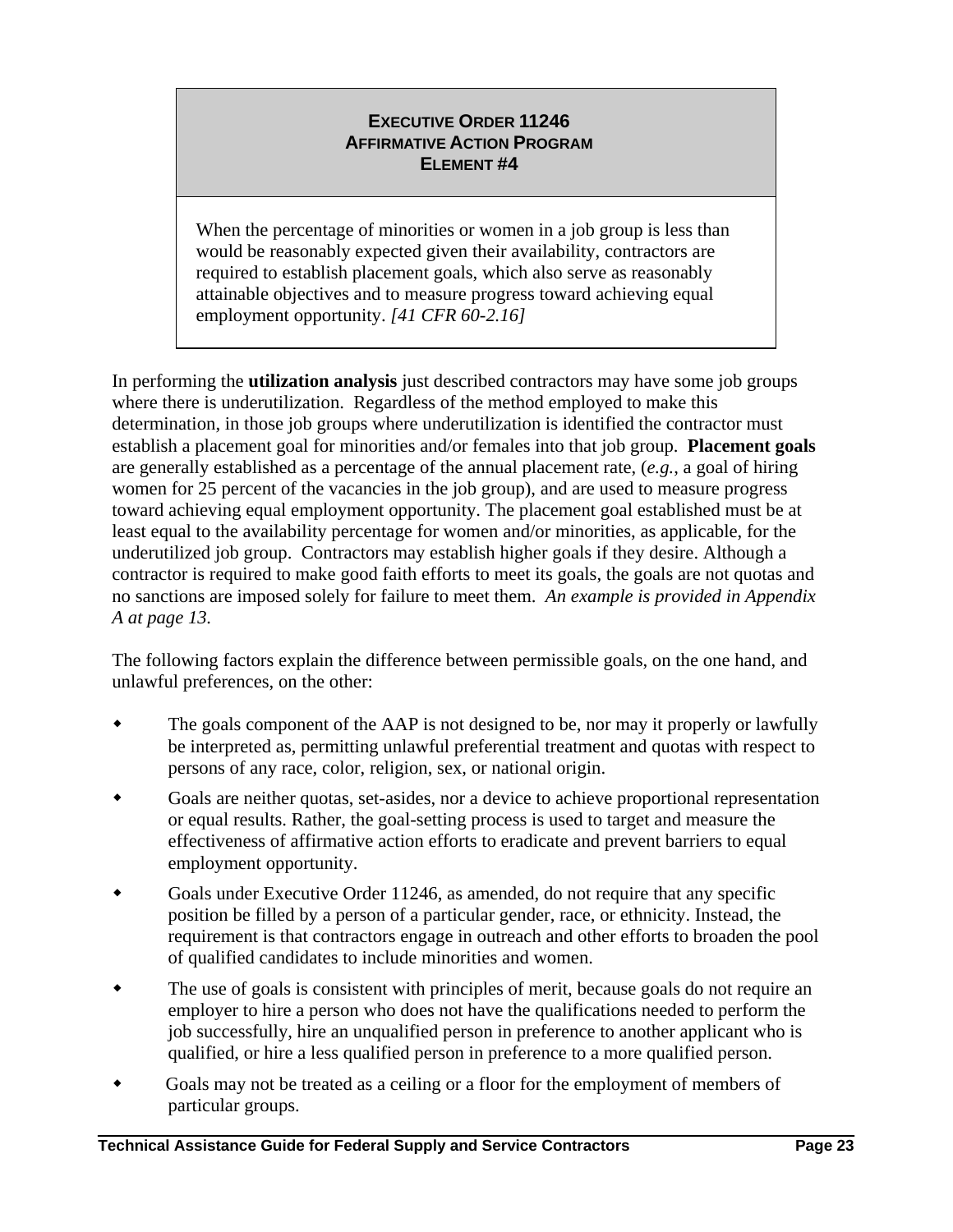

 A contractor's compliance is measured by whether it has made good faith efforts to meet its goals. The failure to meet goals, by itself, is not a violation of the Executive Order.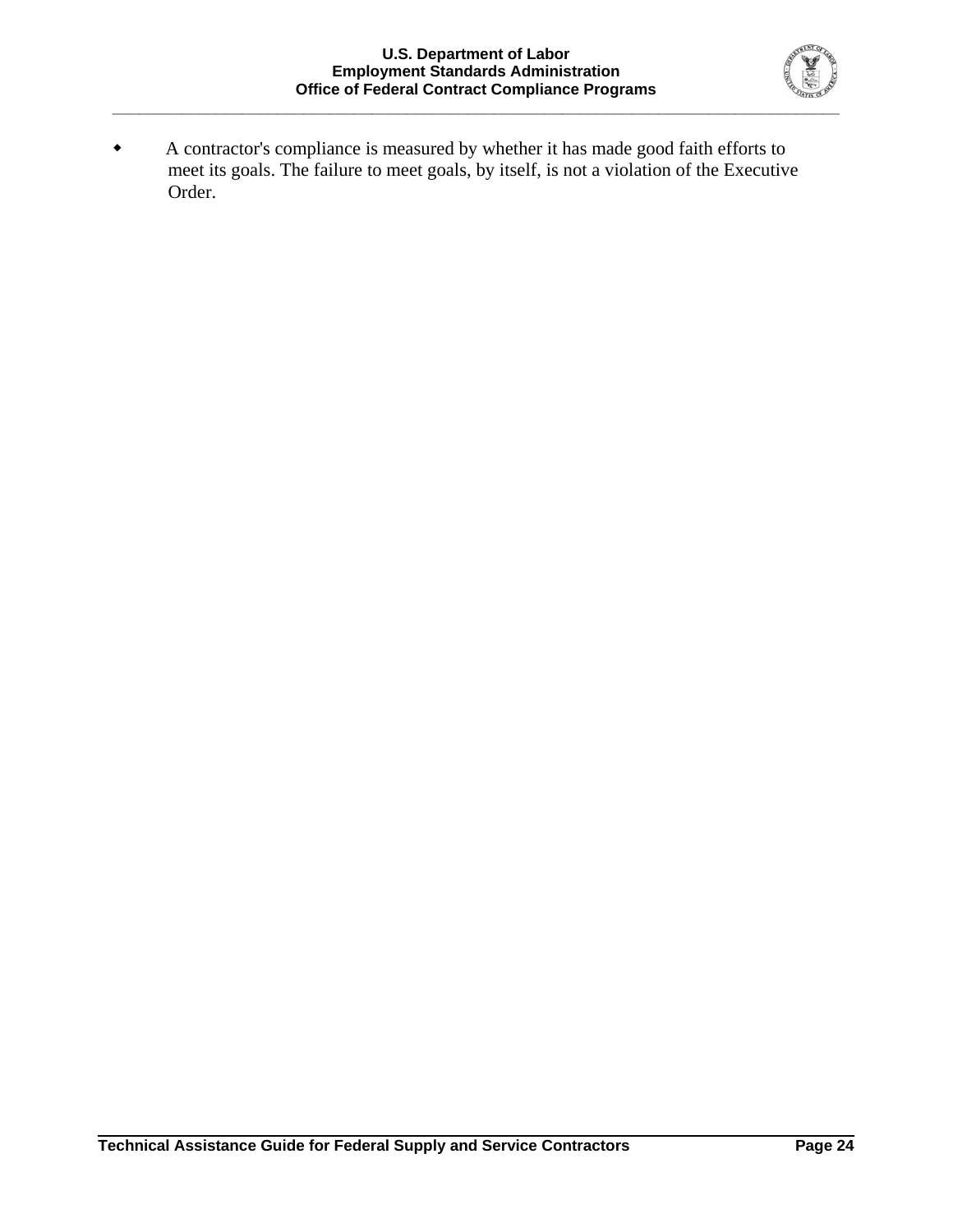Contractors and subcontractors must designate a specific person(s) to direct, manage and ensure the implementation of their affirmative action program. *[41 CFR 60-2.17(a)]* 

As part of the affirmative action program, a contractor/subcontractor must designate someone to direct or manage its affirmative action program, and include in the written AAP a statement that identifies that person or persons, along with a description of their duties. Ultimately, the head of the company is responsible for the implementation of the company's AAP. However, he or she will probably designate a management official at each facility or establishment to serve as the "affirmative action officer," with the responsibility for carrying out the contractor's AAP implementation and EEO commitments. *A sample statement is provided in Appendix A at pages 14-15.*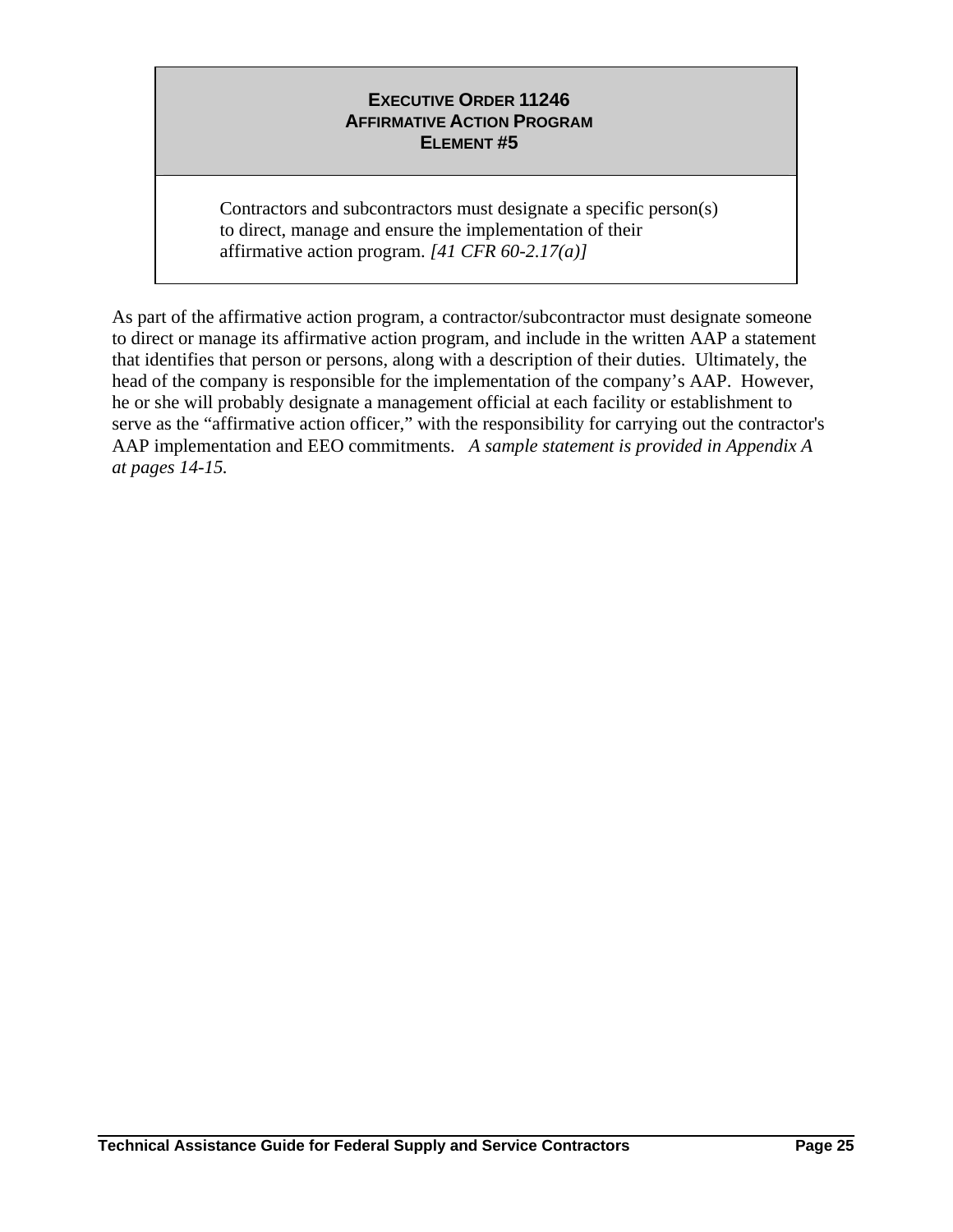Contractors and subcontractors must identify problem areas by organizational unit and job group. *[41 CFR 60-2.17(b)]*

As part of the affirmative action program, a contractor/subcontractor must perform an in-depth analysis of its total employment process to identify any problem areas. *An example is provided in Appendix A at page 16.* 

Specifically, you must evaluate:

- $\checkmark$  The composition of the workforce, by organizational unit and job group, and by minority group and sex, to determine whether there are utilization disparities;
- $\checkmark$  All personnel activity, including applicant flow, hires, terminations, promotions, and other personnel actions to determine whether there are selection disparities;
- $\checkmark$  Compensation systems to determine whether there are gender-, race-, or ethnicitybased disparities;
- $\checkmark$  Personnel procedures, including selection, recruitment, referral, and other procedures to determine whether they result in disparities in the employment or advancement of minorities or women; and
- $\checkmark$  Any other areas that might affect the success of the affirmative action program, (*e.g.*, seniority practices, conduct of company sponsored social events, apprenticeship program practices, workforce environment, and compliance with posting and union notification requirements).

To aid in identifying any problem areas by organizational unit and job group, contractors may find it useful to: 1) perform an analysis, such as the Impact Ratio Analysis (IRA), that measures how the contractor's own employment processes affect minorities and women; and 2) use the Job Area Acceptance Range (JAAR) analysis to identify any areas of minority or female concentration and underrepresentation. OFCCP's FCCM contains instructions on how to perform the IRA and JAAR analyses located at

<http://www.dol.gov/esa/ofccp/regs/compliance/fccm/ofcpch2.htm#2O> and <http://www.dol.gov/esa/ofccp/regs/compliance/fccm/ofcpch2.htm#2G02>.

The AAP must list the problem areas identified and the actions or programs that will be implemented to correct them.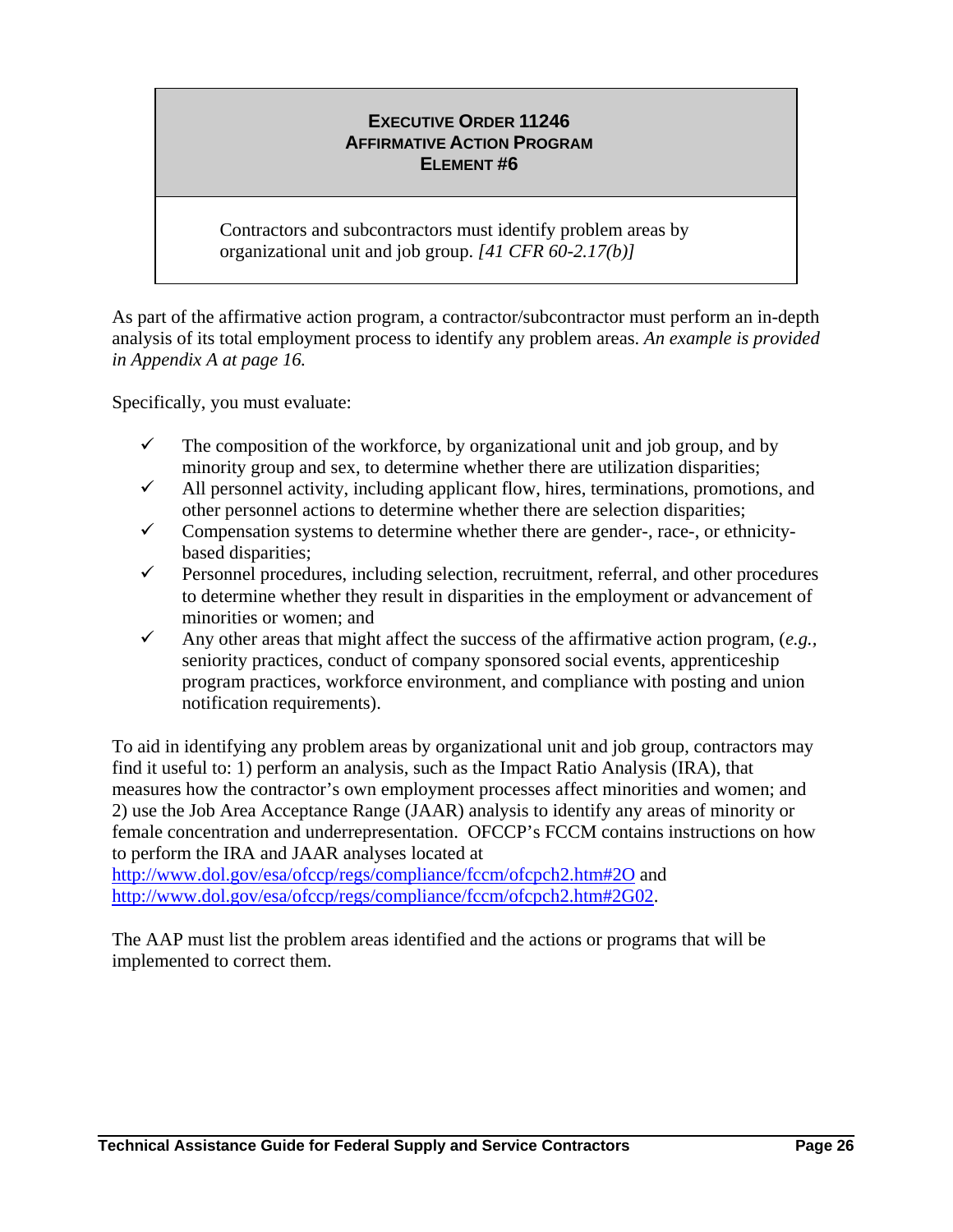Contractors and subcontractors must develop and execute actionoriented programs designed to eliminate identified problems and to accomplish stated goals and objectives. *[41 CFR 60-2.17(c)]* 

The content of this section of the AAP depends upon the nature of the problems identified through the contractor's in-depth analyses of personnel practices, policies, and procedures. Once problem areas have been identified, a contractor must develop and implement a program to eliminate those problems. Action-oriented programs should be specific and result-oriented to accomplish the aims for which they are created. "Specific" means describing what action(s) is to be taken, who is responsible for performing the action(s), and when the action(s) will be accomplished. "Result-oriented" means that proper execution of the program will likely lead to an increase in minority and/or female participation in the department, job group, training program, or other identified problem area. The action-oriented programs must be sufficient enough that if successfully implemented, their objective will be achieved. These programs must be described in the AAP. Examples of the types of programs and initiatives that contractors have found effective in addressing specific problems include mentoring partnerships, adopting schools, providing trainers and equipment to teach specific skills at vocational or technical schools, and internship programs with minority colleges and universities. *An example is provided in Appendix A at pages 17-18.*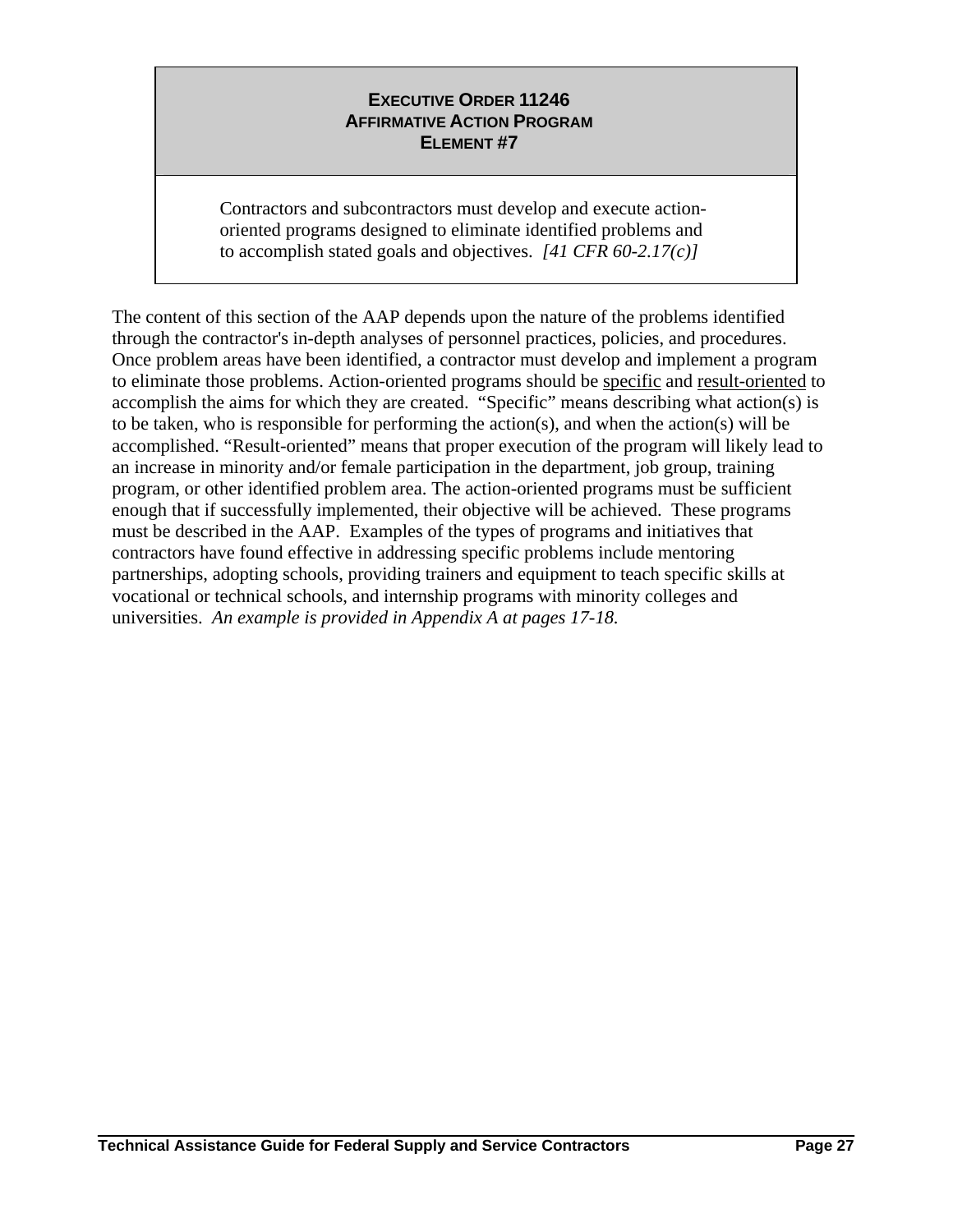Contractors and subcontractors must design and implement an internal audit and reporting system to measure the effectiveness of their total affirmative action program. *[41 CFR 60-2.17(d)]* 

An acceptable internal audit and reporting system is one that allows the contractor to measure the effectiveness of its total program. *An example is provided in Appendix A at pages 19-20.* 

An internal audit and reporting system should include:

- $\checkmark$  Monitoring progress toward stated goals conducted by job group;
- $\checkmark$  Analyzing employment activity hires, promotions, terminations and other activity by job group, job title, and, where appropriate, organizational unit;
- $\checkmark$  Analyzing the compensation program such analyses may be useful in determining if there are patterns of discrimination in the workforce. Contractors/subcontractors should analyze salaries, wages and other forms of compensation that are part of an employee's compensation package, (*i.e.*, stock options, bonuses, car allowances, etc.). Additional guidance regarding compensation analysis is located at <http://www.dol.gov/esa/ofccp/regs/compliance/faqs/comstrds.htm>;
- $\checkmark$  Reviewing the accessibility of online or electronic application systems to applicants and employees with disabilities and ensuring that needed reasonable accommodations can be easily requested and are readily provided when requested, unless to do so would result in undue hardship to the company. Additional guidance regarding accessibility of online applications systems is located at <http://www.dol.gov/esa/ofccp/regs/compliance/faqs/dir281faqs.htm>;
- $\checkmark$  Requiring routine and periodic reports on the status of corporate or unit goal attainment;
- $\checkmark$  Discussing these reports with managerial officials; and
- $\checkmark$  Recommending actions to improve progress to top management.

An AAP should contain a narrative description of every aspect of the internal audit and reporting system. The description should specify the frequency of reports and audits and state that corrective actions, if necessary, will be taken as problems are revealed. The description should also designate the contractor officials responsible for taking corrective actions. Lastly, contractors and subcontractors should indicate how and when program results and effectiveness will be reviewed with all levels of management in the company.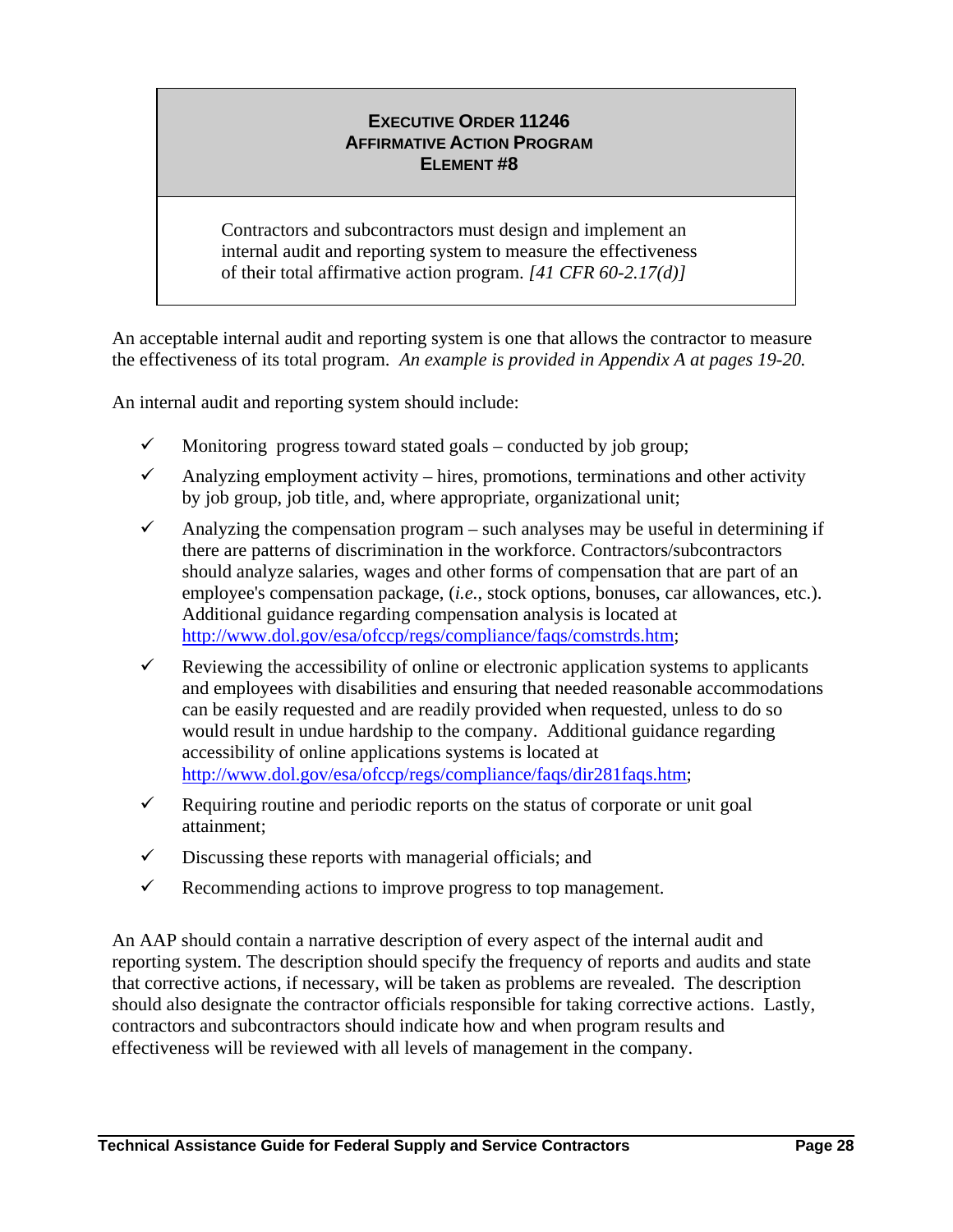Contractors and subcontractors are required to maintain the analyses and support data used to evaluate and identify problem areas. *[41 CFR 60-2.17(b)(2) and Part 60-3]* 

**Support Data** includes data and information reflecting personnel activity including, but not limited to, applicant flow, hires, terminations, promotions, and other personnel actions that have been used by the contractor to determine whether there are selection disparities. Support data also includes information that indicates the impact of tests and other selection procedures on employment opportunities. *Examples are provided in Appendix A at pages 21-29.* 

As previously noted, OFCCP will accept AAPs and supporting records that reflect the race, ethnicity, and job categories outlined in either 41 CFR Part 60-2 or the EEO-1 Report. Contractors electing to use the EEO-1 Report categories will not be expected to produce analyses of the impact of employee selection procedures on groups comprised of individuals identified as belonging to more than one race; but contractors may be asked for other employment records they may have relating to such individuals. Such records may include any information regarding the reallocation of individuals identified as belonging to more than one race into single race categories. Additional guidance regarding the use of race/ethnicity data is located at [http://www.dol.gov/esa/ofccp/regs/compliance/EEO1\\_Interim\\_Guidance.htm.](http://www.dol.gov/esa/ofccp/regs/compliance/EEO1_Interim_Guidance.htm)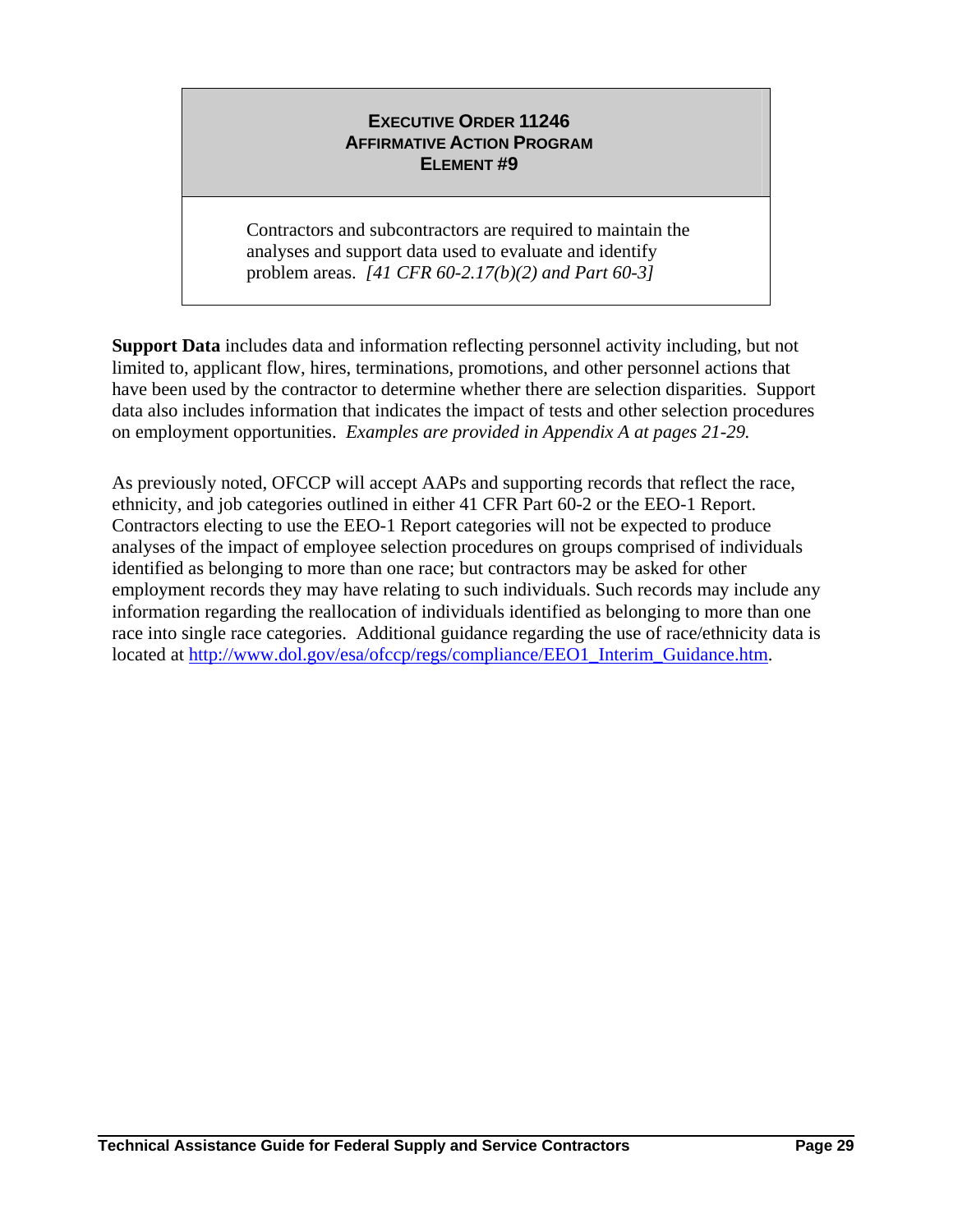## **Section 503 and VEVRAA Affirmative Action Program Elements**

Section 503 and its implementing regulations require that contractors with 50 or more employees and a non-exempt Government contract of \$50,000 or more must prepare a written AAP for individuals with disabilities. VEVRAA and its implementing regulations require that a written affirmative action program for covered veterans must be prepared by contractors with 50 or more employees and a non-exempt Government contract of \$100,000 (\$50,000 for a contract entered into before December 1, 2003, and subject to the Part 250 regulations). Provided in the following pages are descriptions of the required AAP program elements and references to the corresponding sections in the Sample AAP at Appendix B.

Affirmative action programs that are required under Section 503 and VEVRAA do not require numerical placement goals. However, like the Executive Order AAP, the focus of the Section 503 and VEVRAA AAPs is on taking affirmative action to establish a work environment free from barriers to equal employment opportunities, and to recruit, train, and promote qualified individuals protected under these laws.

The prescribed AAPs for individuals with disabilities and protected veterans may be developed separately or combined. Many contractors prepare a combined VEVRAA and Section 503 written AAP because the elements that must be included in each are similar. The required elements of the VEVRAA and Section 503 written AAP are described below, with a brief explanation of actions a contractor might take to comply with the element. Any descriptions of compliance actions are intended to illustrate possible compliance activities but should not be viewed as contractor performance mandates. Contractors are encouraged to "personalize" their affirmative action program to depict actions they have taken (or plan to take) to comply with the letter and spirit of the regulatory EEO requirements, and to describe innovative strategies they have employed to enhance the success of their respective programs.

Contractors and subcontractors are required to:

- 1. Develop an equal employment opportunity policy statement.
- 2. Review their personnel processes.
- 3. Conduct a review of physical and mental job qualifications.
- 4. Make reasonable accommodations to the known physical and mental limitations of otherwise qualified individuals or veterans with disabilities.
- 5. Develop and implement procedures to prevent harassment.
- 6. Disseminate their EEO policy externally and perform outreach and positive recruitment.
- 7. Disseminate their EEO policy internally.
- 8. Design and implement an audit and reporting system.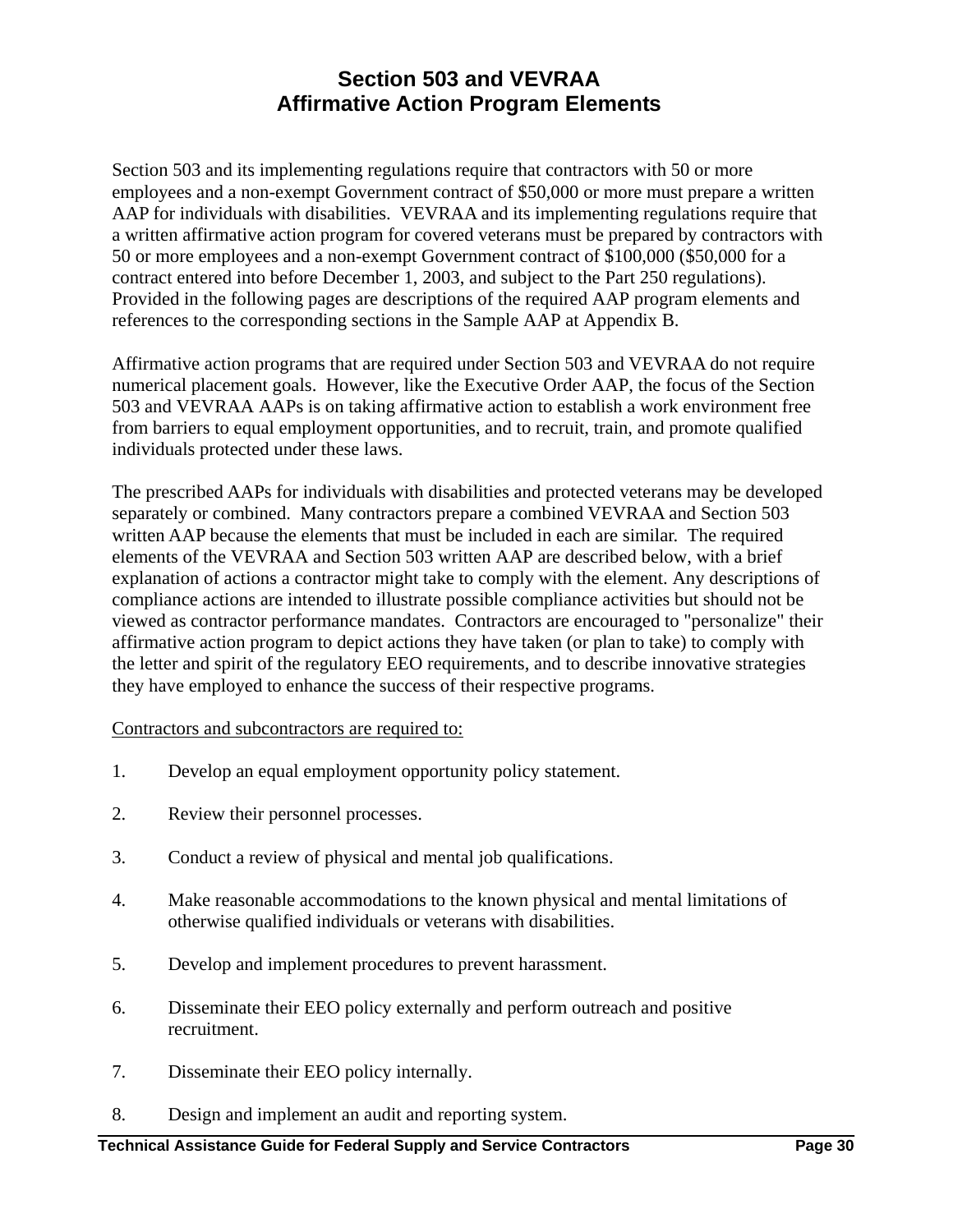- 9. Designate a management official to direct and assume the responsibility for ensuring the implementation of their affirmative action program.
- 10. Train their personnel to ensure that EEO and affirmative action program commitments are implemented.

*Note: The following guidance is intended to explain, but not add to or modify, the requirements contained in 41 CFR Parts 60-250, 60-300 and 60-741.*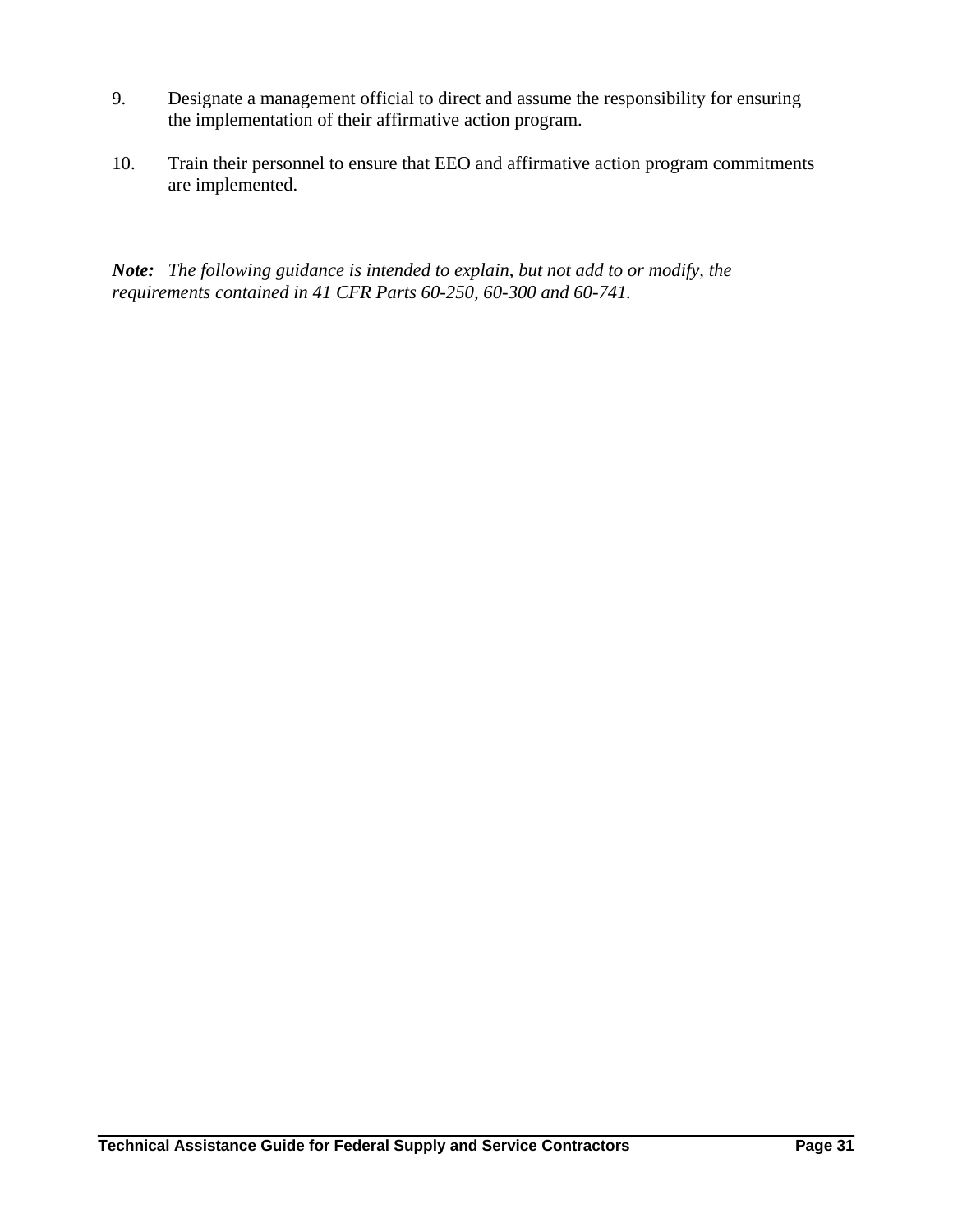#### **SECTION 503 AND VEVRAA AFFIRMATIVE ACTION PROGRAM ELEMENT #1**

Contractors and subcontractors must develop an equal employment opportunity policy statement. *[41 CFR 60- 250.44(a), 60-300.44(a) and 41 CFR 60-741.44(a)]*

Covered contractors and subcontractors are required to:

- 1. Adopt a policy of equal employment opportunity; and
- 2. Include a statement of that policy in their written affirmative action program(s).

The contractor's equal employment opportunity policy (EEO) statement should be signed by the top establishment official, dated, and updated annually. The policy statement should also identify the EEO coordinator by name, job title, location, and telephone number. Contractors must reaffirm their equal employment opportunity policies annually. The policy statement should include at least the following:

- $\checkmark$  A statement that the contractor hires, recruits, trains, and promotes without discrimination on the basis of disability or status as a protected veteran;
- $\checkmark$  A statement indicating the top establishment official's support for the EEO policy;
- $\checkmark$  A statement providing for an audit and reporting system;
- $\checkmark$  A statement that the contractor bases all employment decisions only on valid job requirements; and
- $\checkmark$  A statement that employees and applicants will not be subject to harassment, intimidation, threats, coercion, or retaliation because they have engaged or may engage in filing a complaint; assisting in a review, investigation, or hearing related to any Federal, state, or local law requiring EEO for individuals with disabilities or protected veterans; opposing any act deemed unlawful by any of the above referenced laws; or exercising any other right under Section 503 or VEVRAA.

In addition to having the EEO statement in the VEVRAA and Section 503 AAP, this policy statement should be posted on company bulletin boards and communicated to all employees and applicants*. A sample policy statement is provided in Appendix B page 1.*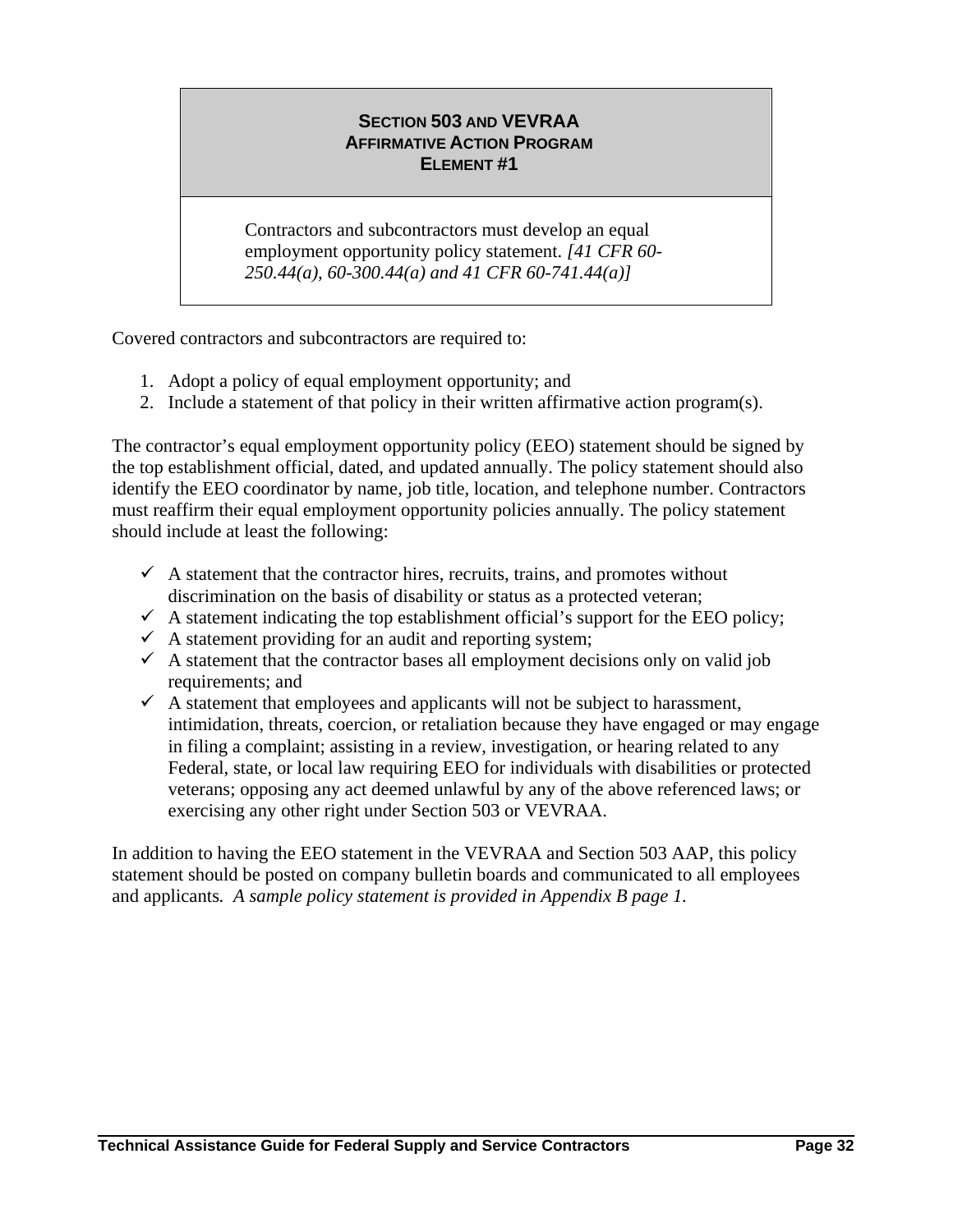#### **SECTION 503 AND VEVRAA AFFIRMATIVE ACTION PROGRAM ELEMENT #2**

Contractors and subcontractors must review their personnel processes. *[41 CFR 60-250.44(b), 41 CFR 60-300.44(b), and 41 CFR 60-741.44(b)]*

Contractors must review personnel practices to ensure that the qualifications of known protected veterans or individuals with disabilities are given proper consideration for job vacancies filled either by hiring or promotion, and for all training opportunities offered or available.

- Individual personnel actions (including pre-employment testing) should also be carefully documented. Contractors should be able to provide records of every opening for which a known individual with a disability or protected veteran had been considered. Personnel records or employment application forms should identify the specific job opening. If a worker or an applicant who is an individual with a disability or a protected veteran was not selected, contractors should prepare a statement of the reason for rejection and provide a comparison of the qualifications of the person selected with those of the individual with a disability or protected veteran. Records should also indicate the reasonable accommodations (if any) that were considered to enable the individual with a disability or disabled veteran to perform the essential functions of the job.
- Contractors may only consider the portions of a veteran's military record that are jobrelated, including discharge papers.
- Contractors should review their reasonable accommodation practices and procedures. They should ensure that these procedures are disseminated to all applicants and employees, that requests for reasonable accommodation are promptly handled, and that any necessary accommodation is provided unless it would impose an undue hardship on the company.
- Contractors should review the accessibility of their online or electronic application systems to applicants and employees with disabilities and ensure that needed accommodations can be easily requested and are readily provided when requested.
- If contractors find that any personnel practices are discriminatory, the practice must be changed and the change must be noted in the contractor's affirmative action program.

Suggested procedures for reviewing personnel practices are listed in Appendix C of 41 CFR Part 60-250 and Appendix C of 41 CFR Part 60-741. *A sample statement is provided in Appendix B of this Guide at page 2.*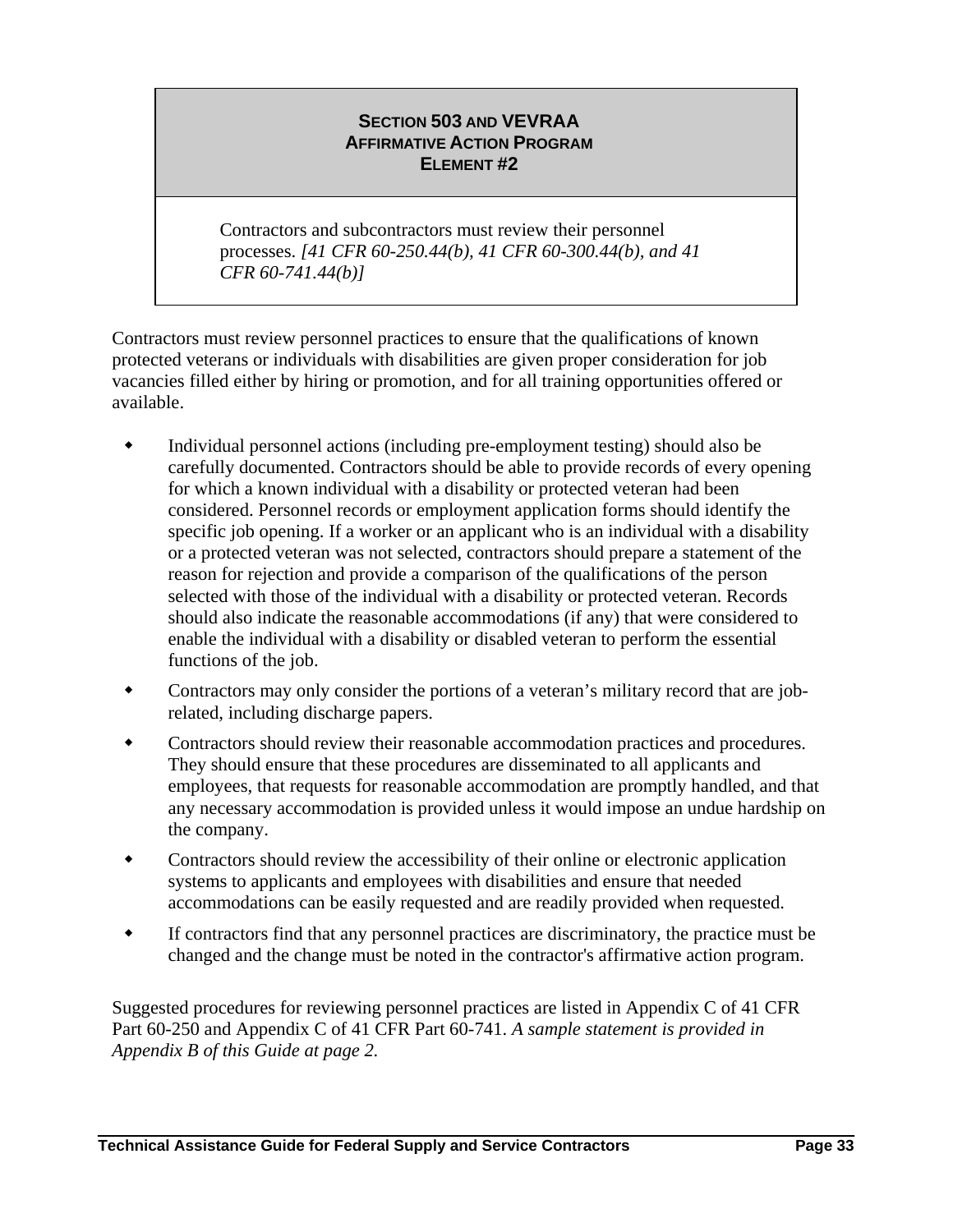Contractors and subcontractors must conduct a review of physical and mental job qualifications. *[41 CFR 60-250.44(c), [41 CFR 60-300.44(c) and 41 CFR 60-741.44(c)]*

Contractors must provide and adhere to a schedule for the periodic review of all physical and mental job qualification standards to ensure that any qualification standard that would tend to screen out qualified individuals with disabilities or disabled veterans is job-related and consistent with business necessity. *A sample review is provided in Appendix B at page 3.* 

 Qualification standards are often found in specific job descriptions and general company policy statements. Examples of common mental and physical job qualification standards include requirements such as "must be able to lift 50 pounds," "must be able to carry heavy mail bags to and from the accounting department," or "must be able to tolerate heights." Other examples include desired weight or height specifications, or specific hearing or vision requirements.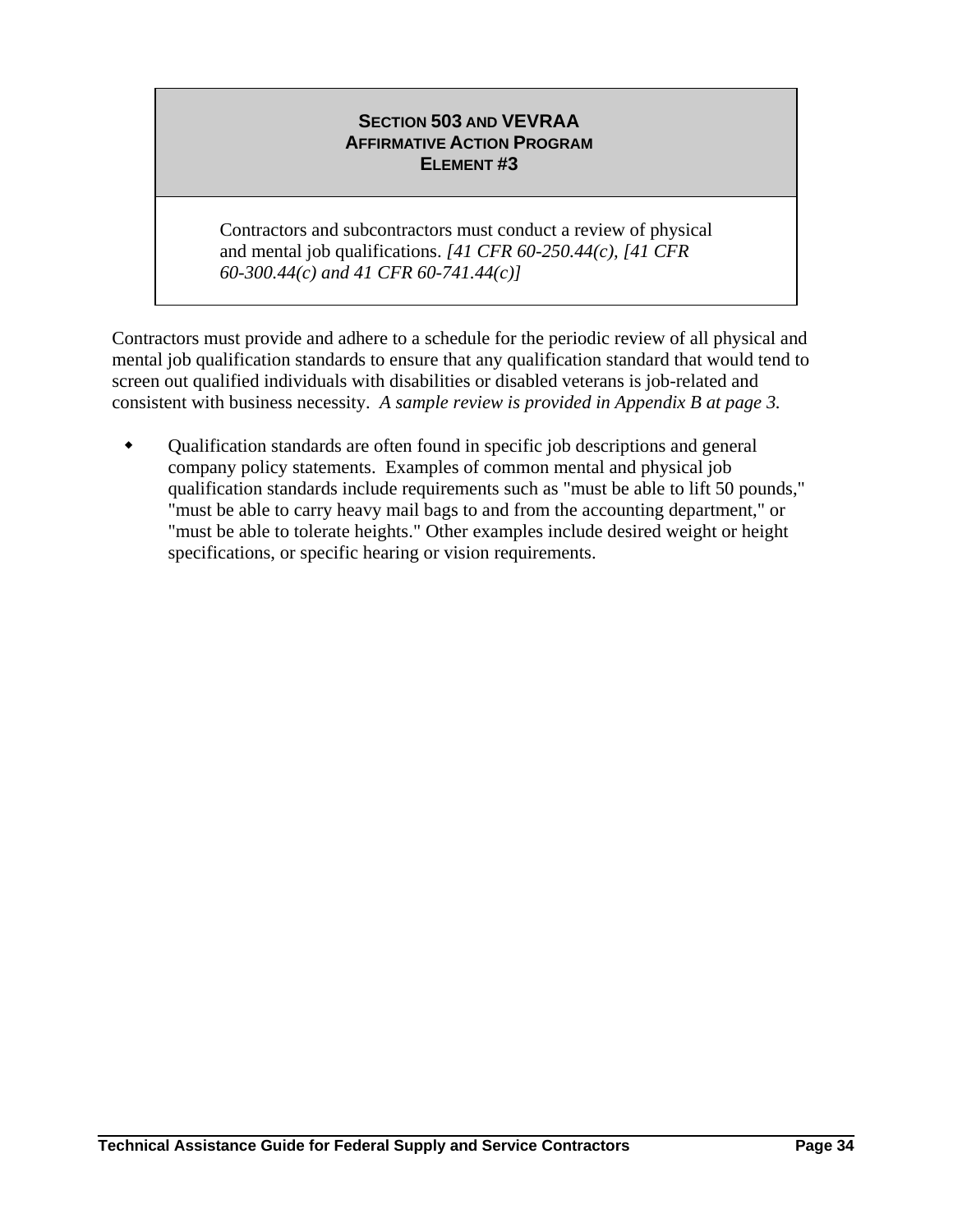Contractors and subcontractors must make reasonable accommodation to the known physical and mental limitations of otherwise qualified individuals. *[41 CFR 60-250.44(d), 41 CFR 60-300.44(d) and 41 CFR 60-741.44(d)]*

Contractors must provide reasonable accommodation to the known physical or mental limitations of qualified applicants, employees with disabilities and disabled veterans unless the contractor can show that the accommodation would impose an undue hardship on the operation of its business. *A sample statement is provided in Appendix B at page 4.* 

### The term *reasonable accommodation* means:

Modifications or adjustments to the work environment, or to the manner or circumstances under which the position held or desired is customarily performed, that enable a qualified individual with a disability or a disabled veteran to perform the essential functions of that position; or

Modifications or adjustments that enable the contractor's employee who is an individual with a disability or a disabled veteran to enjoy equal benefits and privileges of employment as are enjoyed by the contractor's other similarly situated employees who are not individuals with disabilities or disabled veterans; or

Modifications or adjustments to a job application process that enable a qualified applicant who is an individual with a disability or a disabled veteran to be considered for the position such applicant desires. This includes any accommodations that are needed to enable an applicant with a disability to use a contractor's online or electronic application or testing system. It also includes providing an alternative means of applying or testing if there is not an accommodation that will enable the applicant with a disability to use the online or electronic system.

### *Reasonable accommodation* may include, but is not limited to:

Making existing facilities used by employees readily accessible to and usable by individuals with disabilities and disabled veterans;

Job restructuring; part-time or modified work schedules; reassignment to a vacant position; acquisition or modification of equipment or devices; appropriate adjustment or modification of examinations, training materials, or policies; the provision of qualified readers or interpreters; and

Reassignment to a vacant position (for employees only).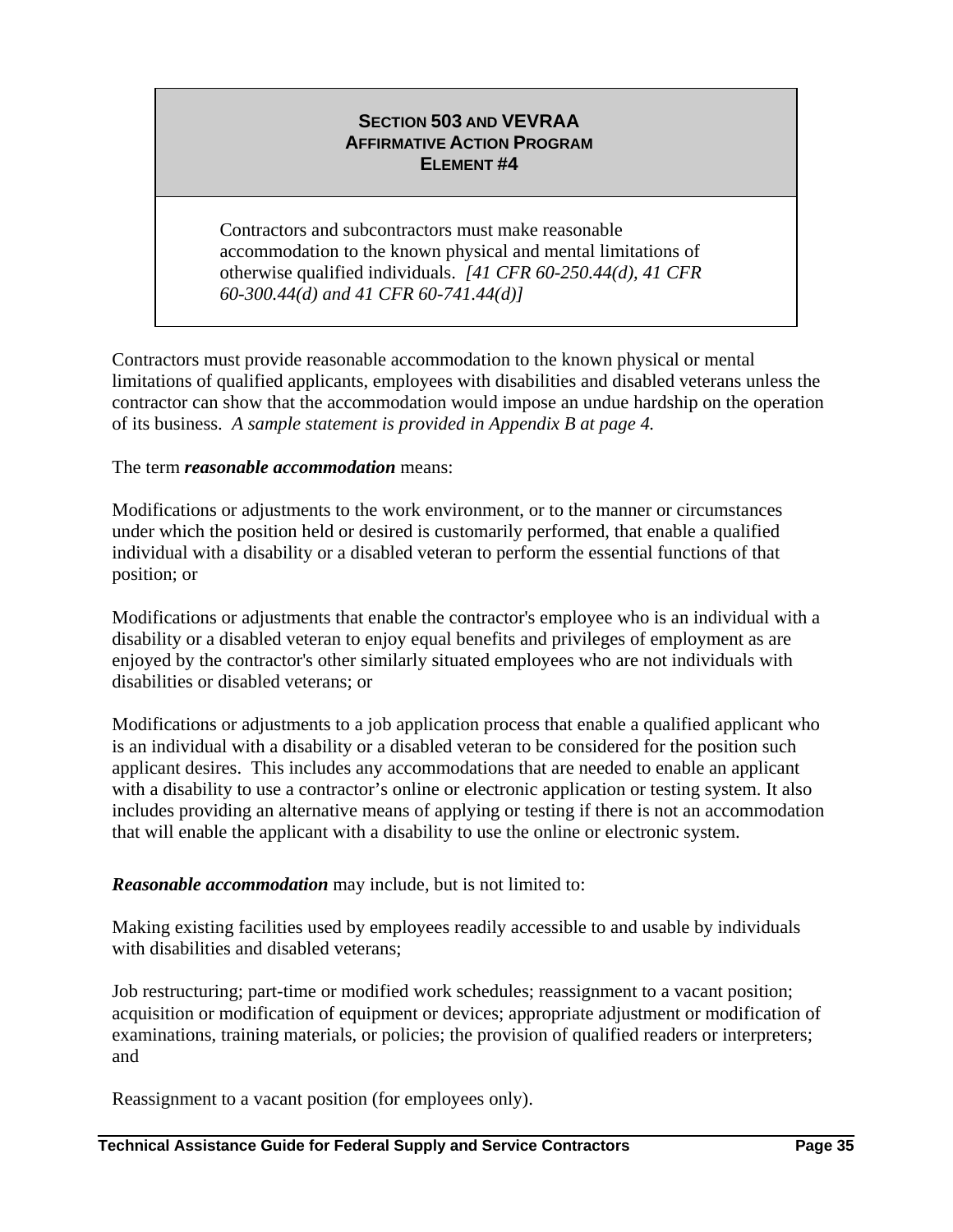For more information on reasonable accommodation, see Appendix A to 41 CFR 60-250, 60- 300 and 60-741.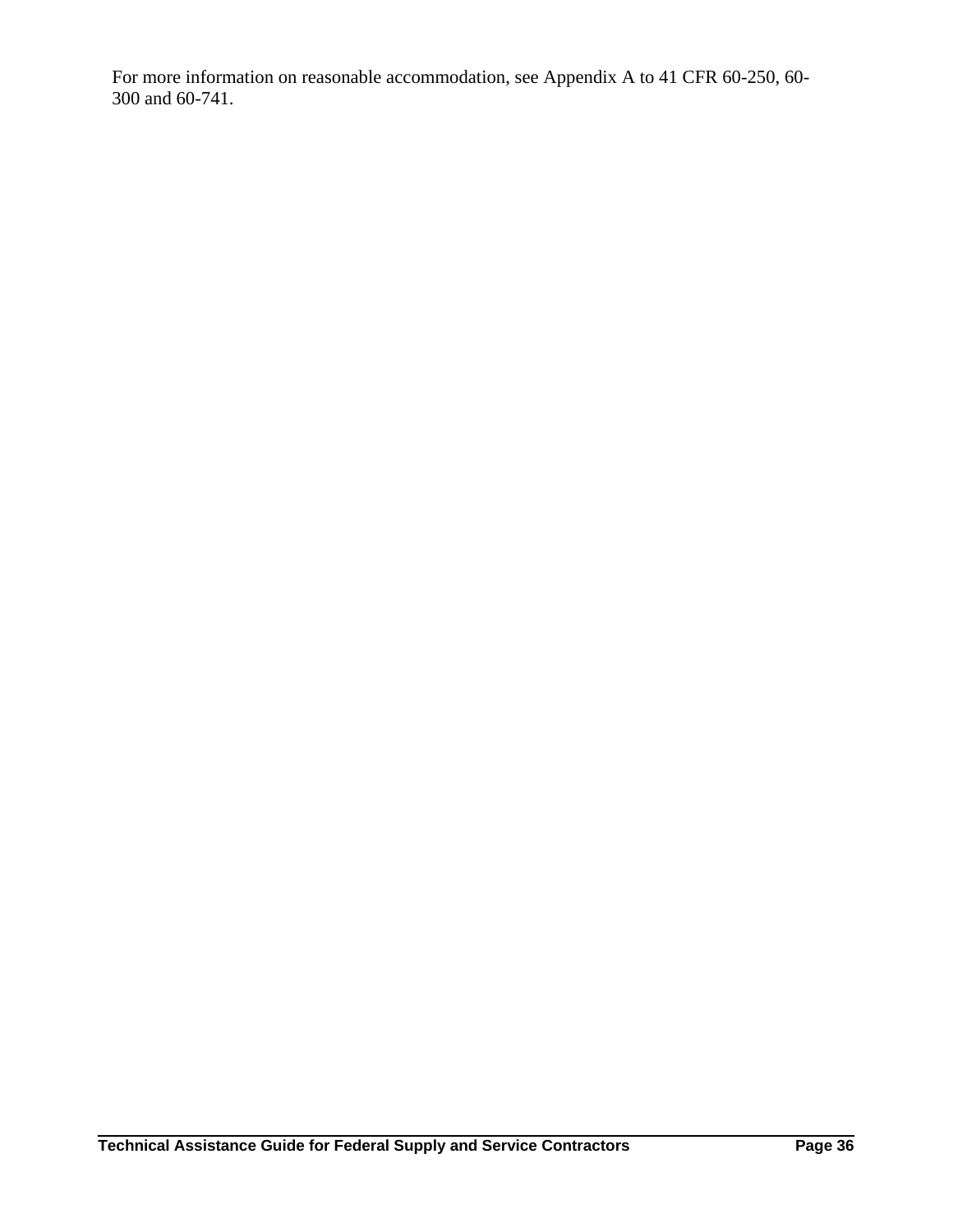Contractors and subcontractors must develop and implement procedures to prevent harassment. *[41 CFR 60-250.44(e), 41 CFR 60-300.44(e) and 41 CFR 60-741.44(e)]*

The contractor must develop a policy statement prohibiting harassment and include it its AAP. This statement should enumerate the specific procedures that have been or will be taken by the contractor to ensure that employees who have disabilities or who are protected veterans are not harassed because of their disability or status as a protected veteran. *A sample statement is provided in Appendix B at page 5.*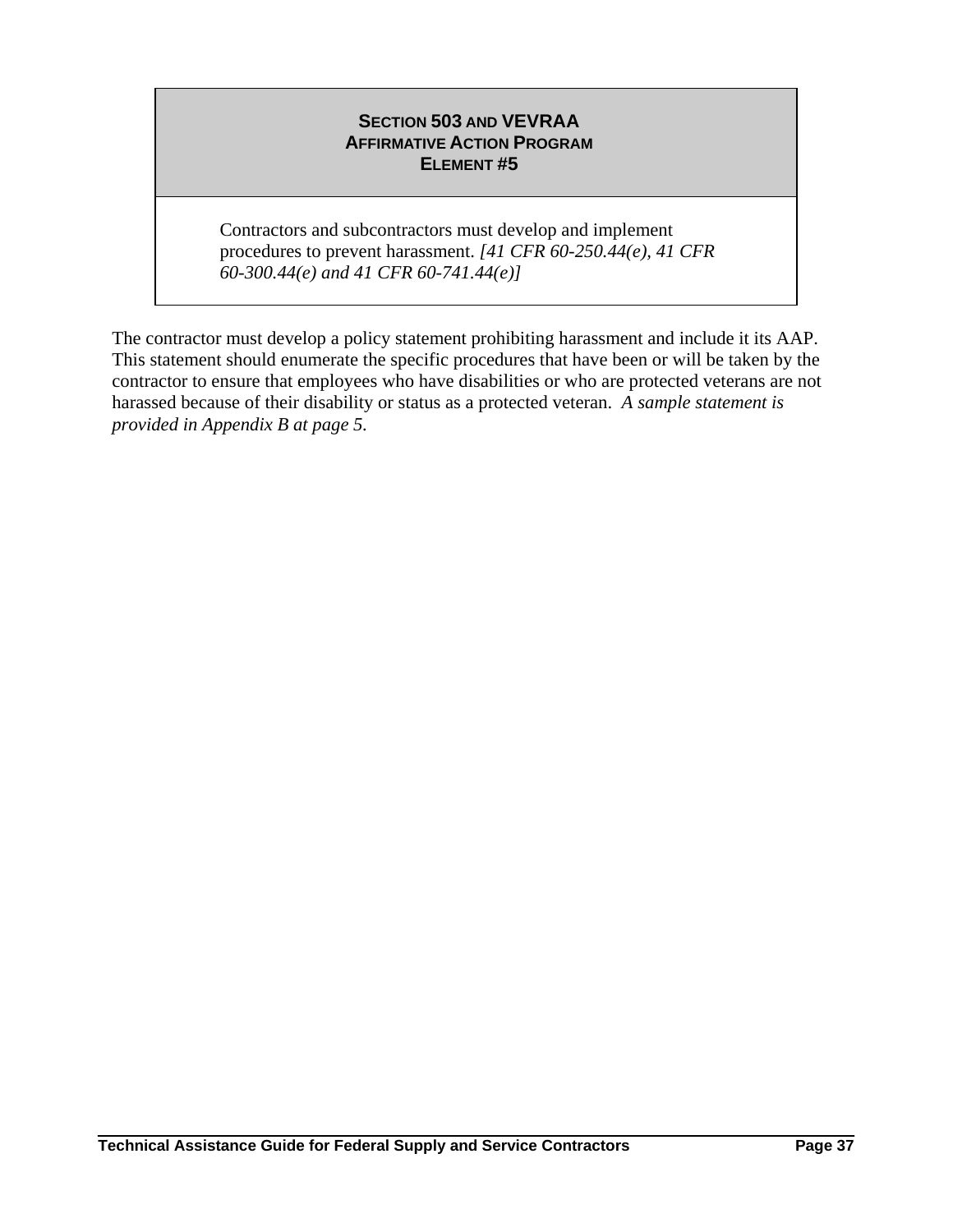Contractors and subcontractors must disseminate their EEO policy externally and perform outreach and positive recruitment. *[41 CFR 60-250.44(f), [41 CFR 60-300.44(f) and 41 CFR 60- 741.44(f)]*

The contractor/subcontractor is required to undertake appropriate outreach and positive recruitment that are reasonably designed to effectively recruit individuals with disabilities and protected veterans. *A sample statement is provided in Appendix B at page 6.*

Some suggested activities include:

- $\checkmark$  Enlisting support of State and local recruitment agencies such as vocational schools, sheltered workshops, the Local Veterans' Employment Representative, and veterans' counselors and coordinators on college campuses.
- $\checkmark$  Discussing recruitment efforts on company premises with representatives from recruitment sources.
- $\checkmark$  Making special efforts to reach students at colleges, universities, and vocational schools who are individuals with disabilities or protected veterans.
- $\checkmark$  Making employees who are veterans and/or have disabilities available for career days, youth motivation programs, and related activities in the community.
- $\checkmark$  Incorporating the equal opportunity contract clauses in all contracts, purchase orders, leases, etc., covered by Section 503 and/or VEVRAA, as applicable.

The above list is not exhaustive; for more examples see 41 CFR 60-250.44(f), *41 CFR 60- 300.44(f)* and 741.44(f).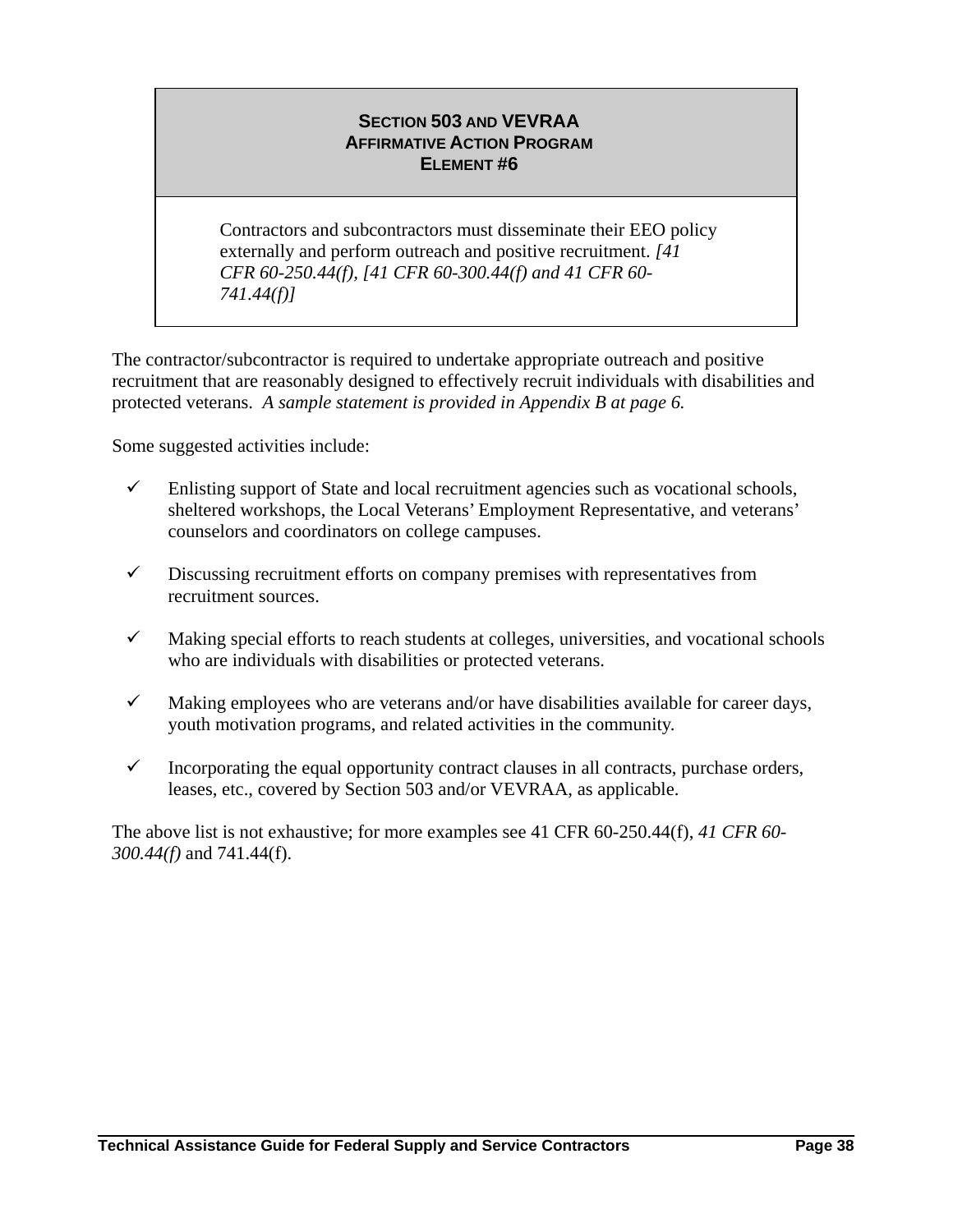Contractors and subcontractors must disseminate their EEO policy internally. *[41 CFR 60-250.44(g), 41 CFR 60- 300.44(g) and 41 CFR 60-741.44(g)]*

A strong outreach program is ineffective without adequate internal support from supervisory and non-supervisory personnel. The contractor must design internal procedures to foster understanding, acceptance, and support of the contractor's obligation to promote equal employment opportunity for individuals with disabilities and protected veterans. Some suggested activities to implement this element of the AAP include:

- $\checkmark$  Publishing the EEO policy in the company's policy manual, newsletter, annual report, and other company publications.
- $\checkmark$  Discussing the EEO policy at all-employee and all-management meetings and training sessions, including orientation sessions for new personnel.
- $\checkmark$  Informing all union officials of the EEO policy and obtaining their cooperation.
- $\checkmark$  Including articles about, and pictures of employees who have disabilities or are protected veterans in company publications.

The above list is not exhaustive; for more examples see 41 CFR 60-250.44(g), *41 CFR 60- 300.44(g)* and 60-741.44(g). *A sample statement is provided in Appendix B at page 7.*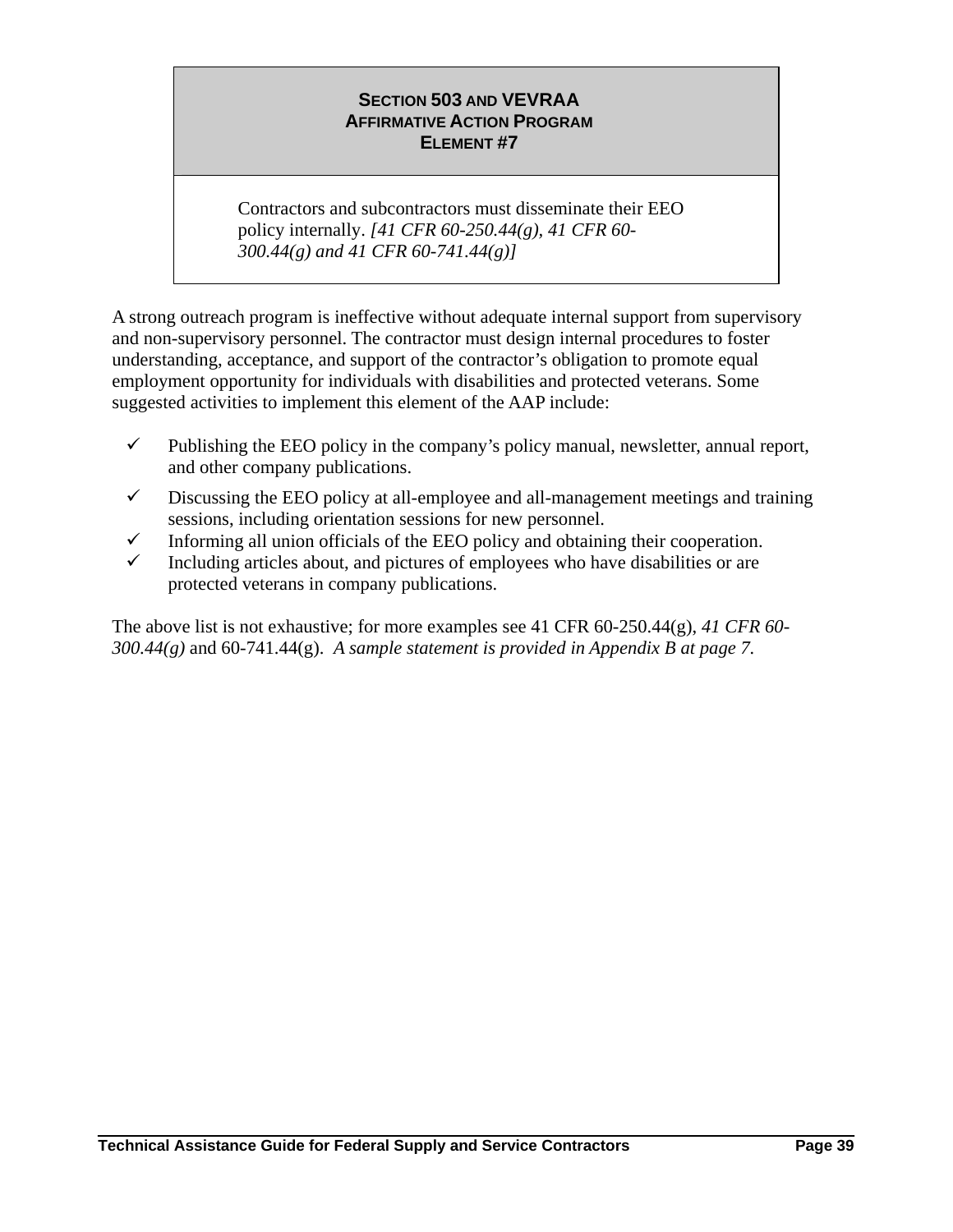Contractors and subcontractors must design and implement an audit and reporting system. *[41 CFR 60-250.44(h), 41 CFR 60-300.44(h) and 41 CFR 60-741.44(h)]*

An acceptable internal audit and reporting system is one that allows the contractor to measure the effectiveness of its total AAP program, including determining the extent to which the contractor's objectives have been attained and specifying needed remedial action if they have not been attained. This includes analyses to ensure individuals with disabilities and protected veterans have not been discriminated against in the following employment activities:

- $\checkmark$  Recruitment, advertising, and job application procedures;
- $\checkmark$  Hiring, promotion, upgrading, award of tenure, layoff, recall from layoff;
- Rates of pay and any other forms of compensation including fringe benefits;
- $\checkmark$  Job assignments, job classifications, position descriptions, and seniority lists;
- $\checkmark$  Sick leave, leaves or absence, or any other leave;
- $\checkmark$  Training, apprenticeships, attendance at professional meetings and conferences;
- $\checkmark$  Provision of needed reasonable accommodations for applicants and employees disabilities; and
- $\checkmark$  Any other term, condition, or privilege of employment.

An acceptable internal audit system should also include a review of the company's online or electronic application systems to determine if they are accessible and to ensure that needed reasonable accommodations may be readily obtained.

An AAP should contain a narrative description of every aspect of the internal audit and reporting system. The description should specify the frequency of reports and audits and state that corrective actions, if necessary, will be taken as problems are revealed. The description should also designate the contractor officials responsible for taking corrective actions. Lastly, contractors and subcontractors should indicate how and when program results and effectiveness will be reviewed with the various levels of management in the company. *A sample statement is provided in Appendix B at page 8.*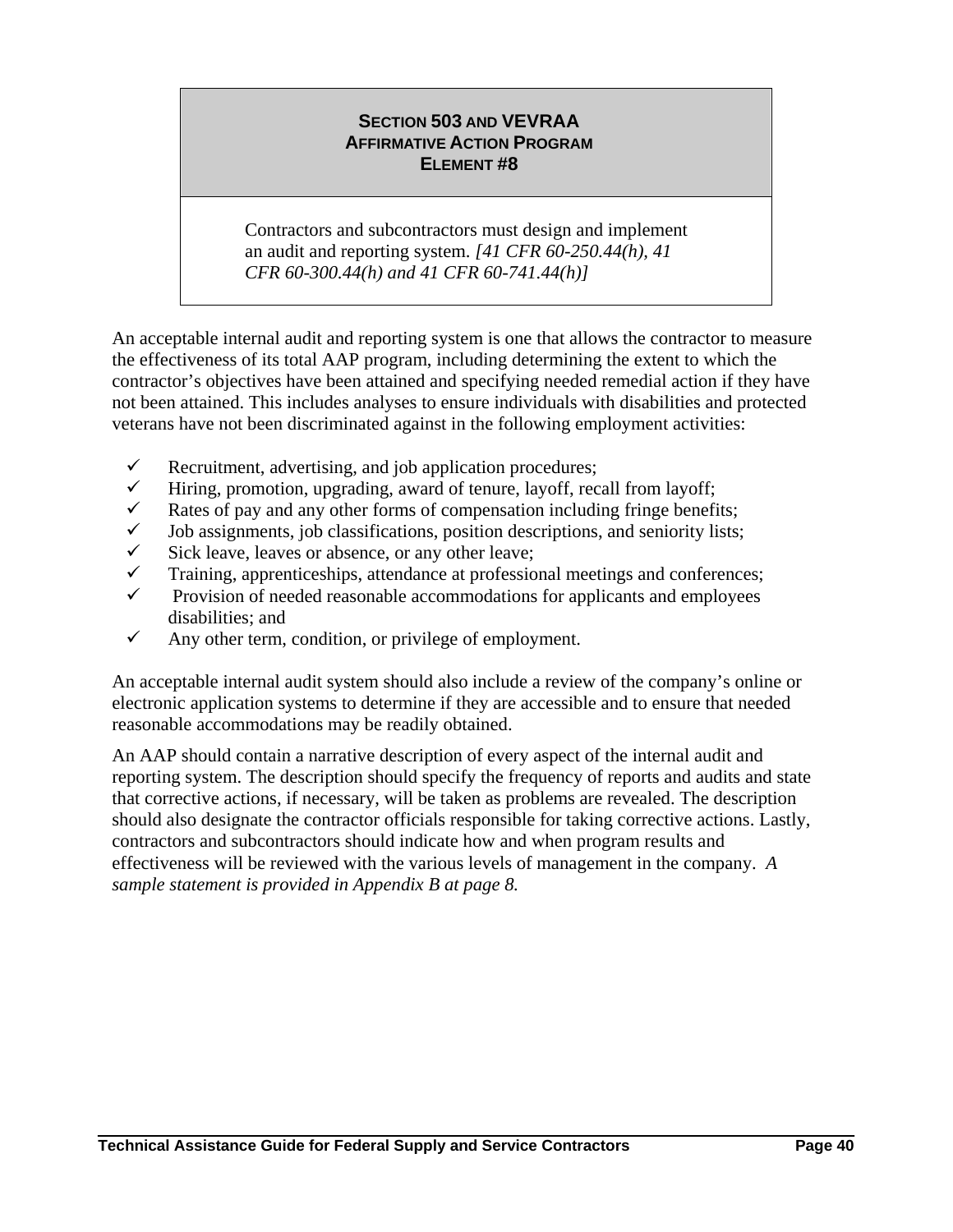Contractors and subcontractors must designate a management official to direct and assume the responsibility for ensuring the implementation of their affirmative action program. *[41 CFR 60- 250.44(i), 41 CFR 60-300.44(i) and 41 CFR 60-741.44(i)]*

A contractor or subcontractor must designate someone to direct or manage its affirmative action program, and include in the written VEVRAA and Section 503 AAP a statement identifying that person(s). A description of their duties should also be included in the AAP. Ultimately, the head of the company is responsible for the implementation of the company's AAP. However, he or she will probably designate a management official at each facility or establishment to serve as the affirmative action officer with the responsibility for carrying out the contractor's AAP implementation and EEO commitments. The affirmative action officer's identity should appear on all internal and external communications regarding the affirmative action program. This official is to be given top management support and sufficient staff to manage implementation of the program*. A sample statement is provided in Appendix B at pages 9-11.*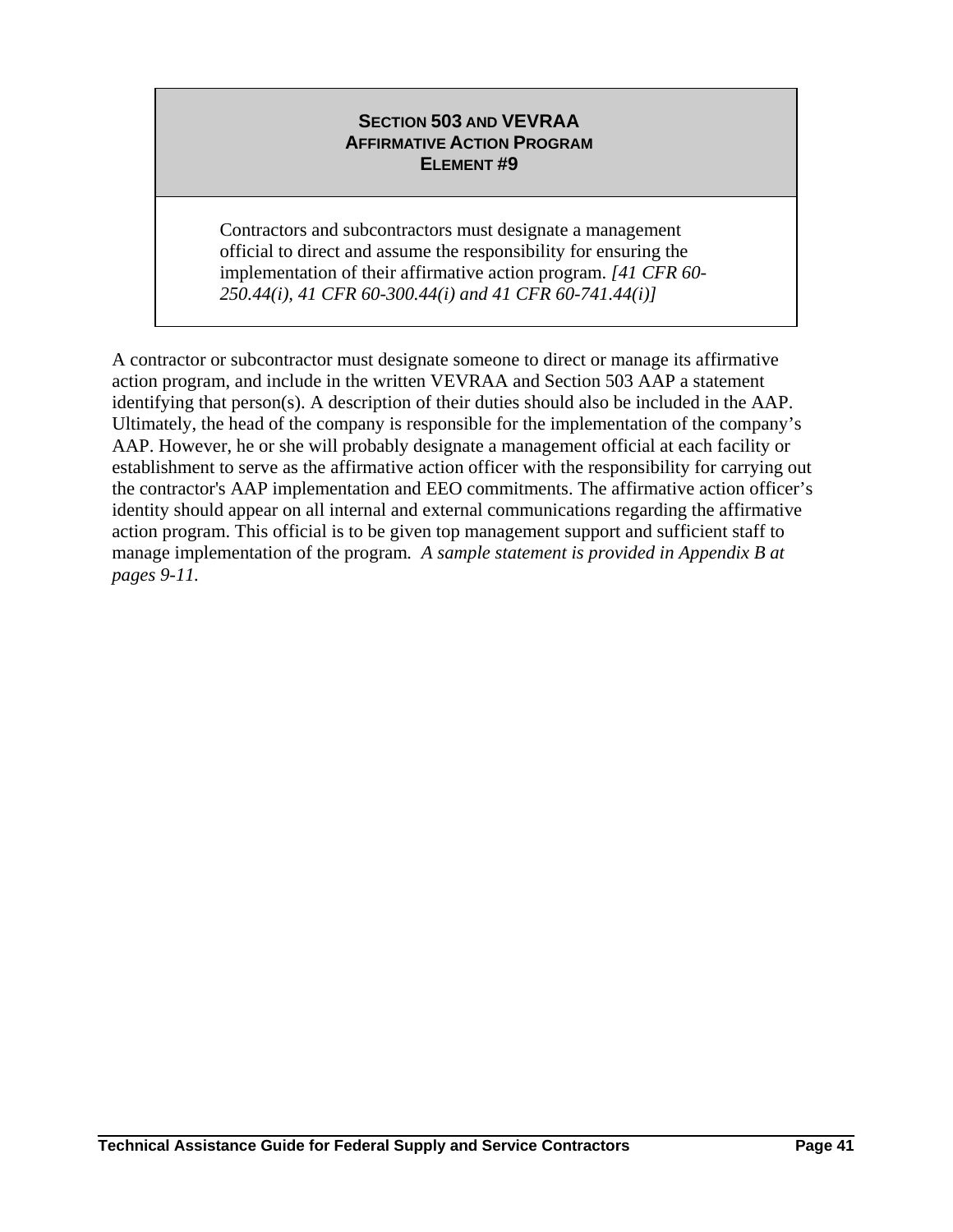Contractors and subcontractors must train their personnel to ensure that EEO and affirmative action program commitments are implemented. *[41 CFR 60-250.44(j), 41 CFR 60-300.44(j), 41 CFR 60-741.44(j)]*

All personnel involved in the recruitment, screening, selection, promotion, disciplinary, and related processes must be knowledgeable about the contractor's EEO obligations and, if appropriate, about the contractor's affirmative action commitments under Section 503 and VEVRAA. *A sample statement is provided in Appendix B at page 12.*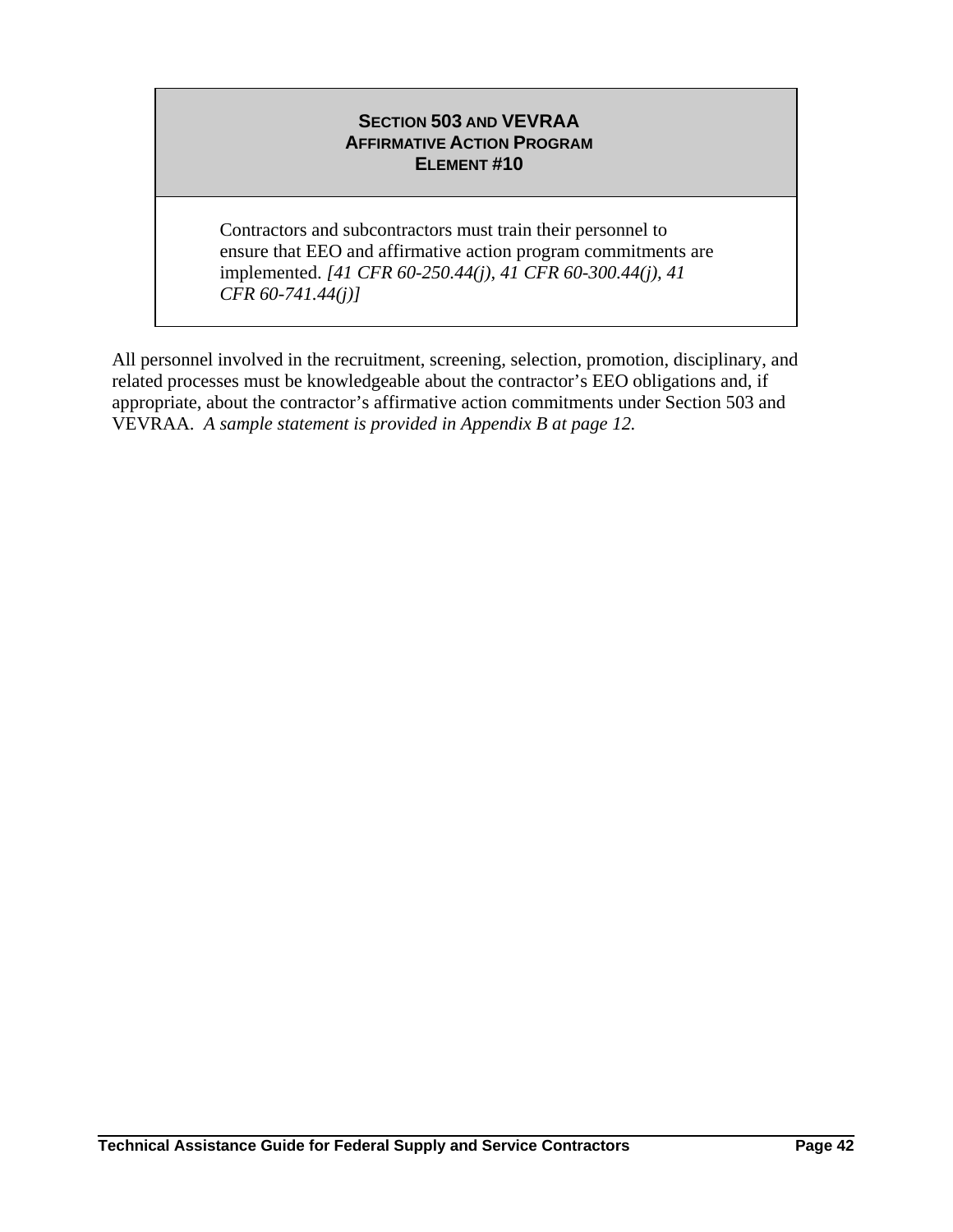# **Additional Requirements**

There are also several additional compliance requirements with which supply and service contractors and subcontractors must comply. These requirements include:

- $\triangleright$  Recordkeeping requirements;
- ¾ Implementation of the Guidelines on Discrimination because of Religion or National Origin;
- $\triangleright$  Inclusion of EEO clauses in contracts;
- ¾ Invitations to self-identify as an individual with a disability or protected veteran;
- $\triangleright$  Mandatory job listings;
- ¾ Filing of EEO-1 and VETS 100/100A reports; and
- $\triangleright$  Completion and retention of I9 forms.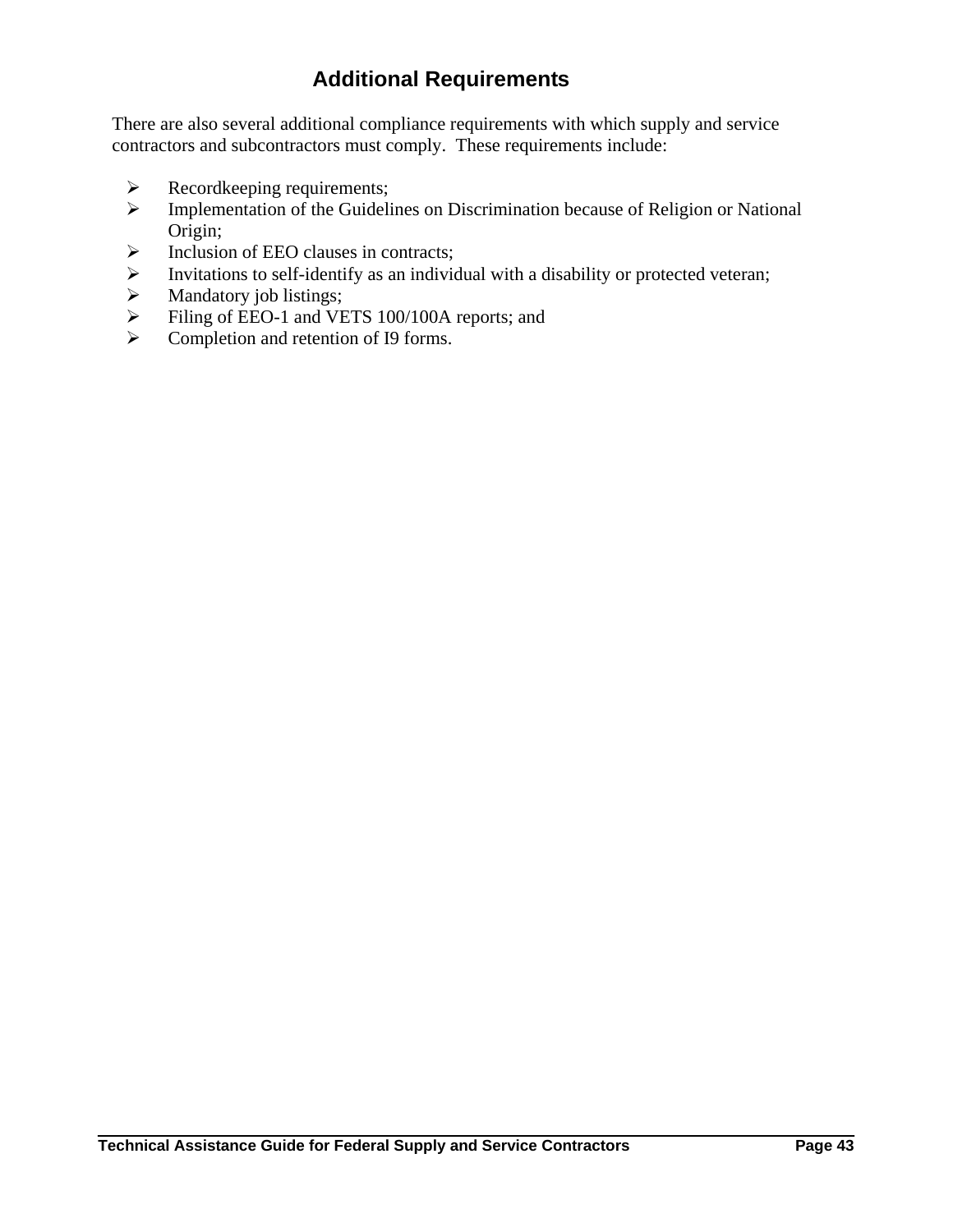### **ADDITIONAL REQUIREMENTS: RECORDKEEPING**

### **General Record Retention**

Any personnel or employment record made or kept by a contractor or subcontractor must be maintained by the contractor/subcontractor for a period of not less than two years from the date of the making of the record or the personnel action involved. If the contractor/subcontractor has fewer than 150 employees or has a contract for less than \$150,000 the minimum record retention period is one year. *[41 CFR 60-1.12, 41 CFR 60- 250.80, 41 CFR 60-300.80 and 41 CFR 60-741.80]* 

### **Records Concerning Employee Selection**

Contractors with 100 or more employees must maintain and have available for each job records and other information showing the impact of the total selection process (i.e., the combined effect of all selection procedures leading to the final employment decision) by identifiable race, sex, and ethnic group. [*41 CFR 60-3.4B and 3.15A(2)(a)]* Contractors with fewer than 100 employees must maintain and have available records showing, for each year: the number of persons hired, promoted, and terminated for each job and the number of applicants for hire and promotion, by sex, race and national origin.  $[41 \text{ CFR } 60-3.15 \text{A}(1)]$ 

Personnel and employment records subject to the general record retention regulations include, but are not limited to, records pertaining to hiring, assignment, promotion, demotion, transfer, layoff, recall, termination, rates of pay or other terms of compensation, selection for training or apprenticeship, requests for reasonable accommodation, results of physical examinations, job advertisements and postings, applications and resumes, tests, test results and interview notes. Failure to preserve complete and accurate records constitutes noncompliance under Executive Order 11246, Section 503, and VEVRAA, as appropriate, and may result in a presumption that the information destroyed or not preserved would have been unfavorable to the contractor.

Recordkeeping requirements specific to Internet applicants are discussed in guidance materials located at [http://www.dol.gov/esa/ofccp/regs/compliance/faqs/iappfaqs.htm#Q1RKa.](http://www.dol.gov/esa/ofccp/regs/compliance/faqs/iappfaqs.htm#Q1RKa)

At least annually, contractors with 100 or more employees are required to analyze their records and other information maintained for each job to determine whether the total selection process is having adverse impact. 41 CFR 60-3.15A(2). The adverse impact determinations must be conducted by gender and for each race or ethnic group (e.g. Black, Hispanic, Asian/Pacific Islander, and American Indian/Alaskan Native) that constitutes at least two percent of the labor force in the relevant area or two percent of the contractor's applicable workforce. Appendix D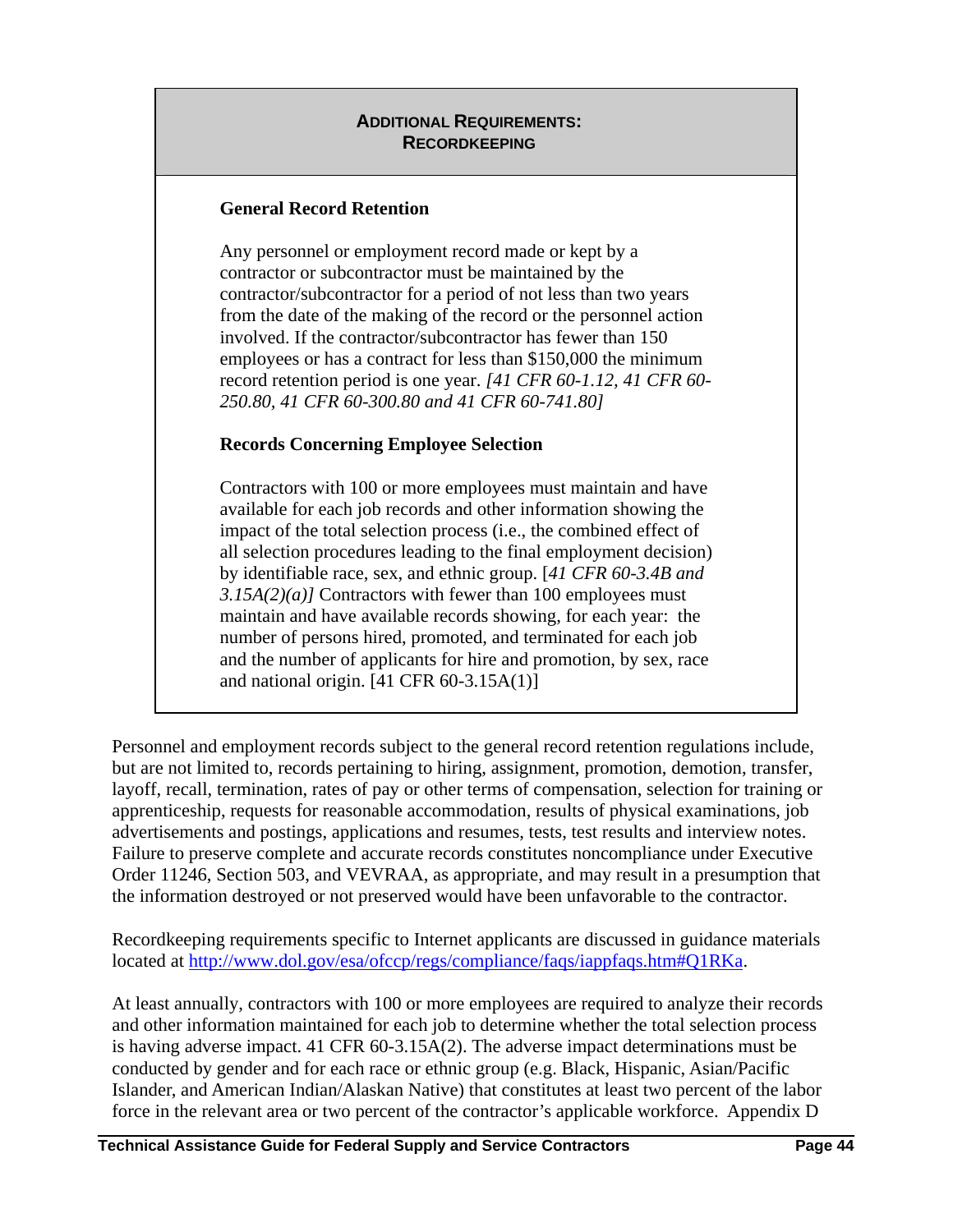of this Guide contains guidance about conducting adverse impact determinations. Where a total selection process has an adverse impact on any of the above referenced groups, the contractor should maintain and have available records showing which components of the selection process have an adverse impact. The contractor also should have available for each component that has an adverse impact, evidence that the procedure has been validated in accordance with the Uniform Guidelines (UGESP).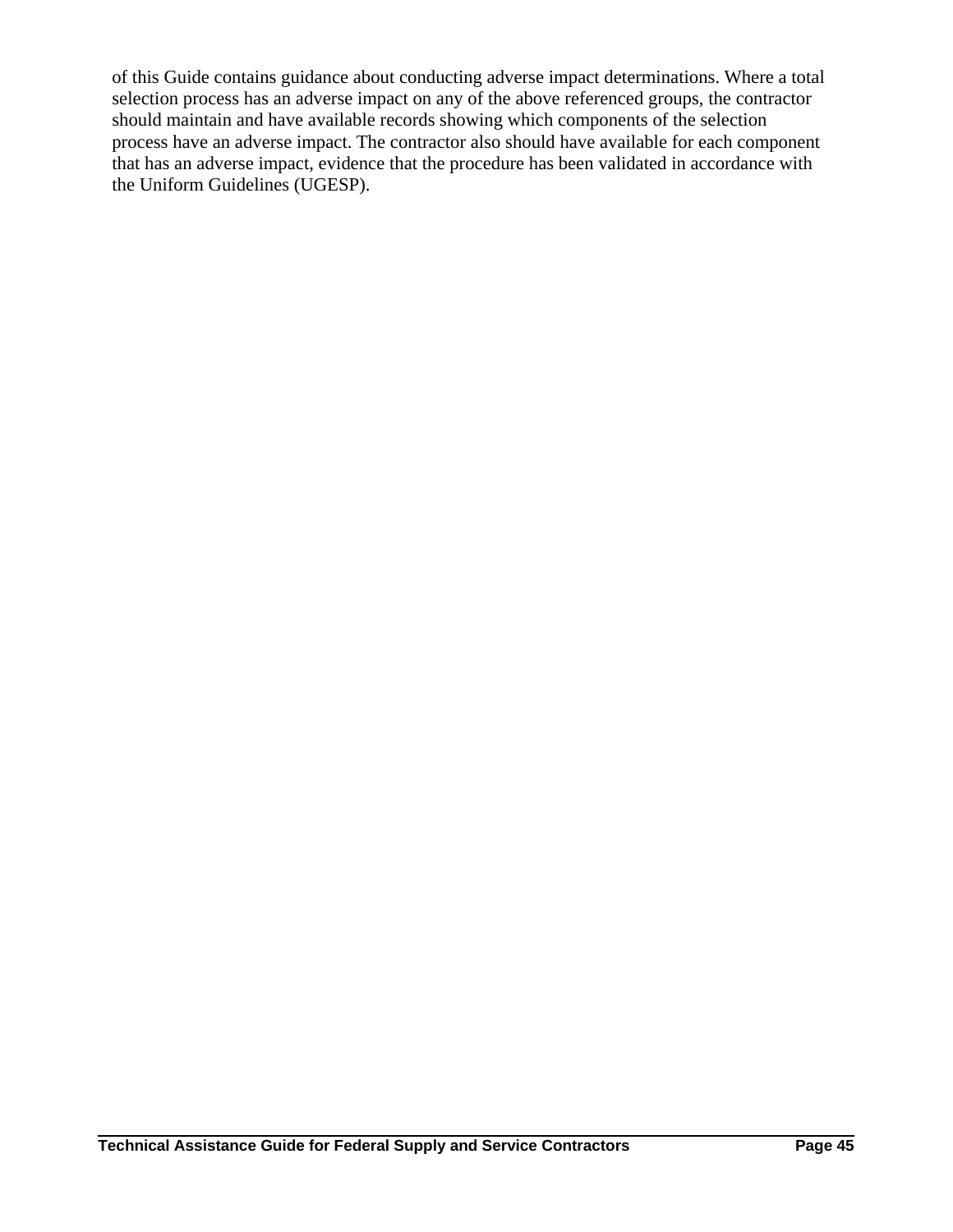### **ADDITIONAL REQUIREMENTS: DISCRIMINATION BASED ON RELIGION OR NATIONAL ORIGIN**

Contractors and subcontractors must implement the Guidelines on Discrimination because of Religion or National Origin *[41 CFR 60-50]*

Contractors and subcontractors must review their employment practices to ensure that members of various religious and/or ethnic groups are not harassed or discriminated against and receive fair consideration for job opportunities. Contractors and subcontractors must also ensure that the religious practices of applicants and employees are accommodated, unless to do so would impose an undue hardship. Although not required, self-monitoring of this obligation will aid contractors in ensuring compliance. *A sample document addressing compliance with these guidelines is provided in Appendix A at pages 30-31.*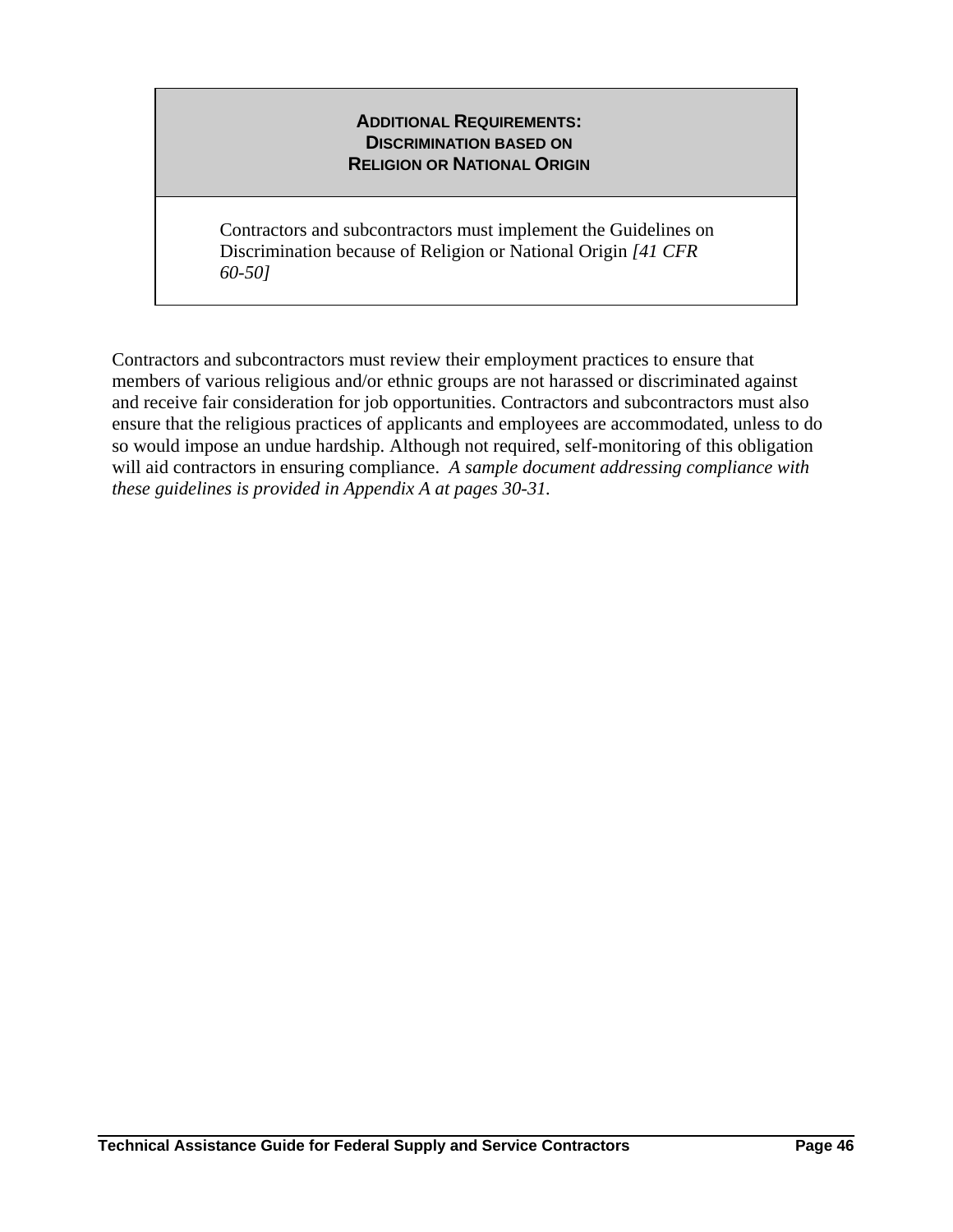### **ADDITIONAL REQUIREMENTS: CONTRACT CLAUSES**

Contractors and subcontractors must include or reference the following clauses in certain (depending on dollar amount) subcontracts and purchase orders resulting from the contract:

- $\triangleright$  Executive Order 11246 equal opportunity clause;
- ¾ VEVRAA equal opportunity clause; and
- $\triangleright$  Section 503 equal opportunity clause.
- *[41 CFR 60-1.4(a); 60-250.5; 60-300.5 and 60-741.5]*
- ¾ **Executive Order 11246 equal opportunity clause:** Federal supply and service contractors and subcontractors must include or reference provisions of the Executive Order 11246 equal opportunity clause found at 41 CFR 60-1.4(a) in each subcontract or purchase order in excess of \$10,000, unless exempted by the regulations. *See the discussion on pages 8-9 of this Guide*.
- ¾ **VEVRAA equal opportunity clause:** VEVRAA requires that contractors include or reference the provisions of the equal opportunity clause for protected veterans found at 41 CFR 60-300.5 and 60-250.5 in every subcontract or purchase order of \$100,000 or more, unless exempted by the regulations.
- ¾ **Section 503 equal opportunity clause:** Section 503 requires that contractors include or reference the equal opportunity clause for individuals with disabilities found at 41 CFR 60-741.5 in each subcontract or purchase order in excess of \$10,000, unless exempted by the regulations.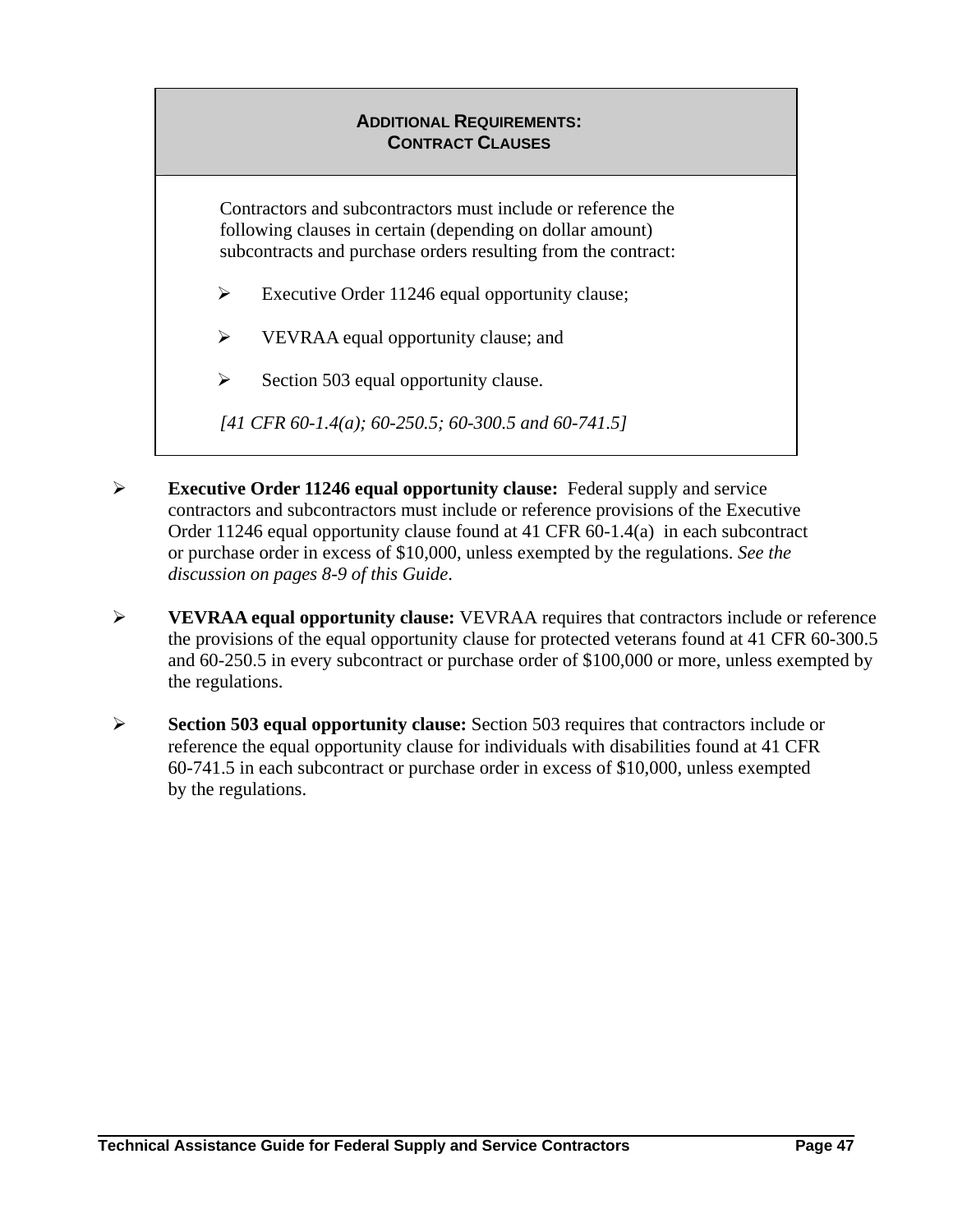### **ADDITIONAL REQUIREMENTS: INVITATION TO SELF-IDENTIFY: INDIVIDUALS WITH DISABILITIES**

Contractors and subcontractors must invite applicants to selfidentify as an individual with a disability so that they may benefit under the affirmative action program for individuals with disabilities. *[41 CFR 60-741.42]* 

The invitation to self-identify is designed to give persons whose disabilities may not be known to the contractor an opportunity to identify their disability in order to benefit from the contractor's affirmative action program. In general, the invitation is to be extended after an employment offer has been made and before the applicant begins work. A contractor may invite an applicant to self-identify as an individual with a disability before an offer of employment has been made:

- If the invitation is made when the contractor actually is undertaking affirmative action for individuals with disabilities at the pre-offer stage; or
- If the invitation is made pursuant to a Federal, state or local law requiring affirmative action for individuals with disabilities.

The invitation to self-identify must inform the applicant that the request to benefit under the contractor's affirmative action program may be made immediately or at any time in the future.

For further explanation of self-identification requirements, see 41 CFR Part 60-741.42. There is a sample invitation to self-identify in Appendix B to 41 CFR Part 60-741, and at the end of Appendix B of this Guide.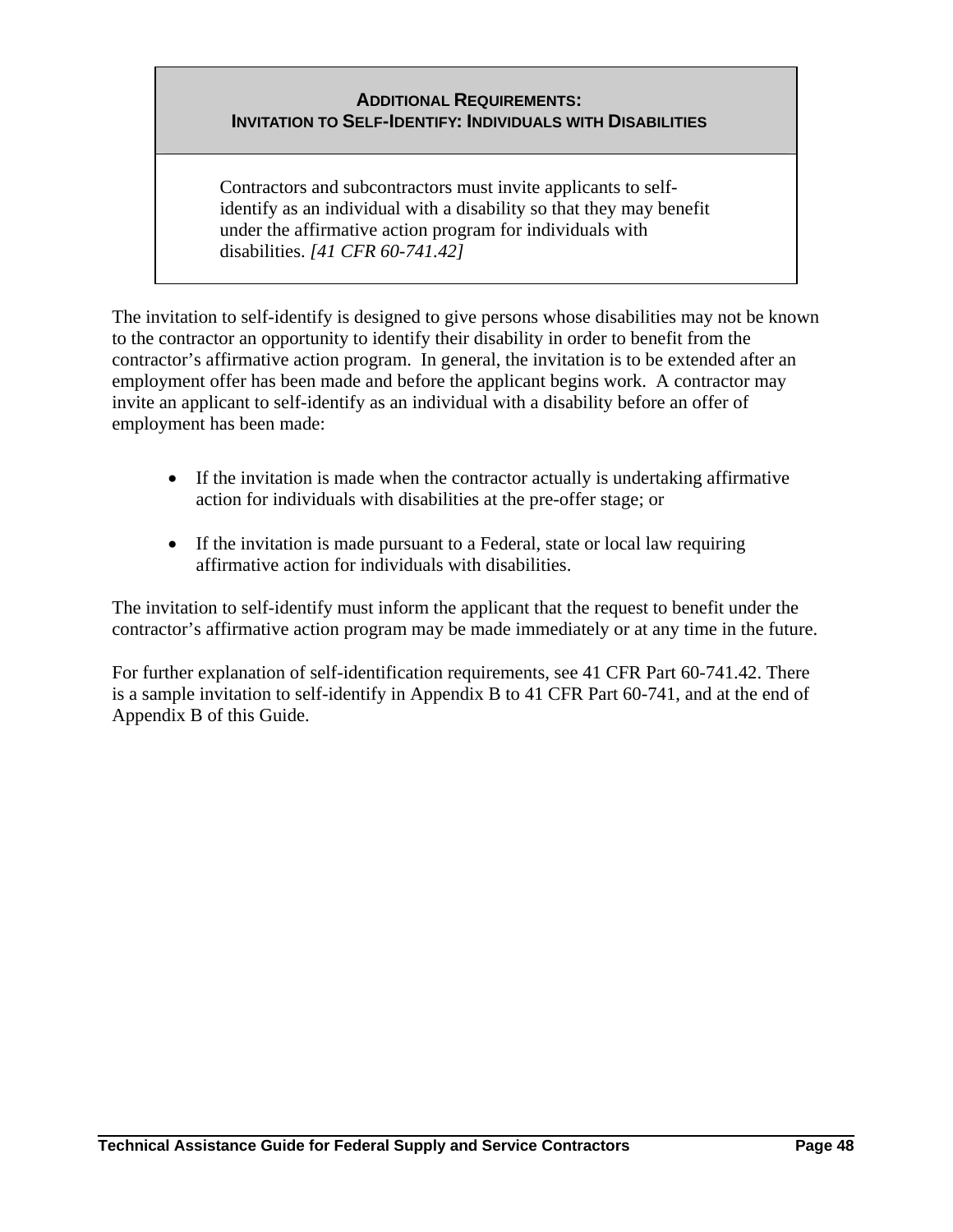### **ADDITIONAL REQUIREMENTS: INVITATION TO SELF-IDENTIFY: PROTECTED VETERANS**

Contractors and subcontractors must invite applicants to selfidentify as a disabled veteran so that they may benefit under the affirmative action program for protected veterans. Contractors must also invite applicants to self-identify as a recently separated or other protected veteran. *[41 CFR 60-300.42(a) and (b)]*. See also: 60.250.42.

The invitation to self-identify requirement for **disabled veterans** mirrors the requirement for individuals with disabilities. In general, the invitation is to be extended after an employment offer has been made and before the applicant begins work. The contractor may invite disabled veterans to self-identify prior to making a job offer when:

- The invitation is made when the contractor actually is undertaking affirmative action for disabled veterans at the pre-offer stage; or
- The invitation is made pursuant to a Federal, state or local law requiring affirmative action for disabled veterans at the pre-offer stage.

The contractor must also invite applicants to self identify as a recently separated or other protected veteran, *i.e.,* a veteran who served during a war or in a campaign or expedition for which a campaign badge has been authorized or an Armed Forces service medal veteran, so that they may benefit under the contractors affirmative action program.The invitation to these veterans may be extended at any time before the applicant begins his or her employment duties. The invitation to self-identify must inform the applicant that the request to benefit under the contractor's affirmative action program may be made immediately or at any time in the future.

For further explanation of self-identification requirements, see 41 CFR 60-300.42. There is a sample invitation to self-identify in Appendix B to 41 CFR Part 60-300, and at the end of Appendix B of this Guide. See also 41 CFR 250.42, Appendix B.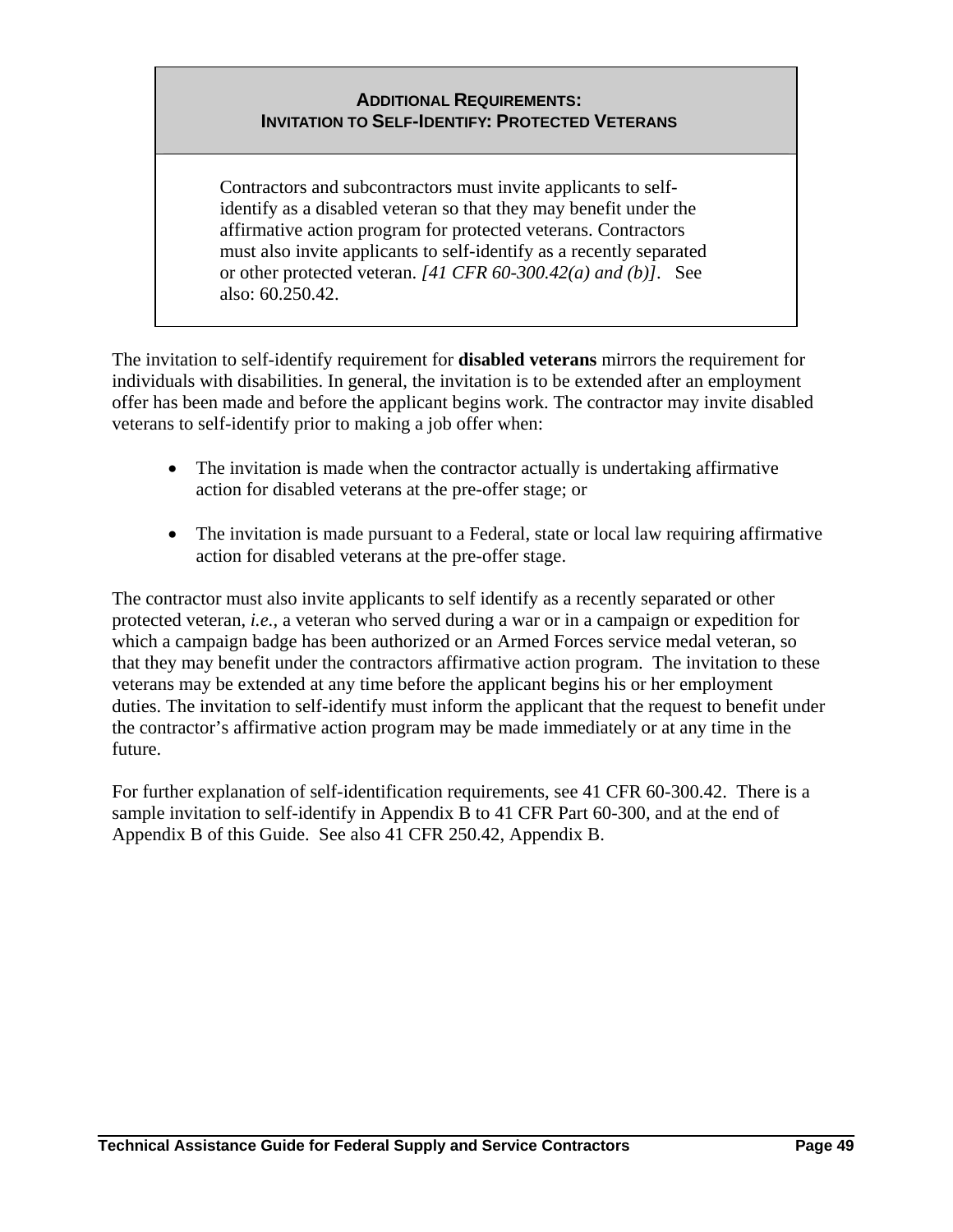### **ADDITIONAL REQUIREMENTS: MANDATORY JOB LISTING**

Contractors and subcontractors covered under VEVRAA must list employment openings with the appropriate employment service delivery system where the opening occurs. *[41 CFR 60-250.5 and 41 CFR 60-300.5]* 

Contractors are required under VEVRAA to list with the appropriate employment service delivery system all employment openings except:

- $\checkmark$  Executive and top management positions;
- $\checkmark$  Positions that will be filled from within the contractor's organization; and
- $\checkmark$  Positions lasting three days or less.

Employment openings that must be listed include full-time jobs, temporary jobs lasting more than three days, and part-time jobs.

Contractors covered by Part 60-300, (*i.e*., those with a contract over \$100,000 entered into or modified after December 1, 2003), and contractors covered by Part 60-250, (*i.e*., those with contracts over \$25,000 entered into prior to December 1, 2003) are required to list employment openings with the appropriate employment service delivery system concurrently with the contractor's use of any other recruitment source or effort. The term "employment service delivery system" means the public employment offices established under the Wagner-Peyser Act and known as the "Employment Service." The Employment Service provides these services as part of the One-Stop service delivery system established by the Workforce Investment Act. The names of the agencies providing these services vary and may include the words "Employment Services," "State Workforce Agency," "Employment Security Commission," "Job Service," "Career Center," "Workforce Center," "One-Stop," "Job Center," or "Workforce Development Center." Listing with an appropriate local employment service office where the job opening occurs, or with the state workforce agency job bank in the state where the job opening occurs will satisfy the job listing requirement. Additional information regarding the job listing requirement and links to the state workforce agency job banks are located at [http://www.dol.gov/esa/ofccp/regs/compliance/faqs/jvafaqs.htm.](http://www.dol.gov/esa/ofccp/regs/compliance/faqs/jvafaqs.htm)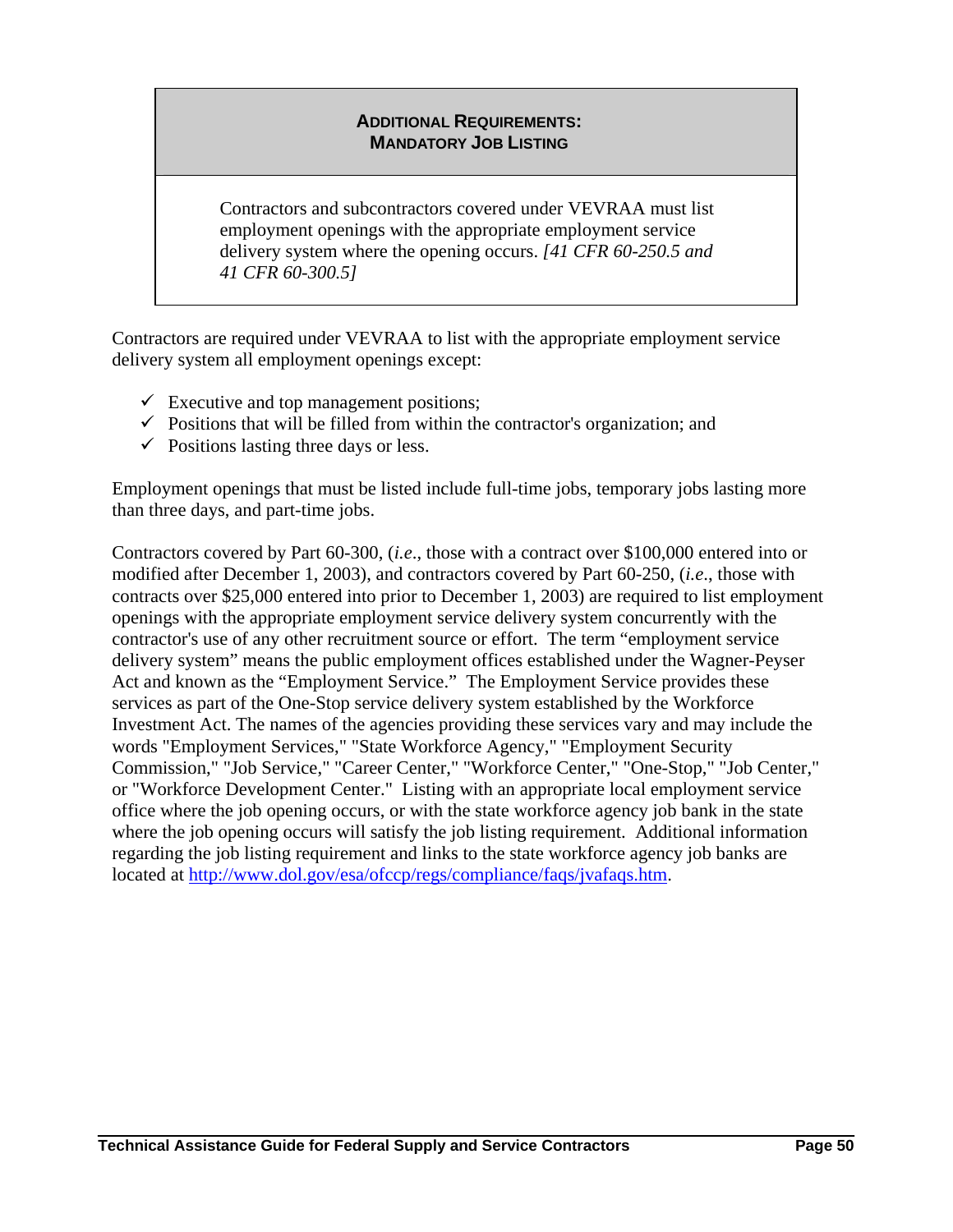### **ADDITIONAL REQUIREMENTS: EEO-1 REPORT**

Contractors and subcontractors with 50 or more employees and a covered contract or subcontract of \$50,000 or more must submit an annual EEO-1 Report. *[41 CFR 60-1.7a]*

Contractors and subcontractors with 50 or more employees and a contract or subcontract of \$50,000 or more must complete and submit the **Employer Information Report EEO-1** (or EEO-1 Report) that identifies employees in job categories by race and sex. The EEO-1 Report is used by the Joint Reporting Committee (JRC), which is comprised of representatives from the Department of Labor and the Equal Employment Opportunity Commission (EEOC). Reports must be filed with the JRC annually, no later than September 30.

- $\triangleright$  Contractors that maintain a single establishment must only complete one EEO-1 Report yearly.
- $\triangleright$  Contractors that maintain multiple establishments must file:
	- One report covering the contractor's principal or headquarters office;
	- A separate report for each establishment employing 50 or more people;
	- A consolidated report for the entire contractor that includes all employees.

The following two pages contain a copy of the EEO-1 Report form. The EEO-1 Report form (Standard Form 100) and Instruction Booklet can be found online at [http://www.eeoc.gov/eeo1survey/.](http://www.eeoc.gov/eeo1survey/)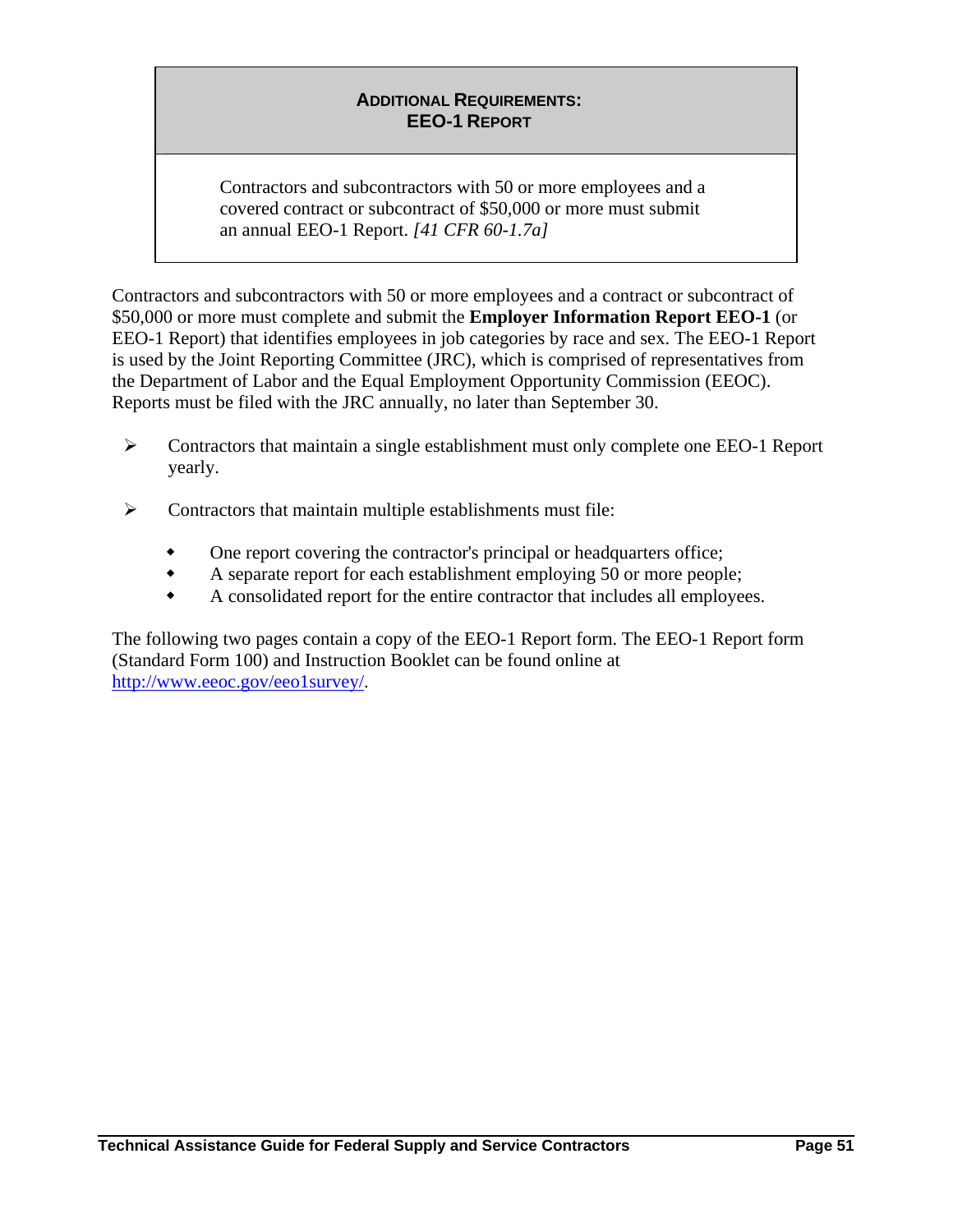**Joint Reporting** Committee

 $\bullet$ **Equal Employment Opportunity Com**mission

Office of Federal  $\bullet$ **Contract Compli**ance Programs (Labor)

### **EQUAL EMPLOYMENT OPPORTUNITY EMPLOYER INFORMATION REPORT EEO-1**

Standard Form 100<br>REV. 01/2006

O.M.B. No. 3048-0007<br>EXPIRES 01/2009<br>100-214

| Refer to instructions for number and types of reports to be filed.<br>1. Indicate by marking in the appropriate box the type of reporting unit for which this copy of the form is submitted (MARK ONLY<br>ONE BOX).<br>Multi-establishment Employer:<br>(2) □ Consolidated Report (Required)<br>$(1)$ Single-establishment Employer Report<br>(3) <b>Headquarters Unit Report (Required)</b><br>(4) □ Individual Establishment Report (submit one for each<br>establishment with 50 or more employees)<br>$(5)$ $\Box$ Special Report<br>2. Total number of reports being filed by this Company (Answer on Consolidated Report only).<br>Section B-COMPANY IDENTIFICATION (To be answered by all employers)<br>USE<br>ONLY<br>1. Parent Company<br>a. Name of parent company (owns or controls establishment in item 2) omit if same as label<br>a.<br>Address (Number and street)<br>b.<br>ZIP code<br>City or town<br><b>State</b><br>C.<br>2. Establishment for which this report is filed. (Omit if same as label)<br>a. Name of establishment<br>d.<br>City or Town<br>ZIP code<br>Address (Number and street)<br>County<br><b>State</b><br>е.<br>b. Employer identification No. (IRS 9-DIGIT TAX NUMBER)<br>c. Was an EEO-1 report filed for this establishment last year? $\Box$ Yes $\Box$ No<br>Section C-EMPLOYERS WHO ARE REQUIRED TO FILE (To be answered by all employers)<br>$\Box$ No<br>Yes<br>1. Does the entire company have at least 100 employees in the payroll period for which you are reporting?<br>Yes<br>$\Box$ No<br>2. Is your company affiliated through common ownership and/or centralized management with other entities<br>in an enterprise with a total employment of 100 or more?<br>$\Box$ Yes<br>3. Does the company or any of its establishments (a) have 50 or more employees AND (b) is not exempt<br>$\Box$ No<br>as provided by 41 CFR 60-1.5, AND either (1) is a prime government contractor or first-tier subcontactor,<br>and has a contract, subcontract, or purchase order amounting to \$50,000 or more, or (2) serves as a<br>depository of Government funds in any amount or is a financial institution which is an issuing and paying<br>agent for U.S. Savings Bonds and Savings Notes?<br>If the response to question C-3 is yes, please enter your Dun and Bradstreet identification number (if you<br>have one): |  | <b>Section A-TYPE OF REPORT</b> |  |  |  |        |
|--------------------------------------------------------------------------------------------------------------------------------------------------------------------------------------------------------------------------------------------------------------------------------------------------------------------------------------------------------------------------------------------------------------------------------------------------------------------------------------------------------------------------------------------------------------------------------------------------------------------------------------------------------------------------------------------------------------------------------------------------------------------------------------------------------------------------------------------------------------------------------------------------------------------------------------------------------------------------------------------------------------------------------------------------------------------------------------------------------------------------------------------------------------------------------------------------------------------------------------------------------------------------------------------------------------------------------------------------------------------------------------------------------------------------------------------------------------------------------------------------------------------------------------------------------------------------------------------------------------------------------------------------------------------------------------------------------------------------------------------------------------------------------------------------------------------------------------------------------------------------------------------------------------------------------------------------------------------------------------------------------------------------------------------------------------------------------------------------------------------------------------------------------------------------------------------------------------------------------------------------------------------------------------------------------------------------------------------------------------------------|--|---------------------------------|--|--|--|--------|
|                                                                                                                                                                                                                                                                                                                                                                                                                                                                                                                                                                                                                                                                                                                                                                                                                                                                                                                                                                                                                                                                                                                                                                                                                                                                                                                                                                                                                                                                                                                                                                                                                                                                                                                                                                                                                                                                                                                                                                                                                                                                                                                                                                                                                                                                                                                                                                          |  |                                 |  |  |  |        |
|                                                                                                                                                                                                                                                                                                                                                                                                                                                                                                                                                                                                                                                                                                                                                                                                                                                                                                                                                                                                                                                                                                                                                                                                                                                                                                                                                                                                                                                                                                                                                                                                                                                                                                                                                                                                                                                                                                                                                                                                                                                                                                                                                                                                                                                                                                                                                                          |  |                                 |  |  |  |        |
|                                                                                                                                                                                                                                                                                                                                                                                                                                                                                                                                                                                                                                                                                                                                                                                                                                                                                                                                                                                                                                                                                                                                                                                                                                                                                                                                                                                                                                                                                                                                                                                                                                                                                                                                                                                                                                                                                                                                                                                                                                                                                                                                                                                                                                                                                                                                                                          |  |                                 |  |  |  |        |
|                                                                                                                                                                                                                                                                                                                                                                                                                                                                                                                                                                                                                                                                                                                                                                                                                                                                                                                                                                                                                                                                                                                                                                                                                                                                                                                                                                                                                                                                                                                                                                                                                                                                                                                                                                                                                                                                                                                                                                                                                                                                                                                                                                                                                                                                                                                                                                          |  |                                 |  |  |  |        |
|                                                                                                                                                                                                                                                                                                                                                                                                                                                                                                                                                                                                                                                                                                                                                                                                                                                                                                                                                                                                                                                                                                                                                                                                                                                                                                                                                                                                                                                                                                                                                                                                                                                                                                                                                                                                                                                                                                                                                                                                                                                                                                                                                                                                                                                                                                                                                                          |  |                                 |  |  |  |        |
|                                                                                                                                                                                                                                                                                                                                                                                                                                                                                                                                                                                                                                                                                                                                                                                                                                                                                                                                                                                                                                                                                                                                                                                                                                                                                                                                                                                                                                                                                                                                                                                                                                                                                                                                                                                                                                                                                                                                                                                                                                                                                                                                                                                                                                                                                                                                                                          |  |                                 |  |  |  |        |
|                                                                                                                                                                                                                                                                                                                                                                                                                                                                                                                                                                                                                                                                                                                                                                                                                                                                                                                                                                                                                                                                                                                                                                                                                                                                                                                                                                                                                                                                                                                                                                                                                                                                                                                                                                                                                                                                                                                                                                                                                                                                                                                                                                                                                                                                                                                                                                          |  |                                 |  |  |  |        |
|                                                                                                                                                                                                                                                                                                                                                                                                                                                                                                                                                                                                                                                                                                                                                                                                                                                                                                                                                                                                                                                                                                                                                                                                                                                                                                                                                                                                                                                                                                                                                                                                                                                                                                                                                                                                                                                                                                                                                                                                                                                                                                                                                                                                                                                                                                                                                                          |  |                                 |  |  |  |        |
|                                                                                                                                                                                                                                                                                                                                                                                                                                                                                                                                                                                                                                                                                                                                                                                                                                                                                                                                                                                                                                                                                                                                                                                                                                                                                                                                                                                                                                                                                                                                                                                                                                                                                                                                                                                                                                                                                                                                                                                                                                                                                                                                                                                                                                                                                                                                                                          |  |                                 |  |  |  | OFFICE |
|                                                                                                                                                                                                                                                                                                                                                                                                                                                                                                                                                                                                                                                                                                                                                                                                                                                                                                                                                                                                                                                                                                                                                                                                                                                                                                                                                                                                                                                                                                                                                                                                                                                                                                                                                                                                                                                                                                                                                                                                                                                                                                                                                                                                                                                                                                                                                                          |  |                                 |  |  |  |        |
|                                                                                                                                                                                                                                                                                                                                                                                                                                                                                                                                                                                                                                                                                                                                                                                                                                                                                                                                                                                                                                                                                                                                                                                                                                                                                                                                                                                                                                                                                                                                                                                                                                                                                                                                                                                                                                                                                                                                                                                                                                                                                                                                                                                                                                                                                                                                                                          |  |                                 |  |  |  |        |
|                                                                                                                                                                                                                                                                                                                                                                                                                                                                                                                                                                                                                                                                                                                                                                                                                                                                                                                                                                                                                                                                                                                                                                                                                                                                                                                                                                                                                                                                                                                                                                                                                                                                                                                                                                                                                                                                                                                                                                                                                                                                                                                                                                                                                                                                                                                                                                          |  |                                 |  |  |  |        |
|                                                                                                                                                                                                                                                                                                                                                                                                                                                                                                                                                                                                                                                                                                                                                                                                                                                                                                                                                                                                                                                                                                                                                                                                                                                                                                                                                                                                                                                                                                                                                                                                                                                                                                                                                                                                                                                                                                                                                                                                                                                                                                                                                                                                                                                                                                                                                                          |  |                                 |  |  |  |        |
|                                                                                                                                                                                                                                                                                                                                                                                                                                                                                                                                                                                                                                                                                                                                                                                                                                                                                                                                                                                                                                                                                                                                                                                                                                                                                                                                                                                                                                                                                                                                                                                                                                                                                                                                                                                                                                                                                                                                                                                                                                                                                                                                                                                                                                                                                                                                                                          |  |                                 |  |  |  |        |
|                                                                                                                                                                                                                                                                                                                                                                                                                                                                                                                                                                                                                                                                                                                                                                                                                                                                                                                                                                                                                                                                                                                                                                                                                                                                                                                                                                                                                                                                                                                                                                                                                                                                                                                                                                                                                                                                                                                                                                                                                                                                                                                                                                                                                                                                                                                                                                          |  |                                 |  |  |  |        |
|                                                                                                                                                                                                                                                                                                                                                                                                                                                                                                                                                                                                                                                                                                                                                                                                                                                                                                                                                                                                                                                                                                                                                                                                                                                                                                                                                                                                                                                                                                                                                                                                                                                                                                                                                                                                                                                                                                                                                                                                                                                                                                                                                                                                                                                                                                                                                                          |  |                                 |  |  |  |        |
|                                                                                                                                                                                                                                                                                                                                                                                                                                                                                                                                                                                                                                                                                                                                                                                                                                                                                                                                                                                                                                                                                                                                                                                                                                                                                                                                                                                                                                                                                                                                                                                                                                                                                                                                                                                                                                                                                                                                                                                                                                                                                                                                                                                                                                                                                                                                                                          |  |                                 |  |  |  |        |
|                                                                                                                                                                                                                                                                                                                                                                                                                                                                                                                                                                                                                                                                                                                                                                                                                                                                                                                                                                                                                                                                                                                                                                                                                                                                                                                                                                                                                                                                                                                                                                                                                                                                                                                                                                                                                                                                                                                                                                                                                                                                                                                                                                                                                                                                                                                                                                          |  |                                 |  |  |  |        |
|                                                                                                                                                                                                                                                                                                                                                                                                                                                                                                                                                                                                                                                                                                                                                                                                                                                                                                                                                                                                                                                                                                                                                                                                                                                                                                                                                                                                                                                                                                                                                                                                                                                                                                                                                                                                                                                                                                                                                                                                                                                                                                                                                                                                                                                                                                                                                                          |  |                                 |  |  |  |        |
|                                                                                                                                                                                                                                                                                                                                                                                                                                                                                                                                                                                                                                                                                                                                                                                                                                                                                                                                                                                                                                                                                                                                                                                                                                                                                                                                                                                                                                                                                                                                                                                                                                                                                                                                                                                                                                                                                                                                                                                                                                                                                                                                                                                                                                                                                                                                                                          |  |                                 |  |  |  |        |
|                                                                                                                                                                                                                                                                                                                                                                                                                                                                                                                                                                                                                                                                                                                                                                                                                                                                                                                                                                                                                                                                                                                                                                                                                                                                                                                                                                                                                                                                                                                                                                                                                                                                                                                                                                                                                                                                                                                                                                                                                                                                                                                                                                                                                                                                                                                                                                          |  |                                 |  |  |  |        |
|                                                                                                                                                                                                                                                                                                                                                                                                                                                                                                                                                                                                                                                                                                                                                                                                                                                                                                                                                                                                                                                                                                                                                                                                                                                                                                                                                                                                                                                                                                                                                                                                                                                                                                                                                                                                                                                                                                                                                                                                                                                                                                                                                                                                                                                                                                                                                                          |  |                                 |  |  |  |        |
|                                                                                                                                                                                                                                                                                                                                                                                                                                                                                                                                                                                                                                                                                                                                                                                                                                                                                                                                                                                                                                                                                                                                                                                                                                                                                                                                                                                                                                                                                                                                                                                                                                                                                                                                                                                                                                                                                                                                                                                                                                                                                                                                                                                                                                                                                                                                                                          |  |                                 |  |  |  |        |
|                                                                                                                                                                                                                                                                                                                                                                                                                                                                                                                                                                                                                                                                                                                                                                                                                                                                                                                                                                                                                                                                                                                                                                                                                                                                                                                                                                                                                                                                                                                                                                                                                                                                                                                                                                                                                                                                                                                                                                                                                                                                                                                                                                                                                                                                                                                                                                          |  |                                 |  |  |  |        |
|                                                                                                                                                                                                                                                                                                                                                                                                                                                                                                                                                                                                                                                                                                                                                                                                                                                                                                                                                                                                                                                                                                                                                                                                                                                                                                                                                                                                                                                                                                                                                                                                                                                                                                                                                                                                                                                                                                                                                                                                                                                                                                                                                                                                                                                                                                                                                                          |  |                                 |  |  |  |        |
|                                                                                                                                                                                                                                                                                                                                                                                                                                                                                                                                                                                                                                                                                                                                                                                                                                                                                                                                                                                                                                                                                                                                                                                                                                                                                                                                                                                                                                                                                                                                                                                                                                                                                                                                                                                                                                                                                                                                                                                                                                                                                                                                                                                                                                                                                                                                                                          |  |                                 |  |  |  |        |
|                                                                                                                                                                                                                                                                                                                                                                                                                                                                                                                                                                                                                                                                                                                                                                                                                                                                                                                                                                                                                                                                                                                                                                                                                                                                                                                                                                                                                                                                                                                                                                                                                                                                                                                                                                                                                                                                                                                                                                                                                                                                                                                                                                                                                                                                                                                                                                          |  |                                 |  |  |  |        |
|                                                                                                                                                                                                                                                                                                                                                                                                                                                                                                                                                                                                                                                                                                                                                                                                                                                                                                                                                                                                                                                                                                                                                                                                                                                                                                                                                                                                                                                                                                                                                                                                                                                                                                                                                                                                                                                                                                                                                                                                                                                                                                                                                                                                                                                                                                                                                                          |  |                                 |  |  |  |        |
|                                                                                                                                                                                                                                                                                                                                                                                                                                                                                                                                                                                                                                                                                                                                                                                                                                                                                                                                                                                                                                                                                                                                                                                                                                                                                                                                                                                                                                                                                                                                                                                                                                                                                                                                                                                                                                                                                                                                                                                                                                                                                                                                                                                                                                                                                                                                                                          |  |                                 |  |  |  |        |
|                                                                                                                                                                                                                                                                                                                                                                                                                                                                                                                                                                                                                                                                                                                                                                                                                                                                                                                                                                                                                                                                                                                                                                                                                                                                                                                                                                                                                                                                                                                                                                                                                                                                                                                                                                                                                                                                                                                                                                                                                                                                                                                                                                                                                                                                                                                                                                          |  |                                 |  |  |  |        |
|                                                                                                                                                                                                                                                                                                                                                                                                                                                                                                                                                                                                                                                                                                                                                                                                                                                                                                                                                                                                                                                                                                                                                                                                                                                                                                                                                                                                                                                                                                                                                                                                                                                                                                                                                                                                                                                                                                                                                                                                                                                                                                                                                                                                                                                                                                                                                                          |  |                                 |  |  |  |        |
|                                                                                                                                                                                                                                                                                                                                                                                                                                                                                                                                                                                                                                                                                                                                                                                                                                                                                                                                                                                                                                                                                                                                                                                                                                                                                                                                                                                                                                                                                                                                                                                                                                                                                                                                                                                                                                                                                                                                                                                                                                                                                                                                                                                                                                                                                                                                                                          |  |                                 |  |  |  |        |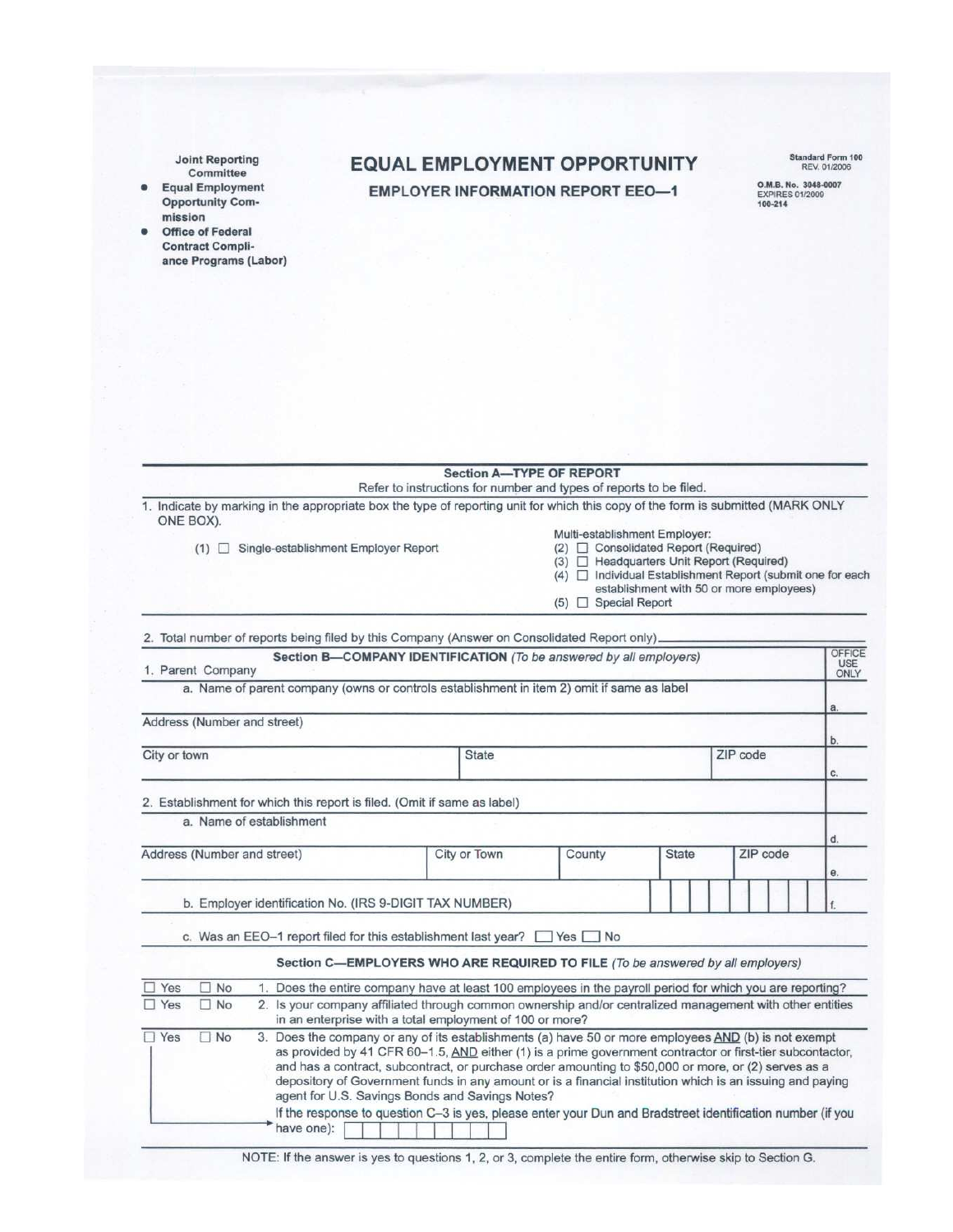| City and State                         | Name of person to contact regarding this report | Name of Certifying Official | Check<br>one<br>$\frac{1}{2}$<br>ㅁㅁ<br>This report is accurate and was prepared in accordance with the instructions.<br>All reports are accurate and were prepared in accordance with the instructions. (Check on Consolidated Report only.) |                           | pertinent information.<br>Use this item to give any identification data appearing on the last EEO-1 report which differs from that given above, explain major changes in composition of reporting units and other |                     | ۳<br>Include the specific type of product or type of service provided, as well as the principal business or industrial activity,<br>What is the major activity of this establishment? (Be specific, i.e., manufacturing steel castings, retail grocer, wholesale plumbin |                                                                         | ۳<br>Date(s) of payroll period used: | PREVIOUS YEAR TOTAL<br>Ξ | <b>TANTAI</b><br>õ | Service Workers<br>G | Laborers and Helpers<br>$\infty$ | Operatives<br>$\sim$ | Craft Workers<br>ë | Administrative Support Workers<br>m | Sales Workers<br>$\tilde{\varphi}$ | Technicians<br>tά | Professionals<br>Z | First/Mid-Level Officials and Managers<br>1.2 | Executive/Senior Level Officials and<br>Managers<br>E |                         |                                                                                                                                                  |                                      | Categories             | <b>Job</b>     |                                         |
|----------------------------------------|-------------------------------------------------|-----------------------------|----------------------------------------------------------------------------------------------------------------------------------------------------------------------------------------------------------------------------------------------|---------------------------|-------------------------------------------------------------------------------------------------------------------------------------------------------------------------------------------------------------------|---------------------|--------------------------------------------------------------------------------------------------------------------------------------------------------------------------------------------------------------------------------------------------------------------------|-------------------------------------------------------------------------|--------------------------------------|--------------------------|--------------------|----------------------|----------------------------------|----------------------|--------------------|-------------------------------------|------------------------------------|-------------------|--------------------|-----------------------------------------------|-------------------------------------------------------|-------------------------|--------------------------------------------------------------------------------------------------------------------------------------------------|--------------------------------------|------------------------|----------------|-----------------------------------------|
|                                        |                                                 |                             |                                                                                                                                                                                                                                              |                           |                                                                                                                                                                                                                   |                     |                                                                                                                                                                                                                                                                          |                                                                         |                                      |                          |                    |                      |                                  |                      |                    |                                     |                                    |                   |                    |                                               |                                                       | $\!$                    | Male                                                                                                                                             |                                      |                        |                |                                         |
|                                        |                                                 |                             |                                                                                                                                                                                                                                              |                           |                                                                                                                                                                                                                   |                     |                                                                                                                                                                                                                                                                          |                                                                         |                                      |                          |                    |                      |                                  |                      |                    |                                     |                                    |                   |                    |                                               |                                                       | $\omega$                | Female                                                                                                                                           | <b>Latino</b>                        | Hispanic or            |                |                                         |
| Zip Code                               | Title                                           | Title                       |                                                                                                                                                                                                                                              |                           |                                                                                                                                                                                                                   |                     |                                                                                                                                                                                                                                                                          |                                                                         |                                      |                          |                    |                      |                                  |                      |                    |                                     |                                    |                   |                    |                                               |                                                       | $\mathcal{C}^{\prime}$  | <b>White</b>                                                                                                                                     |                                      |                        |                |                                         |
|                                        |                                                 |                             |                                                                                                                                                                                                                                              |                           |                                                                                                                                                                                                                   |                     |                                                                                                                                                                                                                                                                          |                                                                         |                                      |                          |                    |                      |                                  |                      |                    |                                     |                                    |                   |                    |                                               |                                                       | $\overline{\mathtt{c}}$ | American<br>Black or<br>African                                                                                                                  |                                      |                        |                |                                         |
| Extension)                             |                                                 |                             |                                                                                                                                                                                                                                              |                           |                                                                                                                                                                                                                   | Section F - REMARKS |                                                                                                                                                                                                                                                                          |                                                                         |                                      |                          |                    |                      |                                  |                      |                    |                                     |                                    |                   |                    |                                               |                                                       | Ħ                       | or<br>Pacific<br>Islander<br>Native<br>Iawaiian                                                                                                  | Male                                 |                        |                |                                         |
|                                        |                                                 |                             |                                                                                                                                                                                                                                              |                           |                                                                                                                                                                                                                   |                     |                                                                                                                                                                                                                                                                          |                                                                         |                                      |                          |                    |                      |                                  |                      |                    |                                     |                                    |                   |                    |                                               |                                                       | ÷,                      | Asian                                                                                                                                            |                                      |                        |                |                                         |
| Telephone No. (including Area Code and |                                                 |                             |                                                                                                                                                                                                                                              | Section G - CERTIFICATION |                                                                                                                                                                                                                   |                     |                                                                                                                                                                                                                                                                          | Section E - ESTABLISHMENT INFORMATION (Omit on the Consolidated Report. | (Omit on the Consolidated Report.)   |                          |                    |                      |                                  |                      |                    |                                     |                                    |                   |                    |                                               |                                                       | C.                      | $\begin{array}{l} \hspace{0.3cm}\textbf{Anmetean} \\ \textbf{Iudian or} \\ \textbf{Alaska} \\ \textbf{Native} \end{array}$                       |                                      |                        |                | (Report employees in only one category) |
|                                        |                                                 |                             |                                                                                                                                                                                                                                              |                           |                                                                                                                                                                                                                   |                     |                                                                                                                                                                                                                                                                          |                                                                         |                                      |                          |                    |                      |                                  |                      |                    |                                     |                                    |                   |                    |                                               |                                                       | x                       | more<br>races<br>Two<br>                                                                                                                         |                                      |                        | Race/Ethnicity | Number of Employees                     |
|                                        | Address (Number and Street)                     | Signature                   |                                                                                                                                                                                                                                              |                           |                                                                                                                                                                                                                   |                     |                                                                                                                                                                                                                                                                          |                                                                         |                                      |                          |                    |                      |                                  |                      |                    |                                     |                                    |                   |                    |                                               |                                                       | F                       | <b>White</b>                                                                                                                                     |                                      | Not-Hispanic or Latino |                |                                         |
|                                        |                                                 |                             |                                                                                                                                                                                                                                              |                           |                                                                                                                                                                                                                   |                     |                                                                                                                                                                                                                                                                          |                                                                         |                                      |                          |                    |                      |                                  |                      |                    |                                     |                                    |                   |                    |                                               |                                                       |                         | Апитиал<br><b>Black or</b><br>African                                                                                                            |                                      |                        |                |                                         |
|                                        |                                                 |                             |                                                                                                                                                                                                                                              |                           |                                                                                                                                                                                                                   |                     |                                                                                                                                                                                                                                                                          |                                                                         |                                      |                          |                    |                      |                                  |                      |                    |                                     |                                    |                   |                    |                                               |                                                       | ×                       | Native<br>Hawaiian<br>$\begin{array}{l} \mbox{or} \\ \mbox{Page} \\ \mbox{Page} \\ \mbox{Idander} \end{array}$                                   | Female                               |                        |                |                                         |
|                                        |                                                 |                             |                                                                                                                                                                                                                                              |                           |                                                                                                                                                                                                                   |                     |                                                                                                                                                                                                                                                                          |                                                                         |                                      |                          |                    |                      |                                  |                      |                    |                                     |                                    |                   |                    |                                               |                                                       | ۳                       | Asian                                                                                                                                            |                                      |                        |                |                                         |
| <b>Email Address</b>                   |                                                 | Date                        |                                                                                                                                                                                                                                              |                           |                                                                                                                                                                                                                   |                     | g supplies, title insurance, etc.                                                                                                                                                                                                                                        |                                                                         |                                      |                          |                    |                      |                                  |                      |                    |                                     |                                    |                   |                    |                                               |                                                       | Z                       | American<br>Indian or<br>Alaska<br>Narive                                                                                                        |                                      |                        |                |                                         |
|                                        |                                                 |                             |                                                                                                                                                                                                                                              |                           |                                                                                                                                                                                                                   |                     |                                                                                                                                                                                                                                                                          |                                                                         |                                      |                          |                    |                      |                                  |                      |                    |                                     |                                    |                   |                    |                                               |                                                       | z                       | $\begin{array}{l} \displaystyle \mathop{\mathbb{F}^{\mathrm{sep}}}_{\mathrm{str}} \\ \displaystyle u \equiv \frac{1}{\mathrm{meas}} \end{array}$ |                                      |                        |                |                                         |
|                                        |                                                 |                             |                                                                                                                                                                                                                                              |                           |                                                                                                                                                                                                                   |                     |                                                                                                                                                                                                                                                                          |                                                                         |                                      |                          |                    |                      |                                  |                      |                    |                                     |                                    |                   |                    |                                               |                                                       | ٥                       |                                                                                                                                                  | $\frac{C_{\text{rel}}}{\lambda - N}$ | Iriel                  |                |                                         |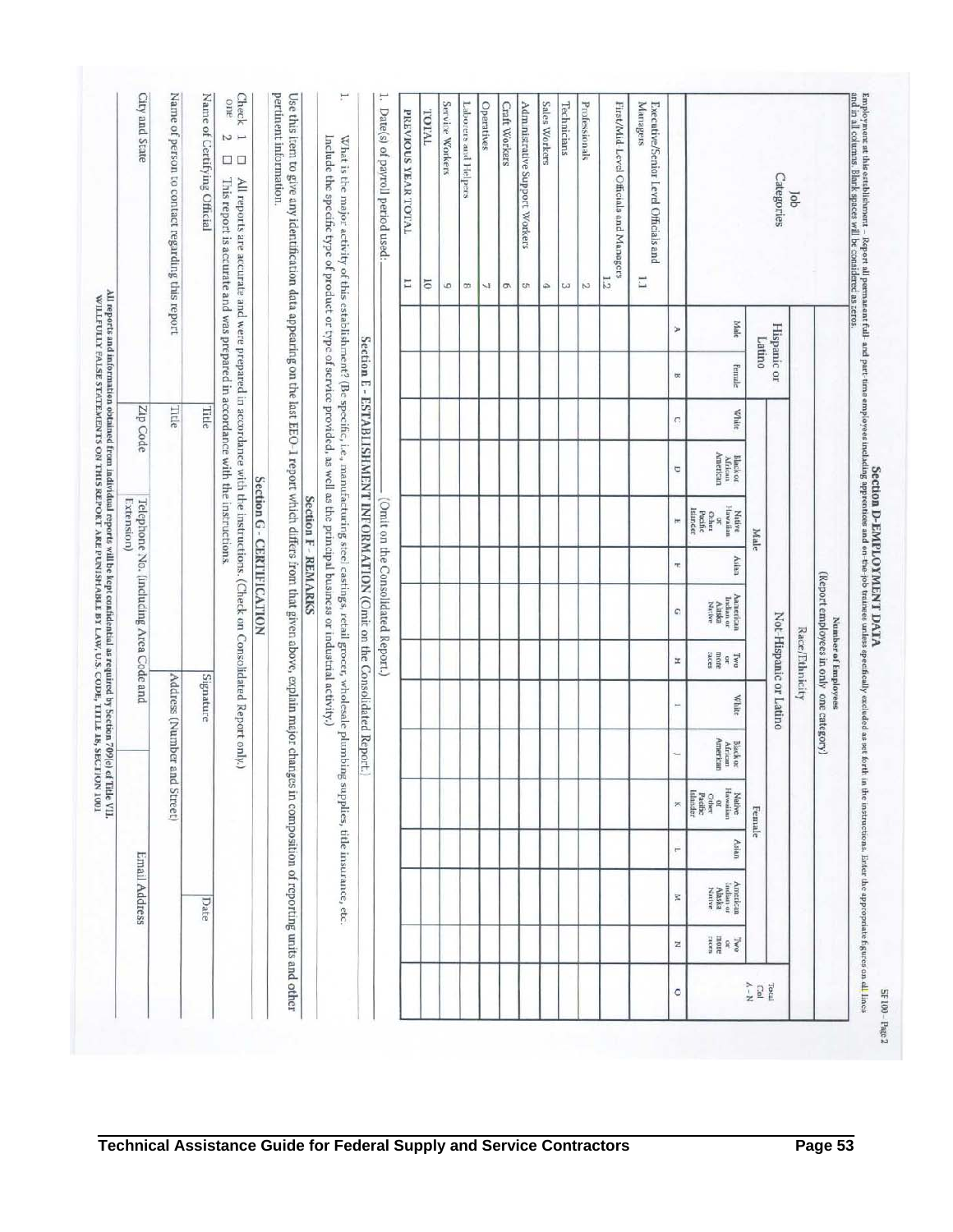### **ADDITIONAL REQUIREMENTS VETS-100 AND VETS-100A REPORTS**

Once a year, Federal Government contractors and subcontractors covered under VEVRAA must compile a report of the numbers of disabled and other covered veterans in their workforce by job category and hiring location. Contractors and subcontractors must also collect data indicating the total number of employees and the number of covered veterans hired during the reporting period. Contractors and subcontractors must use the VETS-100 or VETS-100A form, as appropriate, for this report. *[41 CFR Part 61-250 and Part 61-300.]*

### *Explanation of Requirements:*

- ¾ The VETS-100A Report is to be completed by each federal contractor or subcontractor with a contract or subcontract entered into or modified on or after December 1, 2003, in the amount of \$100,000 or more.
- ¾ A VETS-100 Report is to be completed by each federal contractor or subcontractor with a current contract or subcontract of \$25,000 or more entered into before December 1, 2003. However if such a contract has been modified after that date, and the contract as modified is for \$100,000 or more, a VETS-100A Report is to be completed by the contractor.
- $\triangleright$  Contractors or subcontractors with multiple work establishments must prepare a VETS-100/VETS-100A report for:
	- The company's principal or headquarters office;
	- Each hiring location employing 50 or more persons; and
	- Either: (i) a separate report for each hiring location employing fewer than 50 persons, or (ii) consolidated reports, by State, combining all hiring locations within one State that have fewer than 50 employees each. Each consolidated report also must list the name and address of the hiring locations covered by the report, a contact person, contact number and e-mail address.

For more information or to request VETS-100 or VETS-100A Report forms, visit the VETS-100/100A website at [http://www.dol.gov/vets/programs/fcp/main.htm,](http://www.dol.gov/vets/programs/fcp/main.htm) email the VETS-100 staff at [HELPDESK@VETS100.com](mailto:HELPDESK@VETS100.com) or call (301) 306-6752.

A sample form currently in use as of the publication date of this Guide is on the following page. Downloadable forms are available at: [https://vets100.vets.dol.gov.](https://vets100.vets.dol.gov/)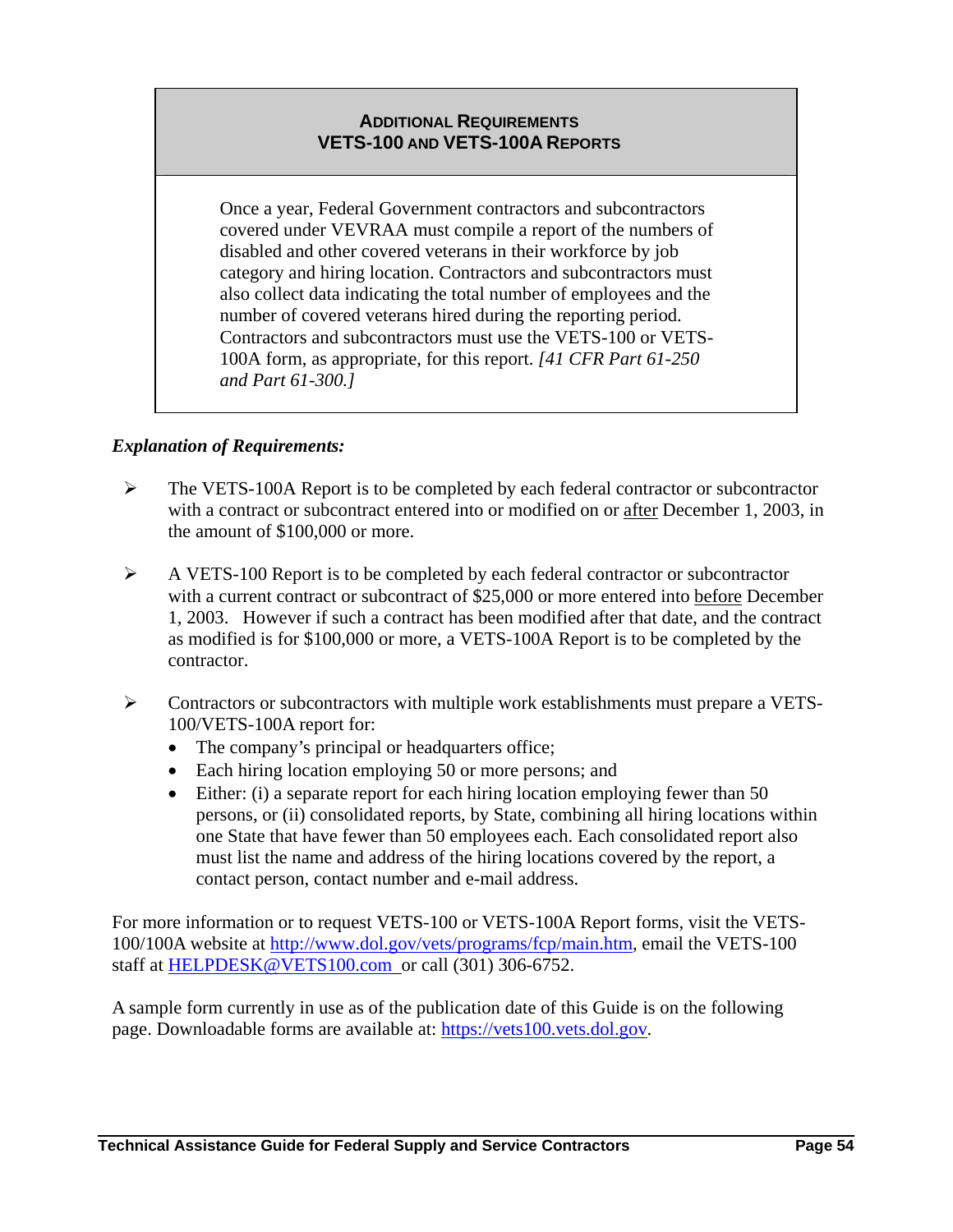#### FEDERAL CONTRACTOR VETERANS' EMPLOYMENT REPORT VETS-100A

(For covered contracts entered into or modified on or after December 1, 2003.)

OMB NO: 1293-0005 Expires:

#### RETURN COMPLETED REPORT TO:

U.S. DEPARTMENT OF LABOR VETERANS' EMPLOYMENT AND TRAINING SERVICE VETBRANS BRITISHT Lanham, Maryland 20706

Persons are not required to respond to this collection of information unless it displays a valid OMB number

| TYPE OF REPORTING<br>ORGANIZATION (Check one or both. | TYPE OF FORM (Check only cost)                                                                                                                  |
|-------------------------------------------------------|-------------------------------------------------------------------------------------------------------------------------------------------------|
| as applicable).                                       | Single Estable/ment                                                                                                                             |
| Prema Castegotor<br>Subcontractor                     | Multiple Establishment-Headquarts<br>Multiple Establishment-Hanno Local<br>Multiple Establishment-State Conec-<br>(specify number of locations) |

#### **ATTN: Human Resource/EEO Department**

#### COMPANY IDENTIFICATION INFORMATION (Omit items preprinted above-ADD Company Contact Information Below)

| COMPANY No:               | TWELVE MONTH PERIOD ENDING<br>$M$ $M$ $D$ $D$ $Y$ |
|---------------------------|---------------------------------------------------|
| INAME OF PARENT COMPANY:  | ADDRESS INUMBER AND STREET):                      |
| CITY:                     | ZIP COD<br>STATE:<br>COUNTY:                      |
| INAME OF COMPANY CONTACT: | EMAIL:<br>TELEPHONE FOR CONTACT:                  |
| NAME OF HIRING LOCATION:  | ADDRESS (NUMBER AND STREET):                      |
| CITY:                     | STATE:<br>COUNTY:<br>ZIP COD                      |
| NAI<br>DU<br>CS:<br>NS:   | EMPLOYER IO<br>(IRS TAX No.)                      |

#### **INFORMATION ON EMPLOYEES**

| REPORT ALL PERMANENT FLEL-TIME OR PART-TIME EMPLOYEES AND NEW HIRES WHO ARE VETERANS. AS DEFINED ON FEVERSE. DATA ON NUMBER C<br>EMPLOYEES IS TO BE ENTERED IN COLUMNS L, M, N, Q, AND P, LINES 1-10. DATA ON NEW HIRES IS TO BE ENTERED IN COLUMNS Q, R, S, T, AND U. ENTE<br>THE MAXIMUM AND MINIMUM NUMBER OF EMPLOYEES. INSTRUCTIONS ARE FOUND ON THE REVERSE OF THIS FORM. |                                         |                                                       |                                                                |                                                                      |                                                                             |                                                 |                                           |                                                                 |                                                                        |                                                 |  |  |  |  |  |
|---------------------------------------------------------------------------------------------------------------------------------------------------------------------------------------------------------------------------------------------------------------------------------------------------------------------------------------------------------------------------------|-----------------------------------------|-------------------------------------------------------|----------------------------------------------------------------|----------------------------------------------------------------------|-----------------------------------------------------------------------------|-------------------------------------------------|-------------------------------------------|-----------------------------------------------------------------|------------------------------------------------------------------------|-------------------------------------------------|--|--|--|--|--|
|                                                                                                                                                                                                                                                                                                                                                                                 |                                         |                                                       | NUMBER OF EMPLOYEES                                            |                                                                      |                                                                             | NEW HIRES (PREVIOUS 12 MONTHS)                  |                                           |                                                                 |                                                                        |                                                 |  |  |  |  |  |
| JDB.<br>CATEGORIES                                                                                                                                                                                                                                                                                                                                                              | <b>ORABLED</b><br><b>VETERANS</b><br>42 | <b>DTHEST</b><br><b>PROTECTED</b><br>VETERANCI<br>(M) | ANNEC FORCES<br>SERVICE MEDAL<br><b>VETERANS</b><br><b>CNT</b> | <b>RECENTLY</b><br><b>SEPARATED</b><br><b>VETEFANS</b><br><b>ACT</b> | TOTAL ENFLOYEES.<br>BOTH VETERAMS AND<br><b>MONAMET CRANG</b><br><b>LET</b> | <b>GISABLED</b><br><b>KETERAIG</b><br><b>RD</b> | राजका<br>PROTECED<br><b>NETERANG</b><br>n | ANNIFO FORCES<br>SERVAGE MEDAL<br><b>VETERANG</b><br><b>ISD</b> | <b>BECEMELY</b><br><b>BEPARATED</b><br><b>VETERANS</b><br>$\mathbf{m}$ | <b>TOTALT</b><br><b>BOTH VE</b><br><b>NON-L</b> |  |  |  |  |  |
| EGELTIVE SEVON<br>LEWIS, OFFICIALS AND<br>MANAGERS                                                                                                                                                                                                                                                                                                                              |                                         |                                                       |                                                                |                                                                      |                                                                             |                                                 |                                           |                                                                 |                                                                        |                                                 |  |  |  |  |  |
| FREE MOURVEL<br>OFFICIALS AND<br><b>MANAGERS</b>                                                                                                                                                                                                                                                                                                                                |                                         |                                                       |                                                                |                                                                      |                                                                             |                                                 |                                           |                                                                 |                                                                        |                                                 |  |  |  |  |  |
| PROFESSIONALS                                                                                                                                                                                                                                                                                                                                                                   |                                         |                                                       |                                                                |                                                                      |                                                                             |                                                 |                                           |                                                                 |                                                                        |                                                 |  |  |  |  |  |
| <b>TECHNOMIC</b>                                                                                                                                                                                                                                                                                                                                                                |                                         |                                                       |                                                                |                                                                      |                                                                             |                                                 |                                           |                                                                 |                                                                        |                                                 |  |  |  |  |  |
| SALES INCRADING                                                                                                                                                                                                                                                                                                                                                                 |                                         |                                                       |                                                                |                                                                      |                                                                             |                                                 |                                           |                                                                 |                                                                        |                                                 |  |  |  |  |  |
| <b>ADMINISTRATIVE</b><br>SUPPORT WORKERS                                                                                                                                                                                                                                                                                                                                        |                                         |                                                       |                                                                |                                                                      |                                                                             |                                                 |                                           |                                                                 |                                                                        |                                                 |  |  |  |  |  |
| CRAFT WORKFRE                                                                                                                                                                                                                                                                                                                                                                   |                                         |                                                       |                                                                |                                                                      |                                                                             |                                                 |                                           |                                                                 |                                                                        |                                                 |  |  |  |  |  |
| OPERATIVES.                                                                                                                                                                                                                                                                                                                                                                     |                                         |                                                       |                                                                |                                                                      |                                                                             |                                                 |                                           |                                                                 |                                                                        |                                                 |  |  |  |  |  |
| LABORERS/HELPERS                                                                                                                                                                                                                                                                                                                                                                |                                         |                                                       |                                                                |                                                                      |                                                                             |                                                 |                                           |                                                                 |                                                                        |                                                 |  |  |  |  |  |
| SERVICE WORKERS                                                                                                                                                                                                                                                                                                                                                                 |                                         |                                                       |                                                                |                                                                      |                                                                             |                                                 |                                           |                                                                 |                                                                        |                                                 |  |  |  |  |  |
| <b>TIGTAL</b>                                                                                                                                                                                                                                                                                                                                                                   |                                         |                                                       |                                                                |                                                                      |                                                                             |                                                 |                                           |                                                                 |                                                                        |                                                 |  |  |  |  |  |

Report the folal maximum and minimum number of permanent employees during the period covered by this report.

Maximum Number Ninimum Number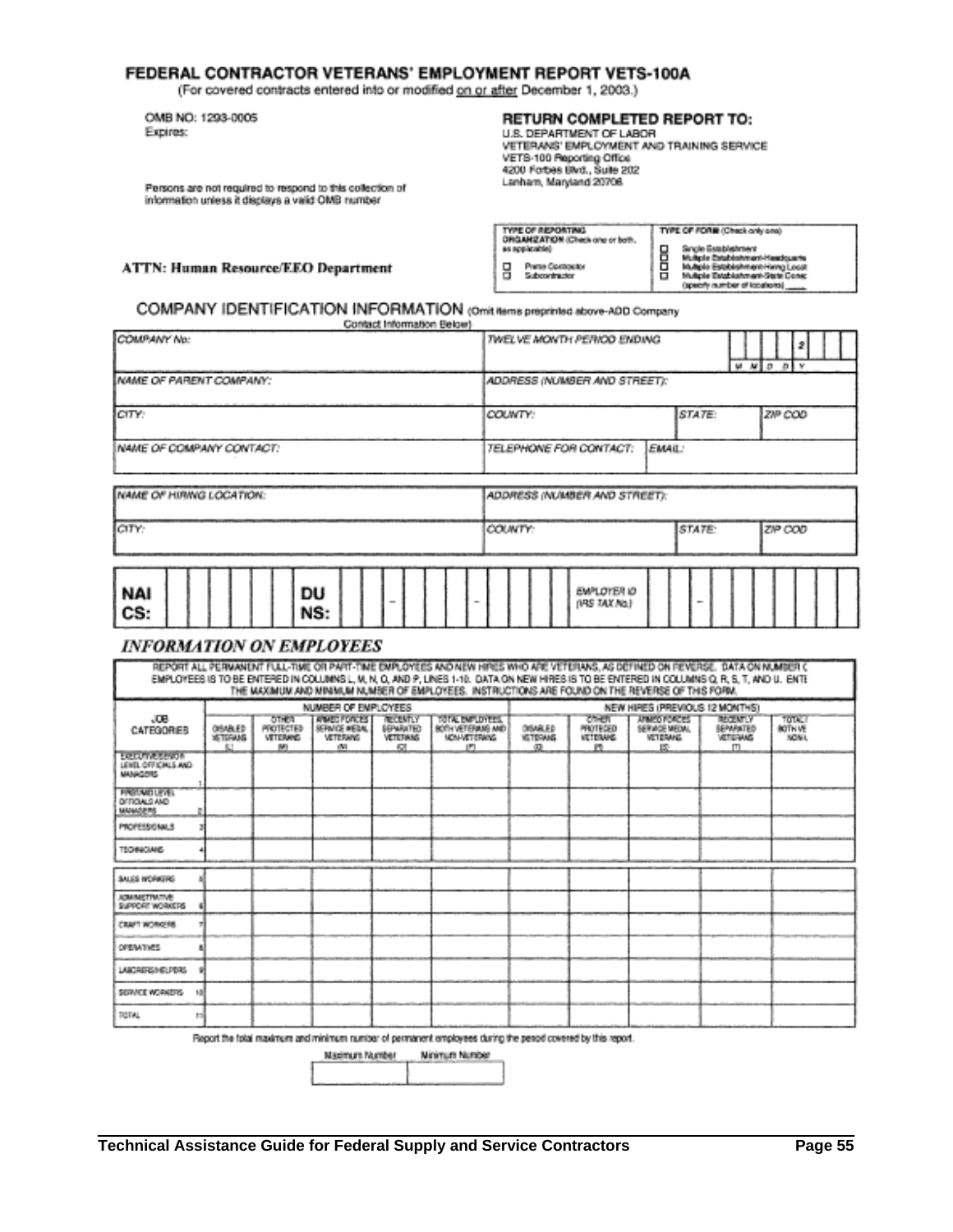### **ADDITIONAL REQUIREMENTS I-9 FORMS**

<span id="page-58-0"></span>Under the Immigration Reform and Control Act of 1986, contractors and subcontractors must maintain I-9 forms to verify that their employees are legally authorized to work in the United States.

### *Explanation of Requirements:*

- ¾ OFCCP will review contractors' records to verify the following actions have been performed to comply with this  $law:$ <sup>[4](#page-58-0)</sup>
	- New employees must complete an I-9 form when they start work;
	- Contractors must check documents that indicate the employee's identity (e.g., driver's license, passport) and eligibility to work (e.g., work visa, social security card);
	- Contractors must properly complete the verification sections on the I-9 form;
	- Contractors must keep I-9 forms for at least three (3) years or at least one year after a person leaves the contractor's employment, if the employee stays for more than three years; and
	- I-9 forms must be presented to U.S. Citizenship and Immigration Services (USCIS) or DOL investigators for inspection upon request.
- ¾ I-9 forms may be ordered in bulk from the Superintendent of Documents, U.S. Government Printing Office, Washington, DC 20402. Contractors may also call (202) 512-1800.
- $\triangleright$  U.S.Citizenship and Immigration Services has additional information about the I-9 requirement on online at [http://www.uscis.gov/i-9.](http://www.uscis.gov/i-9)
- ¾ IRCA also prohibits certain forms of discrimination. Under this law, contractors with four or more employees may not discriminate against any individual (other than an unauthorized alien) in hiring, termination, or recruiting or referring for a fee because of that individual's national origin or citizenship status.
- $\triangleright$  For more information concerning IRCA's anti-discrimination provisions, contact the U.S. Department of Justice at:

 $\overline{4}$  For more information, please see OFCCP Directive Number: 284 - *The U.S. Department of Homeland Security (DHS), U.S. Citizenship and Immigration Services' (USCIS) revised Employment Eligibility Verification Form (Form I-9).*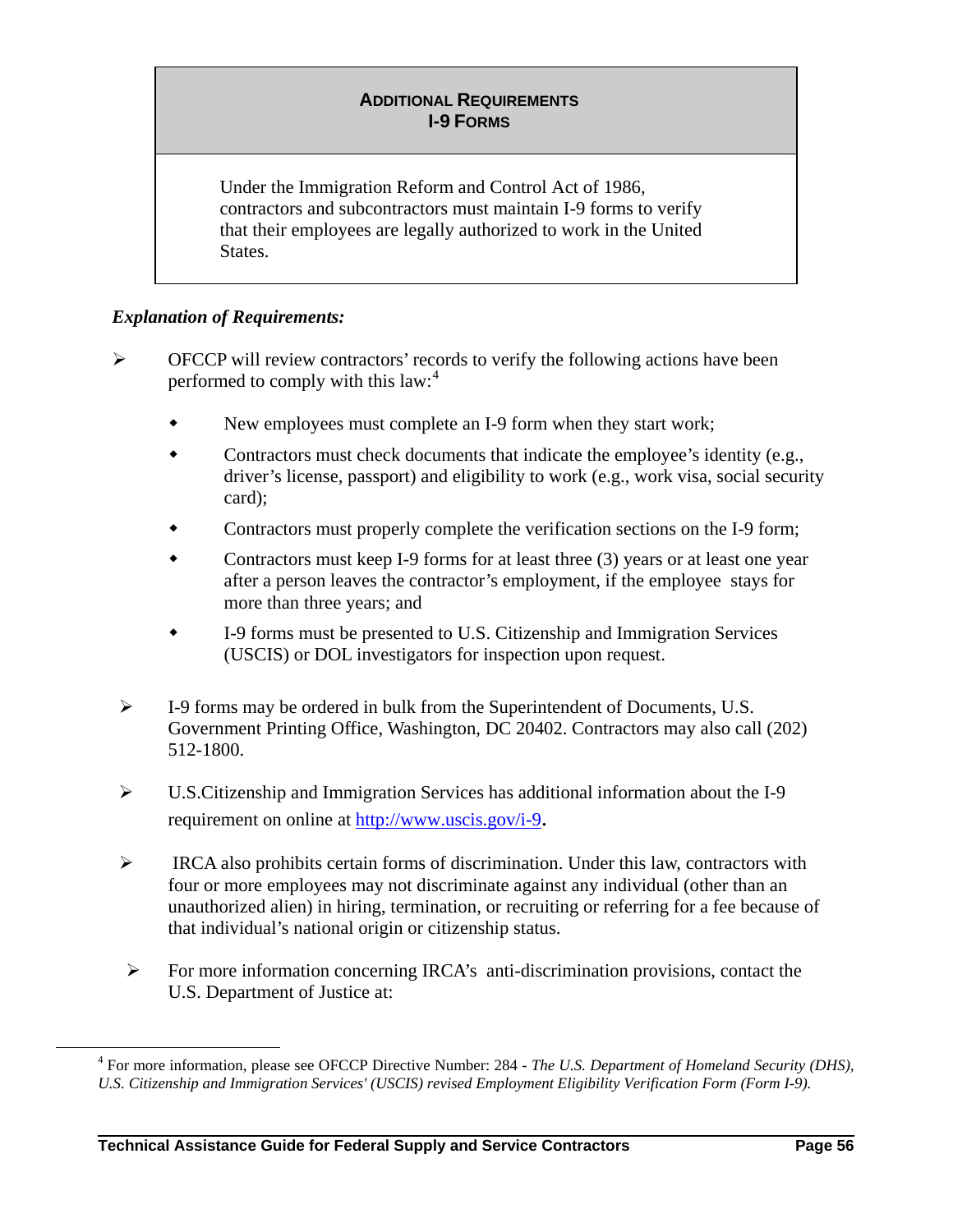U.S. Department of Justice Civil Rights Division Office of Special Counsel for Immigration-Related Unfair Employment Practices 950 Pennsylvania Avenue, N.W. Washington, D.C. 20530

Main Number**:** (202) 616-5594

Online:<http://www.usdoj.gov/crt/osc>.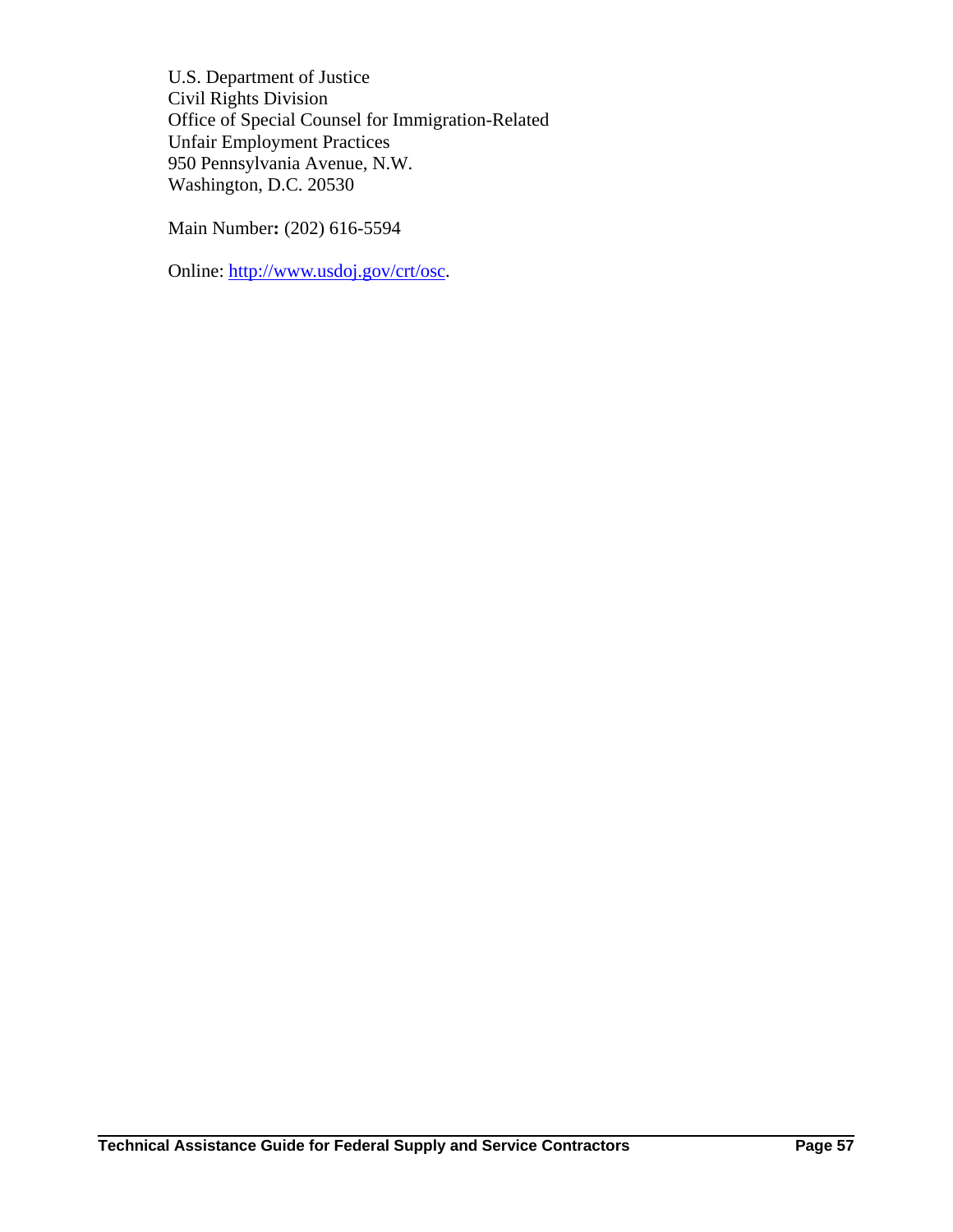# **Preparing for a Compliance Evaluation**

The OFCCP conducts compliance evaluations to determine:

- Whether the contractor maintains nondiscriminatory employment practices;
- Whether the contractor is taking affirmative action to ensure equal employment opportunity;
- Whether the contractor has demonstrated good faith efforts in meeting its affirmative action goals;
- Whether the contractor has provided reasonable accommodation to qualified individuals with disabilities and disabled veterans;
- Whether the contractor needs technical assistance to understand the evaluation process or to ensure that its affirmative action efforts are complete and effective; and
- How to best remedy any discriminatory practices or regulatory violations.

A compliance evaluation may consist of any one or more of the following investigative procedures:

- 1. An *off-site review of records*, consisting of an analysis and evaluation of part or all of the affirmative action programs, supporting documentation, and other documents relevant to a determination of whether the contractor has complied with the requirements of the regulations implementing Executive Order 11246, VEVRAA and Section 503.
- 2. A *compliance check,* conducted to ascertain whether data and other information submitted previously by the contractor is complete and accurate; to ascertain whether the contractor has maintained required records; and/or to ascertain whether the contractor has properly developed its AAPs;
- 3. A *focused review,* consisting of an on-site review restricted to one or more components of the contractor's organization or one or more aspects of the contractor's employment practices; or
- 4. A *"full-scale" compliance review,* consisting of a comprehensive analysis and evaluation of the hiring and employment practices of the contractor, the written AAPs, and the results of the affirmative action efforts undertaken by the contractor.

Full-scale compliance reviews generally consist of four phases:

Phase 1: Desk audit;

- Phase 2: On-site investigation;
- Phase 3: Off-site analysis; and
- Phase 4: Notice of findings.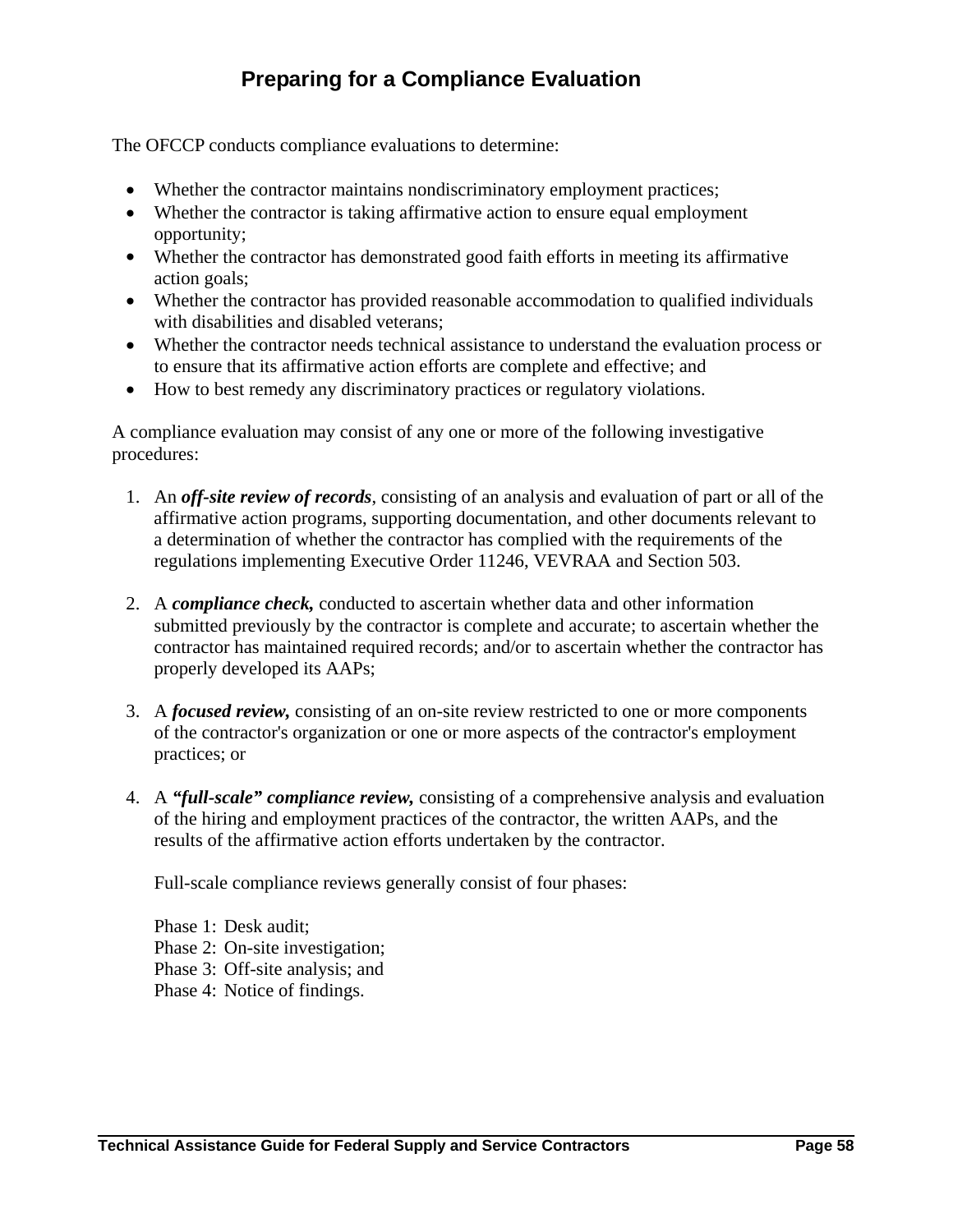<span id="page-61-0"></span>*Phase 1: Desk Audit* - . During the desk audit, an OFCCP compliance officer (CO) reviews the written affirmative action programs and personnel activity records to determine whether the contractor is complying with relevant provisions of 41 CFR Chapter 60.

The desk audit gives the compliance officer an opportunity to:

- (a) Review of the contractor's basic organizational structure;
- (b) Examine the contractor's Executive Order, VEVRAA and Section 503 AAPs for completeness and the inclusion of supporting data;
- (c) Examine the contractor's personnel policies and procedures;
- (d) Identify areas where there has been a lack of progress in meeting goals and the information that will be needed to evaluate the contractor's good faith efforts, including the development and implementation of programs designed to improve opportunities for minorities and women; and
- (e) Identify areas for an in-depth investigation of potential discrimination where minorities and women are underrepresented or concentrated in the workforce; where employment activity has been disadvantageous to minorities and women; and where there may be problems in the compensation of minorities and women.

The CO conducts this review at his or her field office, away from the contractor's facility in preparation for the on-site review. At any time during the desk audit process, a CO may identify the need to contact the contractor and will do so to make an inquiry and/or to offer technical assistance.

*Phase 2: On-Site Investigation* – An on-site investigation will be conducted as a part of all "full reviews" and may be scheduled in other instances, as determined by OFCCP.<sup>[5](#page-61-0)</sup> An on-site investigation offers the CO an opportunity to confirm and verify information provided by the contractor and to follow up on potential discrimination identified during the desk audit. An on-site investigation is performed at the contractor's facility. Prior to the on-site, the compliance officer will discuss with the contractor mutually agreed upon dates. The compliance officer will then issue an on-site confirmation letter that may also itemize information to be provided to OFCCP prior to the on-site and/or when OFCCP is on-site.

 $\frac{1}{5}$  OFCCP may also conduct focused reviews*, e.g*. Corporate Management Compliance Evaluation, or OFCCP may conduct a compliance check for verification of recordkeeping and notice requirements. These reviews may also include an on-site visit. In each instance, OFCCP will provide written notice or confirmation of its intention to conduct an onsite visit.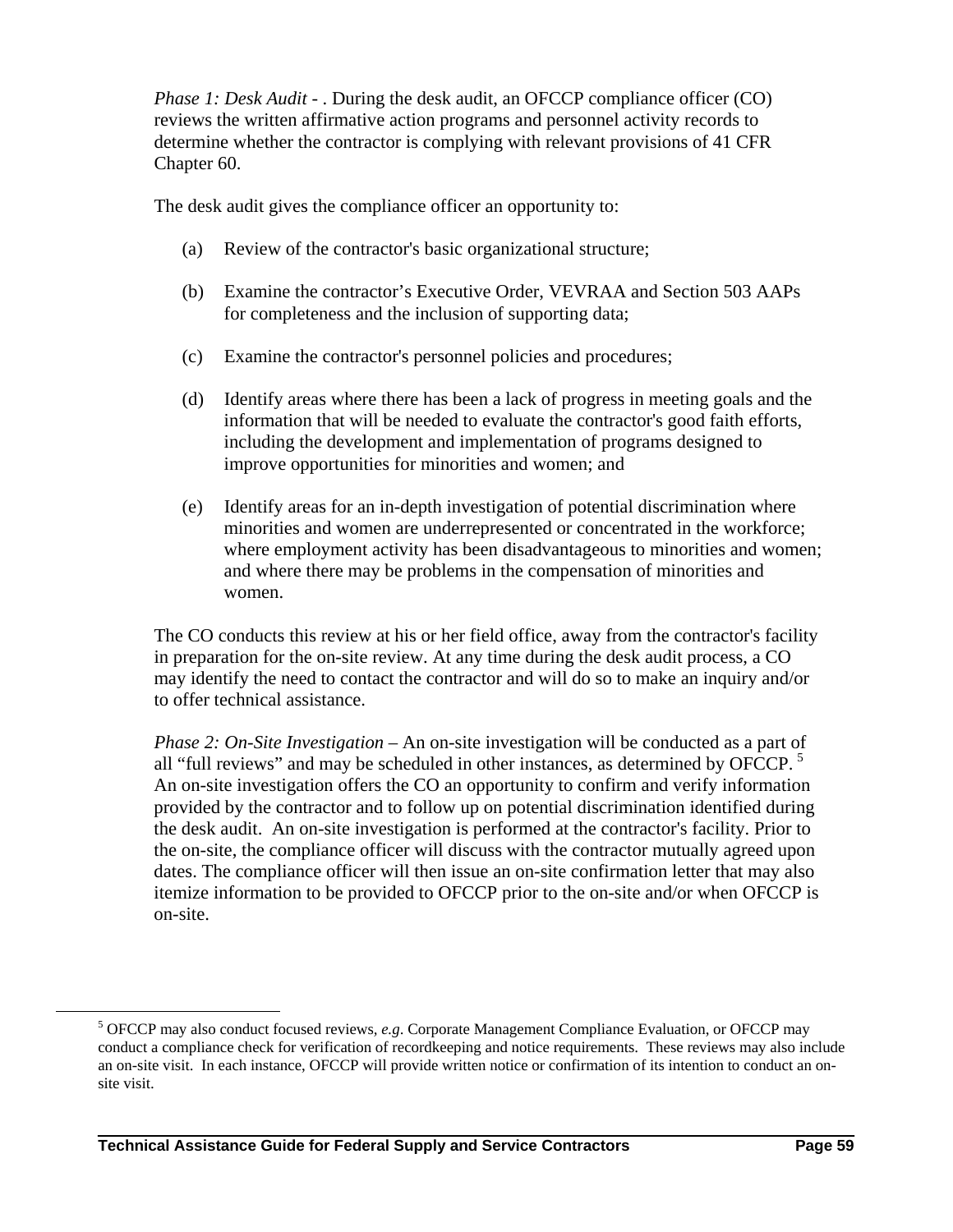The on-site begins with an entrance conference with the CEO, in which OFCCP's mission and the compliance evaluation process is discussed. In conducting the on-site, a compliance officer compares the information and data reviewed during the desk audit with the actual employment practices at the company. The compliance officer also reviews personnel, pay and other employment records; interviews employees and company officials; and investigates other aspects of employment. Other documents are likely to be inspected, as well, including I-9 forms; VETS 100 forms; reasonable accommodation records; and the placement of required postings, such as the EEO poster. Additional requests for data and documentation, not previously provided by the contractor, may be made during the on-site investigation.

Contractors should make sure that an officer of the company, who is empowered to make and discuss policy and to make commitments regarding corrective action, where necessary, is present during the on-site. An exit conference with the CEO is generally held on the last day of the on-site, or the compliance officer may schedule a time to return for the exit conference.

*Phase 3: Off-Site Analysis* - During an off-site analysis, the compliance officer evaluates all data gathered during the course of the review including statistical information, interviews, notes, and results of record checks. The compliance officer then makes an initial determination as to whether the contractor's policies and practices comply with OFCCP regulations.

*Phase 4: Notice of Findings* - During the final phase, OFCCP will notify the contractor of the findings of the review. If there are no problems or violations noted, the contractor will be so advised via a Notice of Review Completion. If problems or violations do exist, OFCCP will issue the contractor (1) a Pre-Determination Notice (PDN) outlining potential problems, such as indicators that recordkeeping violations, discriminatory treatment and/or systemic issues in hiring or other employment practices may have occurred, and allowing for contractor response; and/or (2) a Notice of Violations (NOV) containing an explanation of any violation(s) found, and recommendations for corrective action and suggested ways to improve the contractor's EEO and affirmative action performance record. OFCCP will determine whether it is appropriate to issue a PDN, NOV, or both, based on the facts of the individual compliance evaluation.

A compliance evaluation may: 1) be closed after the desk audit, 2) continue with an on-site review that is focused on one or two issues, and/or 3) continue with an on-site review that involves an examination of several issues.

**Compliance Evaluations and Confidentiality of Records:** During a compliance evaluation, supply and service contractors must provide documented evidence of their efforts to implement all of the affirmative action and equal opportunity requirements. When a compliance evaluation is scheduled contractors are given a letter that lists the types of documents and records initially required for examination during the evaluation. OFCCP treats documents and records obtained during the compliance evaluation as confidential to the maximum extent the data are exempt from public disclosure under the Freedom of Information Act (FOIA), 5 USC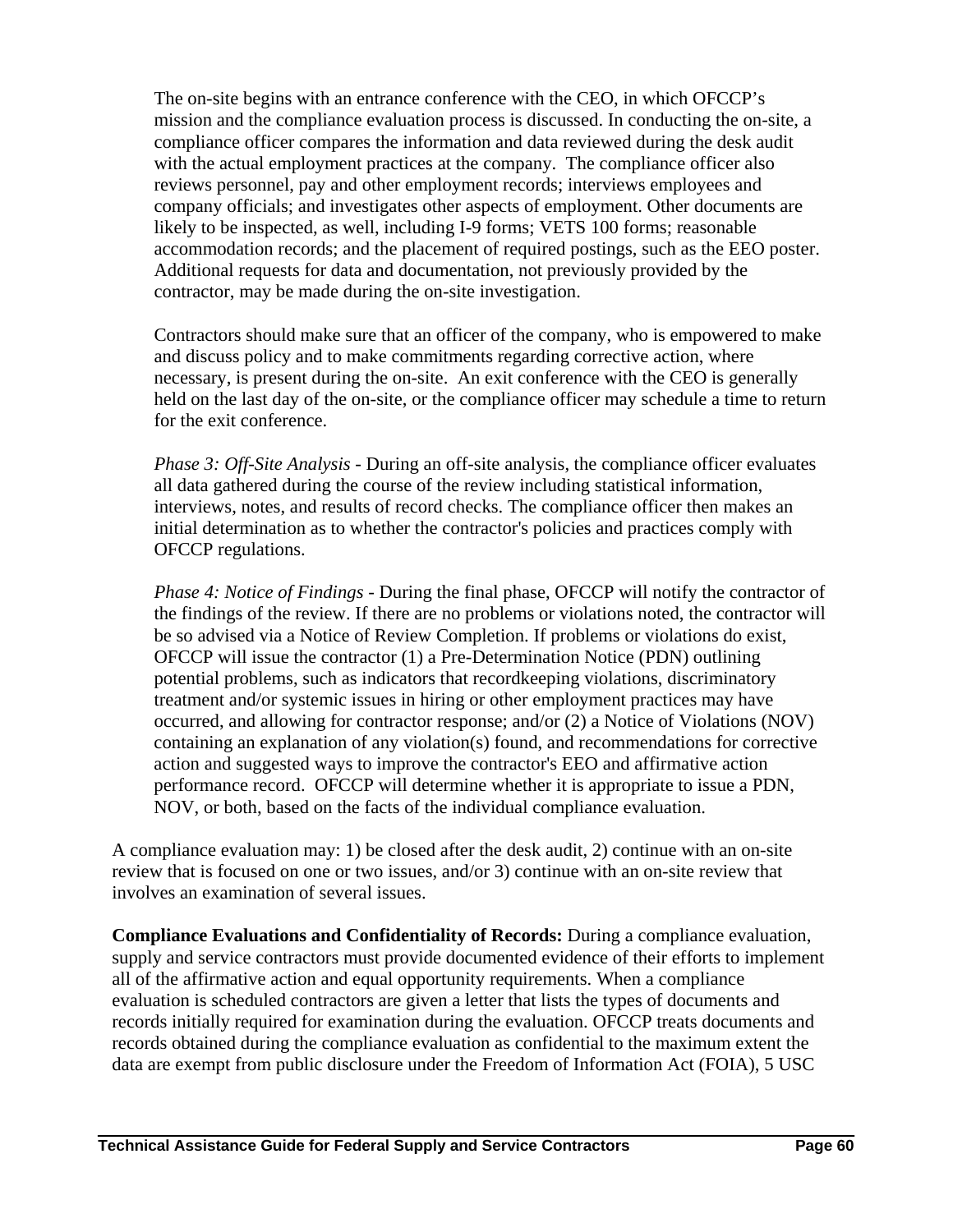<span id="page-63-0"></span>552. In keeping with the FOIA exemptions, it is the practice of OFCCP not to release data when the contractor is still in business, and it is determined that the data is confidential and sensitive and that the release of data would subject the contractor to commercial harm. Contractors should clearly identify proprietary materials to avoid inadvertent disclosure of materials that may be exempt from disclosure.

Compliance evaluations present few challenges to contractors who demonstrate good faith efforts and have designed a well-organized affirmative action program. Contractors can prepare for a compliance evaluation by:

- $\checkmark$  Familiarizing themselves with OFCCP's regulations, and, in particular 41 CFR Parts 60-1, 60-2, 60-3, 60-250, 60-300 and 60-741. Copies will be made available upon request. They are also available on the Internet at: <http://www.dol.gov/esa/ofccp>.
- $\checkmark$  Updating their AAPs annually.
- $\checkmark$  Ensuring that company officials and personnel are available to meet with OFCCP during the course of the review and are familiar with the OFCCP's mission and purpose.
- $\checkmark$  Conducting self-audits to assess the contractor's compliance efforts and activities.

As part of the self-audit, contractors should ask themselves questions such as the following<sup>[6](#page-63-0)</sup>:

### **Internal Dissemination of Policy**

Has the contractor conspicuously displayed the required EEO poster (available from any OFCCP office or on the OFCCP web site) at each work site or company location in areas accessible to both applicants and employees?

Has the contractor posted its EEO policy at every job site?

### **External Dissemination of Policy**

Do the contractor's contracts and purchase order forms display or reference the equal opportunity clause as required?

### **Audit of Personnel Operations**

How does the contractor hire employees for jobs? Are records maintained regarding the hiring process?

Does the contractor maintain a system for identifying applicants by gender, race, and ethnicity (Hispanic/non-Hispanic) and, when appropriate to do so, applicants who are individuals with

 <sup>6</sup>  $6$  This is a non-exhaustive list.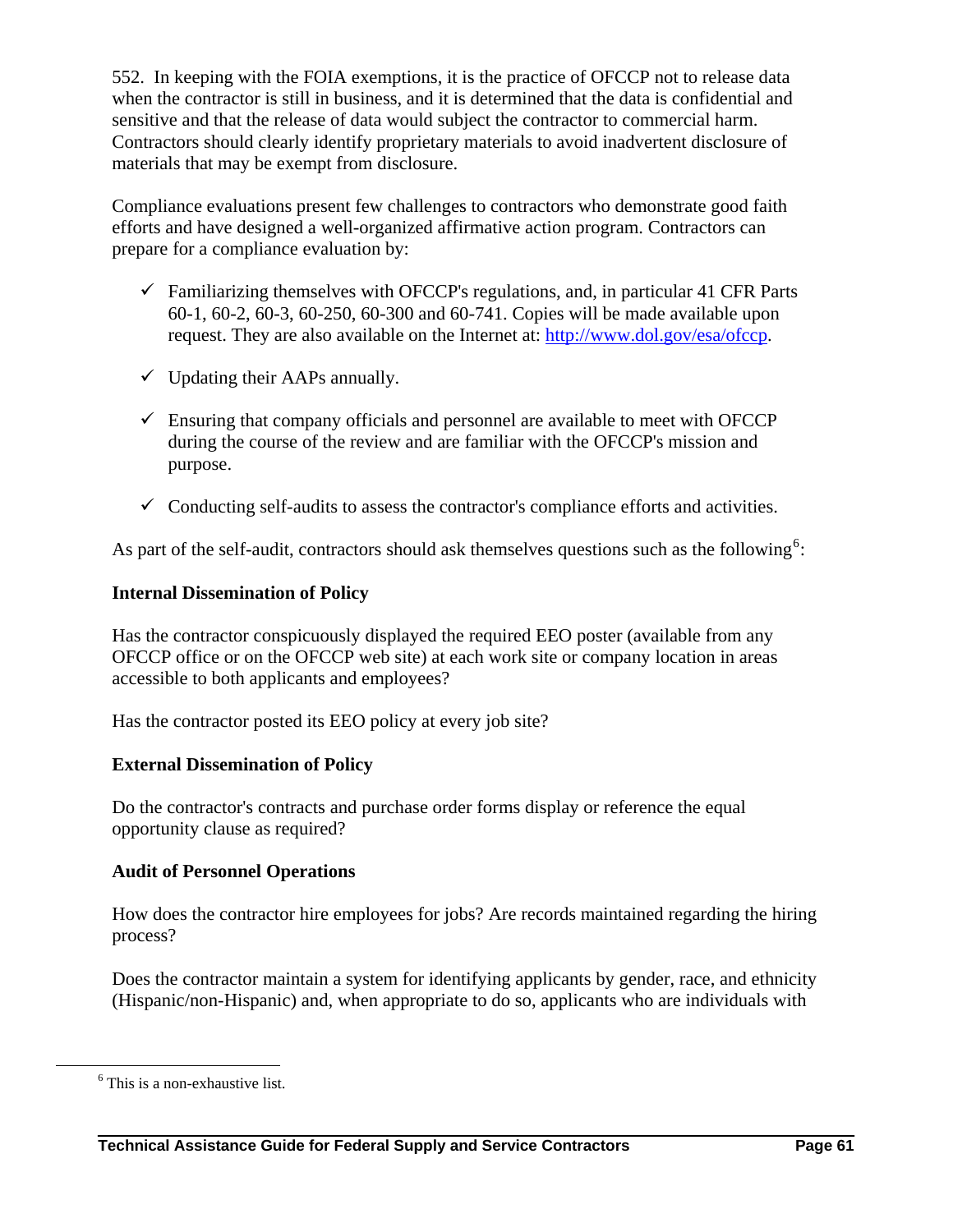disabilities or protected veterans for consideration as candidates for appropriate openings and promotions?

Are application, hiring, promotion, and termination procedures carried out in a uniform, nondiscriminatory fashion?

Is there a disparity between the separation and termination rate of minorities and women and that for non-minorities and males, or for individuals with disabilities and protected veterans as compared to individuals without disabilities and those who are not protected veterans? If so, why?

Has the contractor implemented policies and procedures to identify and remedy issues of discrimination or harassment based on race, color, sex, religion, national origin, disability, or status as a protected veteran?

Are reasonable accommodation requests from applicants and employees with disabilities processed promptly and are needed reasonable accommodations provided?

Are online or electronic application systems accessible and are reasonable accommodations provided, when requested?

Are training programs, including apprenticeship programs, available to employees without regard to race, color, sex, religion, national origin, disability, or status as a protected veteran?

### **Effect of Personnel Practices**

Does the facility have written personnel policies and procedures? Do any of these policies or practices have an adverse impact by gender, race, or ethnicity (Hispanic/non-Hispanic)?

Are job descriptions in written form? Are job qualification standards job-related and consistent with business necessity? Are they likely to screen out qualified individuals on the basis of disability?

Are there any restrictions to the granting of fringe benefits, including medical and life insurance, pension and retirement benefits, profit sharing and bonus plans and credit union benefits based on the gender of the employee, status as a protected veteran, or status as an individual with a disability? If so, what is the impact of the restriction(s)?

Are employment benefits available to the spouses and families of male employees also available to the spouses and families of female employees? Are the benefits available to the families of individuals without disabilities and those who are not protected veterans also available to the families of individuals with disabilities and protected veterans?

### **Validation**

Are tests used by the contractor as a part of its selection procedures? If so, does the use of the test have an adverse impact on the screening or selection by gender, race, or ethnicity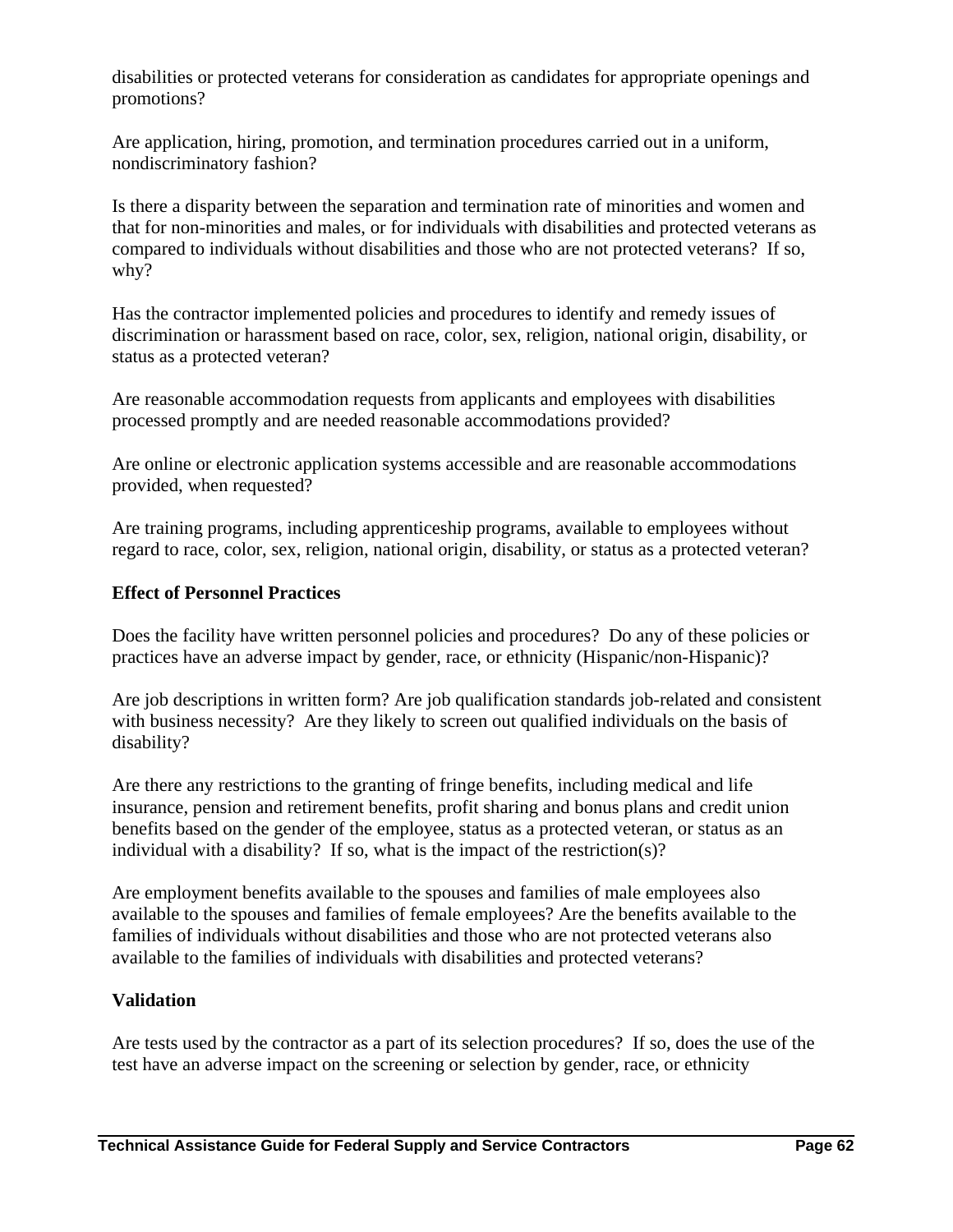(Hispanic/non-Hispanic)? If so, have tests been validated to ensure that they are valid predictors of an individual's success in that position?

### **Compensation Disparities**

Has the contractor reviewed its salary and bonus structure to ensure that it does not discriminate against minorities, women, individuals with disabilities, or protected veterans?

Do minorities, women, individuals with disabilities or protected veterans receive lower starting rates of pay than their counterparts with similar education and experience who are not minorities, women, individuals with disabilities or protected veterans?

Do jobs offered by the contractor have similar duties but different pay rates? If so, are minorities, women, individuals with disabilities or protected veterans concentrated in the job that has the lower rate of pay? Do minorities or women earn less than their non-minority or male counterparts? Do individuals with disabilities or protected veterans earn less than their counterparts who are not individuals with disabilities or protected veterans?

### **Maintenance of Records**

Does the contractor maintain proper applicant flow records?

Does the contractor maintain proper records about terminations and separations?

Have I-9 forms been maintained for all required employees and filled out correctly? Have the appropriate VETS 100 and 100A forms been maintained and filled out correctly?

### **Sex Discrimination**

Does the contractor's policy on maternity/parental leave meet regulatory requirements?

Does the contractor have a sexual harassment policy that is disseminated to staff and employees? Is training on the sexual harassment policy provided?

### **Retirement Policy**

Does the contractor's policy on mandatory or optional retirement age differ based upon the gender of the employee or their status as an individual with a disability or protected veteran?

### **Directing Recruitment Efforts**

Does the contractor underutilize minorities or women in its positions? If so, what efforts has the contractor made to recruit minorities and women?

What recruitment sources does the contractor use? Do these sources refer women, minorities, individuals with disabilities, and protected veterans?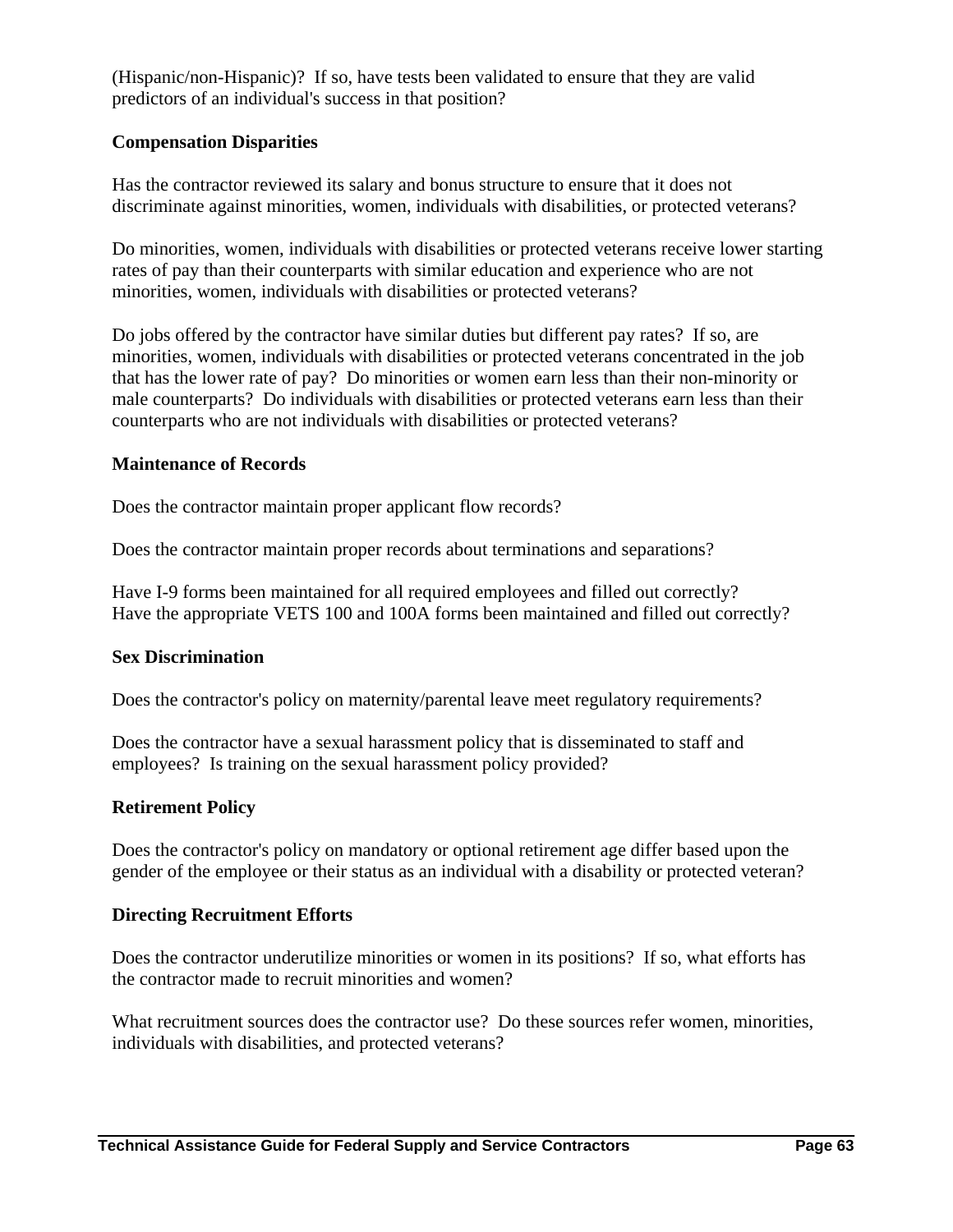Has the contractor complied with the job listing requirement of VEVRAA?

### **Community Relations**

What is the equal employment opportunity image of the facility in the community?

### **Religion/National Origin**

Has the contractor reviewed its employment practices and policies to determine whether members of the various religious and ethnic groups receive fair consideration for job opportunities?

Are employees periodically informed of the contractor's commitment to equal employment opportunity for all persons, without regard to religion or national origin?

Have recruiting sources been informed of the contractor's commitment to provide equal employment opportunity without regard to religion or national origin?

Have reasonable accommodations to the religious observances and practices of employees or prospective employees been made?

\_\_\_\_\_\_\_\_\_\_\_\_\_\_\_\_\_\_\_\_\_\_\_

Asking yourself the above questions will go a long way towards preparing a contractor for an OFCCP compliance evaluation. Contractors should also know that when a compliance evaluation is scheduled, compliance officers will request the following documents for on-site inspection:

- $\checkmark$  Books, records, payrolls, accounts and other relevant documents, including a list of all employees who worked during the 12 months preceding this review;
- $\checkmark$  A copy of the VETS-100 or VETS 100A report; and
- $\checkmark$  U.S. Citizenship and Immigration Services (USCIS) I-9 Forms.

**For Further Information:** Procedures and instructions for compliance checks, offsite review of records, focused reviews and full scale compliance reviews are detailed in the Federal Contract Compliance Manual Chapter 2 and on the OFCCP website at <http://www.dol.gov/esa/ofccp>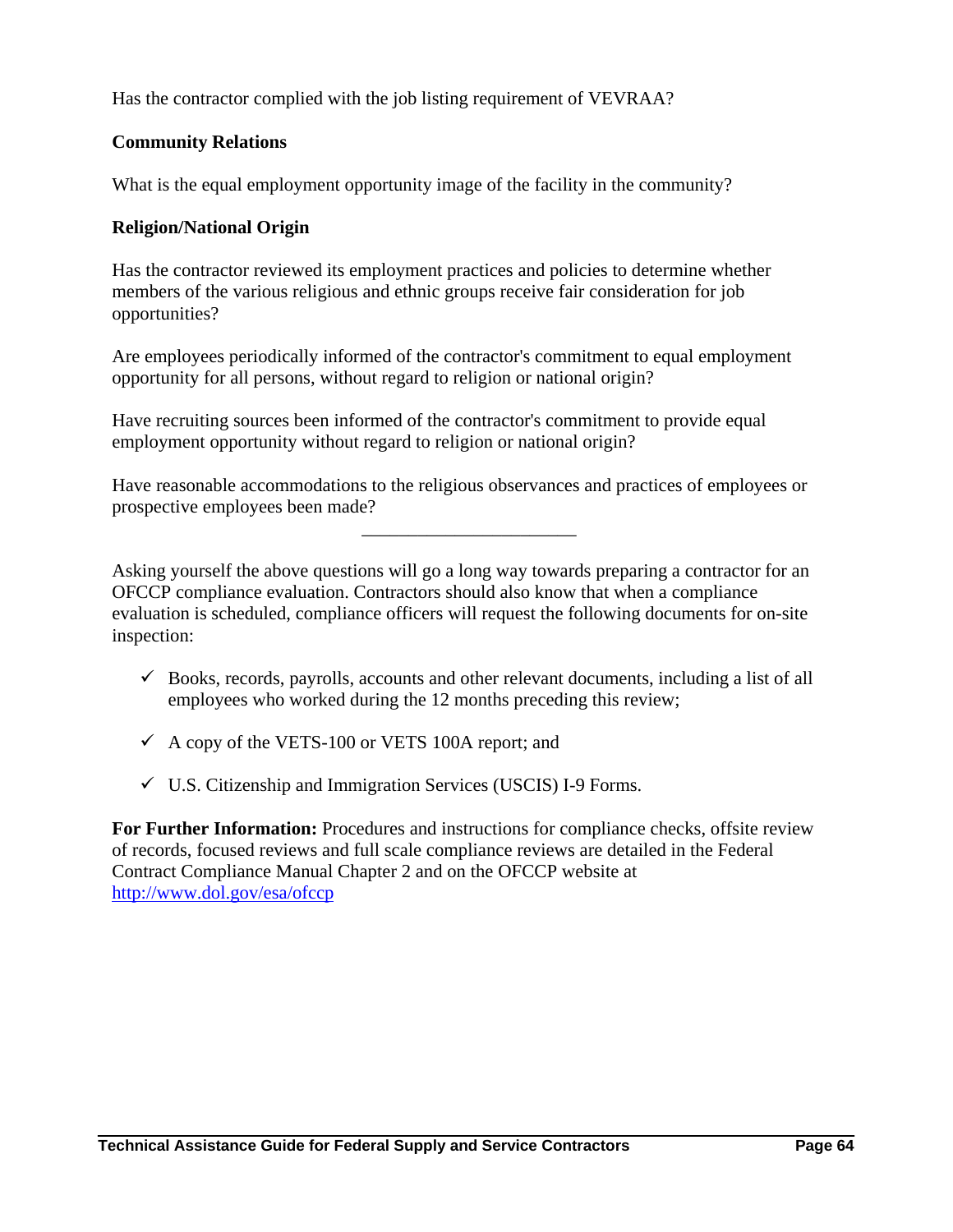# **Recognizing Best Practices**

Each year OFCCP hosts an award ceremony to recognize and honor those contractors and subcontractors that go well beyond the minimum requirements of the EEO and affirmative action laws.

The Secretary of Labor's **Opportunity Award**, initiated in 1988, is presented by the Secretary of Labor to honor one contractor for the successful implementation of a significant multifaceted program ensuring equal employment opportunity and affirmative action within its organization, and for the successful implementation of programs supporting these goals in the broader community.

The **Exemplary Voluntary Effort (EVE) Award**, initiated in 1983, is presented by the Director of OFCCP to contractors that have demonstrated through programs or activities, exemplary and innovative efforts to increase the employment opportunities for employees, including minorities, women, individuals with disabilities and covered veterans.

The **Exemplary Public Interest Contribution (EPIC) Award**, initiated in 1994, is presented by the Director of OFCCP to honor selected public interest organizations that have supported affirmative action and linked their efforts with those of Federal contractors to enhance employment opportunities for minorities, women, individuals with disabilities and protected veterans.

The **G-FIVE Initiative,** initiated in 2008, recognizes contractors' best practices to employ and advance veterans. G-FIVE recognition is awarded by the Director of OFCCP.

To be eligible for consideration for an EVE or Opportunity Award, a nominee must be a Federal contractor covered by Executive Order 11246, as amended; Section 503 of the Rehabilitation Act, as amended; and the Vietnam Era Veterans' Readjustment Assistance Act, as amended. Also, nominees must not have any unresolved employment discrimination allegations as determined by a compliance evaluation and/or a complaint or other investigation.

In addition, the nominee must not have any enforcement actions pending, or be subject to any corrective actions or consent decrees that have resulted from litigation under laws enforced by any agency in the Department of Labor. While the EVE Award may be given for a single program or activity, recipients of the Opportunity Award must have developed and implemented a multi-faceted affirmative action program directed towards the changing demographics of the labor force. This may include involvement in community-based projects that assist in the development of a diverse workforce for the future. The Opportunity Award nominee may represent a single establishment or the entire corporation.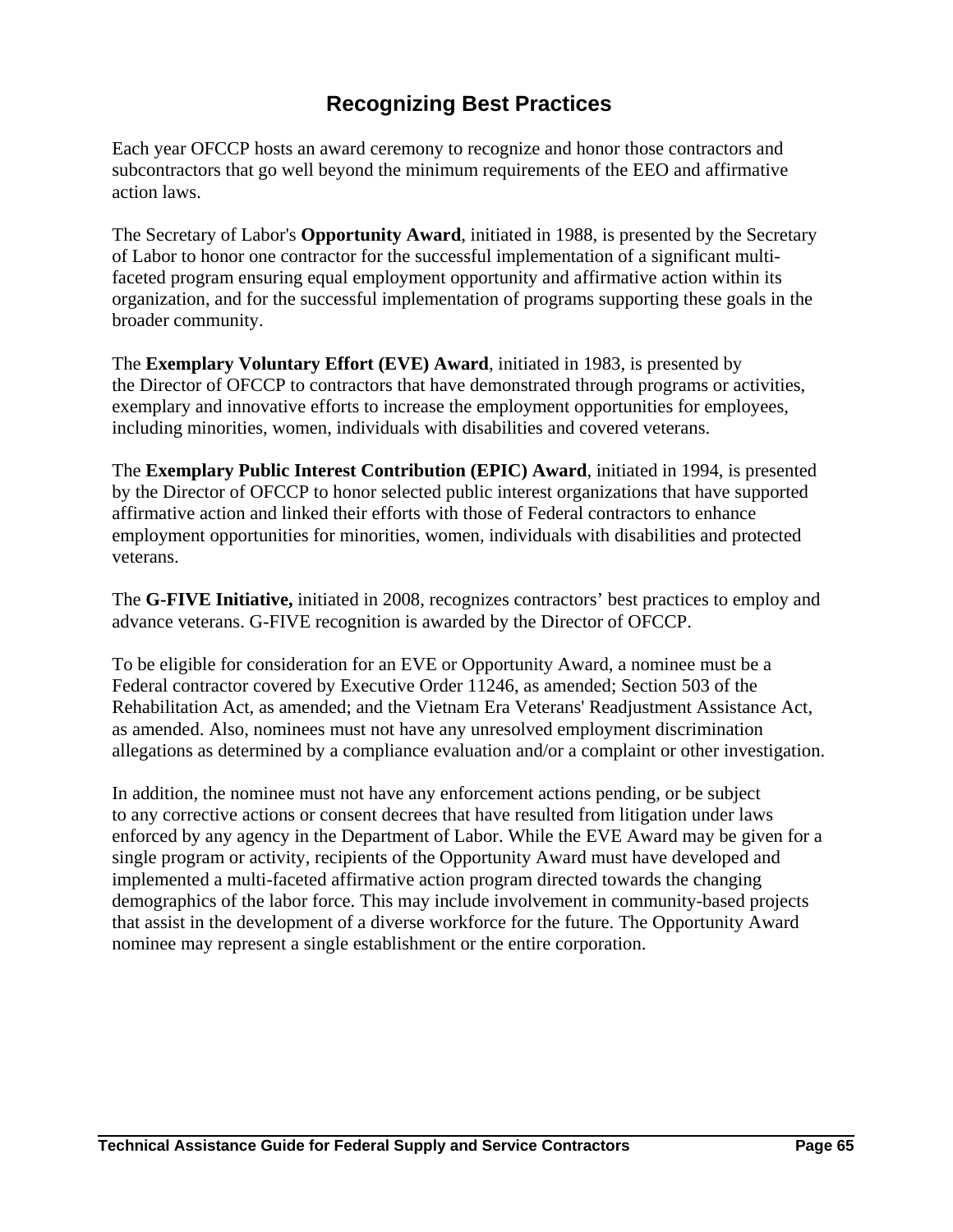In past years, Opportunity and EVE Awards have recognized contractor programs such as:

- $\triangleright$  Recruitment, retention and management training and development programs that shattered glass ceilings and enhanced opportunities for women and minorities at all levels of management;
- ¾ Innovative outreach and recruitment programs designed to attract minorities, women, qualified individuals with disabilities, and qualified protected veterans;
- ¾ Programs that provided individuals with basic essential skills needed for employment;
- $\triangleright$  Programs that motivated and supported minorities and women in attaining advanced degrees, and in obtaining education in science and technical fields;
- $\triangleright$  Seminars and conferences that created a greater awareness throughout a company of the contributions of employees with learning disabilities; and
- $\triangleright$  Workplace environment strategies that helped employees balance work and family responsibilities.

To be eligible for consideration for an EPIC Award, a nominee must be a non-profit public interest organization whose activities support the mission of the OFCCP. Past winners have been recognized for their efforts in non-traditional employment for women, vocational training, literacy training, legal advocacy, scholarship programs, mentoring, and linkage with employment referrals to Federal contractors.

The latest guidance on the eligibility criteria, nomination process and administrative procedures for the Opportunity, EVE, and EPIC Awards can be found on OFCCP's web site at: <http://www.dol.gov/esa/ofccp/media/reports/eveint.htm>.

The latest guidance on the eligibility criteria, nomination process and administrative procedures for the G-FIVE Initiative can be found on OFCCP's web site at:

### [http://www.dol.gov/esa/ofccp/g\\_five.htm](http://www.dol.gov/esa/ofccp/g_five.htm)

Or contact your local OFCCP office for additional information regarding any of these honors.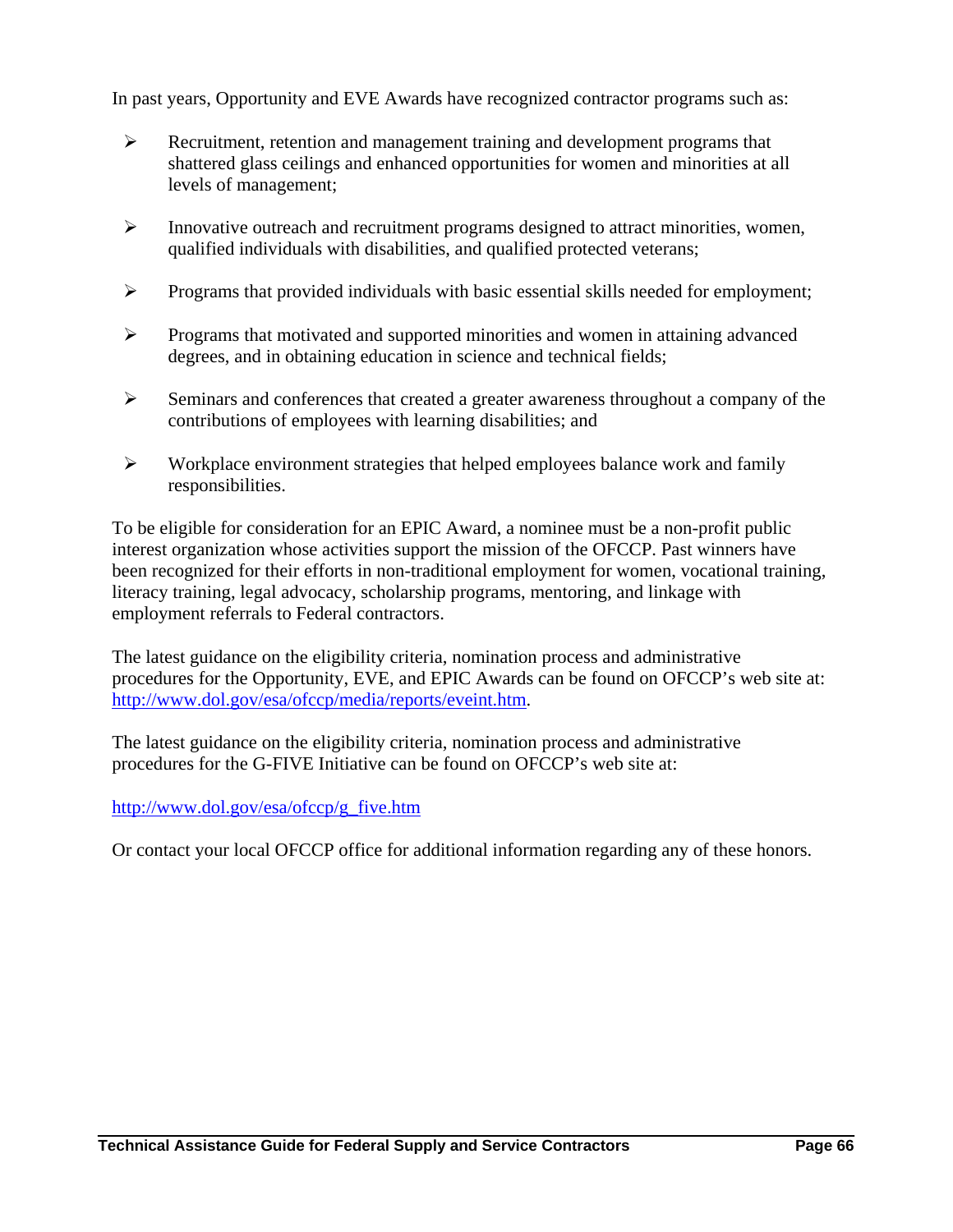# <span id="page-69-0"></span>**Appendix A SAMPLE AFFIRMATIVE ACTION PROGRAM (AAP)**

**The following sample AAP is for illustrative purposes only and does not represent the only styles and formats that meet regulatory requirements. While this sample has been constructed around a company with less than 150 employees, thereby allowing the AAP job groups to be formulated according to OFCCP occupational categories as authorized by 41 CFR 60-2.12(e)[7](#page-69-0) , it may be used as a guide for larger employers.** 

**When preparing an AAP, it should be customized to reflect an employer's organizational structure, policies, practices, programs, and data. Usually a separate AAP is required for each establishment. In appropriate circumstances, an establishment may include several facilities located at two or more sites if the facilities are in the same labor market or recruiting area.** 

**In addition to the records an employer is required to compile and maintain to support the AAP** *[41 CFR 60-1.12 and 60-2.17(d)]***, the employer should also keep materials evidencing its affirmative action efforts. This may include items such as copies of collective bargaining agreements and other documents that indicate employment policies and practices; copies of letters sent to suppliers and vendors stating the EEO/affirmative action policy; copies of letters sent to recruitment sources and community organizations; and copies of contract language incorporating the regulatory EEO clause [***41 CFR 60-1.4***].** 

 $<sup>7</sup>$  Employers may use the EEO-1 categories for this purpose. See footnote 2 for further discussion.</sup>

 $\overline{1}$ 

**Technical Assistance Guide for Federal Supply and Service Contractors Page A - 1**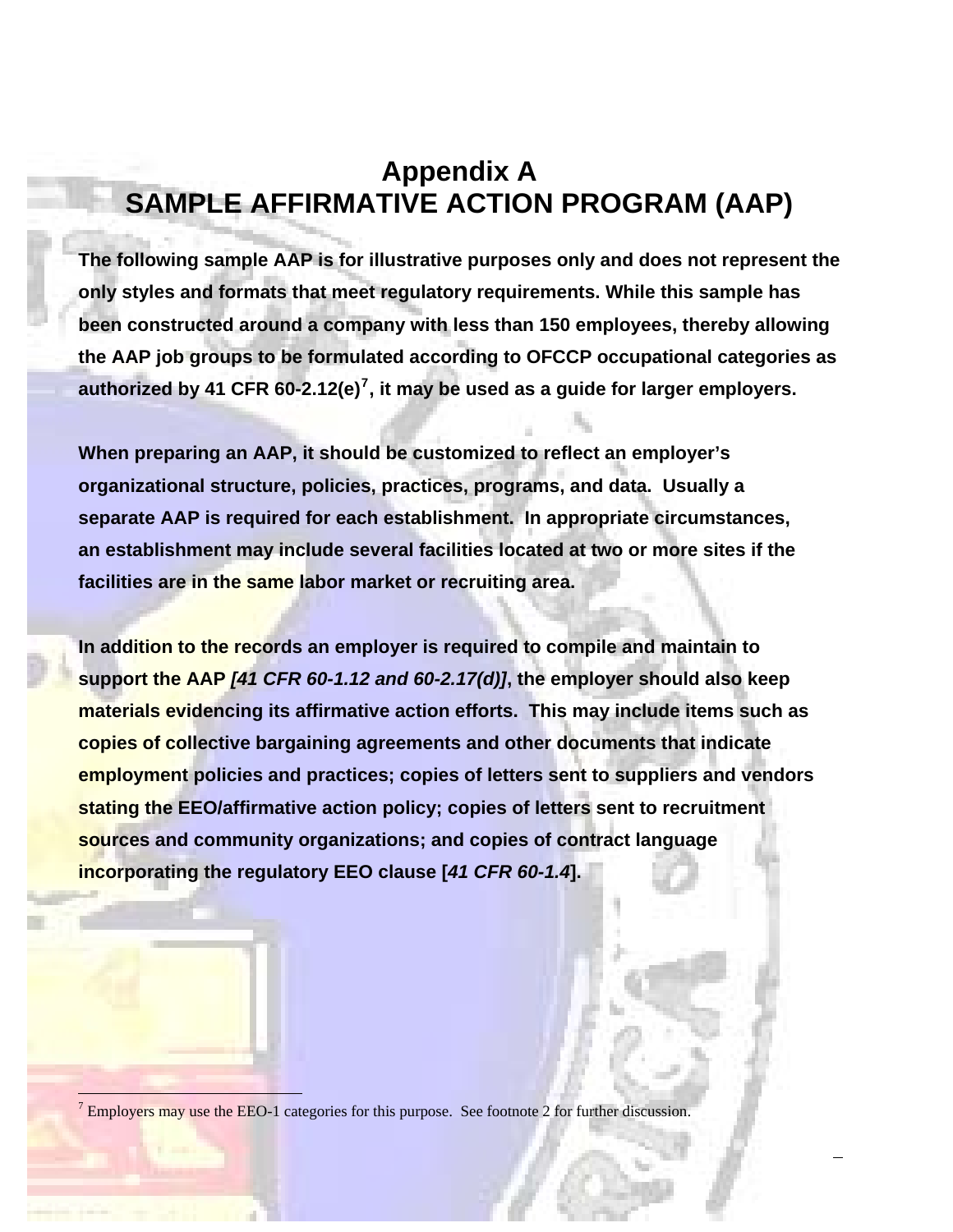## **FEDERAL CONTRACTOR, INC. (FCI**) **EXECUTIVE ORDER 11246 SAMPLE AFFIRMATIVE ACTION PROGRAM**

| <b>Organizational Profile</b>                                       | <b>Title 41 CFR Section</b><br>60-2.11 |
|---------------------------------------------------------------------|----------------------------------------|
| <b>Job Group Analysis</b>                                           | 60-2.12                                |
| <b>Utilization Analysis</b>                                         |                                        |
| Placement of Incumbents in Job Groups                               | 60-2.13                                |
| <b>Determining Availability</b>                                     | 60-2.14                                |
| Comparing Incumbency to Availability                                | 60-2.15                                |
| <b>Placement Goals</b>                                              | 60-2.16                                |
| <b>Additional Required Elements</b>                                 | 60-2.17                                |
| Designation of Responsibility for Implementation                    | $60 - 2.17(a)$                         |
| <b>Identification of Problem Areas</b>                              | $60 - 2.17(b)$                         |
| <b>Action-Oriented Programs</b>                                     | $60 - 2.17(c)$                         |
| <b>Internal Audit and Reporting System</b>                          | $60 - 2.17(d)$                         |
| <b>Support Data</b>                                                 | 60-2.17(b) and 60-3                    |
| General Requirement (optional inclusion in AAP)                     |                                        |
| Guidelines on Discrimination because of Religion or National Origin | 60-50                                  |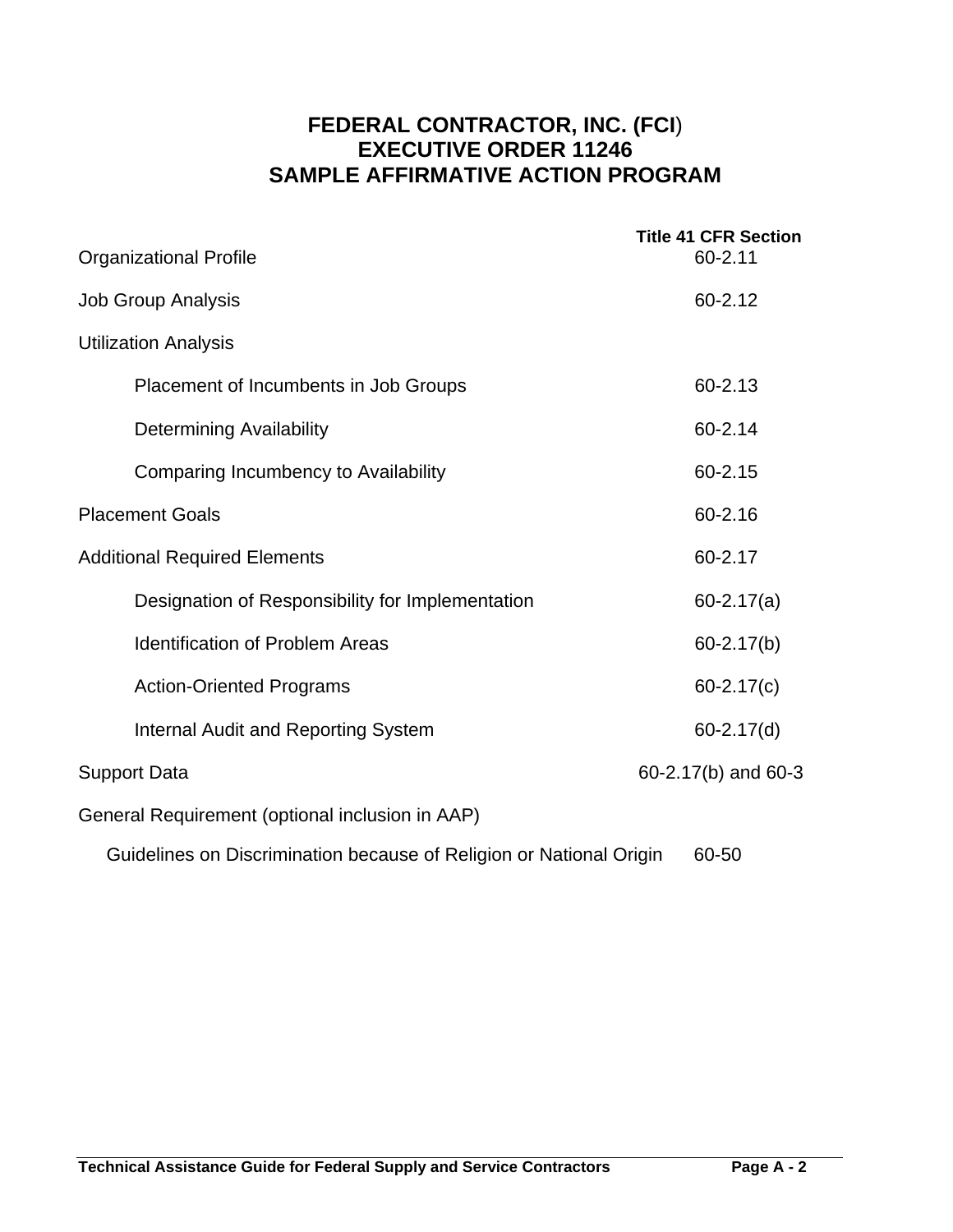### **Organizational Display**

<span id="page-71-0"></span>The **Organizational Display** is a detailed chart of the contractor's organizational structure. For each organizational unit, the display must indicate the following:

- The name of the unit and the job title, race and gender of the unit supervisor
- The total number of male and female incumbents and the total number of male and female incumbents in each of the following groups: Blacks, American Indians, Asians, Hispanics, and whites other than Hispanics<sup>[8](#page-71-0)</sup>.



### **Federal Contractor, Inc. (FCI)**

**Note that the organizational display shows each department, the race/sex of the supervisor(s) and employees within each department, and how all of the departments relate to each other.**

 $\overline{a}$ 

 $8$  OFCCP's regulations regarding the race, ethnicity, and job categories to be used by contractors have not changed to reflect the new categories required for the EEO-1 Report. However, OFCCP will accept AAPs and supporting records that reflect the categories outlined in either 41 CFR Part 60-2 or the new EEO-1 Report. For more information, see OFCCP's Directive at<http://www.dol.gov/esa/ofccp/regs/compliance/directives/dirindex.htm>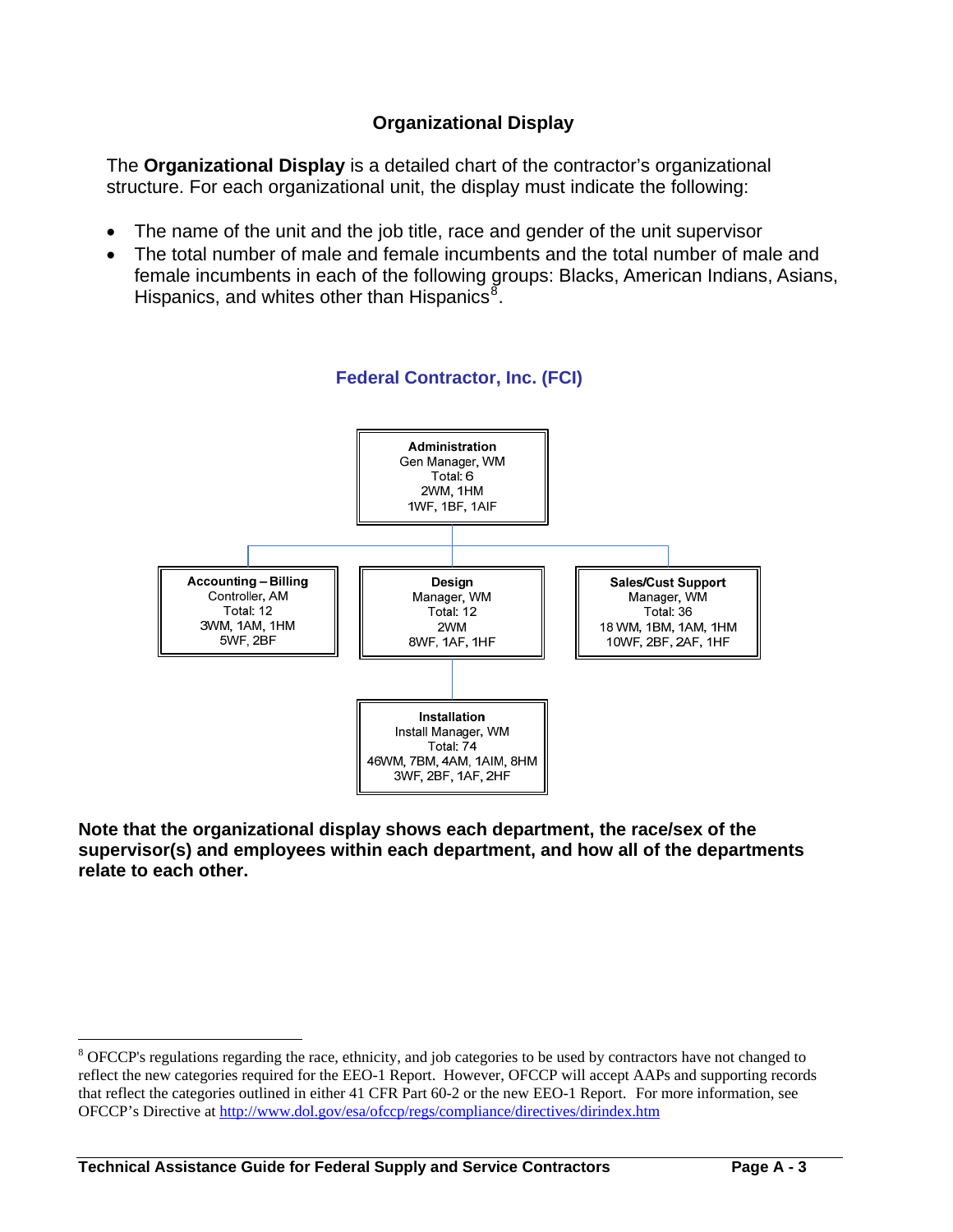| <b>DEPARTMENT/WORK UNIT: Administration</b> |              |                                                                           |              |                    |             |                | <b>MALES</b>              |                        |                                   |              |       |       |                                  | <b>FEMALES</b>         |                                   |          |
|---------------------------------------------|--------------|---------------------------------------------------------------------------|--------------|--------------------|-------------|----------------|---------------------------|------------------------|-----------------------------------|--------------|-------|-------|----------------------------------|------------------------|-----------------------------------|----------|
| Job Title                                   | Wage<br>Rate | EEO-1<br>Category<br>$(EEO-1)$<br>Form or<br><b>OFCCP</b><br>regulations) | Job<br>Group | Total<br>Employees | Total       | White          | Black/African<br>American | Asian/Pacific Islander | American<br>Indian/Alaskan Native | Hispanic     | Total | White | <b>Black/African</b><br>American | Asian/Pacific Islander | American<br>Indian/Alaskan Native | Hispanic |
| <b>General Manager</b>                      | $S-A$        | $\mathbf 1$                                                               | $\mathbf 1$  | $\mathbf{1}$       | $\mathbf 1$ | $\mathbf{1}$   |                           |                        |                                   |              |       |       |                                  |                        |                                   |          |
| Personnel Manager                           | $S-D$        | $\mathbf 1$                                                               | $\mathbf{1}$ | $\mathbf{1}$       | $\mathbf 1$ | $\mathbf{1}$   |                           |                        |                                   |              |       |       |                                  |                        |                                   |          |
| <b>Executive Assistant</b>                  | $S-J$        | 5                                                                         | 5            | 1                  |             |                |                           |                        |                                   |              | 1     | 1     |                                  |                        |                                   |          |
| Administrative<br>Assistant                 | $H-8$        | $\overline{5}$                                                            | 5            | $\mathbf 1$        |             |                |                           |                        |                                   |              | 1     |       | $\mathbf{1}$                     |                        |                                   |          |
| <b>File Clerk</b>                           | $H-11$       | 5                                                                         | 5            | $\overline{2}$     | $\mathbf 1$ |                |                           |                        |                                   | $\mathbf{1}$ | 1     |       |                                  |                        | 1                                 |          |
|                                             |              |                                                                           |              |                    |             |                |                           |                        |                                   |              |       |       |                                  |                        |                                   |          |
|                                             |              |                                                                           |              |                    |             |                |                           |                        |                                   |              |       |       |                                  |                        |                                   |          |
|                                             |              |                                                                           |              |                    |             |                |                           |                        |                                   |              |       |       |                                  |                        |                                   |          |
|                                             |              |                                                                           |              |                    |             |                |                           |                        |                                   |              |       |       |                                  |                        |                                   |          |
|                                             |              |                                                                           |              |                    |             |                |                           |                        |                                   |              |       |       |                                  |                        |                                   |          |
|                                             |              |                                                                           |              |                    |             |                |                           |                        |                                   |              |       |       |                                  |                        |                                   |          |
|                                             |              |                                                                           |              |                    |             |                |                           |                        |                                   |              |       |       |                                  |                        |                                   |          |
| DEPARTMENT TOTAL                            |              |                                                                           |              | 6                  | 3           | $\overline{2}$ |                           |                        |                                   | $\mathbf{1}$ | 3     | 1     | $\mathbf{1}$                     |                        | 1                                 |          |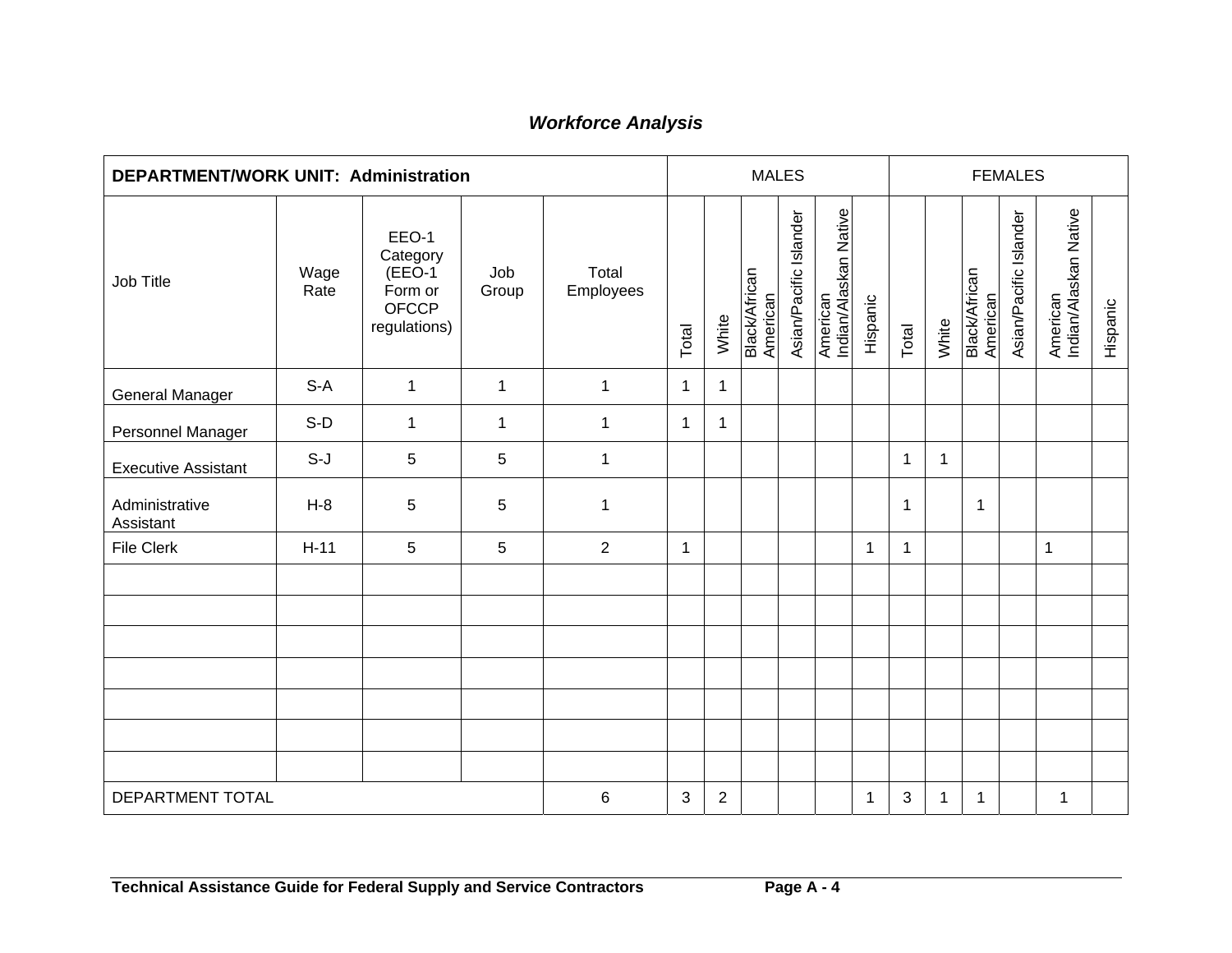| DEPARTMENT/WORK UNIT: Accounting - Billing |              |                   |                |                    |              |             |                           | <b>MALES</b>           |                                   |          |                |                |                           | <b>FEMALES</b>         |                                   |          |
|--------------------------------------------|--------------|-------------------|----------------|--------------------|--------------|-------------|---------------------------|------------------------|-----------------------------------|----------|----------------|----------------|---------------------------|------------------------|-----------------------------------|----------|
| Job Title                                  | Wage<br>Rate | EEO-1<br>Category | Job<br>Group   | Total<br>Employees | Total        | White       | Black/African<br>American | Asian/Pacific Islander | American<br>Indian/Alaskan Native | Hispanic | Total          | White          | Black/African<br>American | Asian/Pacific Islander | American<br>Indian/Alaskan Native | Hispanic |
| Controller                                 | $S-C$        | $\mathbf{1}$      | $\mathbf{1}$   | $\mathbf 1$        | $\mathbf{1}$ |             |                           | $\mathbf{1}$           |                                   |          |                |                |                           |                        |                                   |          |
| Pricing - Billing<br>Manager               | S-E          | $\mathbf{1}$      | 1              | $\mathbf 1$        | 1            | 1           |                           |                        |                                   |          |                |                |                           |                        |                                   |          |
| <b>General Ledger</b><br>Accountant        | $S-F$        | $\overline{2}$    | 2              | $\mathbf{1}$       |              |             |                           |                        |                                   |          | $\mathbf 1$    | $\mathbf{1}$   |                           |                        |                                   |          |
| Payroll Administrator                      | S-H          | $\overline{2}$    | $\overline{2}$ | $\mathbf 1$        | $\mathbf 1$  | $\mathbf 1$ |                           |                        |                                   |          |                |                |                           |                        |                                   |          |
| <b>Billing Clerk</b>                       | $H-5$        | 5                 | 5              | 3                  | 1            |             |                           |                        |                                   | 1        | $\overline{2}$ | $\overline{2}$ |                           |                        |                                   |          |
| <b>Material Pricing Clerk</b>              | $H-5$        | 5                 | 5              | 3                  | $\mathbf{1}$ | 1           |                           |                        |                                   |          | $\overline{2}$ | $\mathbf{1}$   |                           |                        |                                   |          |
| Administrative<br>Assistant                | $H-8$        | 5                 | 5              | $\overline{2}$     |              |             |                           |                        |                                   |          | $\overline{2}$ | $\mathbf{1}$   | 1                         |                        |                                   |          |
|                                            |              |                   |                |                    |              |             |                           |                        |                                   |          |                |                |                           |                        |                                   |          |
|                                            |              |                   |                |                    |              |             |                           |                        |                                   |          |                |                |                           |                        |                                   |          |
| DEPARTMENT TOTAL                           |              |                   |                | 12                 | 5            | 3           |                           | 1                      |                                   | 1        | $\overline{7}$ | 5              | $\overline{2}$            |                        |                                   |          |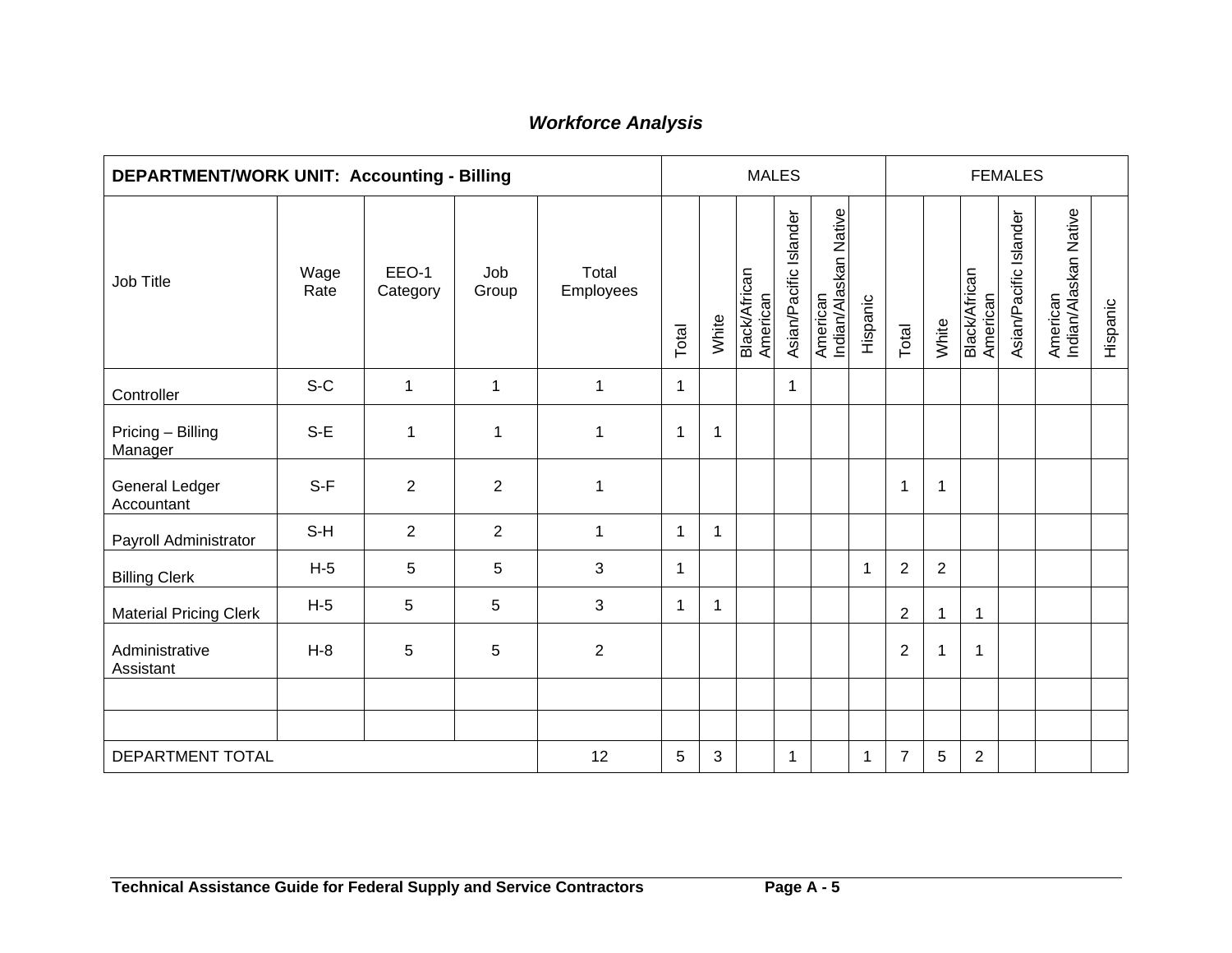| <b>DEPARTMENT/WORK UNIT: Accounting - Design</b> |              | <b>MALES</b>      |                |                    |                |                |                                  | <b>FEMALES</b>         |                                   |          |                |                |                           |                        |                                   |          |
|--------------------------------------------------|--------------|-------------------|----------------|--------------------|----------------|----------------|----------------------------------|------------------------|-----------------------------------|----------|----------------|----------------|---------------------------|------------------------|-----------------------------------|----------|
| Job Title                                        | Wage<br>Rate | EEO-1<br>Category | Job<br>Group   | Total<br>Employees | Total          | White          | <b>Black/African</b><br>American | Asian/Pacific Islander | American<br>Indian/Alaskan Native | Hispanic | Total          | White          | Black/African<br>American | Asian/Pacific Islander | American<br>Indian/Alaskan Native | Hispanic |
| <b>Interior Design</b><br>Manager                | $S-E$        | $\mathbf 1$       | 1              | $\mathbf 1$        | $\mathbf{1}$   | 1              |                                  |                        |                                   |          |                |                |                           |                        |                                   |          |
| <b>Interior Designer</b>                         | $S-M$        | $\overline{2}$    | $\overline{2}$ | $\overline{2}$     |                |                |                                  |                        |                                   |          | $\overline{2}$ | $\mathbf 1$    |                           |                        |                                   | 1        |
| Office Space Planner                             | $S-M$        | 2                 | $\overline{2}$ | 5                  | $\mathbf{1}$   | 1              |                                  |                        |                                   |          | $\overline{4}$ | 4              |                           |                        |                                   |          |
| Administrative<br>Assistant                      | $H-8$        | 5                 | 5              | $\boldsymbol{2}$   |                |                |                                  |                        |                                   |          | $\mathbf 2$    | $\overline{2}$ |                           |                        |                                   |          |
| <b>File Clerk</b>                                | $H-11$       | 5                 | 5              |                    |                |                |                                  |                        |                                   |          | $\overline{2}$ | 1              |                           | 1                      |                                   |          |
|                                                  |              |                   |                |                    |                |                |                                  |                        |                                   |          |                |                |                           |                        |                                   |          |
|                                                  |              |                   |                |                    |                |                |                                  |                        |                                   |          |                |                |                           |                        |                                   |          |
|                                                  |              |                   |                |                    |                |                |                                  |                        |                                   |          |                |                |                           |                        |                                   |          |
|                                                  |              |                   |                |                    |                |                |                                  |                        |                                   |          |                |                |                           |                        |                                   |          |
| DEPARTMENT TOTAL                                 |              |                   |                | 12                 | $\overline{2}$ | $\overline{2}$ |                                  |                        |                                   |          | 10             | 8              |                           | $\mathbf 1$            |                                   | 1        |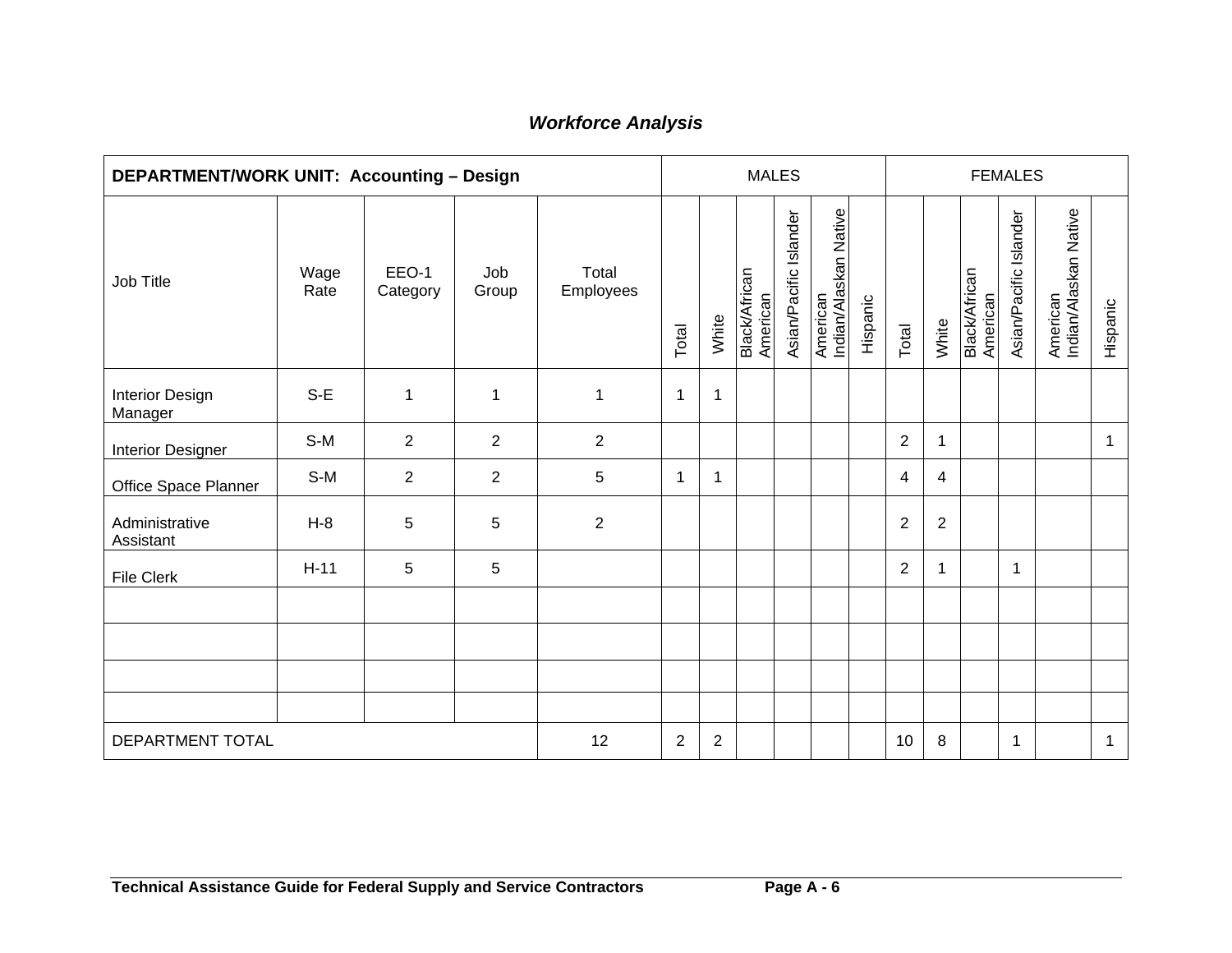| <b>DEPARTMENT/WORK UNIT: Sales - Customer</b>       |              |                   |                |                    |             |             |                           | <b>MALES</b>           |                                   |          |                |                |                                  | <b>FEMALES</b>         |                                   |              |
|-----------------------------------------------------|--------------|-------------------|----------------|--------------------|-------------|-------------|---------------------------|------------------------|-----------------------------------|----------|----------------|----------------|----------------------------------|------------------------|-----------------------------------|--------------|
| Job Title                                           | Wage<br>Rate | EEO-1<br>Category | Job<br>Group   | Total<br>Employees | Total       | White       | Black/African<br>American | Asian/Pacific Islander | American<br>Indian/Alaskan Native | Hispanic | Total          | White          | <b>Black/African</b><br>American | Asian/Pacific Islander | American<br>Indian/Alaskan Native | Hispanic     |
| Sales - Customer<br>Support Manager                 | $S-G$        | $\mathbf{1}$      | 1              | $\mathbf{1}$       | $\mathbf 1$ | $\mathbf 1$ |                           |                        |                                   |          |                |                |                                  |                        |                                   |              |
| <b>Pricing Specialist</b>                           | $S-J$        | $\overline{2}$    | $\overline{2}$ | $6\phantom{1}$     | 5           | 3           | $\mathbf 1$               | $\mathbf{1}$           |                                   |          | $\mathbf 1$    |                |                                  |                        |                                   | $\mathbf{1}$ |
| <b>Purchasing Agent</b>                             | $S-J$        | 2                 | $\overline{2}$ | $\overline{7}$     | 5           | 5           |                           |                        |                                   |          | $\overline{2}$ | $\overline{2}$ |                                  |                        |                                   |              |
| Office Equipment<br>Sales Representative            | $S-K$        | 4                 | 4              | 10                 | 8           | 8           |                           |                        |                                   |          | $\overline{2}$ | $\overline{2}$ |                                  |                        |                                   |              |
| <b>Customer Information</b><br>Sales Representative | $H-7$        | 5                 | 5              | $\,6\,$            |             |             |                           |                        |                                   |          | 6              | 4              |                                  | 1                      |                                   |              |
| Call Center Agent                                   | $H-7$        | 5                 | 5              | 3                  | $\mathbf 1$ | 1           |                           |                        |                                   |          | $\overline{2}$ | 1              | 1                                |                        |                                   |              |
| <b>Customer Service</b><br><b>Complaints Clerk</b>  | $H-8$        | 5                 | 5              | 3                  | 1           |             |                           |                        |                                   | 1        | $\overline{2}$ | 1              |                                  | 1                      |                                   |              |
|                                                     |              |                   |                |                    |             |             |                           |                        |                                   |          |                |                |                                  |                        |                                   |              |
|                                                     |              |                   |                |                    |             |             |                           |                        |                                   |          |                |                |                                  |                        |                                   |              |
| DEPARTMENT TOTAL                                    |              |                   |                | 36                 | 21          | 18          | 1                         | 1                      |                                   | 1        | 15             | 10             | $\overline{2}$                   | $\overline{2}$         |                                   | 1            |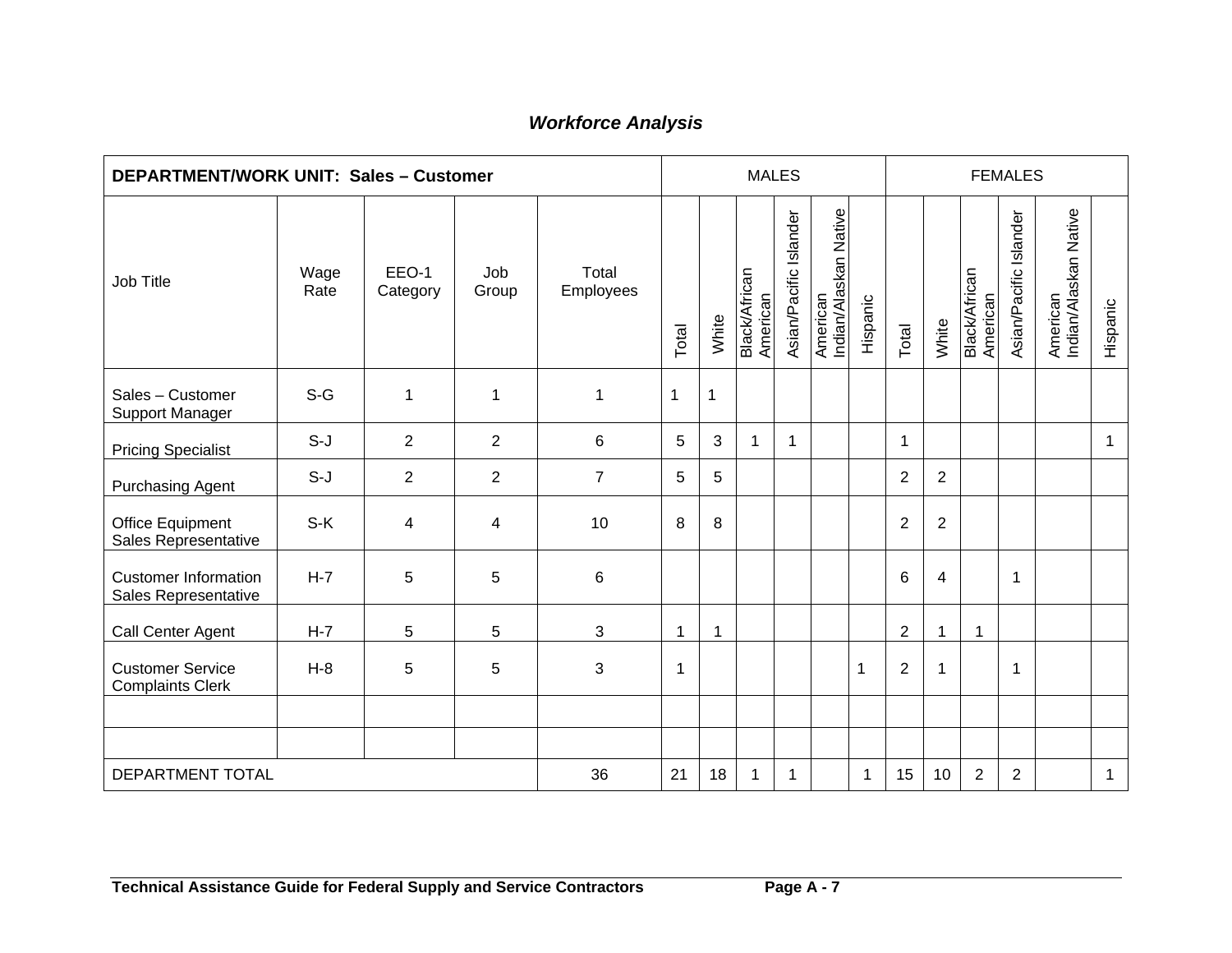| <b>DEPARTMENT/WORK UNIT: Installation</b> |              |                   |                |                    |                |                | <b>MALES</b>              |                        |                                   |                |                |              |                                  | <b>FEMALES</b>         |                                   |                |
|-------------------------------------------|--------------|-------------------|----------------|--------------------|----------------|----------------|---------------------------|------------------------|-----------------------------------|----------------|----------------|--------------|----------------------------------|------------------------|-----------------------------------|----------------|
| Job Title                                 | Wage<br>Rate | EEO-1<br>Category | Job<br>Group   | Total<br>Employees | Total          | White          | Black/African<br>American | Asian/Pacific Islander | Indian/Alaskan Native<br>American | Hispanic       | Total          | White        | <b>Black/African</b><br>American | Asian/Pacific Islander | American<br>Indian/Alaskan Native | Hispanic       |
| <b>Installation Manager</b>               | $S-F$        | $\mathbf{1}$      | $\mathbf{1}$   | $\mathbf{1}$       | $\mathbf{1}$   | $\mathbf{1}$   |                           |                        |                                   |                |                |              |                                  |                        |                                   |                |
| <b>Installation Supervisor</b>            | $S-G$        | 1                 | $\mathbf{1}$   | $\mathbf{1}$       | $\mathbf{1}$   | $\mathbf 1$    |                           |                        |                                   |                |                |              |                                  |                        |                                   |                |
| Furniture Repair<br>Supervisor            | $S-G$        | $\mathbf{1}$      | $\mathbf{1}$   | $\mathbf{1}$       | $\mathbf{1}$   | $\mathbf 1$    |                           |                        |                                   |                |                |              |                                  |                        |                                   |                |
| <b>Inventory Control Clerk</b>            | $H-9$        | 5                 | 5              | $\overline{2}$     |                |                |                           |                        |                                   |                | 2              | $\mathbf{1}$ |                                  |                        |                                   | $\mathbf{1}$   |
| <b>Systems Specialist</b>                 | $H-9$        | 6                 | 6              | 12                 | 10             | 8              |                           |                        |                                   | $\overline{2}$ | $\overline{2}$ | $\mathbf{1}$ | $\mathbf{1}$                     |                        |                                   |                |
| Installer                                 | $H-10$       | 6                 | 6              | 18                 | 17             | 12             | $\overline{c}$            | 1                      |                                   | $\overline{c}$ | $\mathbf 1$    |              |                                  |                        |                                   | $\mathbf{1}$   |
| Furniture Repair                          | $H-10$       | 6                 | 6              | 13                 | 12             | $\overline{7}$ |                           | 3                      |                                   | 2              | $\mathbf 1$    |              | $\mathbf{1}$                     |                        |                                   |                |
| <b>Truck Driver</b>                       | $H-11$       | $\overline{7}$    | $\overline{7}$ | $\, 8$             | $\overline{7}$ | 5              | $\mathbf{1}$              |                        | $\mathbf{1}$                      |                | $\mathbf{1}$   | $\mathbf{1}$ |                                  |                        |                                   |                |
| <b>Forklift Operator</b>                  | $H-12$       | $\overline{7}$    | $\overline{7}$ | $\overline{2}$     | $\overline{2}$ | 1              | 1                         |                        |                                   |                |                |              |                                  |                        |                                   |                |
| Installer Helper                          | $H-13$       | 8                 | 8              | 13                 | 12             | 8              | $\overline{2}$            |                        |                                   | 2              | $\mathbf{1}$   |              |                                  | $\mathbf{1}$           |                                   |                |
| Receiving                                 | $H-13$       | 8                 | 8              | $\mathbf{3}$       | 3              | $\overline{2}$ | $\overline{1}$            |                        |                                   |                |                |              |                                  |                        |                                   |                |
|                                           |              |                   |                |                    |                |                |                           |                        |                                   |                |                |              |                                  |                        |                                   |                |
| DEPARTMENT TOTAL                          |              |                   |                | 74                 | 66             | 46             | $\overline{7}$            | 4                      | 1                                 | 8              | 8              | 3            | $\overline{c}$                   | 1                      |                                   | $\overline{2}$ |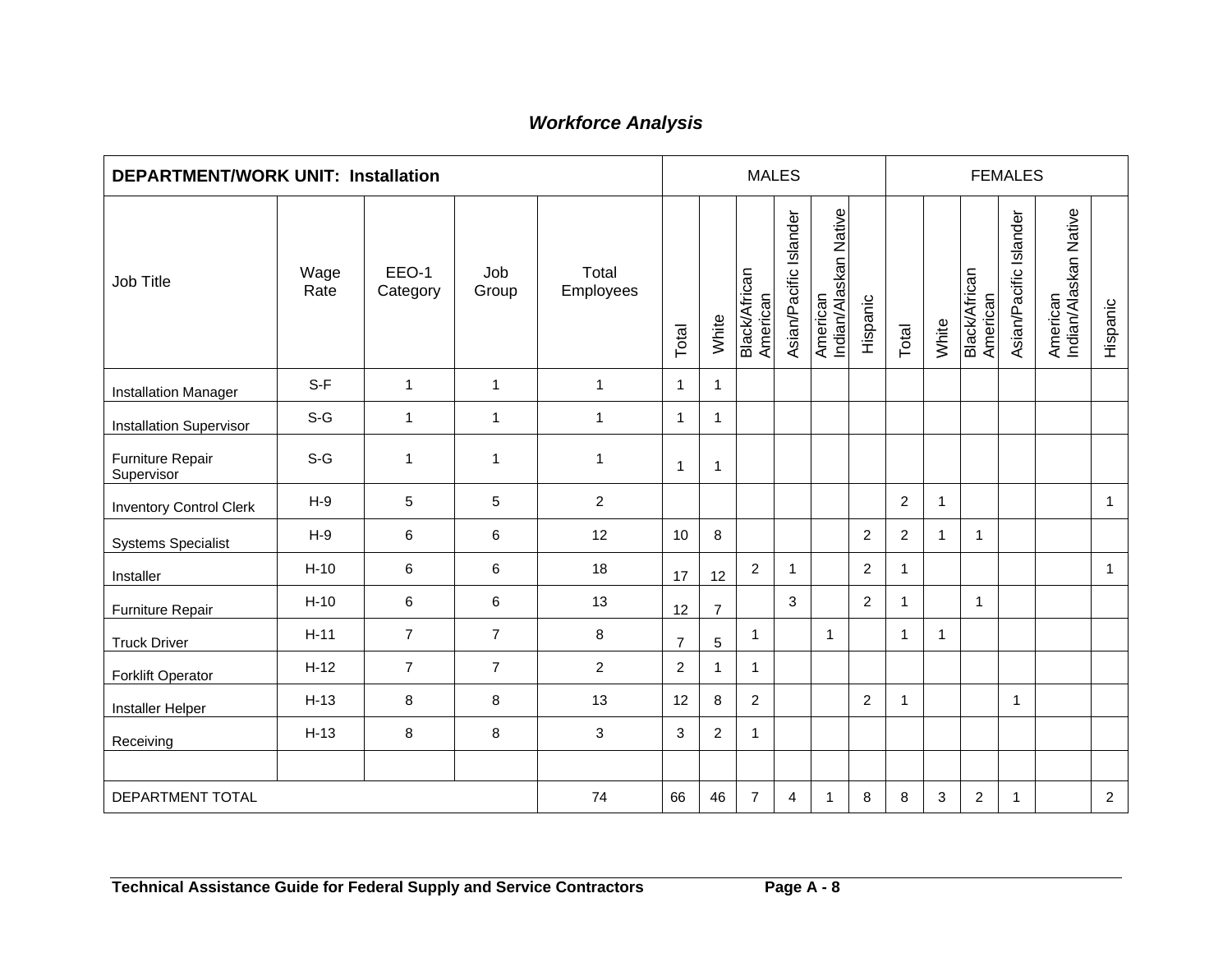### *Job Group Analysis:* **Listing of Job Titles**

| <b>Job Titles</b>                               | <b>Job Group Name</b> | <b>EEO-1 Category</b>           |
|-------------------------------------------------|-----------------------|---------------------------------|
| General Manager                                 |                       |                                 |
| Controller                                      |                       |                                 |
| Pricing-Billing Manager                         |                       |                                 |
| Sales - Customer Support Manager                |                       |                                 |
| Interior Design Manager                         | 1                     | <b>Officials &amp; Managers</b> |
| Personnel Manager                               |                       |                                 |
| <b>Installation Manager</b>                     |                       |                                 |
| <b>Installation Supervisor</b>                  |                       |                                 |
| Furniture Repair Supervisor                     |                       |                                 |
| <b>Interior Designer</b>                        |                       |                                 |
| Office Space Planner                            |                       |                                 |
| General Ledger Accountant                       | 2                     | Professionals                   |
| Payroll Administrator                           |                       |                                 |
| <b>Purchasing Agent</b>                         |                       |                                 |
| <b>Pricing Specialist</b>                       |                       |                                 |
| <b>Office Equipment Sales</b><br>Representative | 4                     | <b>Sales Workers</b>            |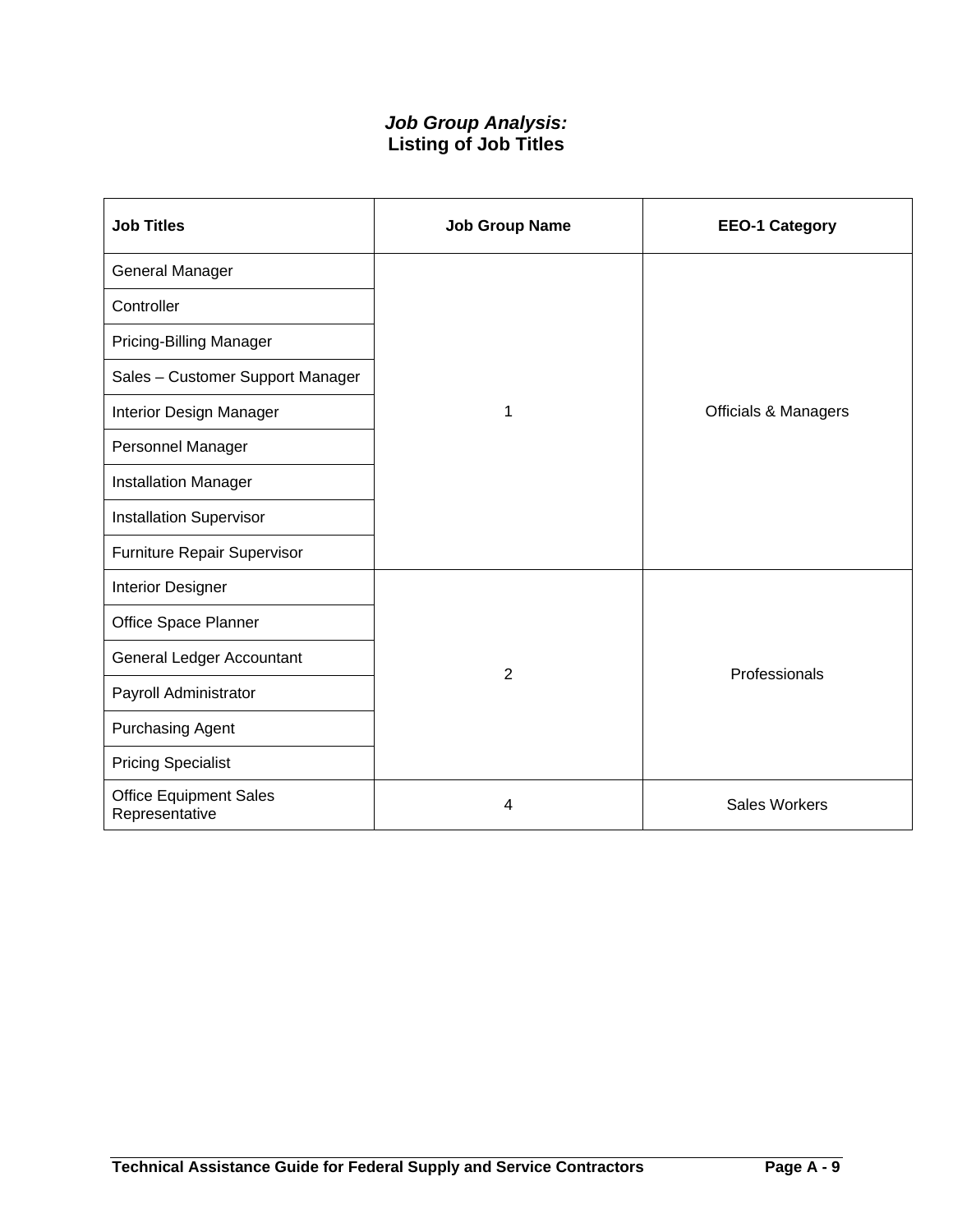### *Job Group Analysis:* **Listing of Job Titles**

| <b>Job Titles</b>                                   | <b>Job Group Name</b> | <b>EEO-1 Category</b>       |
|-----------------------------------------------------|-----------------------|-----------------------------|
| <b>Executive Assistant</b>                          |                       |                             |
| <b>Administrative Assistant</b>                     |                       |                             |
| <b>File Clerk</b>                                   |                       |                             |
| <b>Billing Clerk</b>                                |                       |                             |
| <b>Inventory Control Clerk</b>                      | 5                     | <b>Office and Clericals</b> |
| <b>Material Pricing Clerk</b>                       |                       |                             |
| <b>Customer Information Sales</b><br>Representative |                       |                             |
| Call Center Agent                                   |                       |                             |
| <b>Customer Service Complaints Clerk</b>            |                       |                             |
| Systems - Specialist                                |                       |                             |
| Installer                                           | 6                     | Craftworkers                |
| Furniture Repair                                    |                       |                             |
| <b>Truck Driver</b>                                 | $\overline{7}$        | Operatives                  |
| <b>Forklift Operator</b>                            |                       |                             |
| Installer Helper                                    | 8                     | Laborers                    |
| Receiving                                           |                       |                             |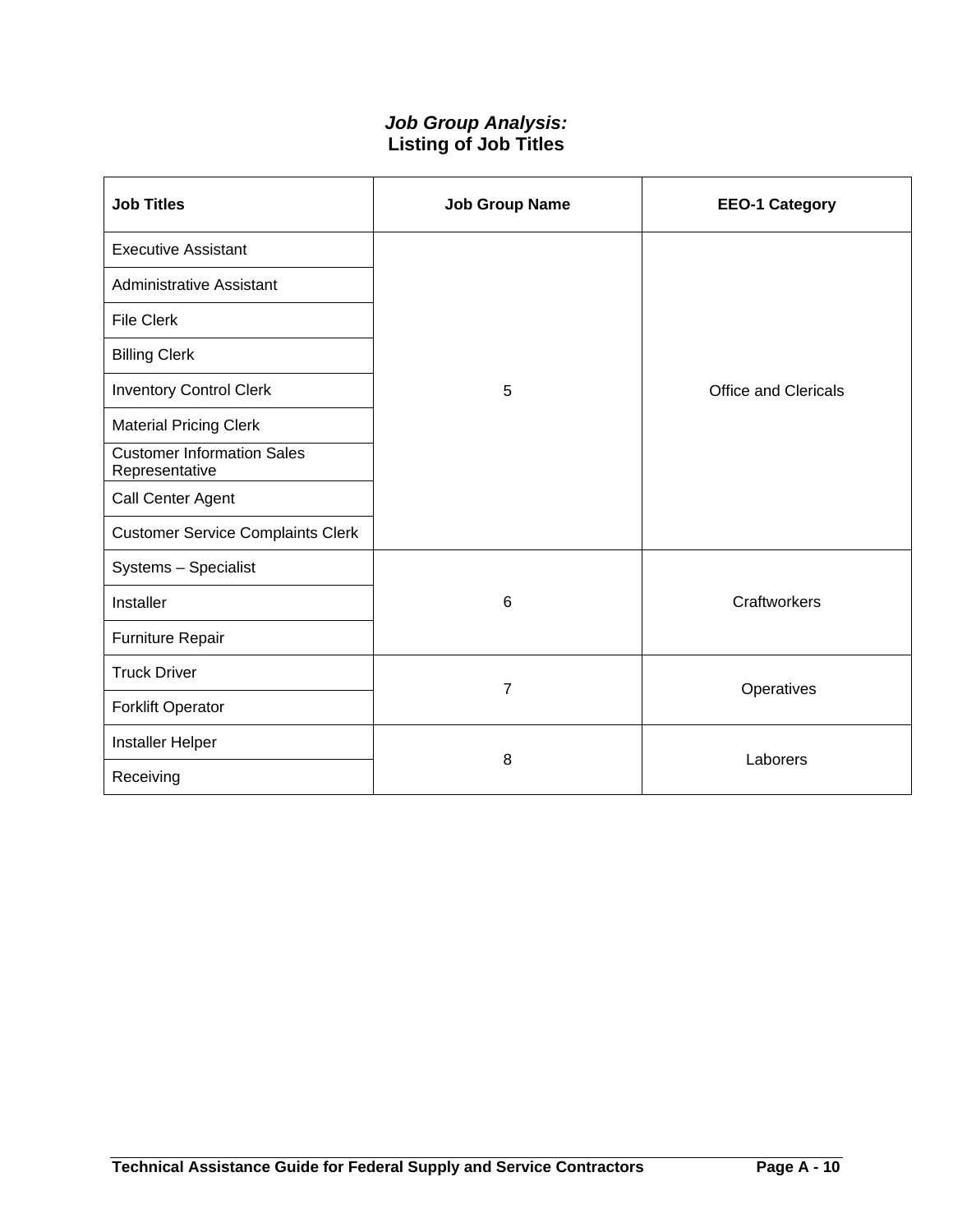### *Utilization Analysis:*  **Placement of Incumbents in Job Groups**

| Job<br><b>Group</b> | Total # of<br><b>Incumbents</b> | # of<br><b>Females</b> | <b>Female</b><br><b>Incumbency</b><br>$\%$ | # of<br><b>Minorities</b> | <b>Minority</b><br>Incumbency<br>$\%$ |
|---------------------|---------------------------------|------------------------|--------------------------------------------|---------------------------|---------------------------------------|
| 1                   | $\boldsymbol{9}$                | $\mathbf 0$            | 0.0                                        | 1                         | 11.1                                  |
| $\overline{2}$      | 22                              | 10                     | 45.5                                       | $\overline{4}$            | 18.2                                  |
| $\overline{4}$      | 10                              | $\overline{2}$         | 20.0                                       | $\mathbf 0$               | 0.0                                   |
| 5                   | 30                              | 25                     | 83.3                                       | 13                        | 43.3                                  |
| $6\phantom{1}6$     | 43                              | $\overline{4}$         | 9.3                                        | 15                        | 34.9                                  |
| $\overline{7}$      | 10                              | 1                      | 10.0                                       | 3                         | 30.0                                  |
| 8                   | 16                              | 1                      | 6.3                                        | 6                         | 37.5                                  |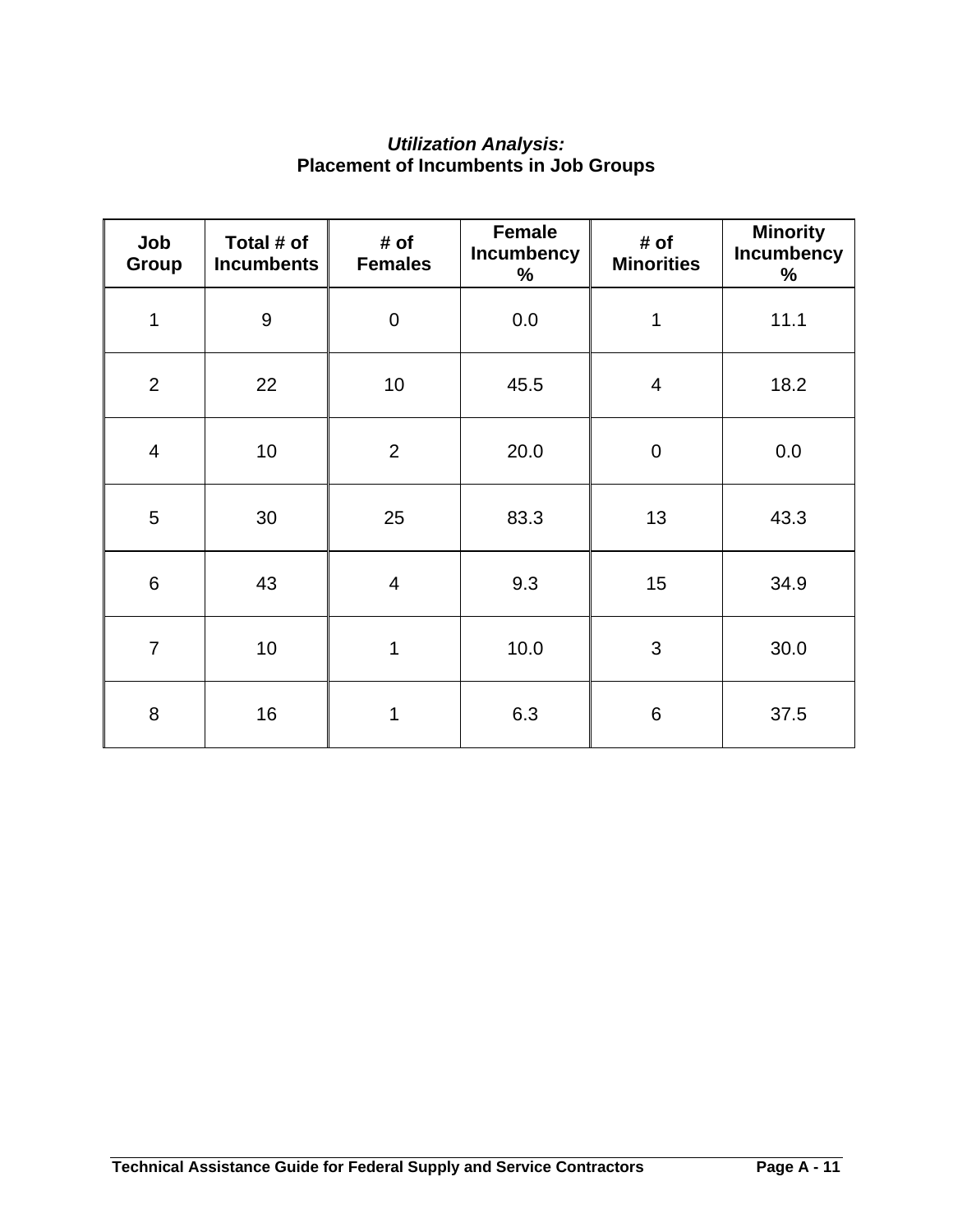### *Utilization Analysis:*  **Determining Availability[9](#page-80-0)**

| Job Group: 6                                                                                                                            |          | <b>Raw Statistics</b> | Value Weight |          | <b>Weighted Statistics</b> | Source of<br><b>Statistics</b> | Reason for<br>Weighting |
|-----------------------------------------------------------------------------------------------------------------------------------------|----------|-----------------------|--------------|----------|----------------------------|--------------------------------|-------------------------|
|                                                                                                                                         | Minority | Female                |              | Minority | Female                     |                                |                         |
| 1. Percentage of minorities or<br>women with requisite skills in the<br>reasonable recruitment area                                     | 18.4%    | 40.2%                 | 10%          | 1.84%    | 4.02%                      | 2000<br>Census<br>Data         |                         |
| 2. Percentage of minorities or<br>women among those promotable,<br>transferable, and trainable within the<br>contractor's organization. | 20.1%    | 44.6%                 | 90%          | 18.09%   | 40.14%                     |                                |                         |
| Totals:                                                                                                                                 |          |                       | 100%         | 19.93%   | 44.16%                     | ⊆Final Factor                  |                         |

<span id="page-80-0"></span><sup>&</sup>lt;sup>9</sup> The example is of one job group only. Contractors must conduct an analysis of each of the job groups and determine availability for each [41 CFR 60-2.12 – 60-2.14]. Please note that the chart includes fictionalized numbers designed for illustrative purposes.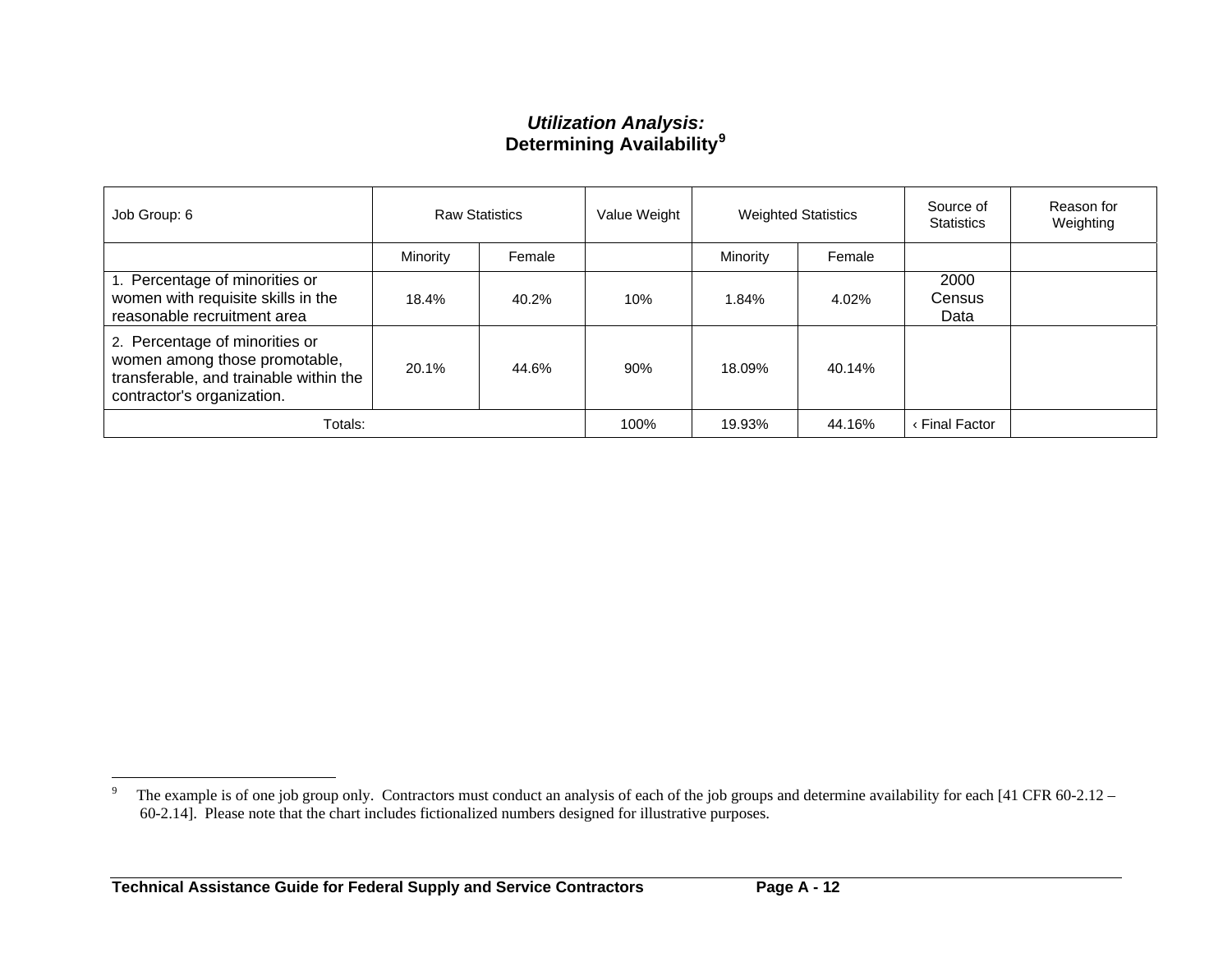#### *Utilization Analysis:*  **Comparing Incumbency to Availability and Establishing Placement Goals**

| Job<br>Group   | Female<br>Incumbency<br>$\%$ | Female<br>Availability<br>℅ | Establish<br>Goal? Yes/No | If Yes,<br>Goal for<br>Females | <b>Minority</b><br>Incumbency<br>% | Minority<br>Availability<br>℅ | Establish<br>Goal?<br>Yes/No | If Yes,<br>Goal for<br><b>Minorities</b> |
|----------------|------------------------------|-----------------------------|---------------------------|--------------------------------|------------------------------------|-------------------------------|------------------------------|------------------------------------------|
| $\mathbf 1$    | 0.0%                         | 47.6%                       | <b>Yes</b>                | 47.6%                          | 11.1%                              | 18.1%                         | <b>Yes</b>                   | 18.1%                                    |
| 2              | 45.5%                        | 43.8%                       | No                        |                                | 18.2%                              | 8.2%                          | <b>No</b>                    |                                          |
| 4              | 20.0%                        | 34.5%                       | <b>Yes</b>                | 34.5%                          | 0.0%                               | 12.4%                         | <b>Yes</b>                   | 12.4%                                    |
| 5              | 83.3%                        | 87.7%                       | <b>No</b>                 | $\star$                        | 43.3%                              | 27.6%                         | No                           |                                          |
| 6              | 9.3%                         | 5.5%                        | No                        |                                | 34.9%                              | 23.2%                         | <b>No</b>                    |                                          |
| $\overline{7}$ | 10.0%                        | 6.3%                        | <b>No</b>                 |                                | 30.0%                              | 37.5%                         | <b>No</b>                    | $\star$                                  |
| 8              | 6.3%                         | 19.1%                       | <b>Yes</b>                | 19.1%                          | 37.5%                              | 26.3%                         | No                           |                                          |

**\***The 80% rule of thumb was followed in declaring underutilization and establishing goals when the actual employment of minorities or females is less than 80% of their availability. If the female/minority incumbency percent (%) is less than the female/minority availability percent (%) and the ratio of incumbency to availability is less than 80%, a placement goal should be included in the appropriate "If Yes" column.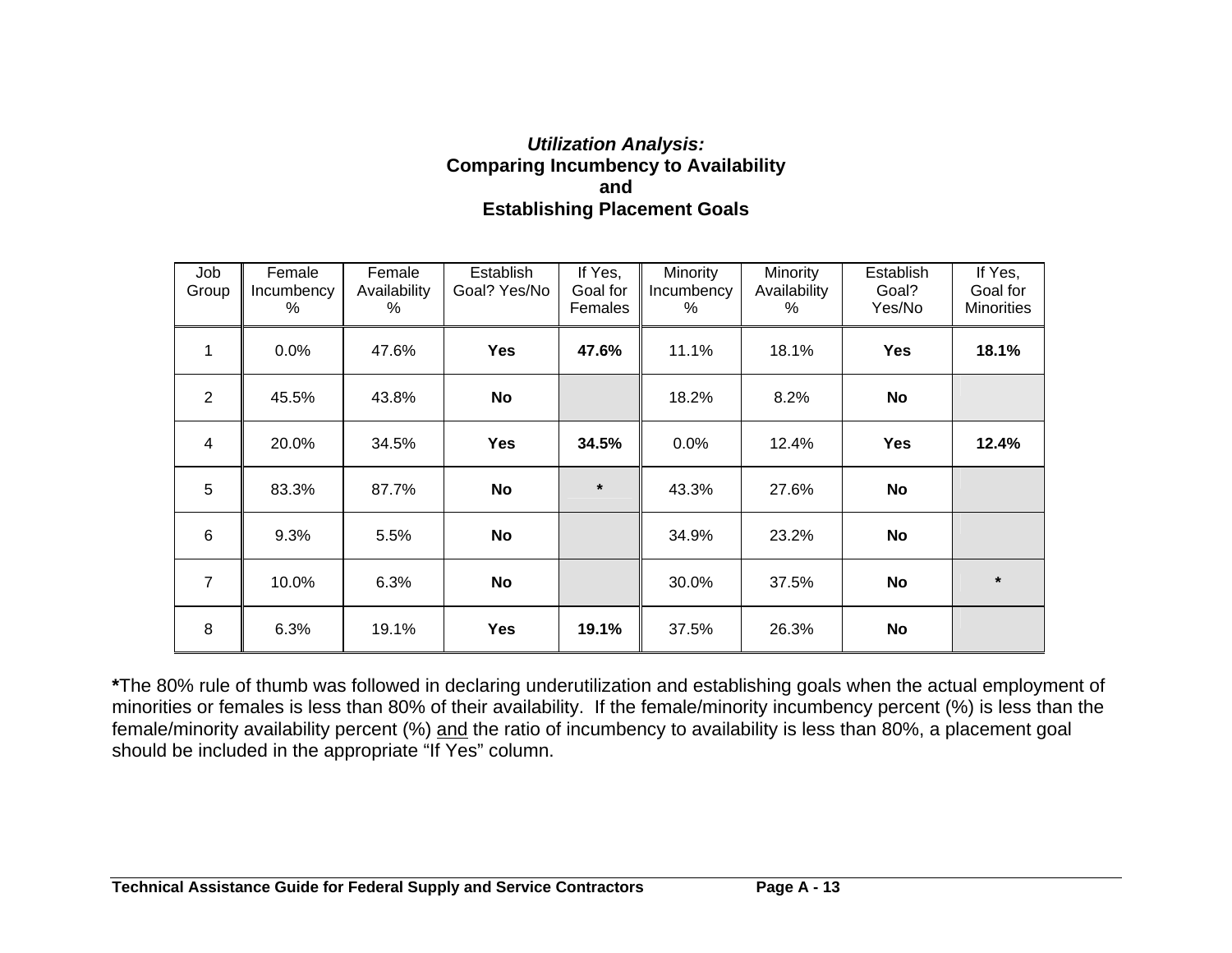### **Designation of Responsibility for Implementation**

#### **Responsibilities of the Equal Employment Opportunity Manager**:

The Personnel Manager has the responsibility for designing and ensuring the effective implementation of Federal Contractor, Inc's. (FCI's) Affirmative Action Program (AAP). These responsibilities include, but are not limited to, the following:

- 1. Developing Equal Employment Opportunity (EEO) policy statements, affirmative action programs and internal and external communication procedures;
- 2. Assisting in the identification of AAP/EEO problem areas;
- 3. Assisting management in arriving at effective solutions to AAP/EEO problems;
- 4. Designing and implementing an internal audit and reporting system that:
	- a. Measures the effectiveness of FCI's program;
	- b. Determines the degree to which AAP goals and objectives are met; and
	- c. Identifies the need for remedial action;
- 5. Keeping FCI's General Manager informed of equal opportunity progress and reporting potential problem areas within the company through quarterly reports;
- 6. Reviewing the company's AAP for qualified minorities and women with all managers and supervisors at all levels to ensure that the policy is understood and is followed in all personnel activities;
- 7. Auditing the contents of the company's bulletin board to ensure compliance information is posted and up-to-date; and
- 8. Serving as liaison between FCI and enforcement agencies.

#### **Responsibilities of Managers and Supervisors**:

It is the responsibility of all managerial and supervisory staff to implement FCI's AAP. These responsibilities include, but are not limited to:

1. Assisting in the identification of problem areas, formulating solutions, and establishing departmental goals and objectives when necessary;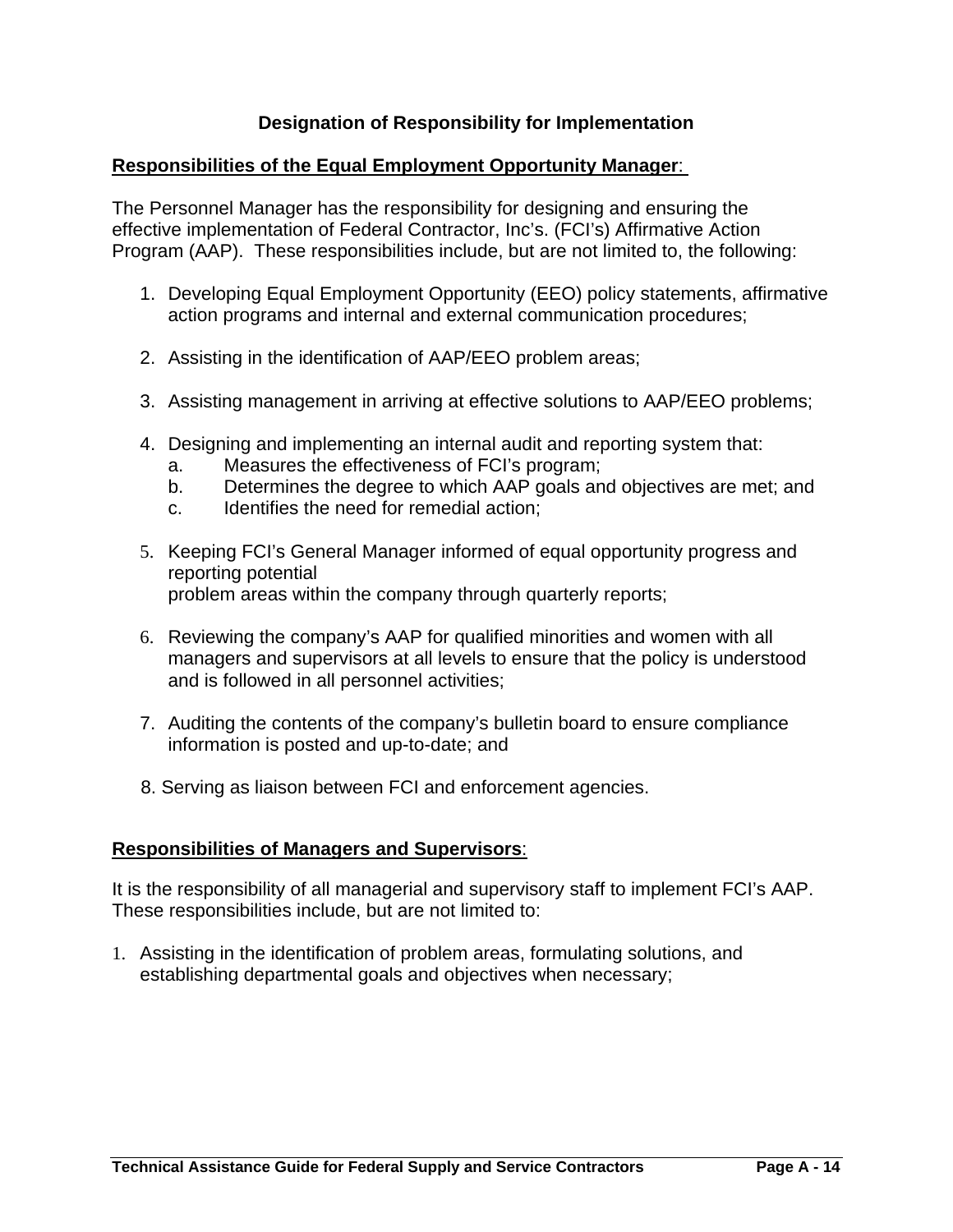- 2. Reviewing the qualifications of all applicants and employees to ensure qualified individuals are treated in a nondiscriminatory manner when hiring, promotion, transfer, and termination actions occur; and
- 3. Reviewing the job performance of each employee to assess whether personnel actions are justified based on the employee's performance of his or her duties and responsibilities.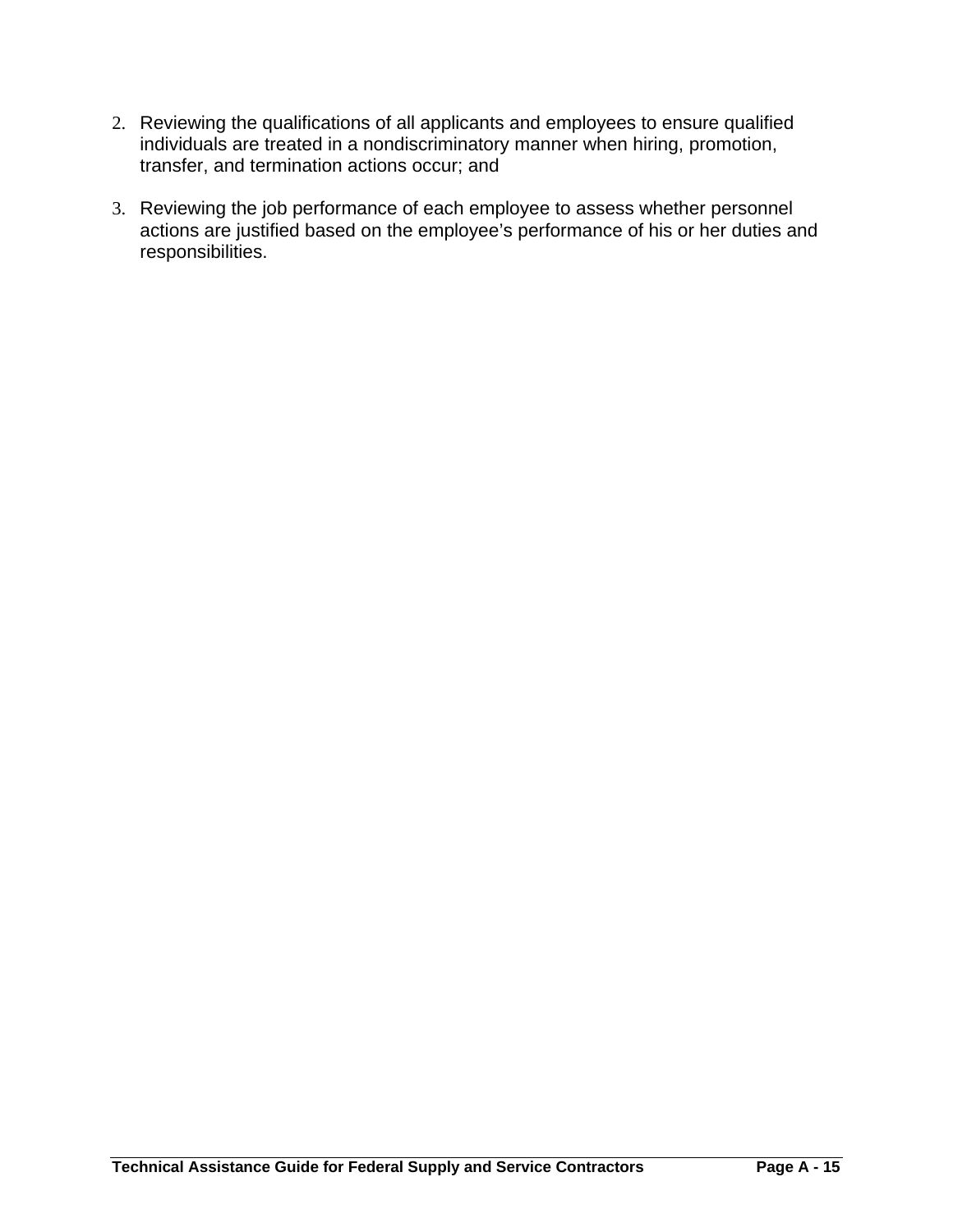## **Identification of Problem Areas**

| <b>Areas of Concern</b>                                                                                                                                                                                                                                             | <b>Corrective Actions</b>                                                                                                                                                                                                                                                                                                                                                                        |
|---------------------------------------------------------------------------------------------------------------------------------------------------------------------------------------------------------------------------------------------------------------------|--------------------------------------------------------------------------------------------------------------------------------------------------------------------------------------------------------------------------------------------------------------------------------------------------------------------------------------------------------------------------------------------------|
| Underutilization of<br>minorities and women in<br>Job Groups 1 and 4<br>where external hiring<br>opportunities occurred.<br>Concern regarding low<br>minority and female<br>applicant flow rate<br>resulting from inadequate<br>recruitment for both job<br>groups. | No later than March 1, 2010, notify management and<br>$\bullet$<br>professional recruitment sources, in writing, of FCI's<br>interest in attracting qualified minorities and women to<br>apply for job openings.<br>No later than March 1, 2010, expand FCI's recruitment<br>$\bullet$<br>program to colleges and universities with a significant<br>percentage of minority and female students. |
| Underutilization of women<br>in Job Group 8 entry-level<br>blue-collar jobs. Concern<br>regarding low female<br>applicant flow rate<br>resulting from inadequate<br>recruitment.                                                                                    | No later than January 1, 2010, contact the local YWCA,<br>local vocational school, and training centers to inform<br>them of FCI's interest in attracting qualified female<br>applicants.                                                                                                                                                                                                        |
| High termination rate for<br>females in Job Group 8.                                                                                                                                                                                                                | Immediately review exit interview survey of terminated<br>females to confirm voluntary reason for leaving.                                                                                                                                                                                                                                                                                       |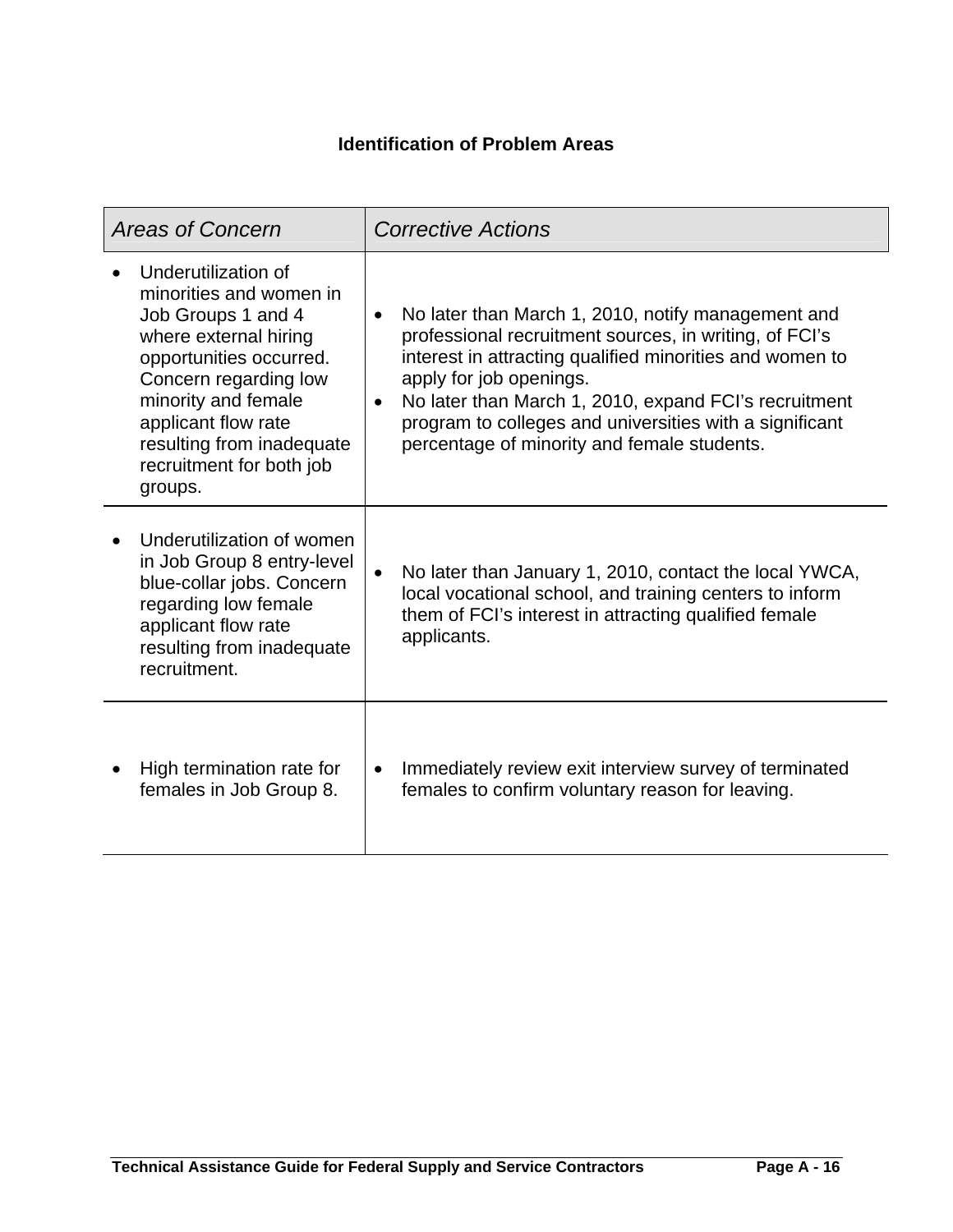### **Action-Oriented Programs**

FCI has instituted action programs to eliminate identified problem areas and to help achieve specific affirmative action goals. These programs include:

- 1. Conducting annual analyses of job descriptions to ensure they accurately reflect job functions;
- 2. Reviewing job descriptions by department and job title using job performance criteria;
- 3. Making job descriptions available to recruiting sources and available to all members of management involved in the recruiting, screening, selection and promotion processes;
- 4. Evaluating the total selection process to ensure freedom from bias through:
	- a. Reviewing job applications and other pre-employment forms to ensure information requested is job-related;
	- b. Evaluating selection methods that may have a disparate impact to ensure that they are job-related and consistent with business necessity;
	- c. Training personnel and management staff on proper interview techniques; and
	- d. Training in EEO for management and supervisory staff;
- 5. Using techniques to improve recruitment and increase the flow of minority and female applicants. FCI presently undertakes the following actions:
	- a. Include the phrase "Equal Opportunity/Affirmative Action Employer" in all printed employment advertisements;
	- b. Place help wanted advertisement, when appropriate, in local minority news media and women's interest media;
	- c. Disseminate information on job opportunities to organizations representing minorities, women and employment development agencies when job opportunities occur;
	- d. Encourage all employees to refer qualified applicants;
	- e. Actively recruit at secondary schools, junior colleges, colleges and universities with predominantly minority or female enrollments; and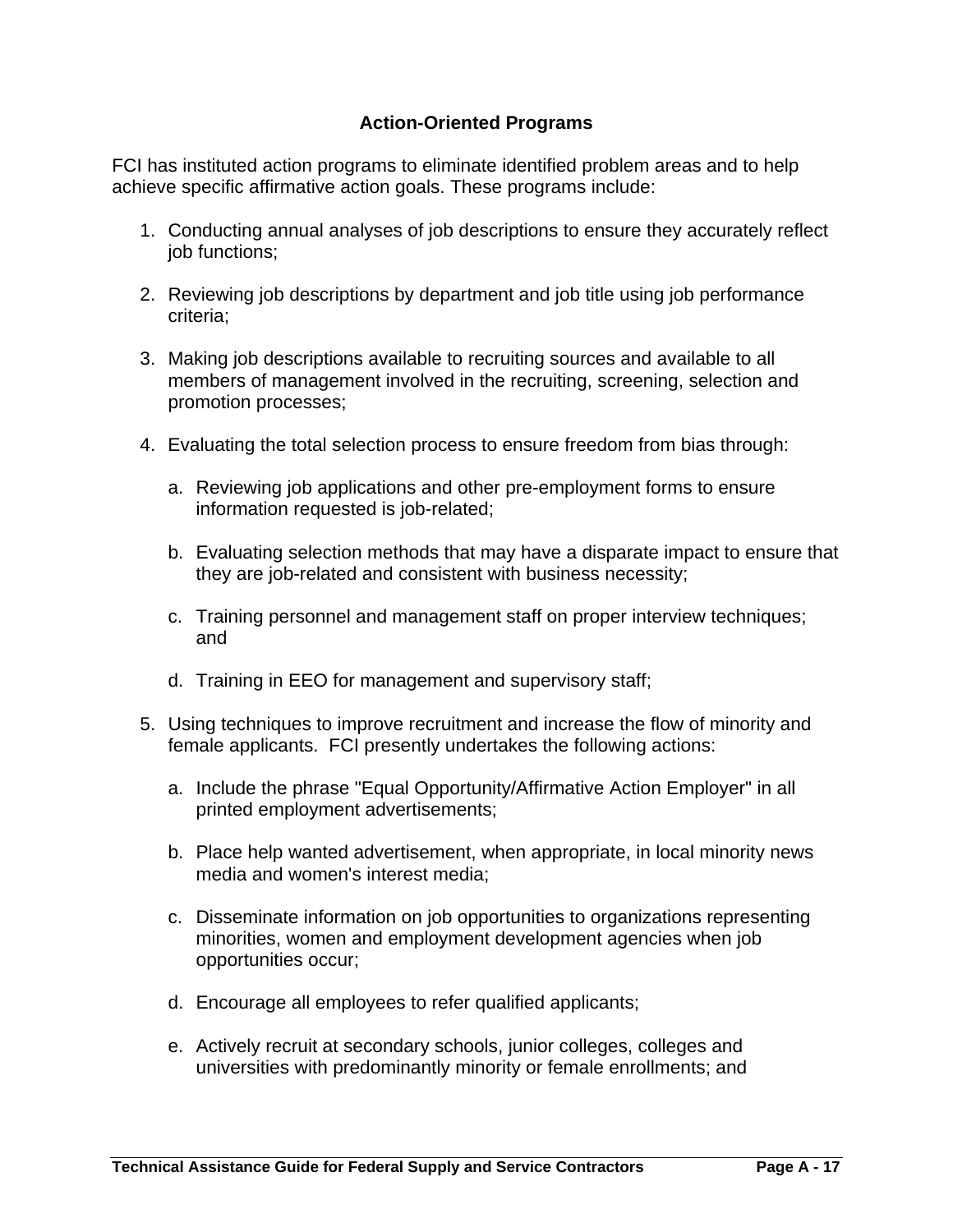- f. Request employment agencies to refer qualified minorities and women;
- 6. Hiring a statistical consultant to help FCI perform a self-audit of its compensation practices; and
- 7. Ensuring that all employees are given equal opportunity for promotion. This is achieved by:
	- a. Posting promotional opportunities;
	- b. Offering counseling to assist employees in identifying promotional opportunities, training and educational programs to enhance promotions and opportunities for job rotation or transfer; and
	- c. Evaluating job requirements for promotion.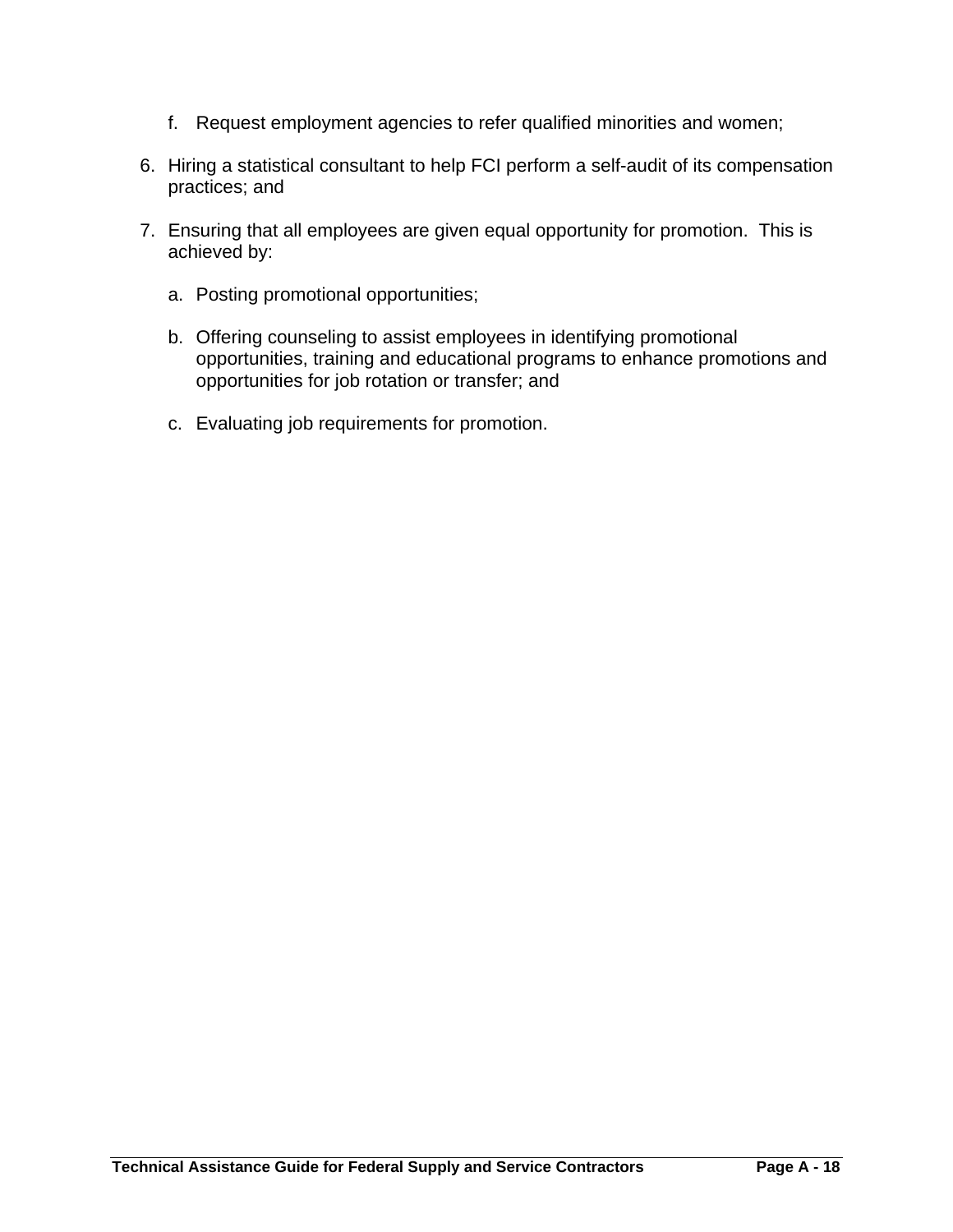### **Internal Audit and Reporting System**

The Personnel Manager has the responsibility for developing and preparing the formal documents of the AAP. The Personnel Manager is responsible for the effective implementation of the AAP; however, responsibility is likewise vested with each department manager and supervisor. FCI's audit and reporting system is designed to:

- Measure the effectiveness of the AAP/EEO program;
- Document personnel activities;
- Identify problem areas where remedial action is needed; and
- Determine the degree to which FCI's AAP goals and objectives have been obtained.

The following personnel activities are reviewed to ensure nondiscrimination and equal employment opportunity for all individuals without regard to their race, color, gender, religion, or national origin:

- Recruitment, advertising, and job application procedures;
- Hiring, promotion, upgrading, award of tenure, layoff, recall from layoff;
- Rates of pay and any other forms of compensation including fringe benefits;
- Job assignments, job classifications, job descriptions, and seniority lists;
- Sick leave, leaves or absence, or any other leave;
- Training, apprenticeships, attendance at professional meetings and conferences; and
- Any other term, condition, or privilege of employment.

The following documents are maintained as a component of FCI's internal audit process:

- 1. An applicant flow log showing the name, race, sex, date of application, job title, interview status and the action taken for all individuals applying for job opportunities;
- 2. Summary data of external job offers and hires, promotions, resignations, terminations, and layoffs by job group and by sex and minority group identification;
- 3. Summary data of applicant flow by identifying, at least, total applicants, total minority applicants, and total female applicants for each position;
- 4. Maintenance of employment applications (not to exceed one year); and
- 5. Records pertaining to FCI's compensation system.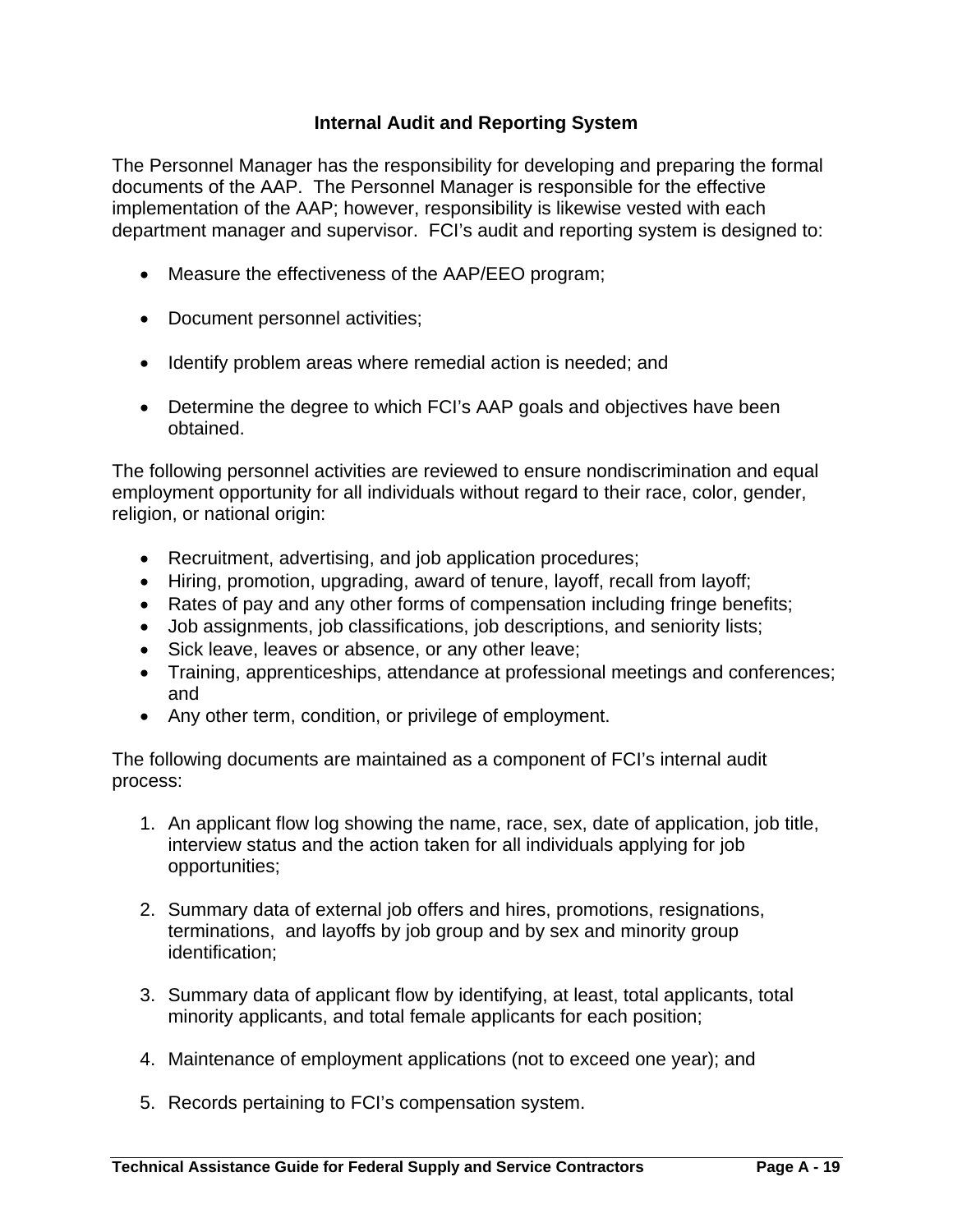FCI's audit system includes a quarterly report documenting FCI's efforts to achieve its EEO/AAP responsibilities. Managers and supervisors are asked to report any current or foreseeable EEO problem areas and are asked to outline their suggestions/recommendations for solutions. If problem areas arise, the manager or supervisor is to report problem areas immediately to the Personnel Manager. During quarterly reporting, the following occurs:

- 1. The Personnel Manager will discuss any problems relating to significant rejection ratios, EEO charges, etc., with the General Manager; and
- 2. The Personnel Manager will report the status of the FCI's AAP goals and objectives to the General Manager. The Personnel Manager will recommend remedial actions for the effective implementation of the AAP.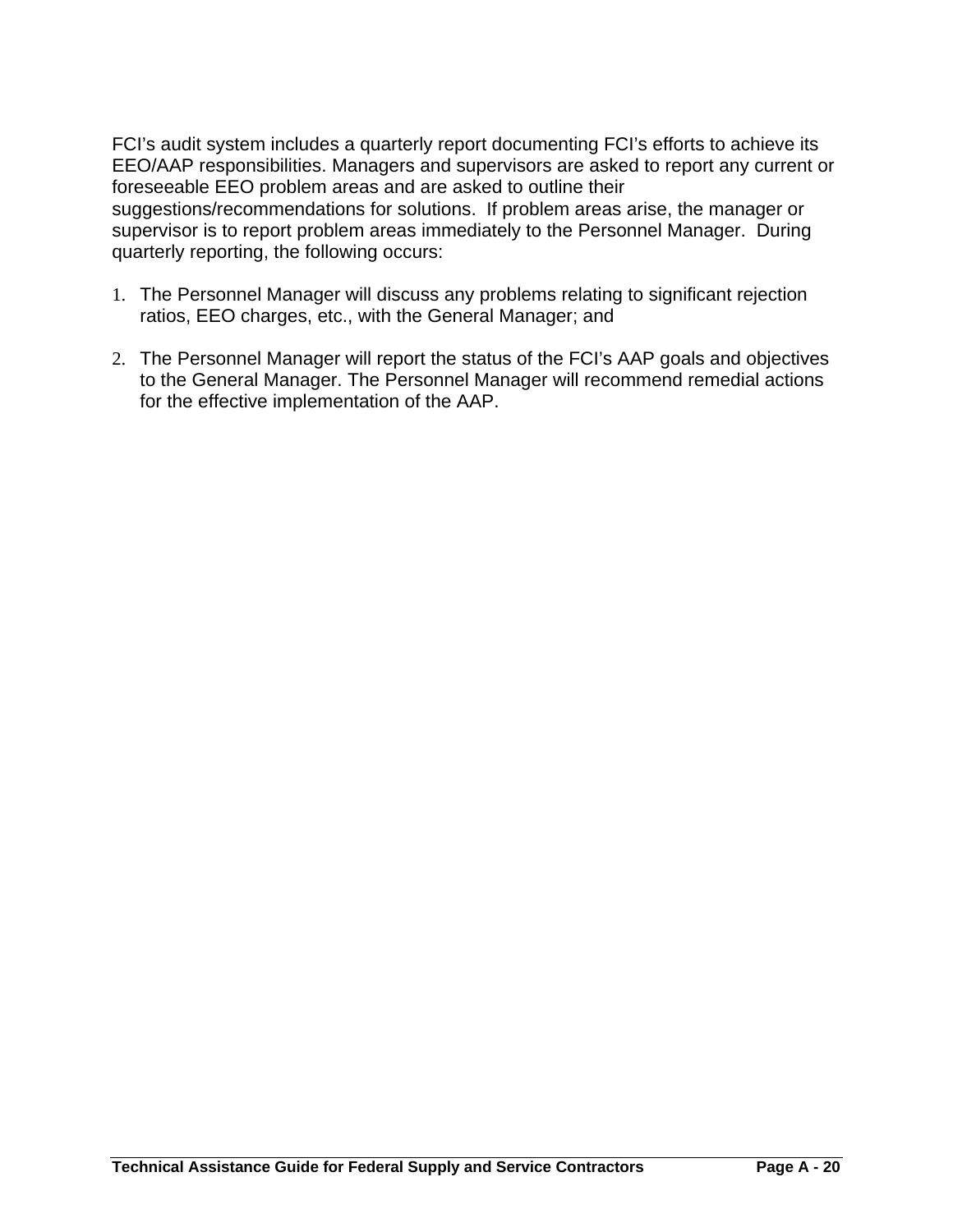| <b>OFCCP Category:</b><br><b>Officials and Managers</b><br>Job Group: 1 |                | <b>External Hires</b>                                     | <b>External Applicants</b> |                                 | <b>Promotions - Into</b><br><b>Job Group</b><br><b>MALES</b> |                |              | <b>Promotions - Within Job</b><br>Group |
|-------------------------------------------------------------------------|----------------|-----------------------------------------------------------|----------------------------|---------------------------------|--------------------------------------------------------------|----------------|--------------|-----------------------------------------|
|                                                                         | <b>MALES</b>   | <b>FEMALES</b>                                            | <b>MALES</b>               | <b>FEMALES</b>                  |                                                              | <b>FEMALES</b> | <b>MALES</b> | <b>FEMALES</b>                          |
| White                                                                   | $\overline{1}$ |                                                           | 8                          |                                 | 1                                                            |                |              |                                         |
| Black/African American                                                  |                |                                                           |                            | 1                               |                                                              |                |              |                                         |
| Asian/Pacific Islander                                                  |                |                                                           |                            |                                 |                                                              |                |              |                                         |
| American Indian/Alaskan Native                                          |                |                                                           |                            |                                 |                                                              |                |              |                                         |
| Hispanic                                                                |                |                                                           |                            |                                 |                                                              |                |              |                                         |
| Race Missing or Unknown                                                 |                |                                                           |                            |                                 |                                                              |                |              |                                         |
| TOTAL (count each person once only)                                     | -1             |                                                           | 8                          | 1                               | 1                                                            |                |              |                                         |
|                                                                         |                | <b>Voluntary Terminations &amp;</b><br><b>Retirements</b> |                            | <b>Involuntary Terminations</b> |                                                              | Layoffs        |              | <b>Recalls</b>                          |
|                                                                         | <b>MALES</b>   | <b>FEMALES</b>                                            | <b>MALES</b>               | <b>FEMALES</b>                  | <b>MALES</b>                                                 | <b>FEMALES</b> | <b>MALES</b> | <b>FEMALES</b>                          |
| White                                                                   |                |                                                           |                            |                                 |                                                              |                |              |                                         |
| Black/African American                                                  |                |                                                           | 1                          |                                 |                                                              |                |              |                                         |
| Asian/Pacific Islander                                                  |                |                                                           |                            |                                 |                                                              |                |              |                                         |
| American Indian/Alaskan Native                                          |                |                                                           |                            |                                 |                                                              |                |              |                                         |
| Hispanic                                                                |                |                                                           |                            |                                 |                                                              |                |              |                                         |
| Race Missing or Unknown                                                 |                |                                                           |                            |                                 |                                                              |                |              |                                         |
| TOTAL (count each person once only)                                     |                |                                                           | 1                          |                                 |                                                              |                |              |                                         |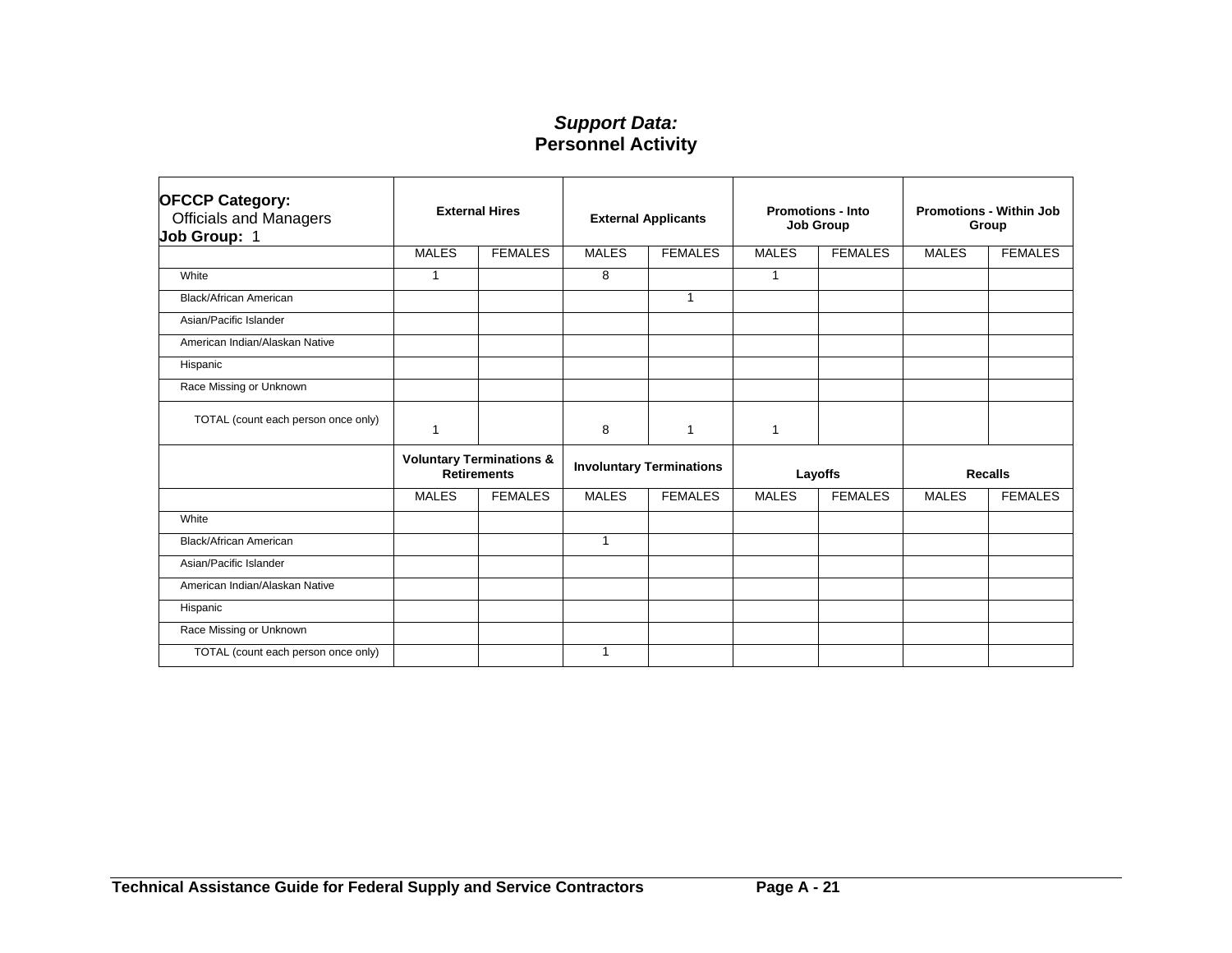| <b>OFCCP Category:</b><br>Professionals<br>Job Group: 2 | <b>External Hires</b>                                     |                | <b>External Applicants</b>      |                | <b>Promotions - Into</b><br><b>Job Group</b> |                | <b>Promotions - Within Job</b><br>Group |                |
|---------------------------------------------------------|-----------------------------------------------------------|----------------|---------------------------------|----------------|----------------------------------------------|----------------|-----------------------------------------|----------------|
|                                                         | <b>MALES</b>                                              | <b>FEMALES</b> | <b>MALES</b>                    | <b>FEMALES</b> | <b>MALES</b>                                 | <b>FEMALES</b> | <b>MALES</b>                            | <b>FEMALES</b> |
| White                                                   | 2                                                         |                | 6                               | 9              |                                              |                | 1                                       |                |
| <b>Black/African American</b>                           |                                                           |                | 1                               | $\mathbf{1}$   |                                              |                |                                         |                |
| Asian/Pacific Islander                                  |                                                           |                |                                 |                |                                              |                |                                         |                |
| American Indian/Alaskan Native                          |                                                           |                |                                 |                |                                              |                |                                         |                |
| Hispanic                                                |                                                           |                | $\mathbf{1}$                    |                |                                              | 1              |                                         |                |
| Race Missing or Unknown                                 |                                                           |                |                                 |                |                                              |                |                                         |                |
| TOTAL (count each person once only)                     | 2                                                         |                | 8                               | 10             |                                              | 1              | 1                                       |                |
|                                                         | <b>Voluntary Terminations &amp;</b><br><b>Retirements</b> |                | <b>Involuntary Terminations</b> |                | Layoffs                                      |                | <b>Recalls</b>                          |                |
|                                                         | <b>MALES</b>                                              | <b>FEMALES</b> | <b>MALES</b>                    | <b>FEMALES</b> | <b>MALES</b>                                 | <b>FEMALES</b> | <b>MALES</b>                            | <b>FEMALES</b> |
| White                                                   |                                                           |                |                                 |                |                                              |                |                                         |                |
| Black/African American                                  |                                                           |                |                                 |                |                                              |                |                                         |                |
| Asian/Pacific Islander                                  |                                                           |                |                                 |                |                                              |                |                                         |                |
| American Indian/Alaskan Native                          |                                                           |                |                                 |                |                                              |                |                                         |                |
| Hispanic                                                |                                                           |                |                                 |                |                                              |                |                                         |                |
| Race Missing or Unknown                                 |                                                           |                |                                 |                |                                              |                |                                         |                |
| TOTAL (count each person once only)                     |                                                           |                |                                 |                |                                              |                |                                         |                |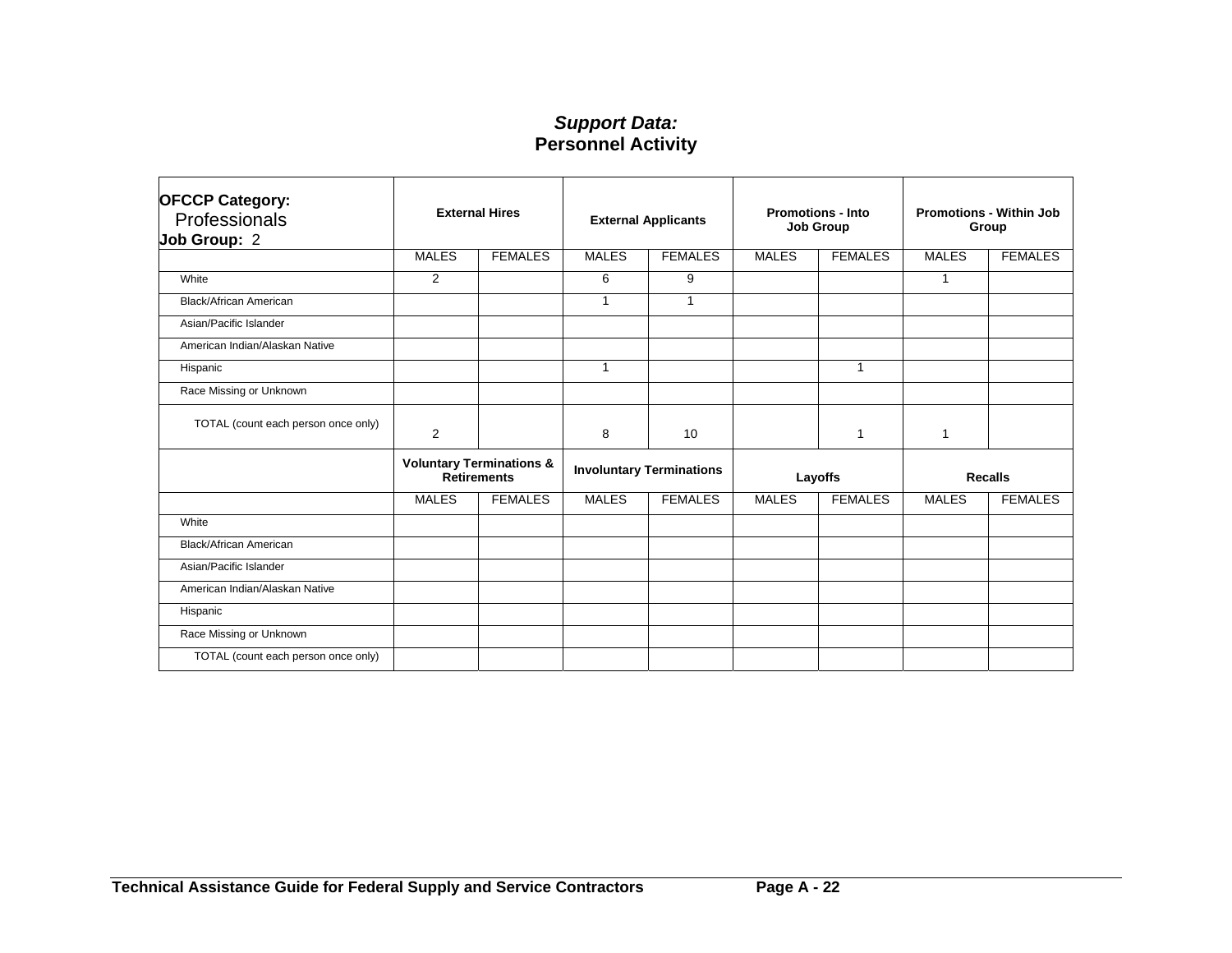| <b>OFCCP Category:</b><br><b>Sales Workers</b><br>Job Group: 4 | <b>External Hires</b>                                     |                | <b>External Applicants</b>      |                | <b>Promotions - Into</b><br><b>Job Group</b> |                | <b>Promotions - Within Job</b><br>Group |                |
|----------------------------------------------------------------|-----------------------------------------------------------|----------------|---------------------------------|----------------|----------------------------------------------|----------------|-----------------------------------------|----------------|
|                                                                | <b>MALES</b>                                              | <b>FEMALES</b> | <b>MALES</b>                    | <b>FEMALES</b> | <b>MALES</b>                                 | <b>FEMALES</b> | <b>MALES</b>                            | <b>FEMALES</b> |
| White                                                          |                                                           |                |                                 |                |                                              |                |                                         |                |
| Black/African American                                         |                                                           |                |                                 |                |                                              |                |                                         |                |
| Asian/Pacific Islander                                         |                                                           |                |                                 |                |                                              |                |                                         |                |
| American Indian/Alaskan Native                                 |                                                           |                |                                 |                |                                              |                |                                         | $\mathbf 1$    |
| Hispanic                                                       |                                                           |                |                                 |                |                                              |                |                                         |                |
| Race Missing or Unknown                                        |                                                           |                |                                 |                |                                              |                |                                         |                |
| TOTAL (count each person once only)                            |                                                           |                |                                 |                |                                              |                |                                         | 1              |
|                                                                | <b>Voluntary Terminations &amp;</b><br><b>Retirements</b> |                | <b>Involuntary Terminations</b> |                | Layoffs                                      |                | <b>Recalls</b>                          |                |
|                                                                | <b>MALES</b>                                              | <b>FEMALES</b> | <b>MALES</b>                    | <b>FEMALES</b> | <b>MALES</b>                                 | <b>FEMALES</b> | <b>MALES</b>                            | <b>FEMALES</b> |
| White                                                          |                                                           |                | 1                               |                |                                              |                |                                         |                |
| Black/African American                                         |                                                           |                |                                 |                |                                              |                |                                         |                |
| Asian/Pacific Islander                                         |                                                           |                |                                 |                |                                              |                |                                         |                |
| American Indian/Alaskan Native                                 |                                                           |                |                                 |                |                                              |                |                                         |                |
| Hispanic                                                       |                                                           |                |                                 |                |                                              |                |                                         |                |
| Race Missing or Unknown                                        |                                                           |                |                                 |                |                                              |                |                                         |                |
| TOTAL (count each person once only)                            |                                                           |                | 1                               |                |                                              |                |                                         |                |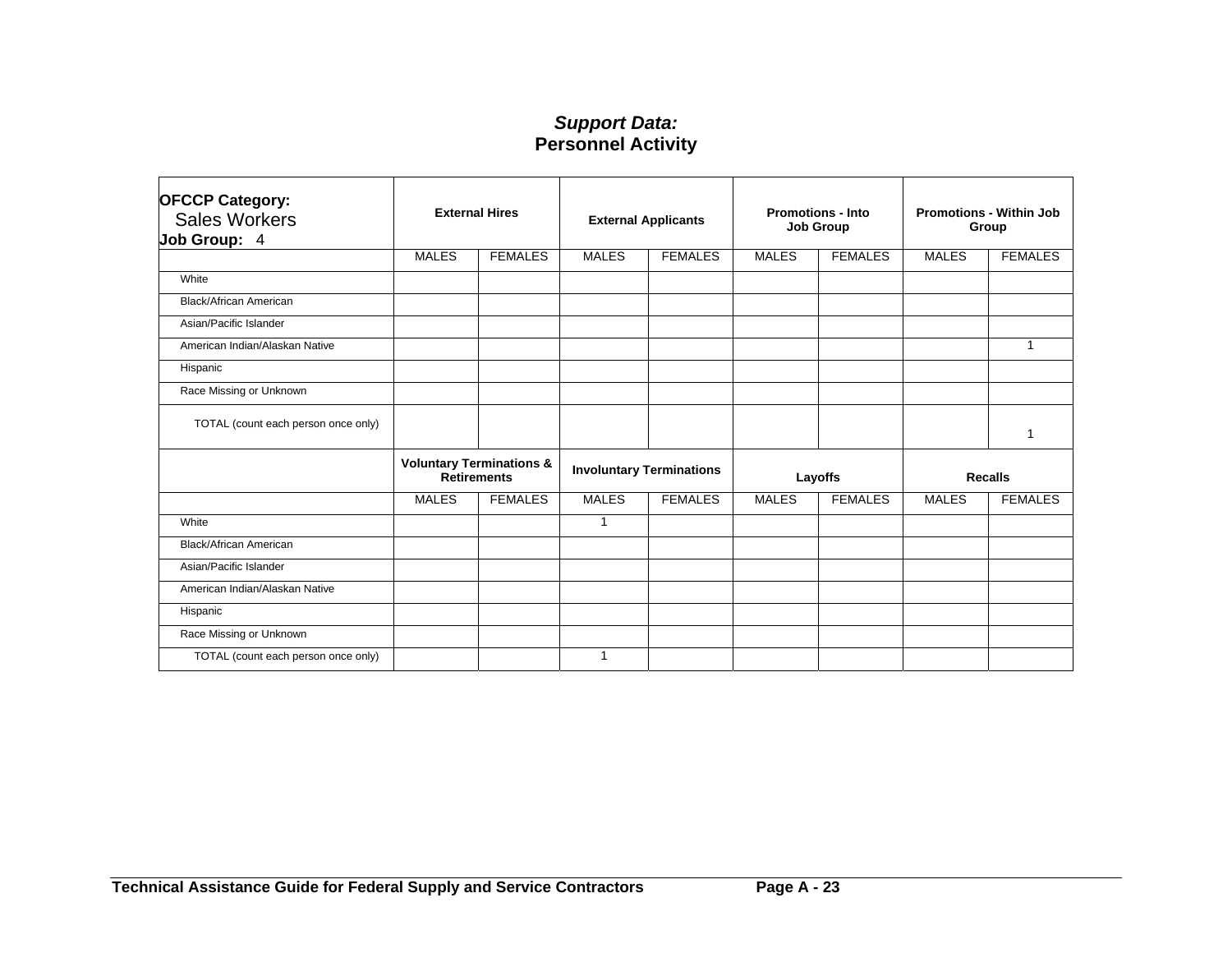| <b>OFCCP Category:</b><br><b>Office and Clerical</b><br>Job Group: 5 | <b>External Hires</b>                                     |                | <b>External Applicants</b>      |                | <b>Promotions - Into</b><br>Job Group |                | <b>Promotions - Within Job</b><br>Group |                |
|----------------------------------------------------------------------|-----------------------------------------------------------|----------------|---------------------------------|----------------|---------------------------------------|----------------|-----------------------------------------|----------------|
|                                                                      | <b>MALES</b>                                              | <b>FEMALES</b> | <b>MALES</b>                    | <b>FEMALES</b> | <b>MALES</b>                          | <b>FEMALES</b> | <b>MALES</b>                            | <b>FEMALES</b> |
| White                                                                | $\mathbf{1}$                                              |                | 5                               | 46             |                                       |                |                                         | 1              |
| Black/African American                                               |                                                           | $\mathbf 1$    | 2                               | 3              |                                       |                |                                         |                |
| Asian/Pacific Islander                                               |                                                           |                | 2                               |                |                                       |                |                                         |                |
| American Indian/Alaskan Native                                       |                                                           |                |                                 | $\mathbf{1}$   |                                       |                |                                         |                |
| Hispanic                                                             |                                                           |                | 1                               | 3              |                                       |                |                                         |                |
| Race Missing or Unknown                                              |                                                           |                |                                 |                |                                       |                |                                         |                |
| TOTAL (count each person once only)                                  | $\mathbf{1}$                                              | $\overline{1}$ | 10                              | 53             |                                       |                |                                         | 1              |
|                                                                      | <b>Voluntary Terminations &amp;</b><br><b>Retirements</b> |                | <b>Involuntary Terminations</b> |                | Layoffs                               |                | <b>Recalls</b>                          |                |
|                                                                      | <b>MALES</b>                                              | <b>FEMALES</b> | <b>MALES</b>                    | <b>FEMALES</b> | <b>MALES</b>                          | <b>FEMALES</b> | <b>MALES</b>                            | <b>FEMALES</b> |
| White                                                                |                                                           |                |                                 |                |                                       |                |                                         |                |
| <b>Black/African American</b>                                        |                                                           |                |                                 |                |                                       |                |                                         |                |
| Asian/Pacific Islander                                               |                                                           |                |                                 |                |                                       |                |                                         |                |
| American Indian/Alaskan Native                                       |                                                           |                |                                 |                |                                       |                |                                         |                |
| Hispanic                                                             |                                                           |                | 1                               |                |                                       |                |                                         |                |
| Race Missing or Unknown                                              |                                                           |                |                                 |                |                                       |                |                                         |                |
| TOTAL (count each person once only)                                  |                                                           |                | 1                               |                |                                       |                |                                         |                |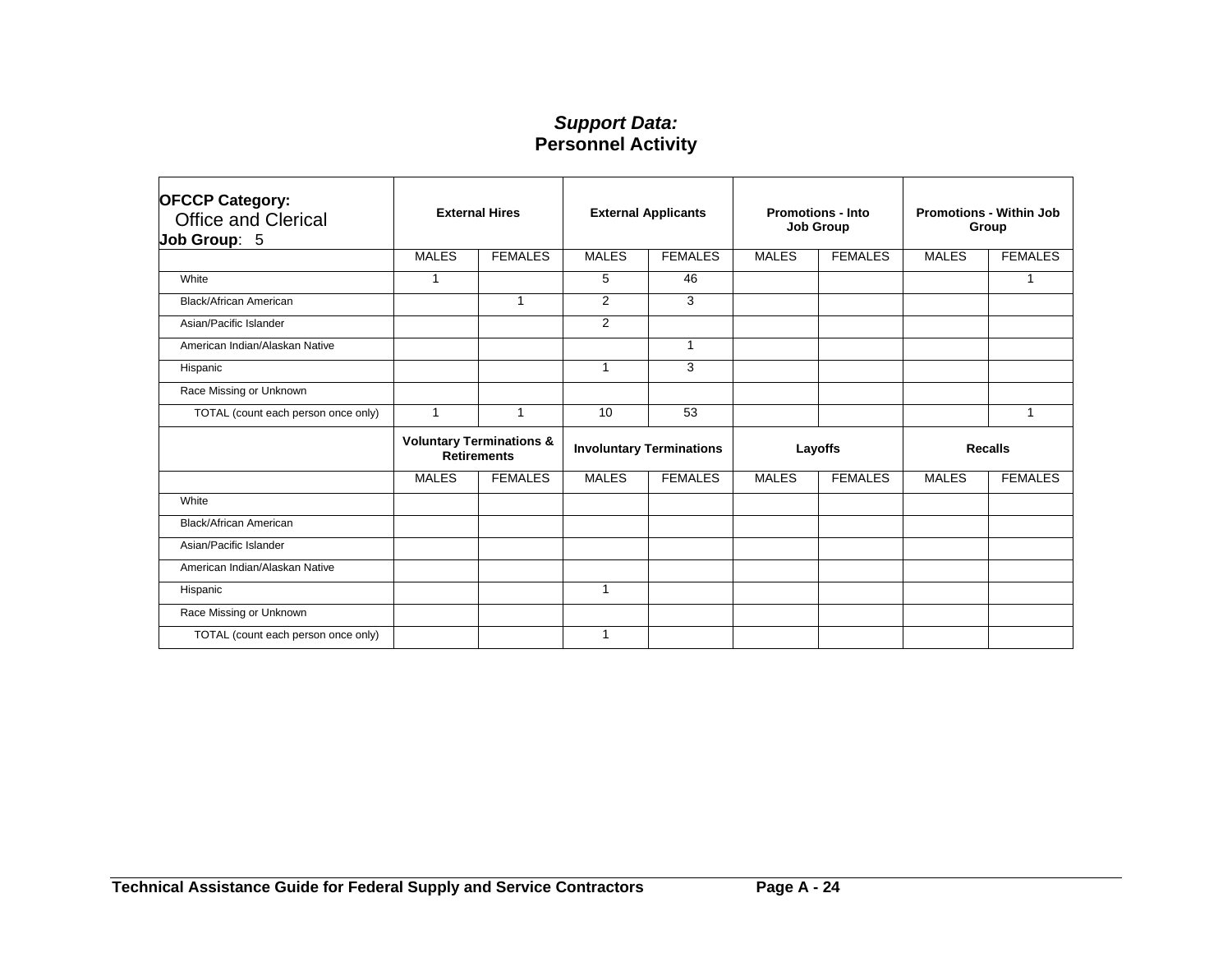| <b>OFCCP Category:</b><br>Craftworkers<br>Job Group: 6 | <b>External Hires</b>                                     |                | <b>External Applicants</b>      |                | <b>Promotions - Into</b><br>Job Group |                | <b>Promotions - Within Job</b><br>Group |                |
|--------------------------------------------------------|-----------------------------------------------------------|----------------|---------------------------------|----------------|---------------------------------------|----------------|-----------------------------------------|----------------|
|                                                        | <b>MALES</b>                                              | <b>FEMALES</b> | <b>MALES</b>                    | <b>FEMALES</b> | <b>MALES</b>                          | <b>FEMALES</b> | <b>MALES</b>                            | <b>FEMALES</b> |
| White                                                  | 2                                                         |                | 15                              | $\overline{2}$ | 1                                     |                | 1                                       |                |
| Black/African American                                 |                                                           | 1              | $\overline{1}$                  | $\mathbf{1}$   |                                       |                |                                         |                |
| Asian/Pacific Islander                                 |                                                           |                | $\overline{2}$                  | 1              | 1                                     |                |                                         |                |
| American Indian/Alaskan Native                         |                                                           |                |                                 |                |                                       |                |                                         |                |
| Hispanic                                               | $\mathbf 1$                                               |                |                                 |                |                                       |                |                                         |                |
| Race Missing or Unknown                                |                                                           |                |                                 |                |                                       |                |                                         |                |
| TOTAL (count each person once only)                    | 3                                                         | 1              | 18                              | 4              | $\overline{2}$                        |                | $\mathbf{1}$                            |                |
|                                                        | <b>Voluntary Terminations &amp;</b><br><b>Retirements</b> |                | <b>Involuntary Terminations</b> |                | Layoffs                               |                | <b>Recalls</b>                          |                |
|                                                        | <b>MALES</b>                                              | <b>FEMALES</b> | <b>MALES</b>                    | <b>FEMALES</b> | <b>MALES</b>                          | <b>FEMALES</b> | <b>MALES</b>                            | <b>FEMALES</b> |
| White                                                  | -1                                                        |                |                                 | 1              |                                       |                |                                         |                |
| Black/African American                                 |                                                           |                |                                 |                |                                       |                |                                         |                |
| Asian/Pacific Islander                                 |                                                           |                |                                 |                |                                       |                |                                         |                |
| American Indian/Alaskan Native                         |                                                           |                |                                 |                |                                       |                |                                         |                |
| Hispanic                                               |                                                           |                |                                 |                |                                       |                |                                         |                |
| Race Missing or Unknown                                |                                                           |                |                                 |                |                                       |                |                                         |                |
| TOTAL (count each person once only)                    | -1                                                        |                |                                 | 1              |                                       |                |                                         |                |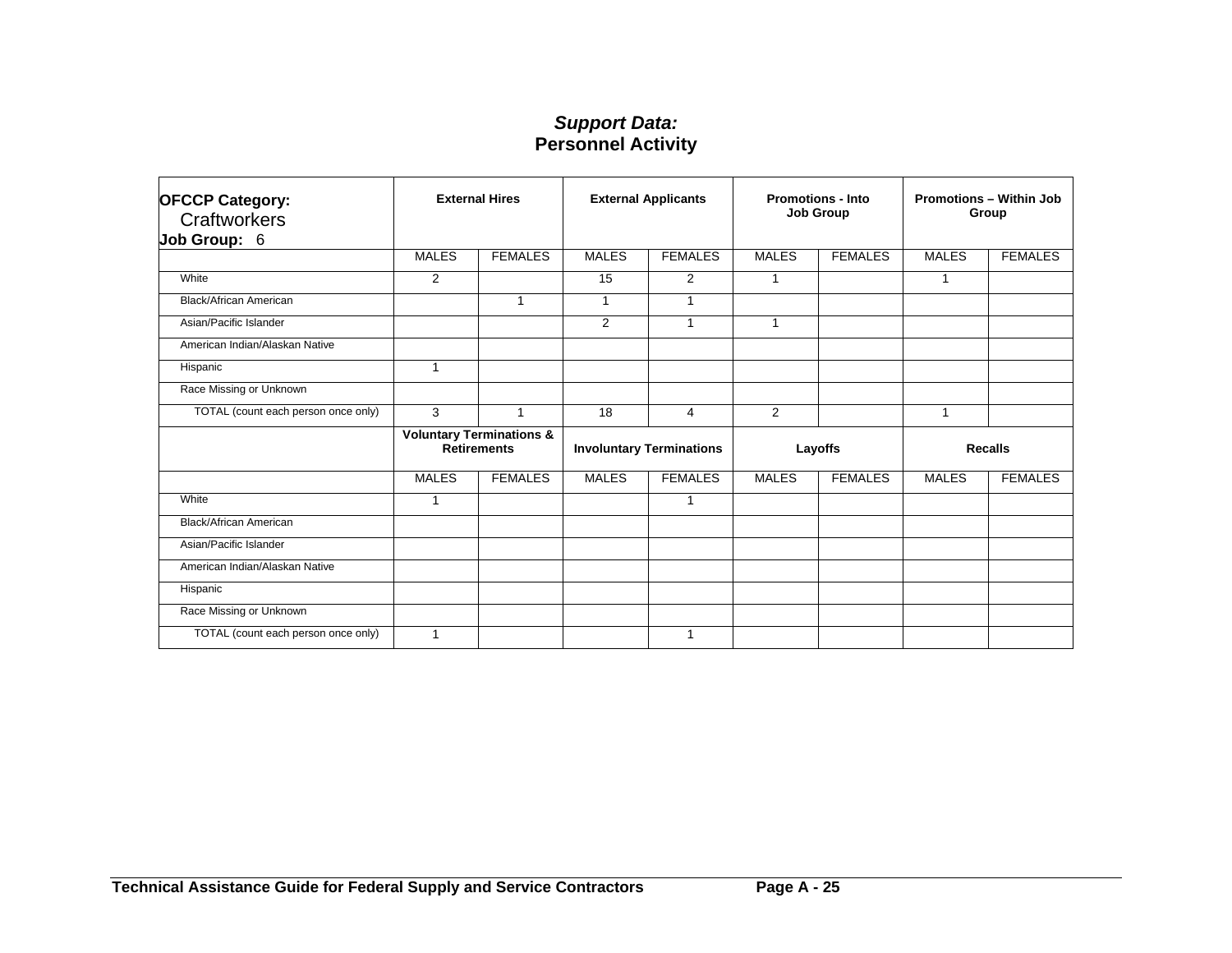| <b>OFCCP Category:</b><br>Operatives<br>Job Group: 7 | <b>External Hires</b>                                     |                | <b>External Applicants</b>      |                | <b>Promotions - Into</b><br><b>Job Group</b> |                | <b>Promotions - Within Job</b><br>Group |                |
|------------------------------------------------------|-----------------------------------------------------------|----------------|---------------------------------|----------------|----------------------------------------------|----------------|-----------------------------------------|----------------|
|                                                      | <b>MALES</b>                                              | <b>FEMALES</b> | <b>MALES</b>                    | <b>FEMALES</b> | <b>MALES</b>                                 | <b>FEMALES</b> | <b>MALES</b>                            | <b>FEMALES</b> |
| White                                                |                                                           |                |                                 |                | 1                                            |                | 1                                       |                |
| Black/African American                               |                                                           |                |                                 |                |                                              |                |                                         |                |
| Asian/Pacific Islander                               |                                                           |                |                                 |                |                                              |                | $\mathbf{1}$                            |                |
| American Indian/Alaskan Native                       |                                                           |                |                                 |                |                                              |                |                                         |                |
| Hispanic                                             |                                                           |                |                                 |                |                                              |                |                                         |                |
| Race Missing or Unknown                              |                                                           |                |                                 |                |                                              |                |                                         |                |
| TOTAL (count each person once only)                  |                                                           |                |                                 |                | 1                                            |                | 2                                       |                |
|                                                      | <b>Voluntary Terminations &amp;</b><br><b>Retirements</b> |                | <b>Involuntary Terminations</b> |                | Layoffs                                      |                | <b>Recalls</b>                          |                |
|                                                      | <b>MALES</b>                                              | <b>FEMALES</b> | <b>MALES</b>                    | <b>FEMALES</b> | <b>MALES</b>                                 | <b>FEMALES</b> | <b>MALES</b>                            | <b>FEMALES</b> |
| White                                                |                                                           |                |                                 |                |                                              |                |                                         |                |
| Black/African American                               |                                                           |                |                                 |                |                                              |                |                                         |                |
| Asian/Pacific Islander                               |                                                           |                |                                 |                |                                              |                |                                         |                |
| American Indian/Alaskan Native                       |                                                           |                |                                 |                |                                              |                |                                         |                |
| Hispanic                                             |                                                           |                |                                 |                |                                              |                |                                         |                |
| Race Missing or Unknown                              |                                                           |                |                                 |                |                                              |                |                                         |                |
| TOTAL (count each person once only)                  |                                                           |                |                                 |                |                                              |                |                                         |                |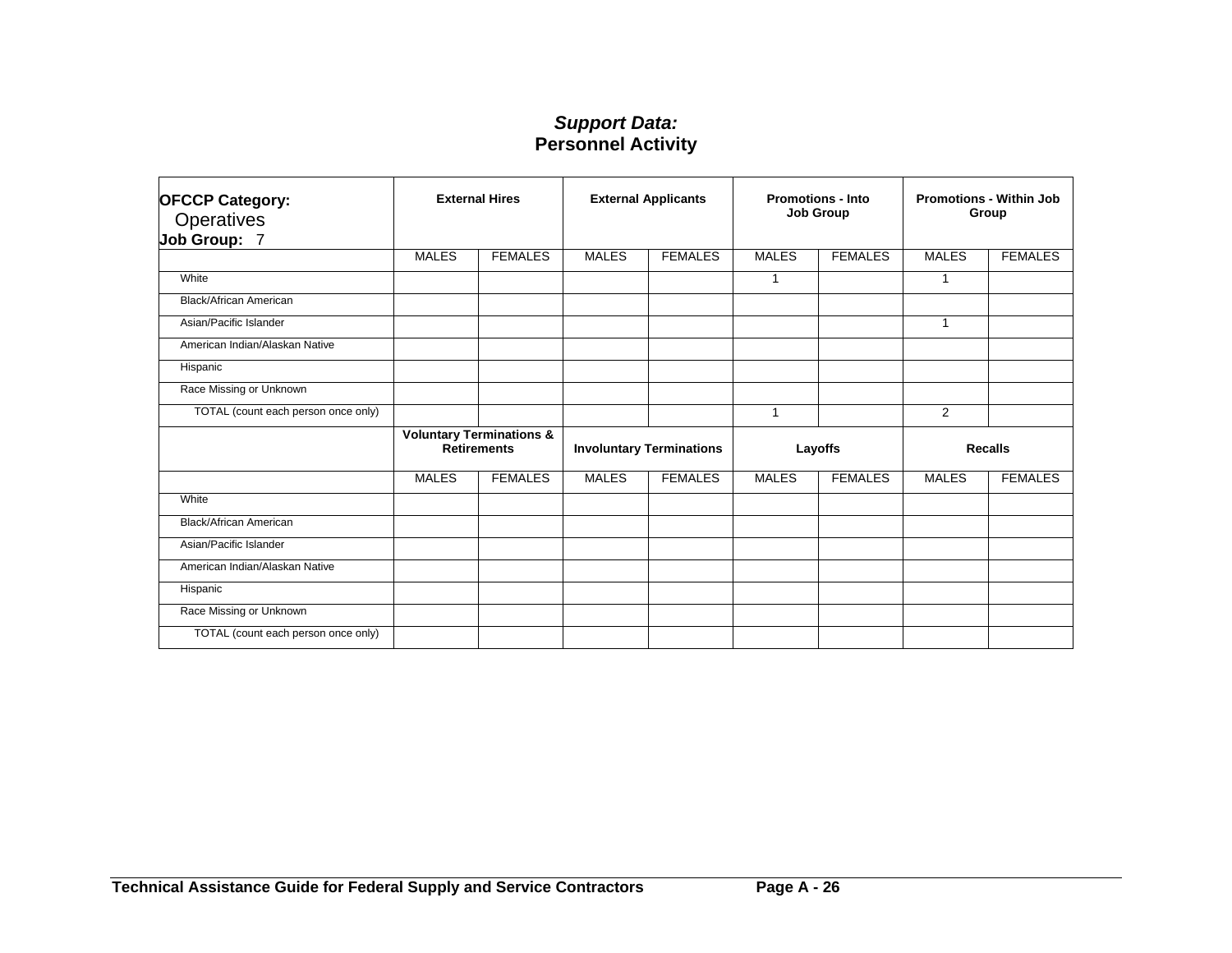| <b>OFCCP Category:</b><br>Laborers<br>Job Group: 8 | <b>External Hires</b>                                     |                | <b>External Applicants</b>      |                | <b>Promotions - Into</b><br><b>Job Group</b> |                | <b>Promotions - Within Job</b><br>Group |                |
|----------------------------------------------------|-----------------------------------------------------------|----------------|---------------------------------|----------------|----------------------------------------------|----------------|-----------------------------------------|----------------|
|                                                    | <b>MALES</b>                                              | <b>FEMALES</b> | <b>MALES</b>                    | <b>FEMALES</b> | <b>MALES</b>                                 | <b>FEMALES</b> | <b>MALES</b>                            | <b>FEMALES</b> |
| White                                              |                                                           |                | 19                              | 1              |                                              |                | $\mathbf{1}$                            |                |
| Black/African American                             | $\mathbf{1}$                                              |                | 3                               |                |                                              |                |                                         |                |
| Asian/Pacific Islander                             |                                                           |                | 1                               |                |                                              |                |                                         |                |
| American Indian/Alaskan Native                     |                                                           |                |                                 |                |                                              |                |                                         |                |
| Hispanic                                           |                                                           |                | $\overline{4}$                  |                |                                              |                |                                         |                |
| Race Missing or Unknown                            |                                                           |                |                                 |                |                                              |                |                                         |                |
| TOTAL (count each person once only)                | 1                                                         |                | 27                              | 1              |                                              |                | 1                                       |                |
|                                                    | <b>Voluntary Terminations &amp;</b><br><b>Retirements</b> |                | <b>Involuntary Terminations</b> |                | Layoffs                                      |                | <b>Recalls</b>                          |                |
|                                                    | <b>MALES</b>                                              | <b>FEMALES</b> | <b>MALES</b>                    | <b>FEMALES</b> | <b>MALES</b>                                 | <b>FEMALES</b> | <b>MALES</b>                            | <b>FEMALES</b> |
| White                                              |                                                           |                |                                 |                |                                              |                |                                         |                |
| Black/African American                             |                                                           |                | $\mathbf{1}$                    |                |                                              |                |                                         |                |
| Asian/Pacific Islander                             |                                                           |                | 1                               |                |                                              |                |                                         |                |
| American Indian/Alaskan Native                     |                                                           |                |                                 |                |                                              |                |                                         |                |
| Hispanic                                           |                                                           |                |                                 |                |                                              |                |                                         |                |
| Race Missing or Unknown                            |                                                           |                |                                 |                |                                              |                |                                         |                |
| TOTAL (count each person once only)                |                                                           |                | 2                               |                |                                              |                |                                         |                |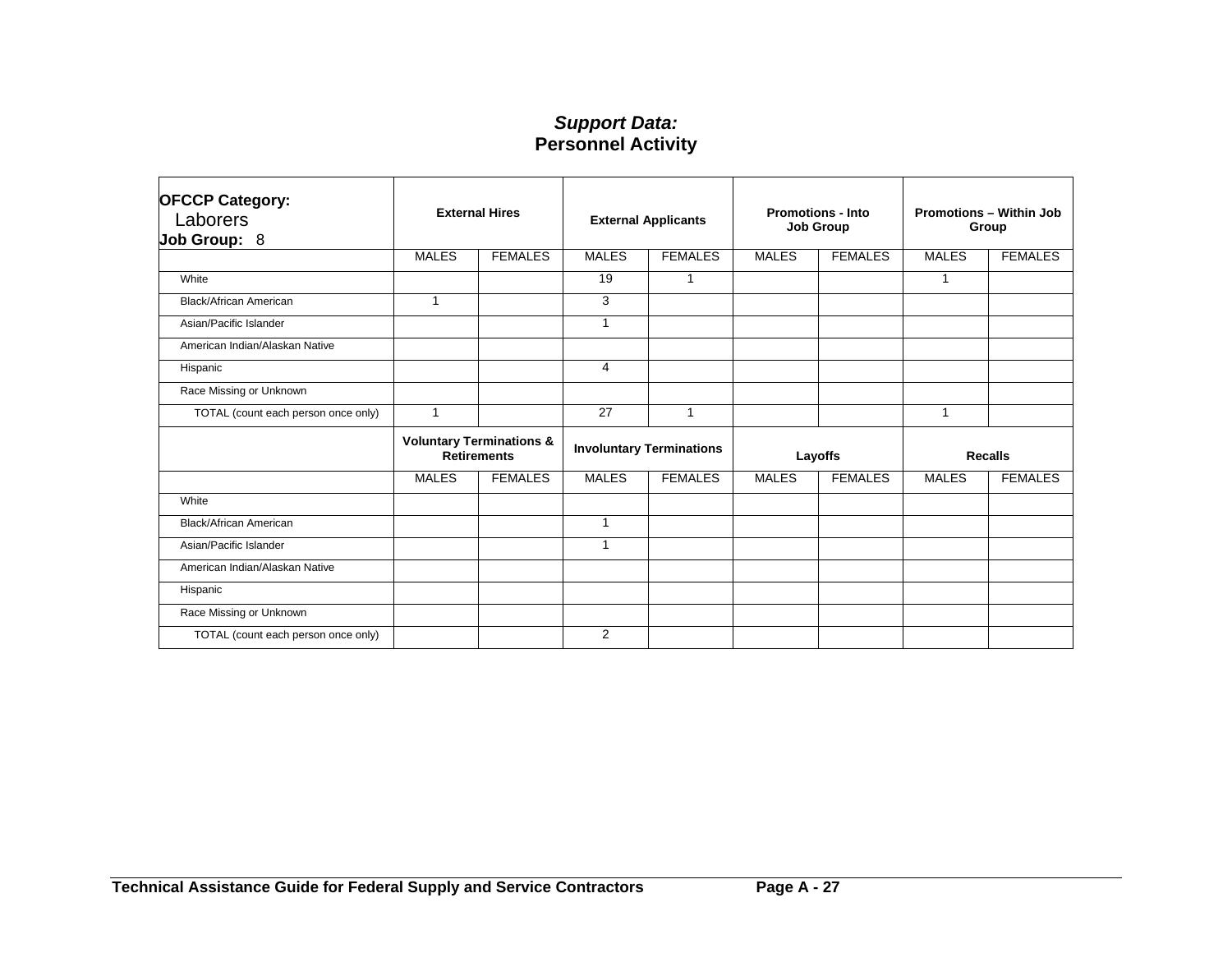# *Support Data:*

# **Applicant Flow Log**

| <b>NAME</b> | <b>RACE/</b><br><b>ETHNICITY</b> | <b>SEX</b> | <b>DATE OF</b><br><b>APPLICATION</b> | <b>JOB TITLE</b> | <b>INTERVIEW</b><br>$(Y/N)^*$ | <b>ACTION TAKEN (H/NH) *</b><br>& DATE |
|-------------|----------------------------------|------------|--------------------------------------|------------------|-------------------------------|----------------------------------------|
|             |                                  |            |                                      |                  |                               |                                        |
|             |                                  |            |                                      |                  |                               |                                        |
|             |                                  |            |                                      |                  |                               |                                        |
|             |                                  |            |                                      |                  |                               |                                        |
|             |                                  |            |                                      |                  |                               |                                        |
|             |                                  |            |                                      |                  |                               |                                        |
|             |                                  |            |                                      |                  |                               |                                        |
|             |                                  |            |                                      |                  |                               |                                        |
|             |                                  |            |                                      |                  |                               |                                        |
|             |                                  |            |                                      |                  |                               |                                        |
|             |                                  |            |                                      |                  |                               |                                        |
|             |                                  |            |                                      |                  |                               |                                        |
|             |                                  |            |                                      |                  |                               |                                        |
|             |                                  |            |                                      |                  |                               |                                        |

\*Legend: Y – Yes N-No H – Hired NH – Not Hired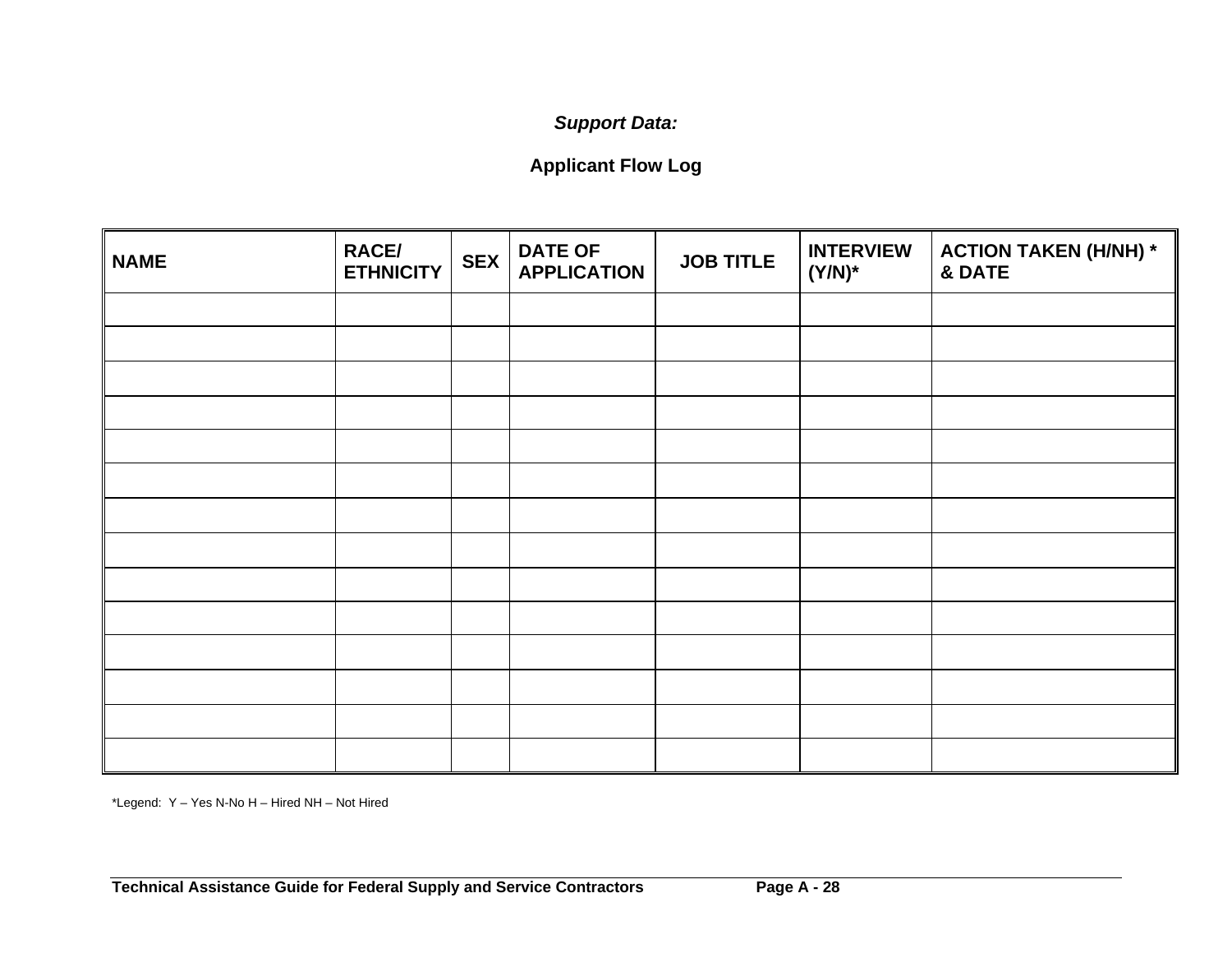### *Support Data*

#### **ANALYSIS OF AFFIRMATIVE ACTION PROGRAM PROGRESS: [\_] PRIOR YEAR AAP [\_] CURRENT YEAR AAP**

| <b>JOB</b><br><b>GROUP*</b> |                 | <b>GOAL PLACEMENT</b><br><b>RATE</b> (%)** | <b>ACTUAL PLACEMENT</b><br>RATE (%)*** | <b>ANALYSIS OF GOOD FAITH EFFORTS</b> |
|-----------------------------|-----------------|--------------------------------------------|----------------------------------------|---------------------------------------|
|                             | <b>MINORITY</b> |                                            |                                        |                                       |
|                             | <b>FEMALE</b>   |                                            |                                        |                                       |
|                             | <b>MINORITY</b> |                                            |                                        |                                       |
|                             | <b>FEMALE</b>   |                                            |                                        |                                       |
|                             | <b>MINORITY</b> |                                            |                                        |                                       |
|                             | <b>FEMALE</b>   |                                            |                                        |                                       |
|                             | <b>MINORITY</b> |                                            |                                        |                                       |
|                             | <b>FEMALE</b>   |                                            |                                        |                                       |
|                             | <b>MINORITY</b> |                                            |                                        |                                       |
|                             | <b>FEMALE</b>   |                                            |                                        |                                       |
|                             | <b>MINORITY</b> |                                            |                                        |                                       |
|                             | <b>FEMALE</b>   |                                            |                                        |                                       |
|                             | <b>MINORITY</b> |                                            |                                        |                                       |
|                             | <b>FEMALE</b>   |                                            |                                        |                                       |

**\* JOB GROUPS WHERE GOALS ARE REQUIRED** 

**\*\* GOAL PLACEMENT RATE EQUALS AVAILABILITY PERCENTAGE RATE FOR MINORITIES OR FEMALES AS APPLICABLE** 

**\*\*\* ACTUAL PLACEMENT RATE FOR MINORITIES OR FEMALES FOR A PARTICULAR JOB GROUP IS EQUAL TO THE NUMBER OF MINORITY OR FEMALE PLACEMENTS DIVIDED BY THE TOTAL NUMBER OF PLACEMENTS. FOR EXAMPLE, IF JOB GROUP A EXPERIENCED 45 FEMALE PLACEMENTS OUT OF 90 TOTAL PLACEMENTS, THE ACTUAL PLACEMENT RATE FOR FEMALES IS (45/90=.50) OR 50%.**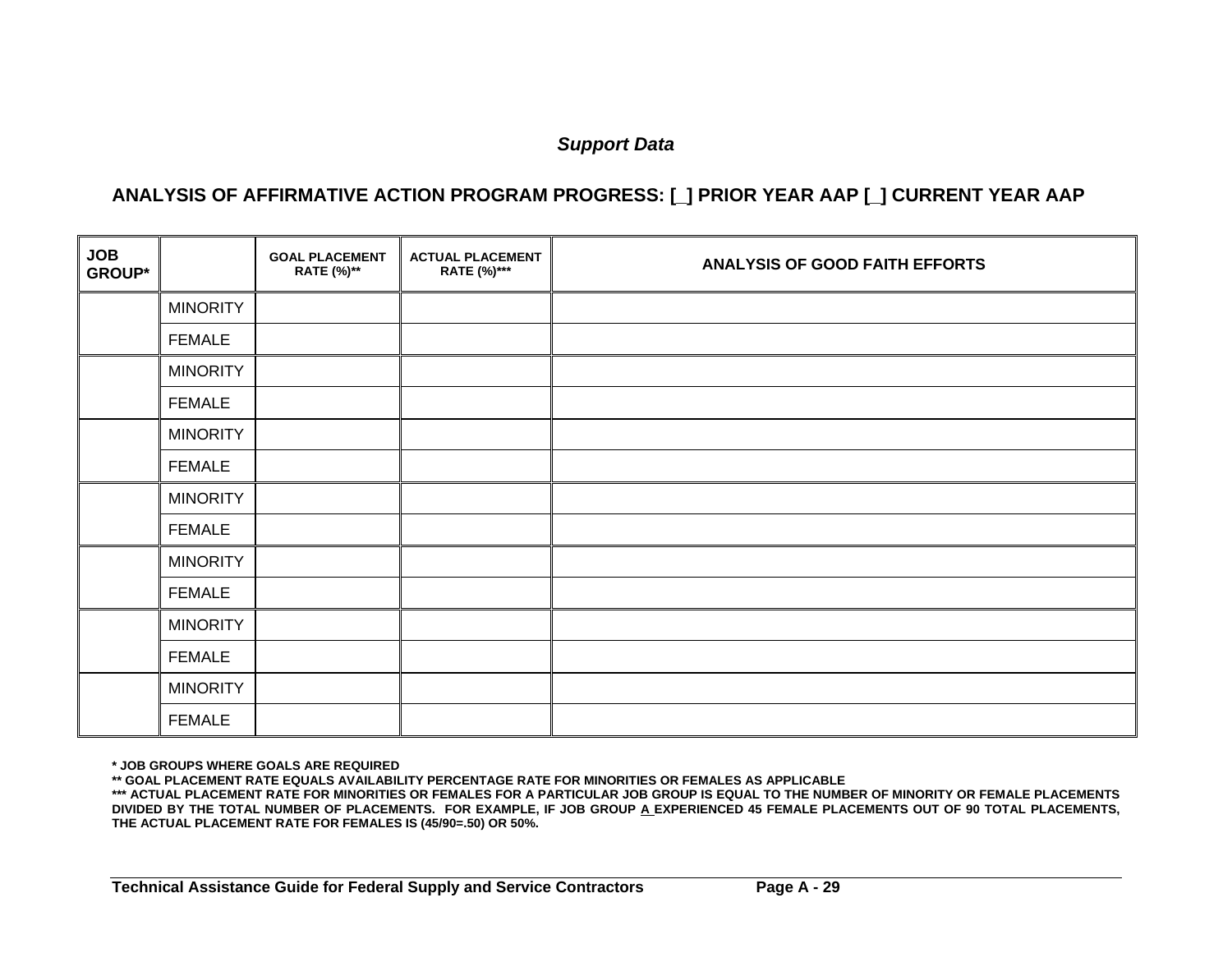#### **Guidelines on Discrimination Because of Religion or National Origin**

It is the policy of FCI, Inc. to take affirmative action to insure that applicants are employed, without regard to their religion or national origin. Such action includes, but is not limited to the following employment practices: hiring, promotion, demotion, transfer, recruitment or recruitment advertising, layoff, termination, rates of pay or other forms of compensation and selection for training.

Employment practices have been reviewed to determine whether members of the various religions and/or ethnic groups are receiving fair consideration for job opportunities. Attention has been directed toward executive and middle management levels.

- 1. The policy concerning FCI's obligation to provide equal employment opportunity without regard to religion or national origin is communicated to all employees via employee handbooks, policy statement and the Affirmative Action Program.
- 2. Internal procedures have been developed in this program to insure that FCI's obligation to provide equal employment opportunity without regard to religion or national origin is being fully implemented. **[LIST PROCEDURES]**
- 3. Employees are informed at least annually of FCI's commitment to equal employment opportunity for all persons, without regard to religion or national origin.
- 4. Recruiting sources have been informed of our commitment to provide equal employment opportunity without regard to religion or national origin.
- 5. Employment records of all employees are reviewed to determine the availability of promotable and transferable employees.
- 6. Contacts with religious and ethnic organizations will be made for purposes of advice, education, technical assistance and referral of potential employees as necessary to accomplish the purpose of this program.
- 7. FCI engages in recruitment activities at educational institutions with substantial enrollments of students from various ethnic and religious groups.
- 8. Ethnic and religious media may be used for employment advertising.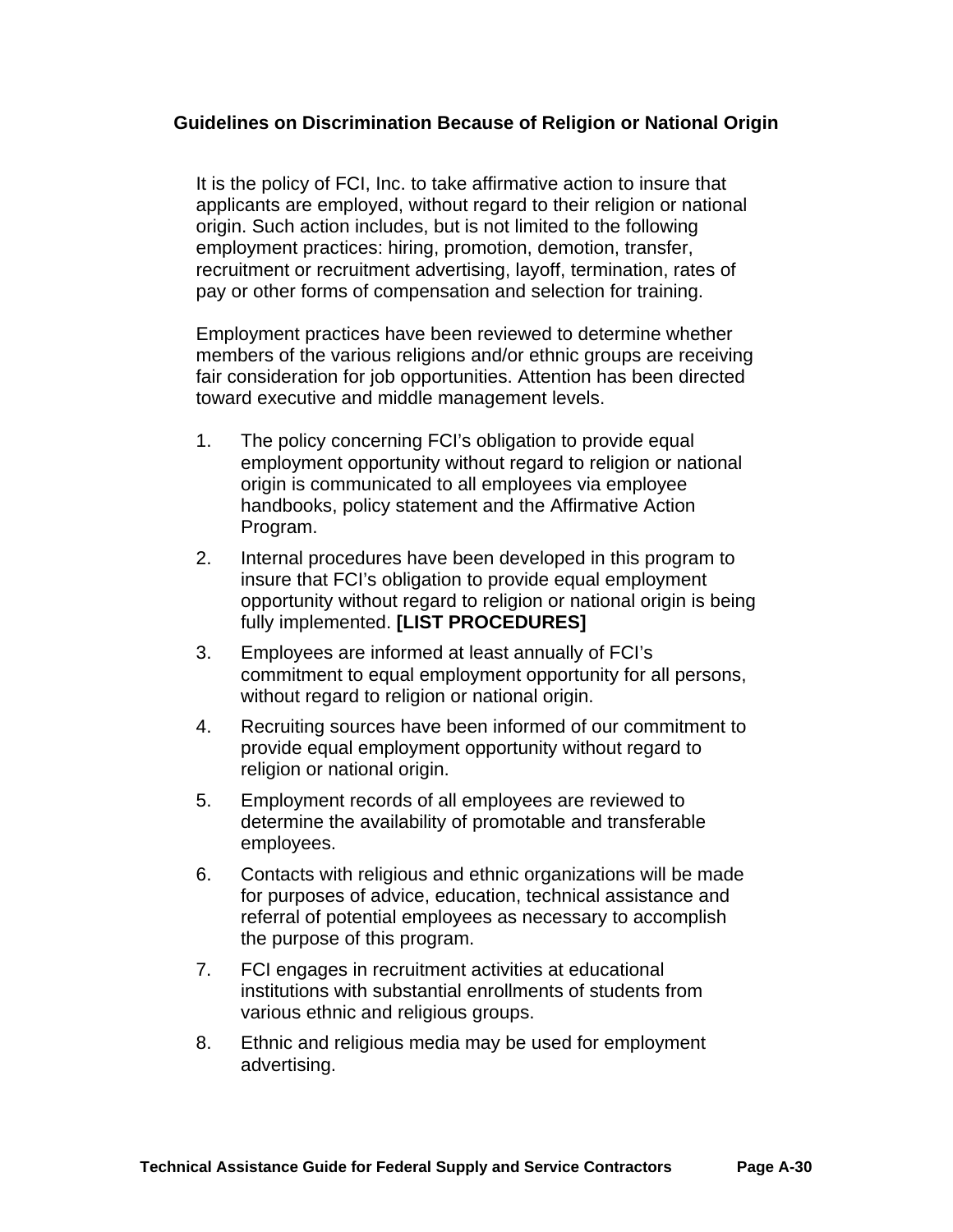Reasonable accommodations to the religious observances and practices of employees or prospective employees will be made, unless doing so would result in undue hardship. In determining whether undue hardship exists, factors such as the cost to the company and the impact on the rights of other employees.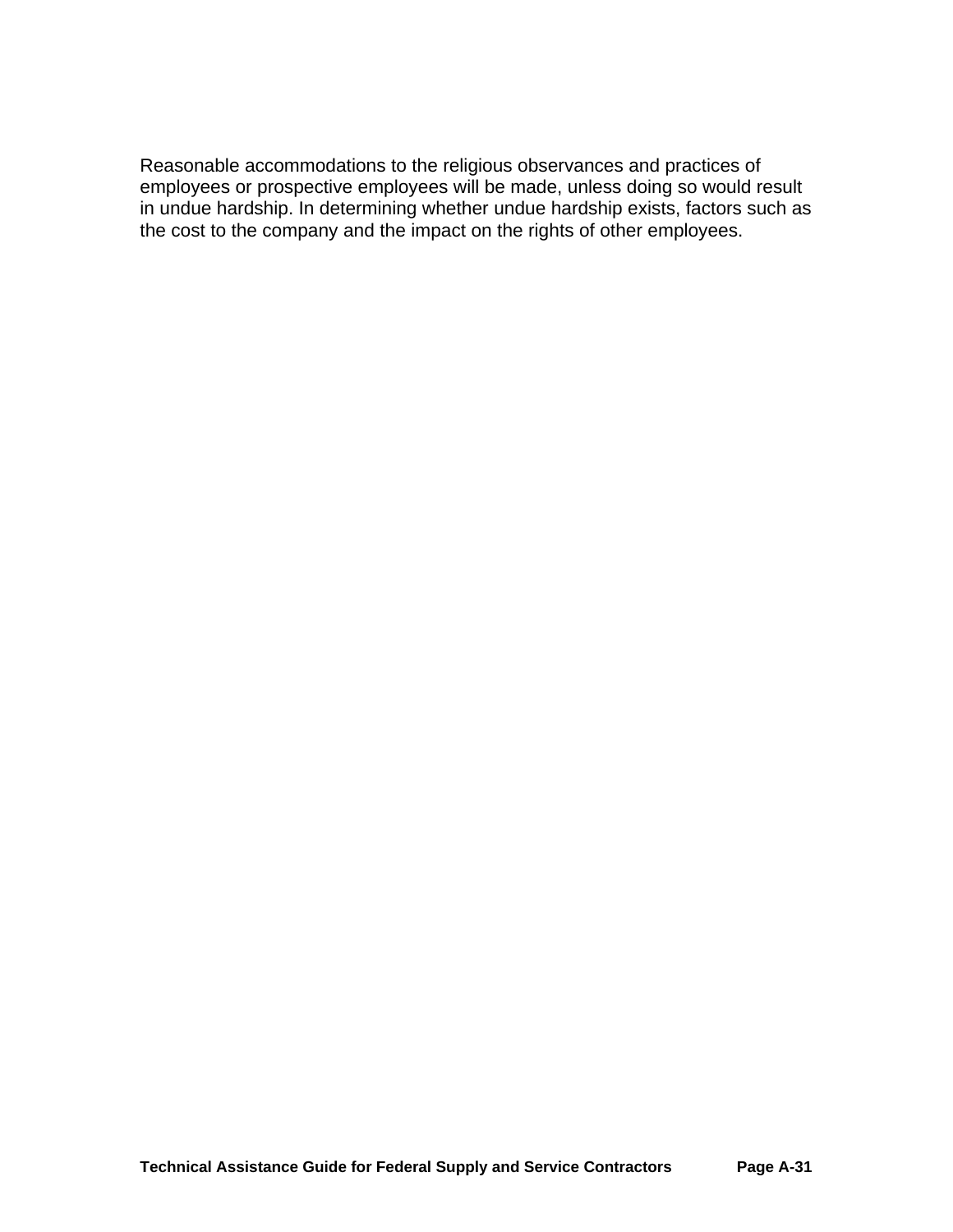### **Appendix B SECTION 503 & VEVRAA SAMPLE AFFIRMATIVE ACTION PROGRAM**

#### **Title 41 CFR Section**

| Policy Statement - Equal Employment Opportunity<br>for Individuals with Disabilities and Protected Veterans | 60-250.44(a), 60-300.44(a) | $60-741.44(a)$                                |
|-------------------------------------------------------------------------------------------------------------|----------------------------|-----------------------------------------------|
| <b>Review of Personnel Processes</b>                                                                        | 60-250.44(b), 60-300.44(b) | 60-741.44(b)                                  |
| Review of Physical and Mental Job Qualifications                                                            | 60-250.44(c), 60-300.44(c) | 60-741.44(c)                                  |
| Reasonable Accommodation                                                                                    | 60-250.44(d), 60-300.44(d) | 60-741.44(d)                                  |
| <b>Harassment Prevention</b><br>(and Prohibition Against Retaliation)                                       | 60-250.44(e), 60-300.44(e) | 60-741.44(e)                                  |
| <b>External Dissemination of EEO Policy</b>                                                                 |                            | 60-250.44(f), 60-300.44(f)<br>60-741.44(f)    |
| Internal Dissemination of EEO Policy                                                                        | 60-250.44(g), 60-300.44(g) | $60 - 741.44(q)$                              |
| <b>Audit and Reporting System</b>                                                                           | 60-250.44(h), 60-300.44(h) | 60-741.44(h)                                  |
| Establishment of Responsibility for AAP Implementation                                                      |                            | 60-250.44(i), 60-300.44(i)<br>60-741.44(i)    |
| Training to Ensure AAP Implementation                                                                       |                            | $60-250.44(j)$ , 60-300.44(j)<br>60-741.44(j) |
| Sample Invitation to Self-Identify                                                                          |                            | 60-250.42, 60-300.42,<br>60-741.42            |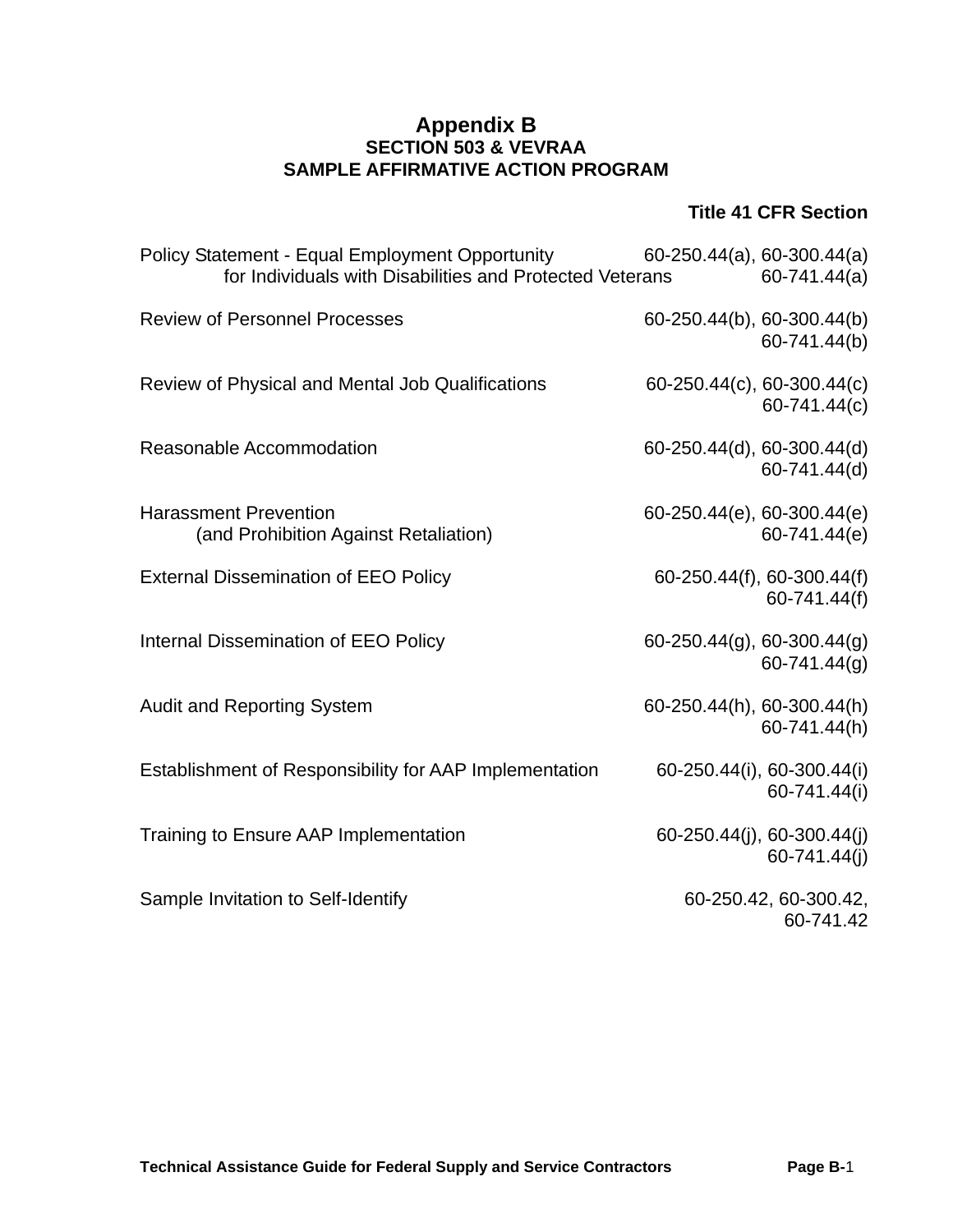#### **Policy Statement - Equal Employment Opportunity for Individuals with Disabilities and Protected Veterans**

It is the policy of Federal Contractor, Inc. (FCI) not to discriminate against any employee or applicant for employment because he or she is an individual with a disability or a protected veteran, (*i.e.*, disabled veteran, Armed Forces service medal veteran, recently separated veteran, or other veteran who served during a war, or in a campaign or expedition for which a campaign badge has been authorized). It is also the policy of FCI to take affirmative action to employ and to advance in employment, all persons regardless of their status as individuals with disabilities or protected veterans, and to base all employment decisions only on valid job requirements. This policy shall apply to all employment actions, including but not limited to recruitment, hiring, upgrading, promotion, transfer, demotion, layoff, recall, termination, rates of pay or other forms of compensation and selection for training, including apprenticeship, at all levels of employment.

Employees and applicants of FCI will not be subject to harassment on the basis of disability or status as a protected veteran. Additionally, retaliation, including intimidation, threats, or coercion, because an employee or applicant has objected to discrimination, engaged or may engage in filing a complaint, assisted in a review, investigation, or hearing or have otherwise sought to obtain their legal rights under any Federal, State, or local EEO law regarding individuals with disabilities or protected veterans is prohibited.

As General Manager of FCI, I am committed to the principles of Affirmative Action and Equal Employment Opportunity. In order to ensure dissemination and implementation of equal employment opportunity and affirmative action throughout all levels of the company, I have selected the Personnel Manager as the Equal Employment Opportunity (EEO) Manager for FCI. One of the Personnel Manager's duties will be to establish and maintain an internal audit and reporting system to allow for effective measurement of FCI's programs.

In furtherance of FCI's policy regarding Affirmative Action and Equal Employment Opportunity, FCI has developed a written Affirmative Action Program which sets forth the policies, practices and procedures that FCI is committed to in order to ensure that its policy of nondiscrimination and affirmative action for qualified individuals with disabilities and qualified protected veterans is accomplished. This Affirmative Action Program is available for inspection by any employee or applicant for employment upon request, during normal business hours, in the Administration Department. Interested persons should contact the Personnel Manager at 555-555-1212 for assistance.

**Roger Wilco January 1, 2009 Federal Contractor, Inc.**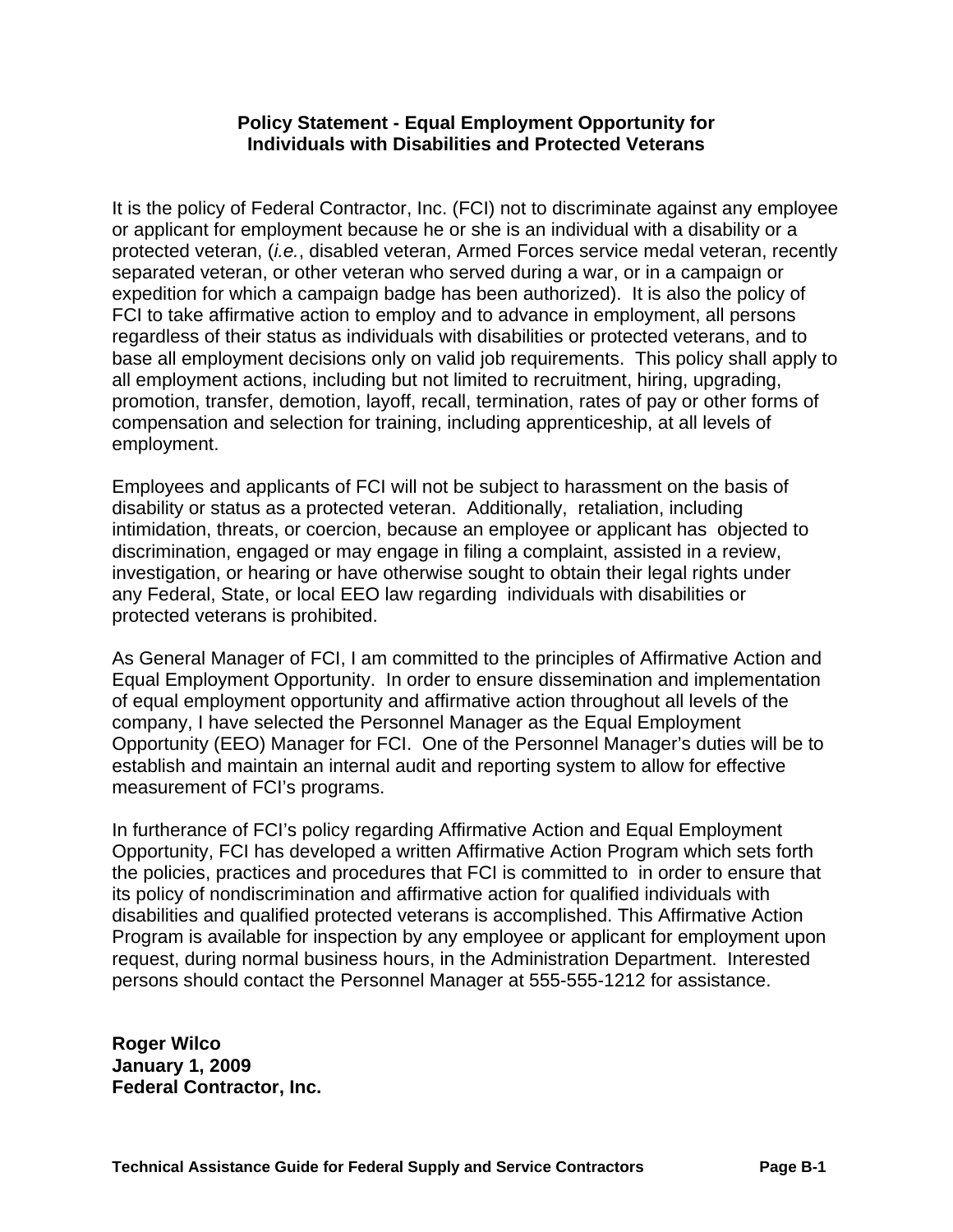#### **Review of Personnel Processes**

FCI reviews annually its personnel processes to determine whether its present procedures assure careful, thorough and systematic consideration of the qualifications of known individuals with disabilities and protected veterans. This review covers all procedures related to the filling of job vacancies either by hire or by promotion, as well as all training opportunities offered or made available to employees.

In determining the qualifications of veterans, FCI limits its consideration of a protected veteran's military record, including discharge papers, to only that portion of the record, which is relevant to the specific job qualifications for which the veteran is being considered.

Based upon FCI's review of its personnel processes, FCI will modify the personnel processes when necessary, and will include the development of new procedures in this Affirmative Action Program to ensure equal employment opportunity. To date, no modifications have been necessary.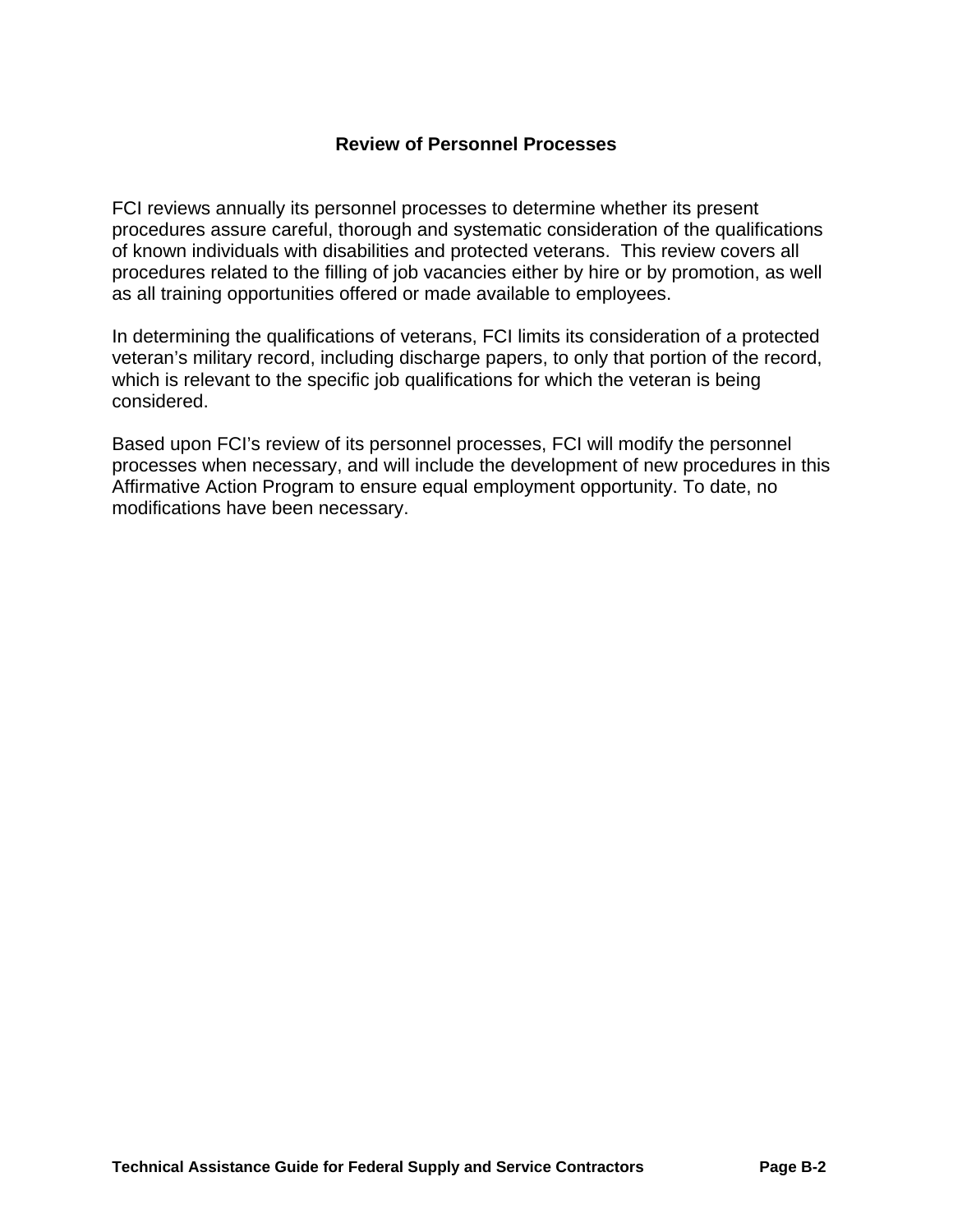#### **Review of Physical and Mental Job Qualification Standards**

The physical and mental job qualifications of all jobs were reviewed during calendar year 2009 to ensure that, to the extent that such qualification requirements tend to screen out qualified individuals with disabilities and qualified disabled veterans, job qualifications are consistent with business necessity and the safe performance of the job.

No qualification requirements were identified that are likely to have a screening effect. All job qualification requirements were found to be job-related and consistent with business necessity and safety.

FCI will continue to review physical and mental job qualification requirements whenever a job is vacated and the company intends to fill it through either hiring or promotion and will conduct a qualifications review whenever job duties change.

No pre-employment physical examinations or questionnaires are used by FCI's hiring process.

If at any time in the future, FCI should inquire into an employee's physical or mental condition or should conduct a medical examination, FCI affirms that such inquiries or exams will be conducted in accordance with the Section 503 regulations and that information obtained as a result of the inquiry or exam will be kept confidential, except as otherwise provided for in the Section 503 regulations. The results of the examination or inquiry will only be used in accordance with the Section 503 Regulations.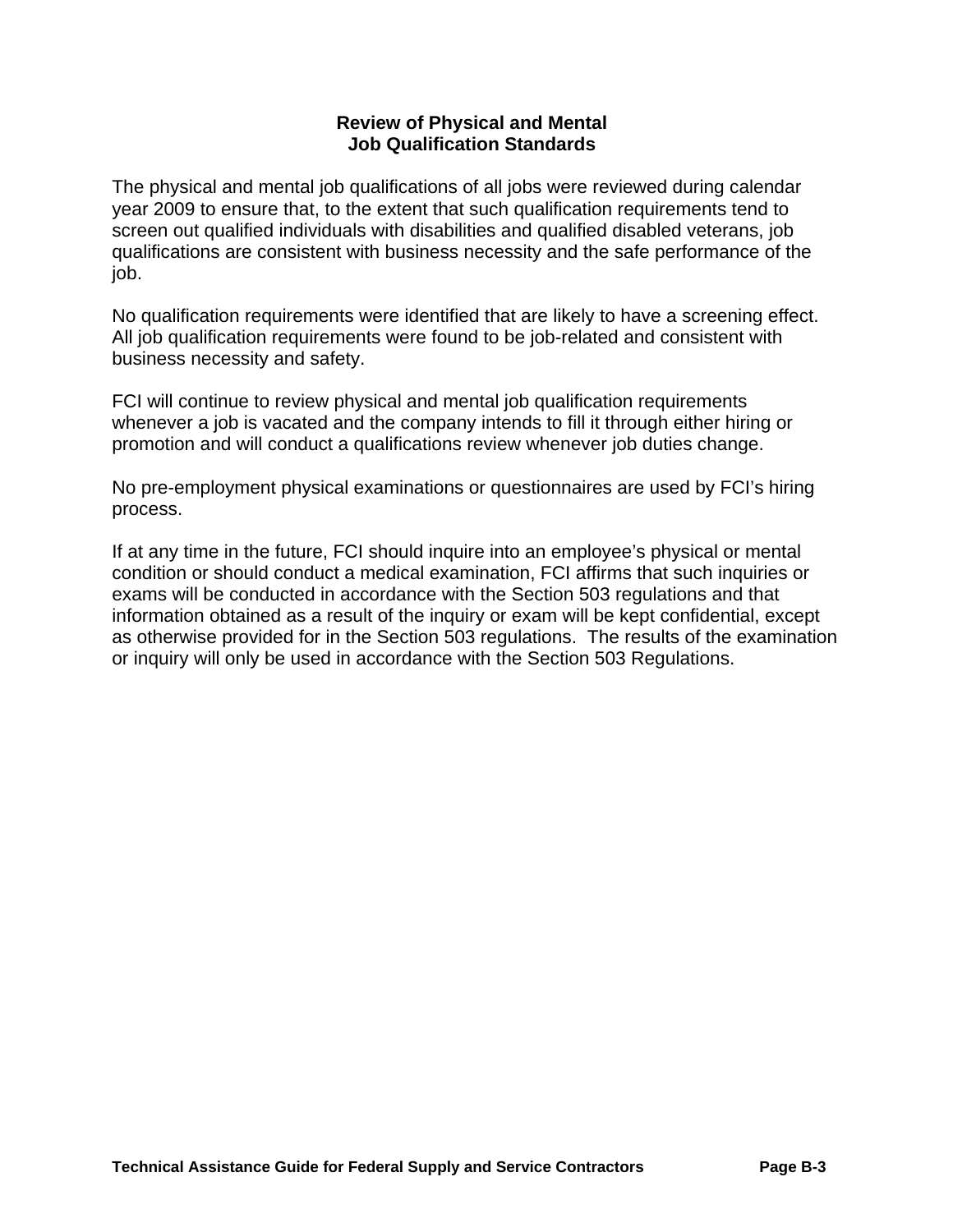#### **Reasonable Accommodation to Limitations Due to Disability**

FCI commits to making reasonable accommodation to the known physical or mental limitations of qualified individuals with disabilities and qualified disabled veterans, unless such accommodation would impose an undue hardship on the conduct of its business. FCI also commits to engaging in an interactive process with the person requesting the accommodation (or their representative), as needed, to determine an appropriate accommodation. Undue hardship will be determined by assessing whether the requested accommodation would cause significant difficulty or expense, as provided for in the Section 503 regulations.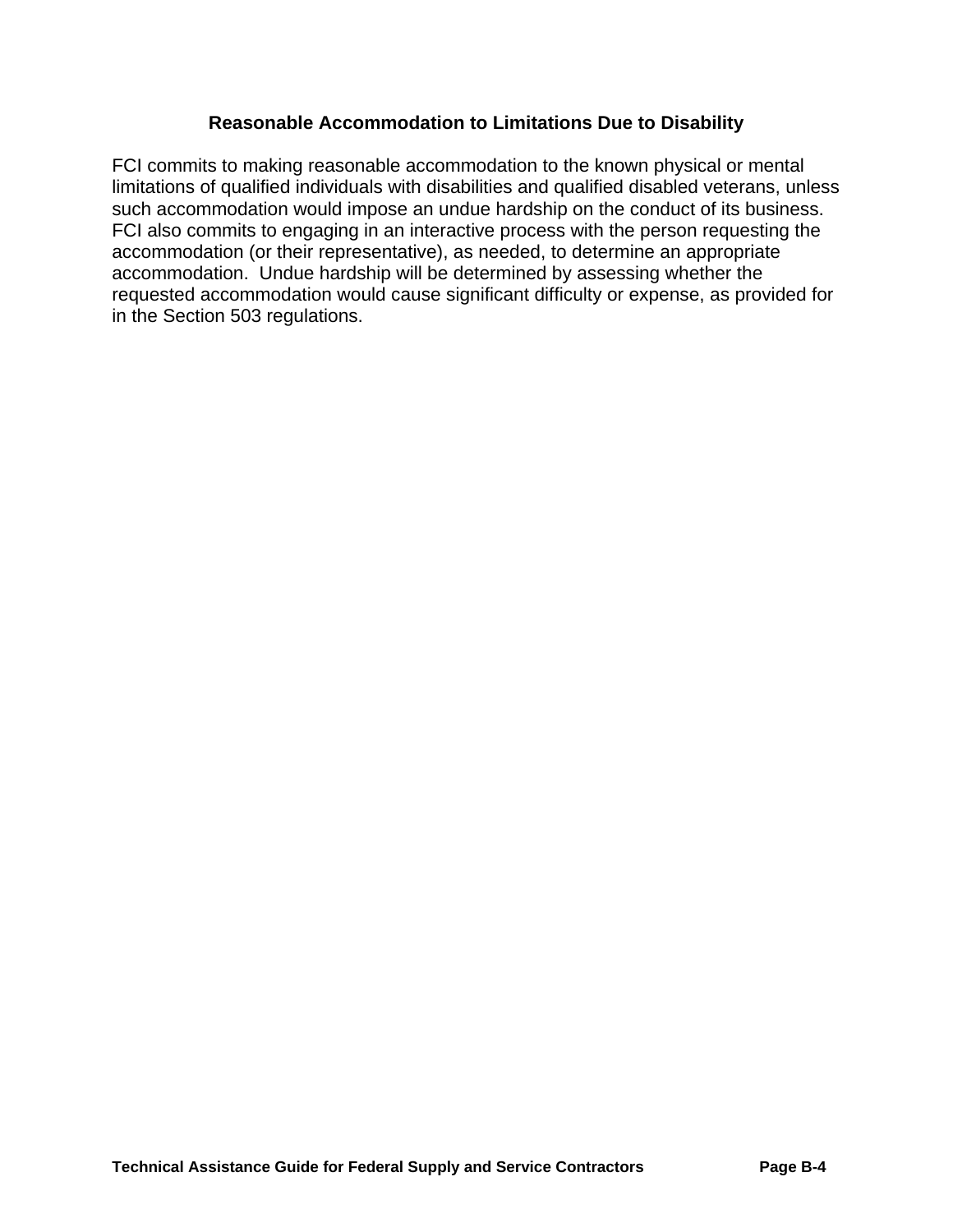### **Harassment Prevention and Prohibition Against Retaliation**

Employees and applicants of FCI will not be subject to harassment because of disability or their status as a protected veteran. If an employee or applicant believes that he/she has been subject to harassment, he/she may file a complaint with the Personnel Manager's office. Any employee or applicant who believes that they have been subject to harassment because of their disability or status as a protected veteran should promptly contact a manager in their chain of command, or promptly contact the Personnel Manager at 555-555-1213 for assistance.

 Retaliation, including intimidation, threat, or coercion, against an employee or applicant because they have objected to discrimination, engaged or may engage in filing a complaint, assisted in a review, investigation, or hearing or have otherwise sought to obtain their legal rights under any Federal, State, or local EEO law regarding individuals with disabilities or protected veterans is prohibited. Any employee or applicant who believes that they have been subject to retaliation because of their disability or status as a protected veteran should contact the Personnel Manager at 555- 555-1213 for assistance.

This policy is communicated to all employees and supervisors annually; most recently on December 1, 2008**,** and a notice is posted in the personnel office.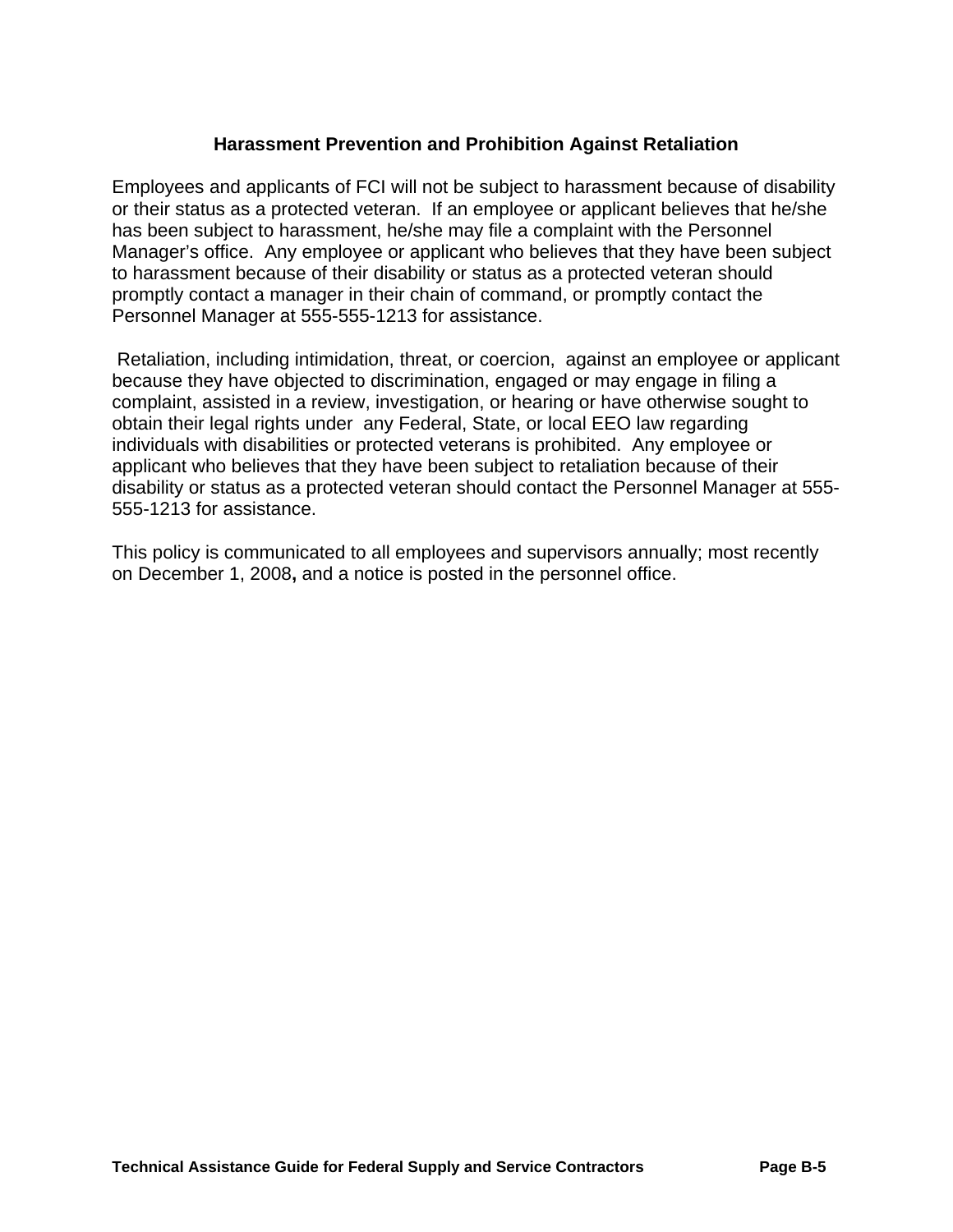#### **External Dissemination of Policy, Outreach and Positive Recruitment**

All subcontractors, vendors and suppliers have been sent written notification of FCI's Equal Employment Opportunity and Affirmative Action policy regarding the employment of qualified individuals with disabilities and qualified protected veterans. All recruiting sources, including State employment agencies, educational institutions and social service agencies have been informed of the company's policy concerning the employment of qualified individuals with disabilities and qualified protected veterans and have been advised to actively recruit and refer qualified persons for job opportunities.

FCI lists all suitable employment openings with the appropriate employment service delivery system where the openings occur and maintains regular contact with the local Veterans Employment Representative. A copy of FCI's Affirmative Action Policy for qualified individuals with disabilities and qualified protected veterans is provided to the State Employment Service annually.

Formal briefing sessions are held with representatives from recruitment sources and placement agencies, which include facility tours, discussion of current and prospective position openings, job descriptions and required qualifications and explanations of FCI's selection procedures. Formal arrangements have been made to ensure that each recruitment source is provided with timely notice of job opportunities, to ensure that recruitment sources have an opportunity to refer qualified candidates.

FCI participates in local job fairs sponsored by support groups for individuals with disabilities and veterans.

The equal employment opportunity clause concerning the employment of qualified individuals with disabilities and qualified protected veterans are included in all nonexempt subcontracts and purchase orders.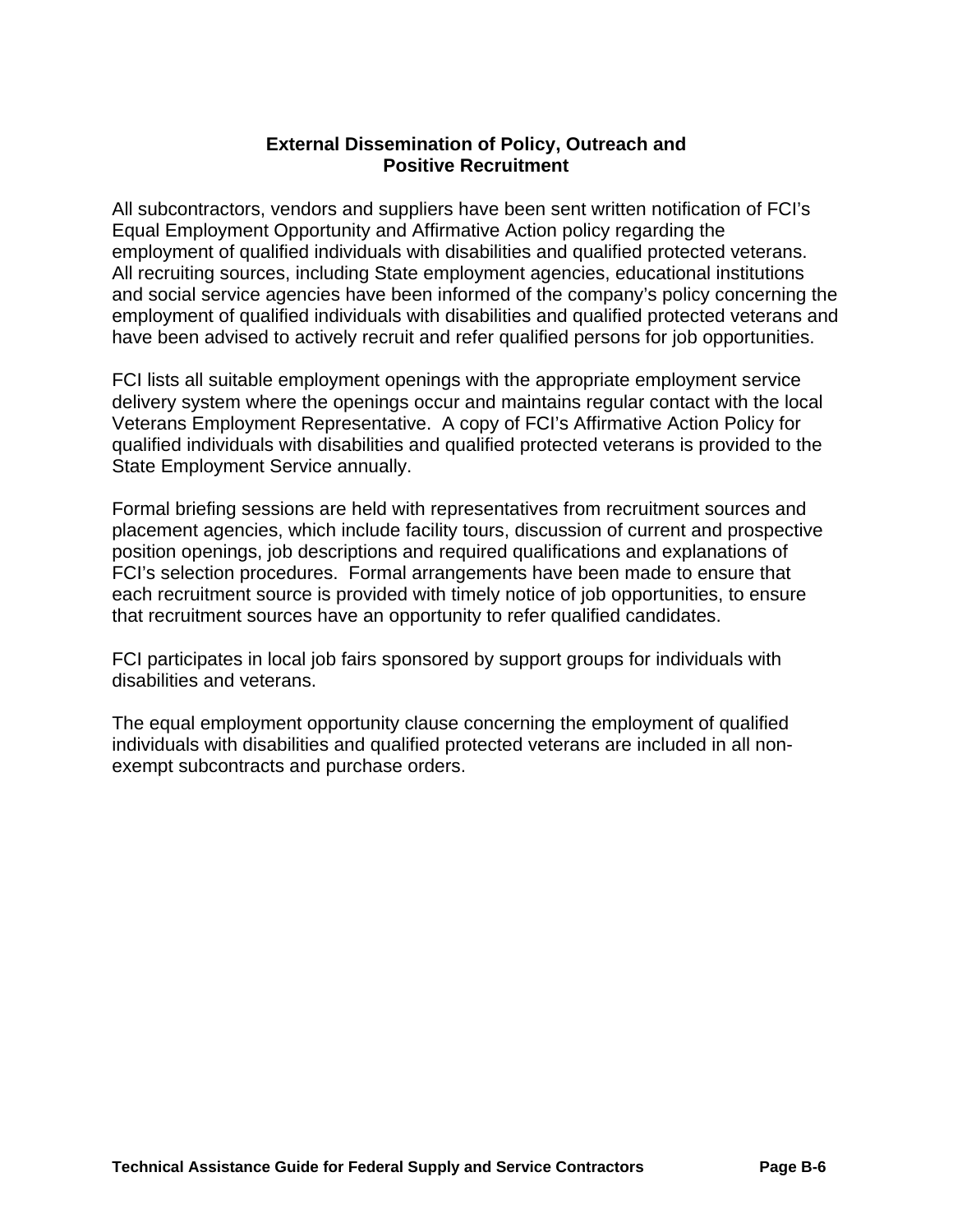### **Internal Dissemination of Policy**

Copies of our affirmative action programs will be made available for inspection to any employee or applicant upon request to promote understanding, acceptance and support. Policies are re-emphasized to managers and supervisors annually.

FCI's Affirmative Action policy and the EEO poster are posted on bulletin boards located throughout our facilities and office work areas.

All applicants have been invited to identify themselves as an individual with a disability, as defined in Section 503 of the Rehabilitation Act of 1973, as amended, and/or as a protected veteran under the equal employment opportunity provisions of the Vietnam Era Veterans' Readjustment Assistance Act of 1974, as amended, if they wish to benefit under this affirmative action program. Such invitation has been posted on bulletin boards throughout the facility and work areas. Employees may selfidentify at anytime.

All employees are advised annually of the company's policy and encouraged to aid in FCI's affirmative action efforts to ensure a fair and effective program.

Briefing sessions are conducted annually for managers and supervisors to review the applicable regulations and to discuss such affirmative action measures as training and reasonable accommodation. The last such meeting was held on December 1, 2008.

When making internal Equal Opportunity audits, implementation of this affirmative action program will be reviewed.

This facility's Personnel Manager has attended State-sponsored workshops, which stressed the use of vocational rehabilitation agencies in hiring qualified individuals with disabilities and qualified disabled veterans and the provision of reasonable accommodation.

Articles (and pictures) regarding accomplishments of employees who are individuals with disabilities and protected veterans shall be included in Company and/or facility publications.

At least once a year the policy is distributed to all employees.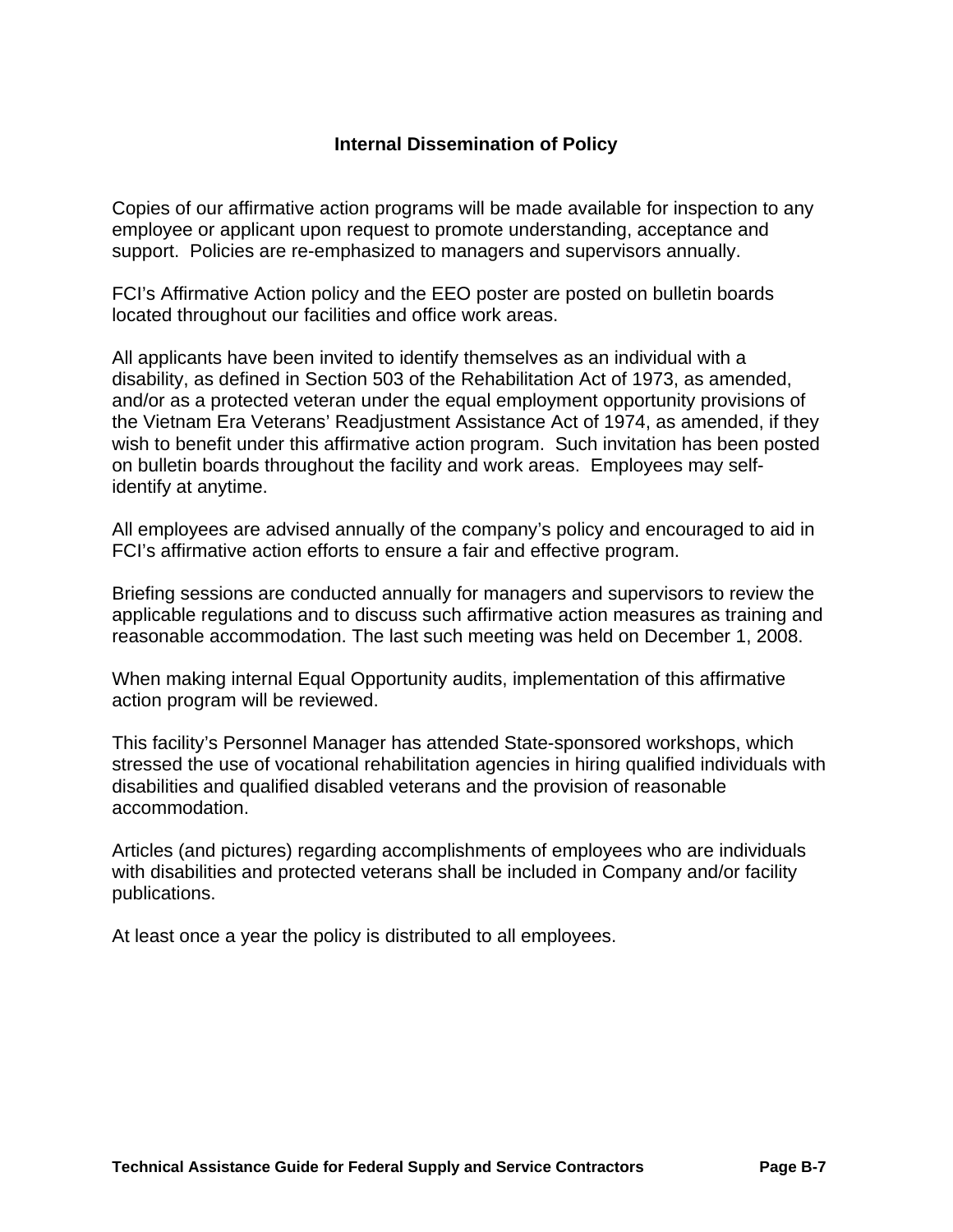## **Audit and Reporting Systems**

The Personnel Manager has the responsibility for developing and preparing the formal documents of the AAP. The Personnel Manager is responsible for the effective implementation of the AAP; however, responsibility is likewise vested with each department manager and supervisor. FCI's audit and reporting system is designed to:

- Measure the effectiveness of the AAP/EEO program;
- Document personnel activities;
- Identify problem areas where remedial action is needed; and
- Determine the degree to which FCI's AAP goals and objectives have been obtained.

The following activities are reviewed at least annually to ensure freedom from discrimination or stereotyping of individuals with disabilities and protected veterans in any manner, including that which may limit their access to any job for which they are qualified:

- Recruitment, advertising, and job application procedures;
- Hiring, promotion, upgrading, award of tenure, layoff, recall from layoff;
- Rates of pay and any other forms of compensation including fringe benefits;
- Job assignments, job classifications, job descriptions, and seniority lists;
- Sick leave, leaves or absence, or any other leave;
- Training, apprenticeships, attendance at professional meetings and conferences; and
- Any other term, condition, or privilege of employment.

FCI's audit system includes a quarterly report documenting FCI's efforts to comply with its EEO/AAP responsibilities. Managers and supervisors are asked to report any current or foreseeable EEO problem areas and are asked to outline their suggestions/recommendations for solutions. If problem areas arise, the manager or supervisor is to report problem areas immediately to the Personnel Manager. During quarterly reporting, the following occurs:

- 1. The Personnel Manager will discuss any problems relating to significant rejection ratios, EEO charges, etc., with the General Manager; and
- 2. The Personnel Manager will report the status of the FCI's AAP goals and objectives to the General Manager. The Personnel Manager will recommend remedial actions for the effective implementation of the AAP.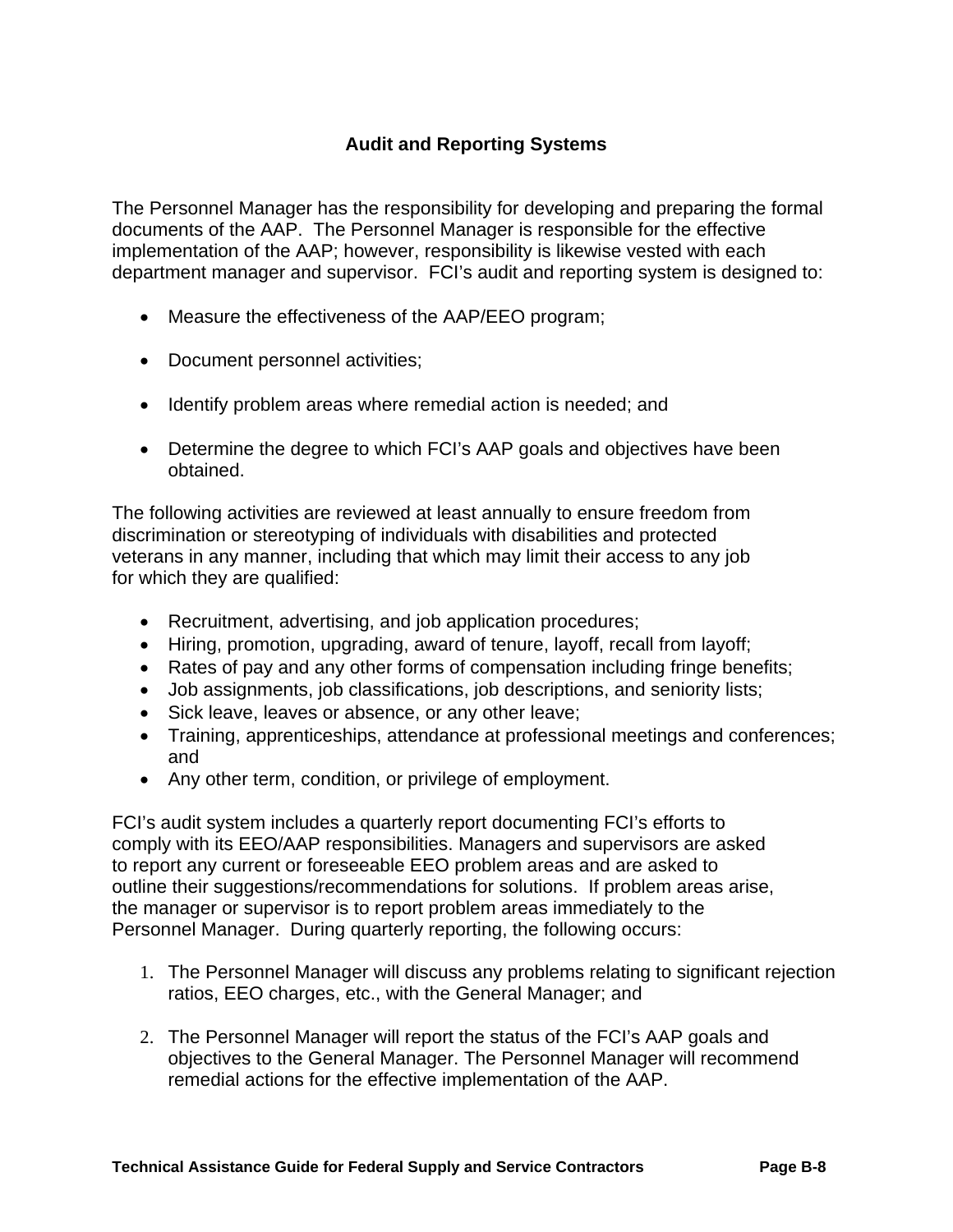## **Responsibility for Implementation of AAP**

#### **Responsibilities of the Equal Employment Opportunity Manager**

In furtherance of FCI's commitment to Affirmative Action and Equal Employment Opportunity for individuals with disabilities and protected veterans, the Personnel Manager has the responsibility for designing and ensuring effective implementation of FCI's AAP. These responsibilities include, but are not limited to:

- 1. The development of the AAP for individuals with disabilities and protected veterans, policy statements, personnel policies and procedures, internal and external communication of the policy, and monitoring the effectiveness of these actions;
- 2. Reviewing all personnel actions, policies, and procedures to ensure compliance with FCI's affirmative action obligations;
- 3. Reviewing the qualifications of all applicants and employees to ensure qualified individuals are treated in a nondiscriminatory manner when hiring, promotion, transfer and termination actions occur;
- 4. Assisting in the identification of problem areas and the development of solutions to those problems;
- 5. Monitoring the effectiveness of the program on a continuing basis through the development and implementation of an internal audit- and reporting-system that measures the effectiveness of the program;
- 6. Keeping the General Manager of FCI informed of equal opportunity progress and problems within the company through quarterly reports;
- 7. Providing department managers with a copy of the Affirmative Action Program for Qualified Individuals with Disabilities and Qualified Protected Veterans and reviewing the program with them on an annual basis to ensure knowledge of their responsibilities for implementation of the program;
- 8. Reviewing the company's AAP for individuals with disabilities and protected veterans with all managers and supervisors at all levels to ensure that the policy is understood and is followed in all personnel activities;
- 9. Auditing the contents of company bulletin boards annually to ensure that compliance information is posted and is up-to-date;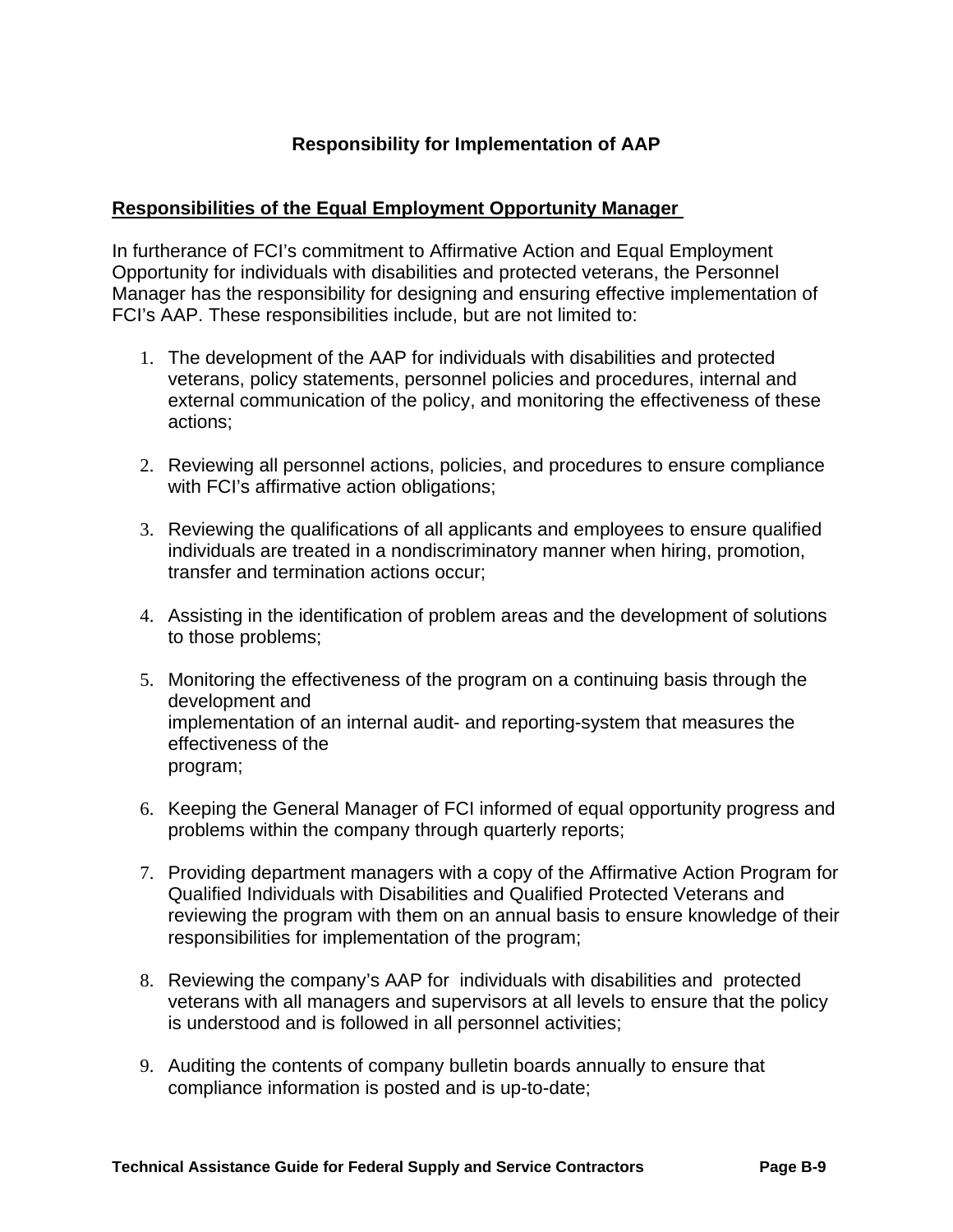- 10. Serving as liaison between FCI and enforcement agencies; and
- 11. Serving as liaison between FCI and organizations for individuals with disabilities and protected veterans.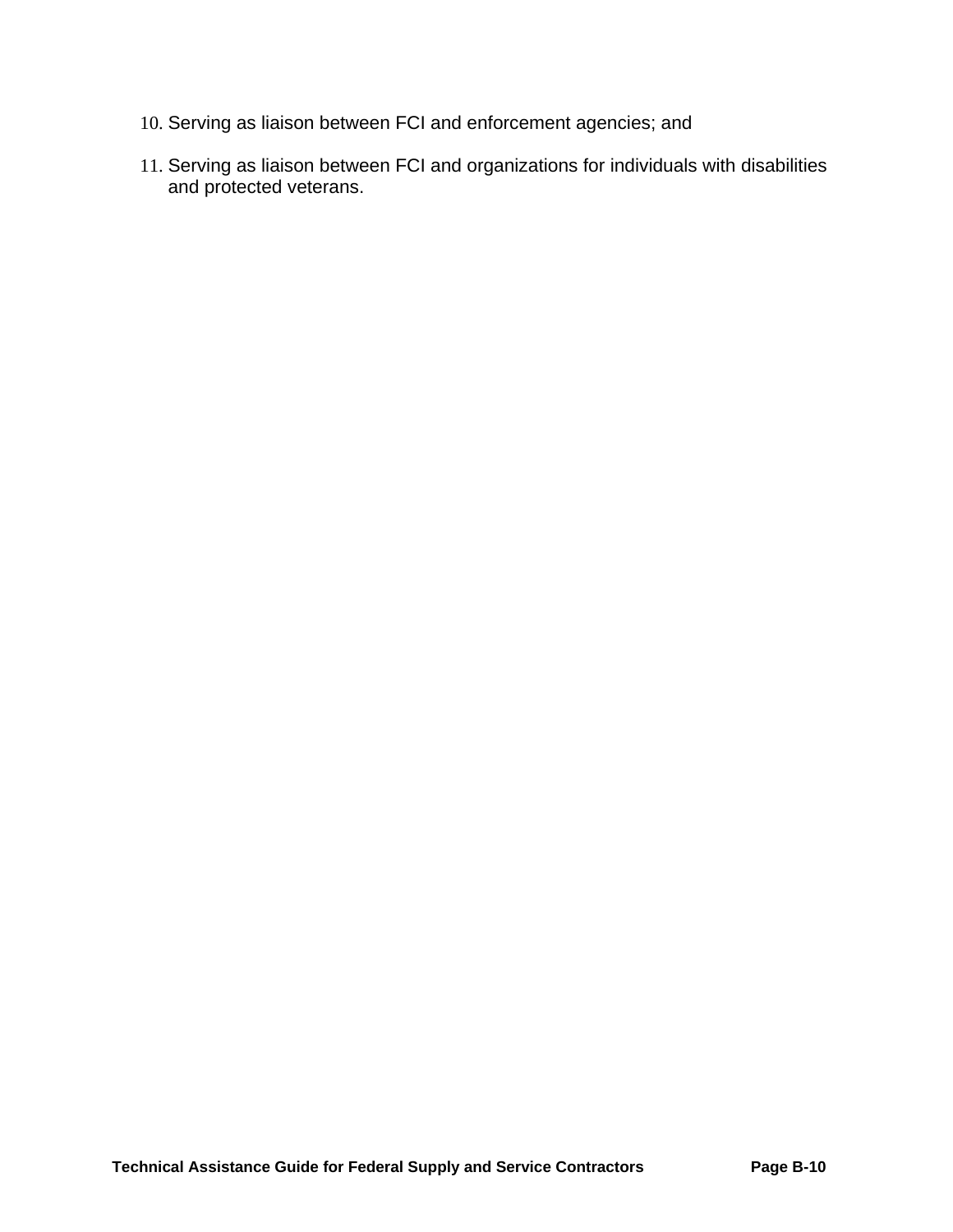## **Responsibilities of Managers and Supervisors**

Managers and supervisors are advised annually of their responsibilities under the company's AAP for individuals with disabilities and protected veterans and of their obligations to:

- 1. Review the company's Affirmative Action policy for individuals with disabilities and protected veterans with subordinate managers and supervisors to ensure that they are aware of the policy and understand their obligation to comply with it in all personnel actions;
- 2. Assist in the identification of problem areas, formulate solutions, and establish departmental goals and objectives when necessary;
- 3. Review the qualifications of all applicants and employees to ensure qualified individuals are treated in a nondiscriminatory manner when hire, promotion, transfer, and termination actions occur; and
- 4. Review all employees' performance to ensure that nondiscrimination is adhered to in all personnel activities.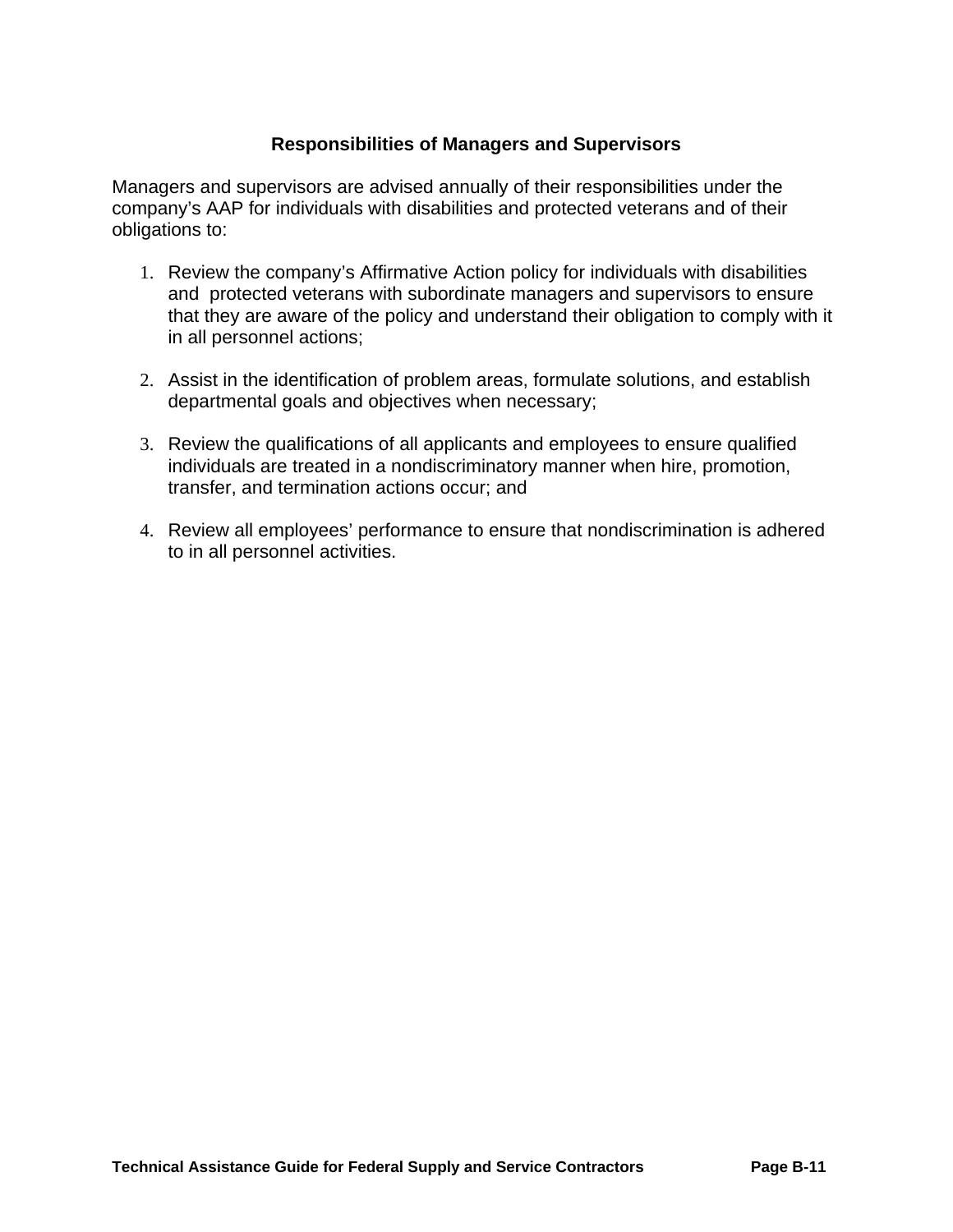## **Training to Ensure AAP Implementation**

Training is provided to all personnel involved in the recruitment, screening, hiring, promotion, disciplinary and related employment processes, to ensure that the commitments made in FCI's AAP are implemented. Training sessions were most recently conducted on December 1, 2008.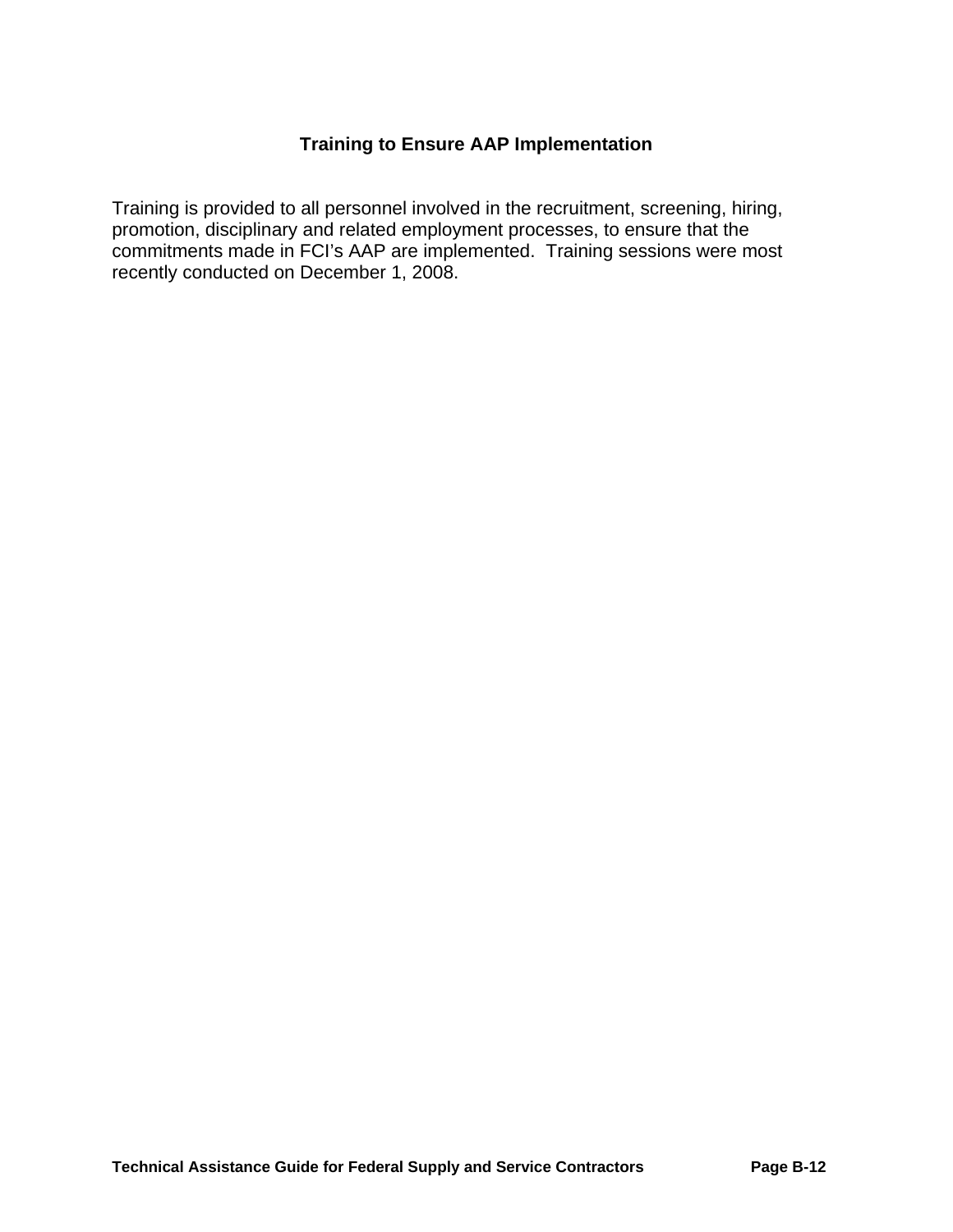#### **Invitation to Self-Identify for Protected Veterans**

<span id="page-113-0"></span>**Note: The regulations at CFR 60-300.42 permit the contractor to invite veterans to self-identify at different stages in the employment process. Accordingly, use the language in paragraph 2 of the sample Invitation to self-identify below that best fits your affirmative action program, the veterans' status (disabled veterans, Armed Forces service medal veterans, recently separated veterans, or other veterans who served during a war, or in a campaign or expedition for which a campaign badge has been authorized), and the timing of the invitation (pre-offer or post offer). See also: CFR 60-250.42, as appropriate.**

- 1. FCI, Inc. is a Government contractor subject to the Vietnam Era Veterans' Readjustment Assistance Act of 1974, as amended, (VEVRAA) which requires Government contractors to take affirmative action to employ and advance veterans in employment. VEVRAA prohibits discrimination and requires affirmative action in all personnel practices regarding protected veterans. The statute covers disabled veterans, Armed Forces service medal veterans, recently separated veterans, and other veterans who served during a war, or in a campaign or expedition for which a campaign badge has been authorized.
- 2. **An invitation to veterans:** If you are a recently separated veteran, other protected veteran, or Armed Forced service medal veteran, we would like to include you under our affirmative action program. If you would like to be included under the affirmative action program, please tell us. The term "recently separated veteran" refers to any veteran during the three-year period beginning on the date of such veteran's discharge or release from active duty. The term "other protected veteran" refers to a person who served on active duty during a war or in a campaign or expedition for which a campaign badge has been authorized, under laws administered by the Department of Defense. The term "Armed Forces service medal veteran" refers to any person who, while serving on active duty in the Armed Forces, participated in a United States military operation for which an Armed Forces service medal was awarded pursuant to Executive Order 12985 (62 FR 1209).<sup>[10](#page-113-0)</sup>

**An invitation to disabled veterans only:** If you are a disabled veteran, we would like to include you in our affirmative action program. If you would like to be included under the affirmative action program, please tell us. This information will assist us in placing you in an appropriate position and in making any necessary accommodations for your disability. The term "disabled veteran" refers to a veteran who is entitled to compensation (or who, but for the receipt of military retired pay, would be entitled to compensation) under laws administered by the Secretary of Defense, or was discharged or released from active duty because of a service-connected disability.

 $\overline{a}$ 

 $10$  Additional information about the Armed Forces service medal is found at: http://www.opm.gov/veterans/html/vgmedal2.asp.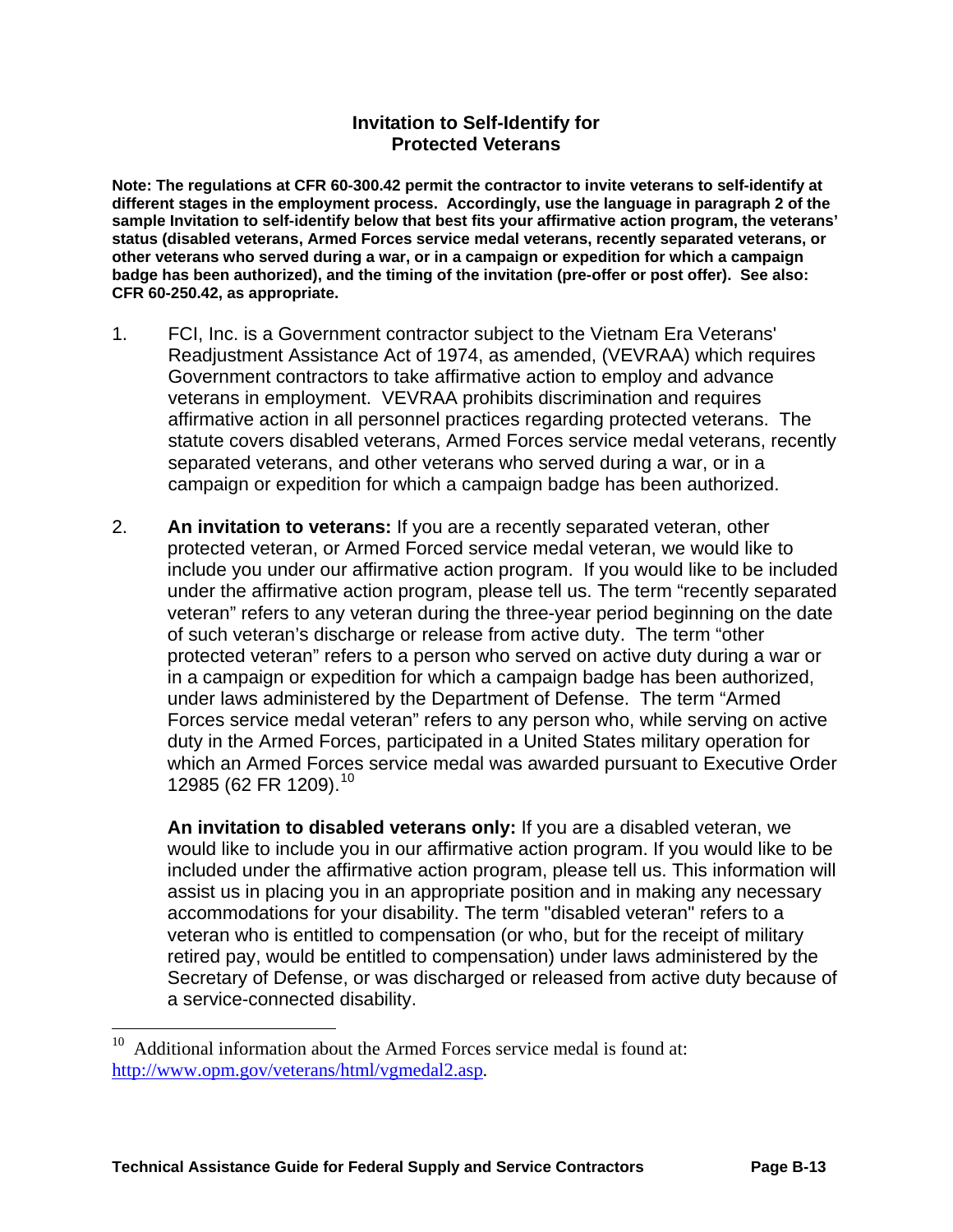**An invitation to both:** If you are a disabled veteran, recently separated veteran, other protected veteran, or Armed Forces service medal veteran, we would like to include you under our affirmative action program. If you would like to be included under the affirmative action program, please tell us. [Include definitions of veteran categories].

- 3. You may inform us of your desire to benefit under the program at this time and/or at any time in the future.
- 4. Submission of this information is voluntary and refusal to provide it will not subject you to any adverse treatment. The information provided will be used only in ways that are not inconsistent with the Vietnam Era Veterans' Readjustment Assistance Act of 1974, as amended.
- 5. The information you submit will be kept confidential, except that (i) supervisors and managers may be informed regarding restrictions on the work or duties of disabled veterans, and regarding necessary accommodations; (ii) first aid and safety personnel may be informed, when and to the extent appropriate, if you have a condition that might require emergency treatment; and (iii) Government officials engaged in enforcing laws administered by OFCCP, or enforcing the Americans with Disabilities Act, as amended, may be informed.
- 6. **[Insert a brief summary of the relevant portion of affirmative action program for protected veterans.]** A written copy of this Affirmative Action Program is available for inspection by any employee or applicant for employment, during normal business hours, in the Personnel Department. Interested persons should contact **[NAME, TITLE]**, at **[PHONE NUMBER]** for assistance.
- 7. If you are a disabled veteran it would assist us if you tell us about (i) any special methods, skills, and procedures that qualify you for positions that you might not otherwise be able to do because of your disability so that you will be considered for any positions of that kind, and (ii) any accommodations that we could make that would enable you to perform the job, including special equipment, changes in the physical layout of the job, elimination of certain duties relating to the job, provision of personal assistance services or other accommodations. This information will assist us in placing you in an appropriate position and in making accommodations for your disability.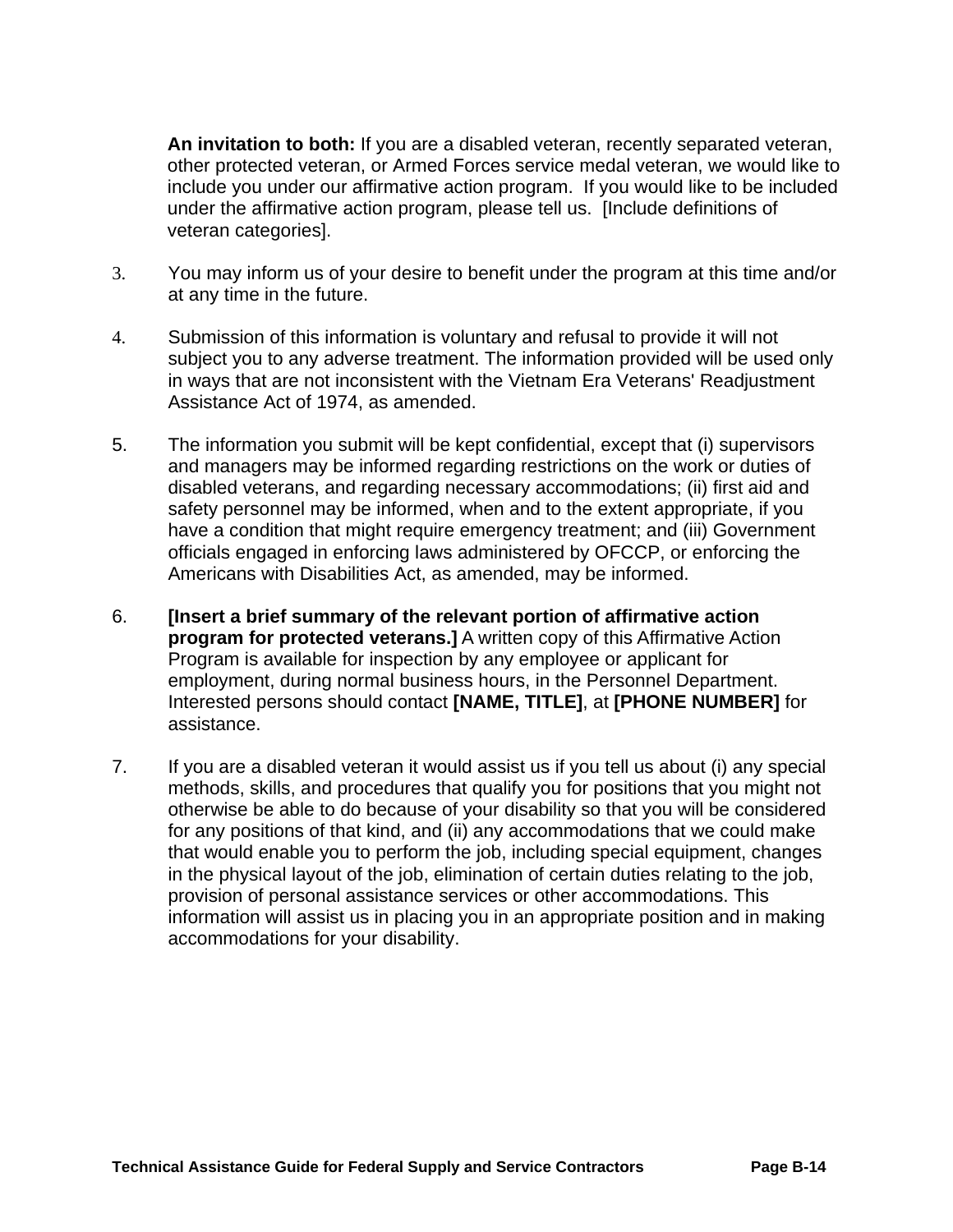### **Invitation to Self-Identify for Individuals With Disabilities**

- 1. FCI is a Government contractor subject to Section 503 of the Rehabilitation Act of 1973, as amended, which requires Government contractors to take affirmative action to employ and advance in employment qualified individuals with disabilities.
- 2. If you have a disability and would like to be considered under the affirmative action program, please tell us.
- 3. You may inform us of your desire to benefit under the program at this time and/or at any time in the future. This information will assist us in placing you in an appropriate position and in making any necessary accommodations for your disability.
- 4. Submission of this information is voluntary and refusal to provide it will not subject you to any adverse treatment. The information provided will be used only in ways that are not inconsistent with Section 503 of the Rehabilitation Act.
- 5. Information you submit about your disability will be kept confidential, except that (i) supervisors and managers may be informed regarding restrictions on the work or duties of qualified individuals with disabilities, and regarding necessary accommodations; (ii) first aid and safety personnel may be informed, when and to the extent appropriate, if the condition might require emergency treatment; and (iii) government officials engaged in enforcing laws administered by OFCCP or the Americans with Disabilities Act, as amended, may be informed.
- 6. If you are a qualified individual with a disability, we would like to include you under the affirmative action program. It would assist us if you tell us about (i) any special methods, skills, and procedures that qualify you for positions that you might not otherwise be able to do because of your disability so that you will be considered for any positions of that kind, and (ii) any needed accommodations that would enable you to perform the essential functions of the job, including special equipment, changes in the physical layout of the job, elimination of marginal job duties, provision of personal assistance services or other accommodations.
- 7. A written copy of this Affirmative Action Program is available for inspection by any employee or applicant for employment, during normal business hours, in the Administration Department. Interested persons should contact the Personnel Manager at 555-555-1212 for assistance.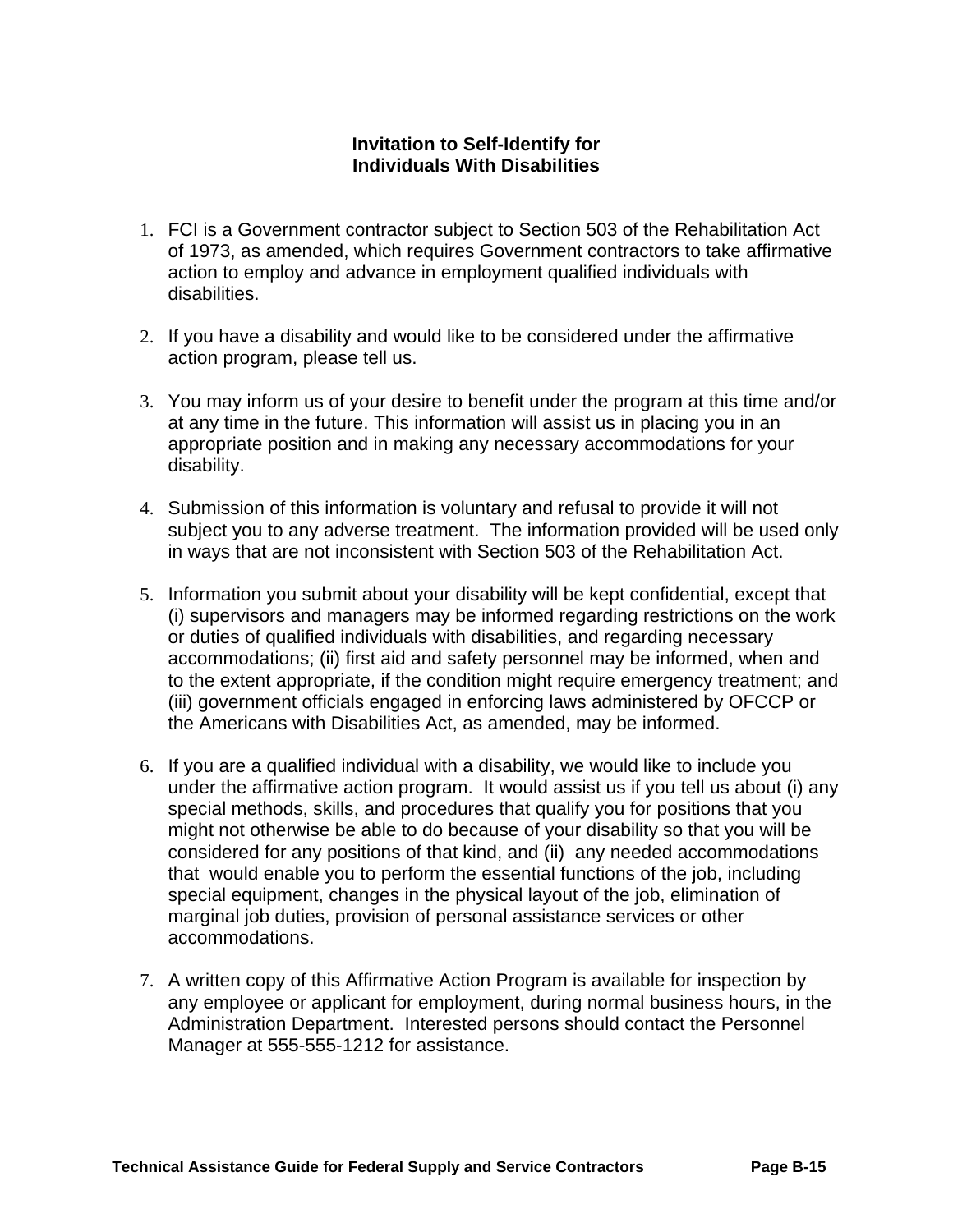# **Appendix C:**

# **Glossary of Terms**

| <i><b>Accessibility</b></i> | The extent to which a contractor's facility is readily<br>approachable and usable by individuals with disabilities,<br>particularly such areas as the personnel office, job work<br>sites, rest rooms and public areas.                                                                                                                                                                                                                                                                                                                                               |  |
|-----------------------------|-----------------------------------------------------------------------------------------------------------------------------------------------------------------------------------------------------------------------------------------------------------------------------------------------------------------------------------------------------------------------------------------------------------------------------------------------------------------------------------------------------------------------------------------------------------------------|--|
| <b>Adverse</b> impact       | A substantially different rate of selection in hiring,<br>promotion, transfer, training or other employment related<br>decisions for any race, sex or ethnic group. See definition of<br>Disparate impact.                                                                                                                                                                                                                                                                                                                                                            |  |
| <b>Affirmative Action</b>   | Actions, policies and procedures to which a contractor<br>commits itself that are designed to achieve equal<br>employment opportunity. Affirmative action obligations<br>entail thorough, systematic efforts to prevent discrimination<br>from occurring, to detect it and eliminate it as promptly as<br>possible, and recruitment and outreach measures.                                                                                                                                                                                                            |  |
| <b>Applicant flow log</b>   | A chronological compilation of applicants (including<br>Internet applicants) for employment or promotion<br>candidates, showing each individual categorized by race,<br>sex and ethnic group, who applied for each job title (or<br>group of jobs requiring similar qualifications) during a<br>specific period.                                                                                                                                                                                                                                                      |  |
| <b>Business necessity</b>   | A defense used by an employer when there is a selection<br>criterion that is facially neutral but which excludes<br>members of one sex, race, national origin or religious group<br>at a substantially higher rate than members of other groups<br>(thus creating an adverse impact). The employer must<br>prove that the requirement having the adverse impact is<br>job-related and consistent with business necessity. Business<br>necessity may also have to be proven when a qualification<br>standard screens out an individual because of their<br>disability. |  |
| Compliance                  | Meeting the requirements and obligations imposed by<br>Executive Order 11246, as amended, Section 503, of the<br>Rehabilitation Act of 1973, as amended, or 38 U.S.C.<br>§4212 (VEVRAA), and their implementing regulations.                                                                                                                                                                                                                                                                                                                                          |  |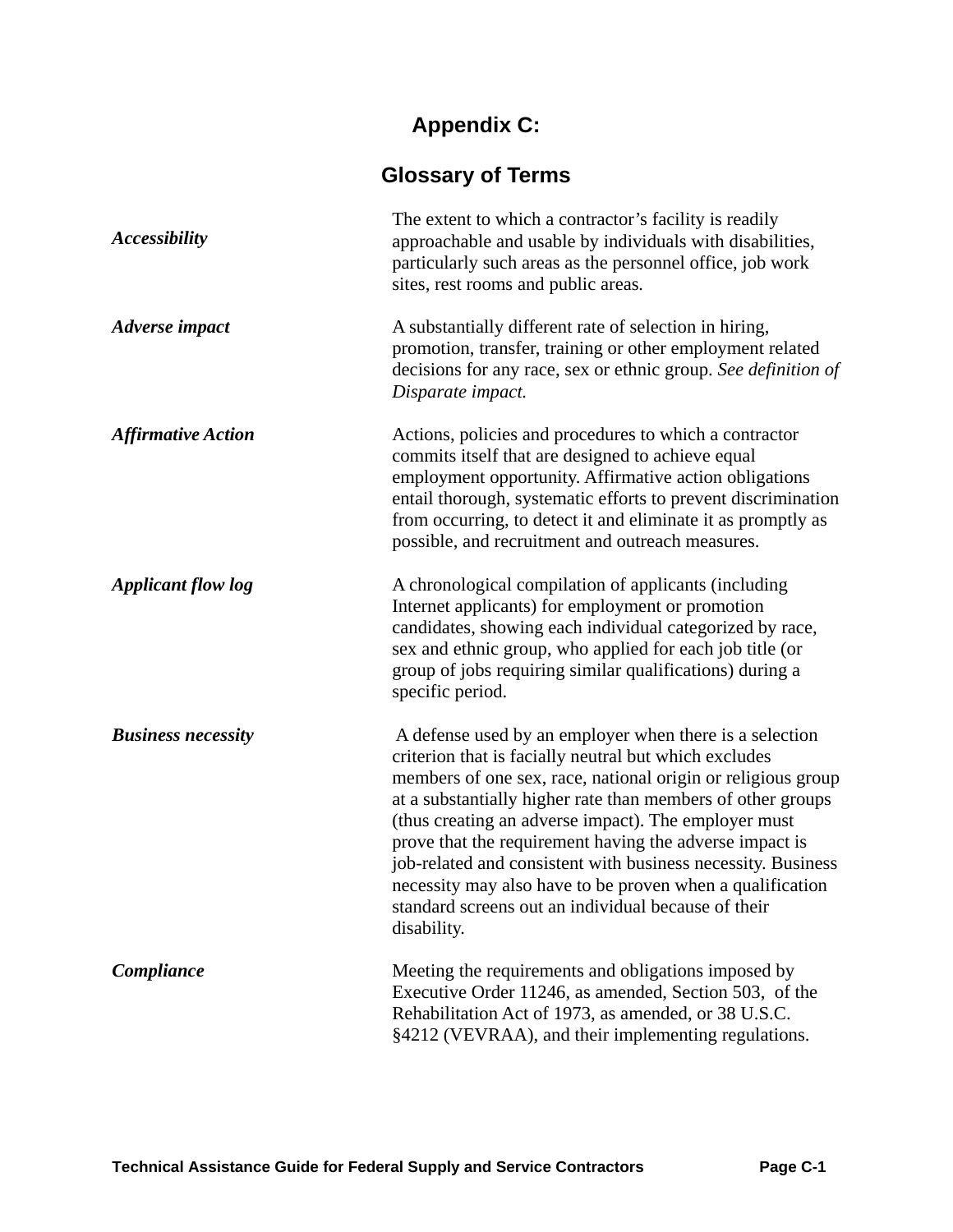| <b>Contract</b>                                 | Any Government contract or subcontract, or for purposes<br>of Executive Order 11246, any "federally assisted<br>construction contract or subcontract."                                                                                                                                                                                                                                                                                                                                                      |  |  |
|-------------------------------------------------|-------------------------------------------------------------------------------------------------------------------------------------------------------------------------------------------------------------------------------------------------------------------------------------------------------------------------------------------------------------------------------------------------------------------------------------------------------------------------------------------------------------|--|--|
| <b>Contractor</b>                               | A prime contractor or subcontractor, unless otherwise<br>indicated.                                                                                                                                                                                                                                                                                                                                                                                                                                         |  |  |
| <b>Covered Veteran</b>                          | As used in this document, this term refers to any veteran<br>who may be covered by 41 CFR Part 60-250 or 41 CFR<br>Part 60-300, as appropriate. This term includes, but is not<br>limited to, recently separated veterans, disabled veterans,<br>Armed Forces service medal veterans, and veterans who<br>served during a war or in a campaign or expedition for<br>which a campaign badge has been authorized.                                                                                             |  |  |
| Disparate impact                                | A theory or category of employment discrimination.<br>Disparate impact discrimination may be found when a<br>contractor's use of a facially neutral selection standard<br>(e.g., a test, an interview, a degree requirement) disqualifies<br>members of a particular race, ethnic or gender group at a<br>significantly higher rate than others and is not justified by<br>business necessity and job-relatedness. Intent to<br>discriminate is not necessary to this type of employment<br>discrimination. |  |  |
| Disparate treatment                             | A theory or category of employment discrimination.<br>Disparate treatment discrimination may be found when a<br>contractor treats an individual or group differently because<br>of race, color, religion, sex, national origin, disability or<br>veteran status. Intent to discriminate is a necessary element<br>in this type of employment discrimination, and may be<br>shown by direct evidence or inferentially by statistical,<br>anecdotal and/or comparative evidence.                              |  |  |
| <b>EEO-1 Report (or "Standard</b><br>Form 100") | The Equal Employment Opportunity Employer<br>Information Report. An annual report filed by certain<br>employers subject to Executive Order 11246, as amended,<br>or to Title VII of the Civil Rights Act of 1964, as amended.<br>This report details the sex and race/ethnic composition of<br>an employer's workforce by job category. The EEO-1<br>Report is filed with the Joint Reporting Committee (JRC),<br>which is composed of OFCCP and EEOC.                                                      |  |  |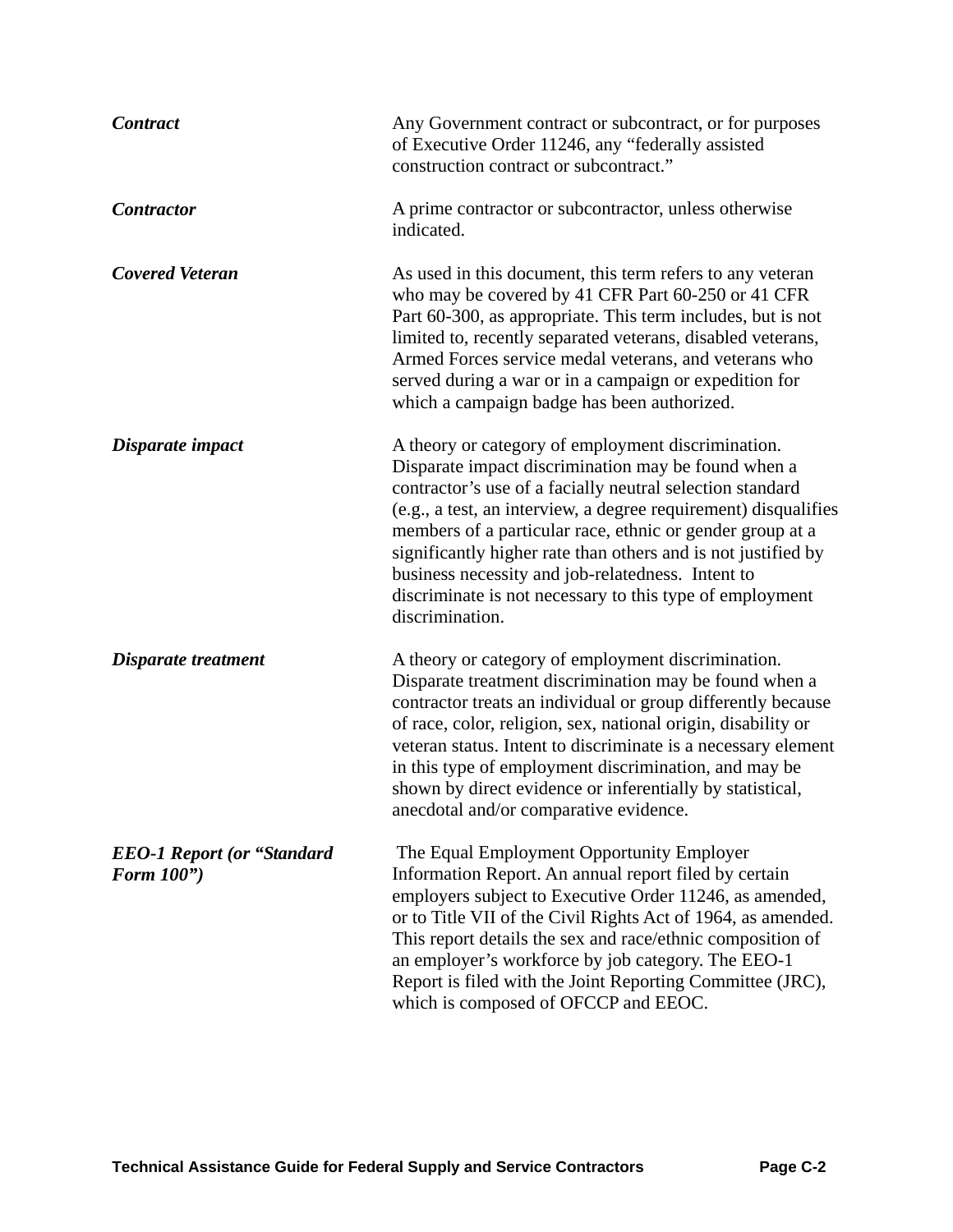| <b>Employed</b>                                         | Under criteria established by the Bureau of the Census and<br>the U.S. Department of Commerce, all civilians 16 years<br>old and over who were either:                                                                                                                                                                                                                                                                                                                                                                                               |  |  |
|---------------------------------------------------------|------------------------------------------------------------------------------------------------------------------------------------------------------------------------------------------------------------------------------------------------------------------------------------------------------------------------------------------------------------------------------------------------------------------------------------------------------------------------------------------------------------------------------------------------------|--|--|
|                                                         | "at work," meaning they performed at least some<br>a)<br>work during the reference week as paid employees or<br>in their business or profession, or on their farm, or<br>who worked 15 hours or more as unpaid workers on a<br>family farm or in a family business; or                                                                                                                                                                                                                                                                               |  |  |
|                                                         | "with a job but not at work," meaning they did not<br>b)<br>work during the reference week but had jobs or<br>businesses from which they were temporarily absent<br>due to illness, bad weather, industrial dispute,<br>vacation, or other personal reasons.                                                                                                                                                                                                                                                                                         |  |  |
|                                                         | Generally excluded from the category of "employed" are<br>persons whose only activity consisted of unpaid work<br>around the house or volunteer work for religious,<br>charitable, and similar organizations, or persons on layoff.                                                                                                                                                                                                                                                                                                                  |  |  |
| <b>Employee</b>                                         | A person employed by a Federal contractor, subcontractor<br>or federally assisted construction contractor or<br>subcontractor.                                                                                                                                                                                                                                                                                                                                                                                                                       |  |  |
| <b>Establishment</b>                                    | A facility or unit which produces goods or services, such as<br>a factory, office, store, or mine. In most instances, the unit<br>is a physically separate facility at a single location. In<br>appropriate circumstances, OFCCP may consider as an<br>establishment several facilities located at two or more sites<br>when the facilities are in the same labor market or<br>recruiting area. The determination as to whether it is<br>appropriate to group facilities as a single establishment will<br>be made by OFCCP on a case-by-case basis. |  |  |
| <b>Facially neutral selection</b><br>standards/criteria | A criterion/process is facially neutral if it does not make<br>any reference to a prohibited factor and is equally<br>applicable to everyone regardless of race, gender or<br>ethnicity, i.e., is not discriminatory on its face.                                                                                                                                                                                                                                                                                                                    |  |  |
| Immediate labor area                                    | The geographic area from which employees reasonably<br>may commute to the contractor's establishment. It may<br>include one or more contiguous cities, counties, a<br>metropolitan statistical area (MSA) or parts thereof.                                                                                                                                                                                                                                                                                                                          |  |  |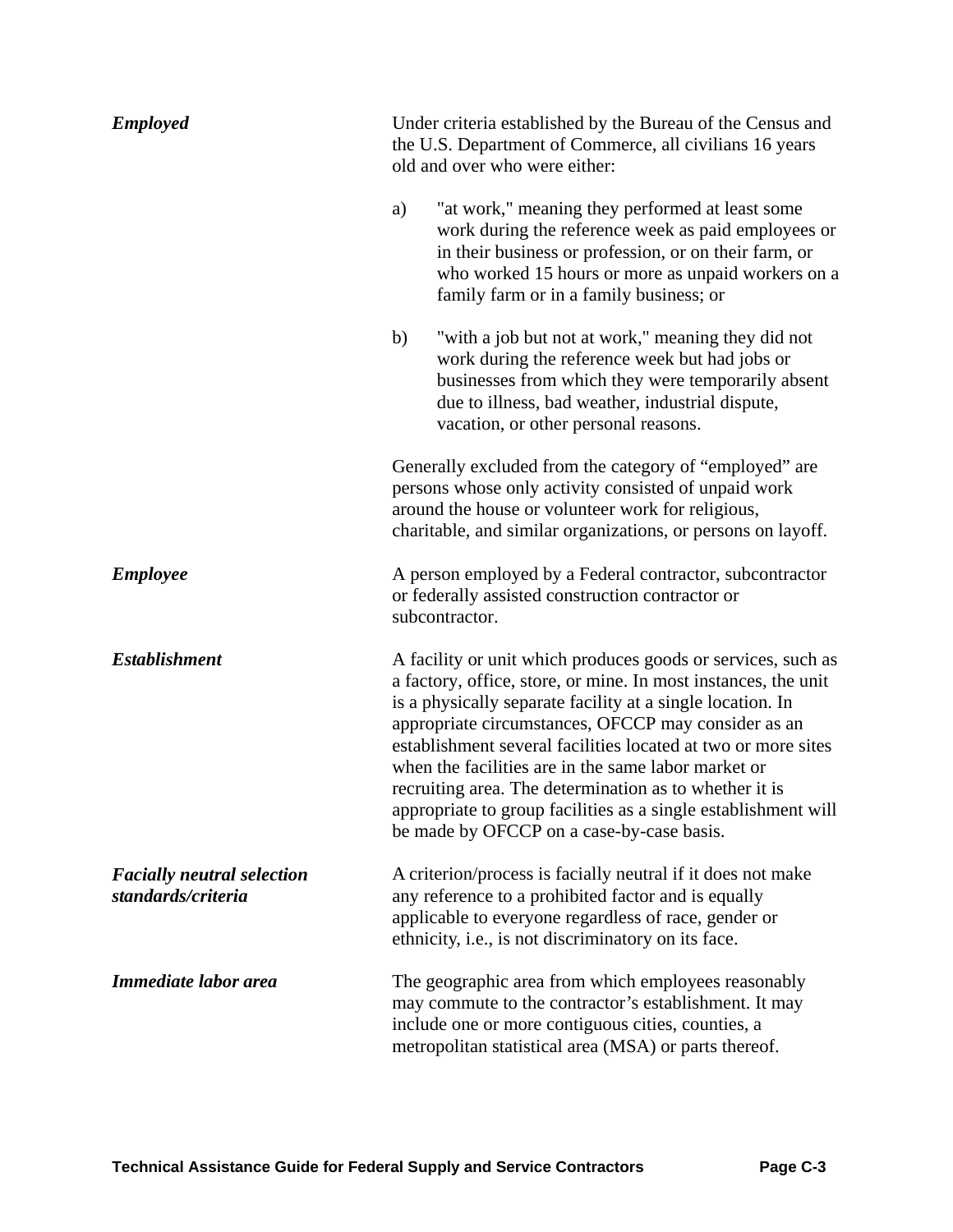| <b>Internet applicant</b>                    | Any individual that: 1) submits an expression of interest in<br>employment through the Internet or related electronic data<br>technologies; 2) the contractor considers the individual for<br>employment in a particular position; 3) the individual<br>possesses the basic qualifications; and 4) at no point does<br>the individual remove himself/herself from consideration.<br>(See 41 CFR 60-1.3).                                                                                               |  |  |
|----------------------------------------------|--------------------------------------------------------------------------------------------------------------------------------------------------------------------------------------------------------------------------------------------------------------------------------------------------------------------------------------------------------------------------------------------------------------------------------------------------------------------------------------------------------|--|--|
| <b>Job</b> area                              | Any sub-unit of a work force sector, such as a department,<br>job group, job title, etc.                                                                                                                                                                                                                                                                                                                                                                                                               |  |  |
| Job group                                    | One or a group of jobs having similar content, wage rates<br>and opportunities.                                                                                                                                                                                                                                                                                                                                                                                                                        |  |  |
| Labor area                                   | Geographic area used in calculating availability. The area<br>may vary from local to nationwide.                                                                                                                                                                                                                                                                                                                                                                                                       |  |  |
| Non-compliance                               | A contractor's failure to adhere to the conditions set out in<br>the contract's equal opportunity clauses and/or the<br>regulations implementing those clauses and/or failure to<br>correct violations.                                                                                                                                                                                                                                                                                                |  |  |
| <b>Pattern or practice</b><br>discrimination | Employer actions constituting a pattern of conduct resulting<br>in discriminatory treatment toward the members of a class.                                                                                                                                                                                                                                                                                                                                                                             |  |  |
| <b>Prime contractor</b>                      | Any person holding a contract subject to Executive Order<br>11246, as amended, Section 503, of the Rehabilitation Act<br>of 1973, as amended or VEVRAA, , or 38 U.S.C. §4212, as<br>amended; and for the purposes of 41 CFR Part 60-1,<br>Subpart B; 41 CFR Part 60-250, Subpart D; and 41 CFR<br>Part 60-741, Subpart D, any person who has held a contract<br>subject to Executive Order 11246, as amended, Section<br>503, of the Rehabilitation Act of 1973, as amended, or<br>VEVRAA, as amended. |  |  |
| <b>Protected veteran</b>                     | See definition of "Covered veteran."                                                                                                                                                                                                                                                                                                                                                                                                                                                                   |  |  |
| <b>Reasonable accommodation</b>              | A reasonable accommodation means:<br>Modifications or adjustments to a job application<br>a)<br>process that enable a qualified individual (or veteran)<br>with a disability to be considered for the position<br>such applicant desires; or                                                                                                                                                                                                                                                           |  |  |
|                                              | Modifications or adjustments to the work<br>b)<br>environment, or to the manner or circumstances                                                                                                                                                                                                                                                                                                                                                                                                       |  |  |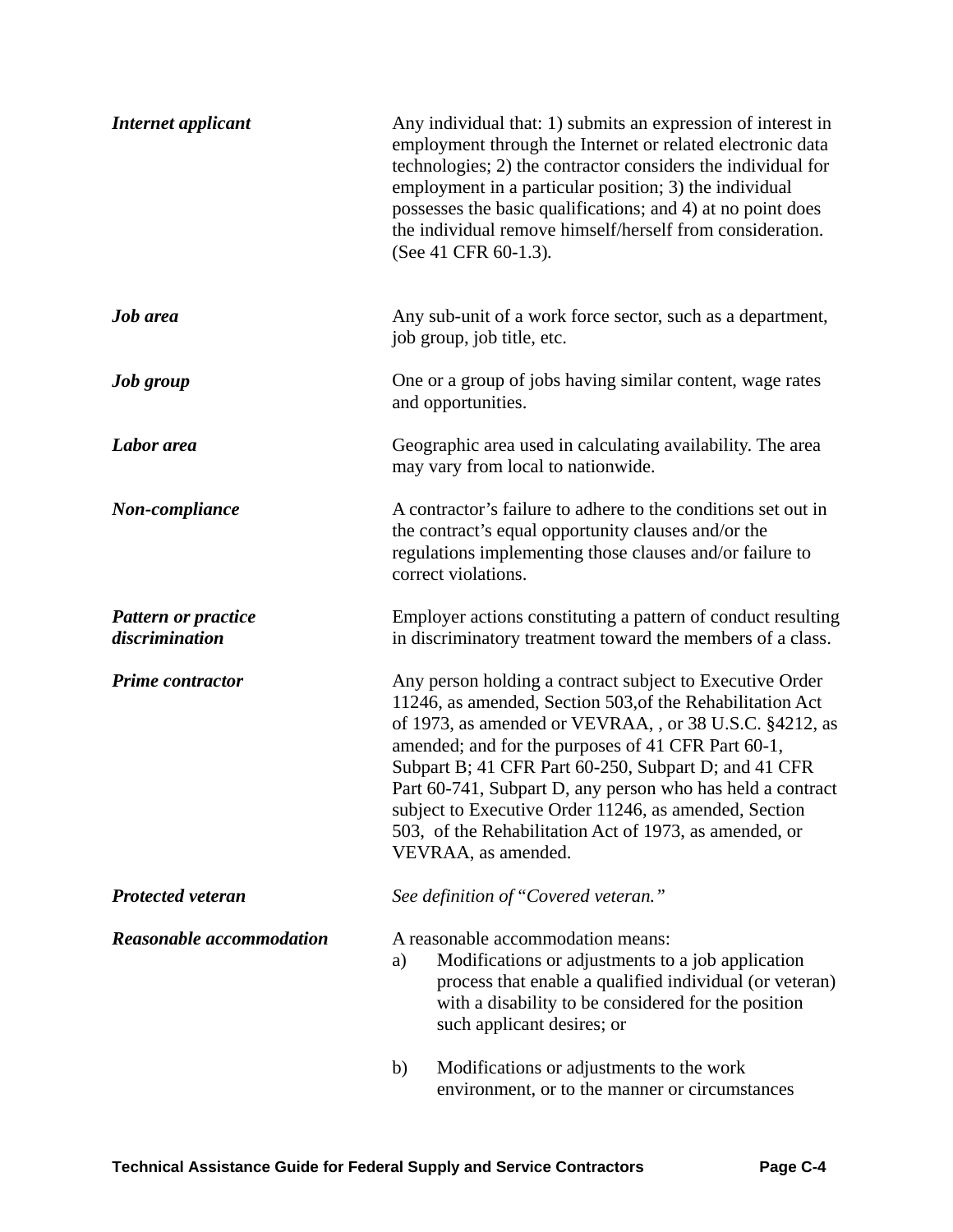|                                | under which the position held or desired is<br>customarily performed, that enable a qualified<br>individual (or veteran) with a disability to perform<br>the essential functions of the position; or                                                                                                                                                                                                                                                                                                                                                                       |  |  |
|--------------------------------|----------------------------------------------------------------------------------------------------------------------------------------------------------------------------------------------------------------------------------------------------------------------------------------------------------------------------------------------------------------------------------------------------------------------------------------------------------------------------------------------------------------------------------------------------------------------------|--|--|
|                                | Modifications or adjustments that enable a<br>$\mathbf{c})$<br>contractor's employee with a disability to enjoy equal<br>benefits and privileges of employment as are enjoyed<br>by its other similarly situated employees without a<br>disability.                                                                                                                                                                                                                                                                                                                        |  |  |
|                                | An employer does not have to provide any reasonable<br>accommodation that will impose an undue hardship on its<br>operations. See definition of "Undue hardship."                                                                                                                                                                                                                                                                                                                                                                                                          |  |  |
| <b>Subcontract</b>             | Any agreement or arrangement between a contractor and<br>any person (in which the parties do not stand in the<br>relationship of an employer and an employee):<br>for the purchase, sale or use of supplies or services or<br>a)<br>the use of real or personal property, including lease<br>arrangements, which, in whole or in part, is necessary<br>to the performance of any one or more Government<br>contracts; or<br>under which any portion of the contractor's<br>b)<br>obligation under one or more Government contracts<br>is performed, undertaken or assumed. |  |  |
| <b>Subcontractor</b>           | Any person holding a subcontract or anyone who has held a<br>subcontract subject to Executive Order 11246, as amended,<br>Section 503 of the Rehabilitation Act of 1973, as amended,<br>or VEVRAA, as amended.                                                                                                                                                                                                                                                                                                                                                             |  |  |
| <b>Systemic discrimination</b> | Employment policies or practices that serve to differentiate<br>or to perpetuate a differentiation in terms or conditions of<br>employment of applicants or employees because of their<br>status as members of a particular group, e.g., a specific race<br>or gender. Such policies may or may not be facially neutral,<br>and intent to discriminate may or may not be involved.                                                                                                                                                                                         |  |  |
| Undue hardship                 | A defense used by an employer to explain why it did not<br>provide a specific reasonable accommodation. The<br>contractor must prove that providing the specific<br>accommodation would have caused it significant difficulty<br>or expense. Whether an accommodation would impose an<br>undue hardship requires a case-by-case determination.                                                                                                                                                                                                                             |  |  |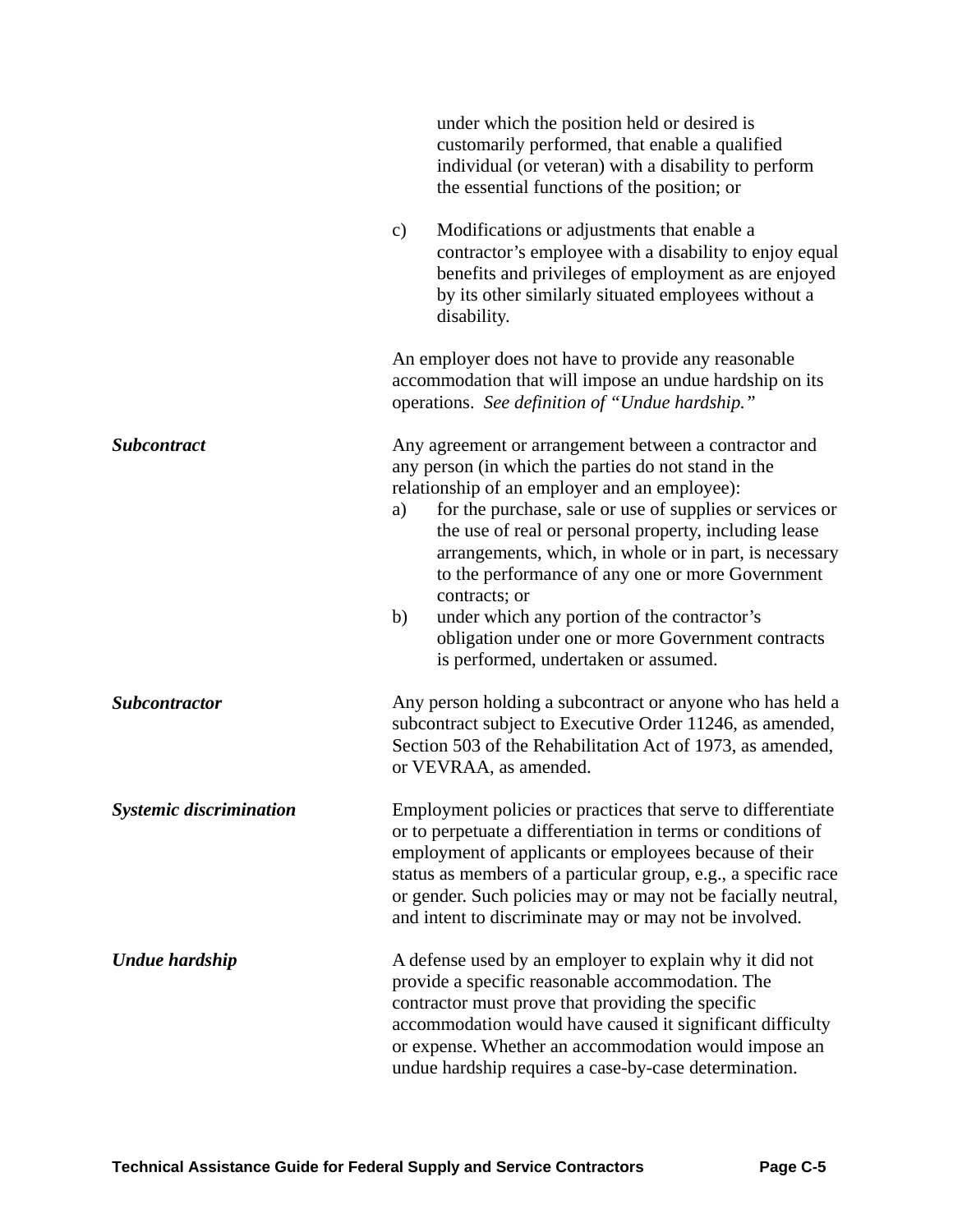| <b>Validation</b>                        | Validation is the demonstration of job-relatedness by<br>showing the relationship between the selection procedure<br>and job performance.                                                                                                                                                                                                                                                                                                                                                                                                                                                                                                                                                                     |
|------------------------------------------|---------------------------------------------------------------------------------------------------------------------------------------------------------------------------------------------------------------------------------------------------------------------------------------------------------------------------------------------------------------------------------------------------------------------------------------------------------------------------------------------------------------------------------------------------------------------------------------------------------------------------------------------------------------------------------------------------------------|
| <b>Veteran</b>                           | See definition of "Covered veteran."                                                                                                                                                                                                                                                                                                                                                                                                                                                                                                                                                                                                                                                                          |
| VETS-100 and VETS 100A<br><b>Reports</b> | The VETS-100 and VETS 100A Reports are to be<br>completed by all non-exempt Federal contractors and<br>subcontractors with contracts or subcontracts for the<br>furnishing of supplies and services or for the use of real or<br>personal property. VETS-100 must be completed by<br>contractors with contracts entered into prior to December 1,<br>2003 for \$25,000 or more. VETS-100A must be completed<br>by contractors with contracts entered into or modified on or<br>after December 1, 2003 for \$100,000 or more. The Reports<br>require that contractors report annually the numbers of<br>various categories of veterans they employ or have newly<br>hired by hiring location and job category. |
| <b>Violation</b>                         | Failure to fulfill a requirement of the Executive Order,<br>Section 503 or VEVRAA, or their implementing rules,<br>regulations and orders. The terms "violation" and<br>"deficiency" are often used interchangeably.                                                                                                                                                                                                                                                                                                                                                                                                                                                                                          |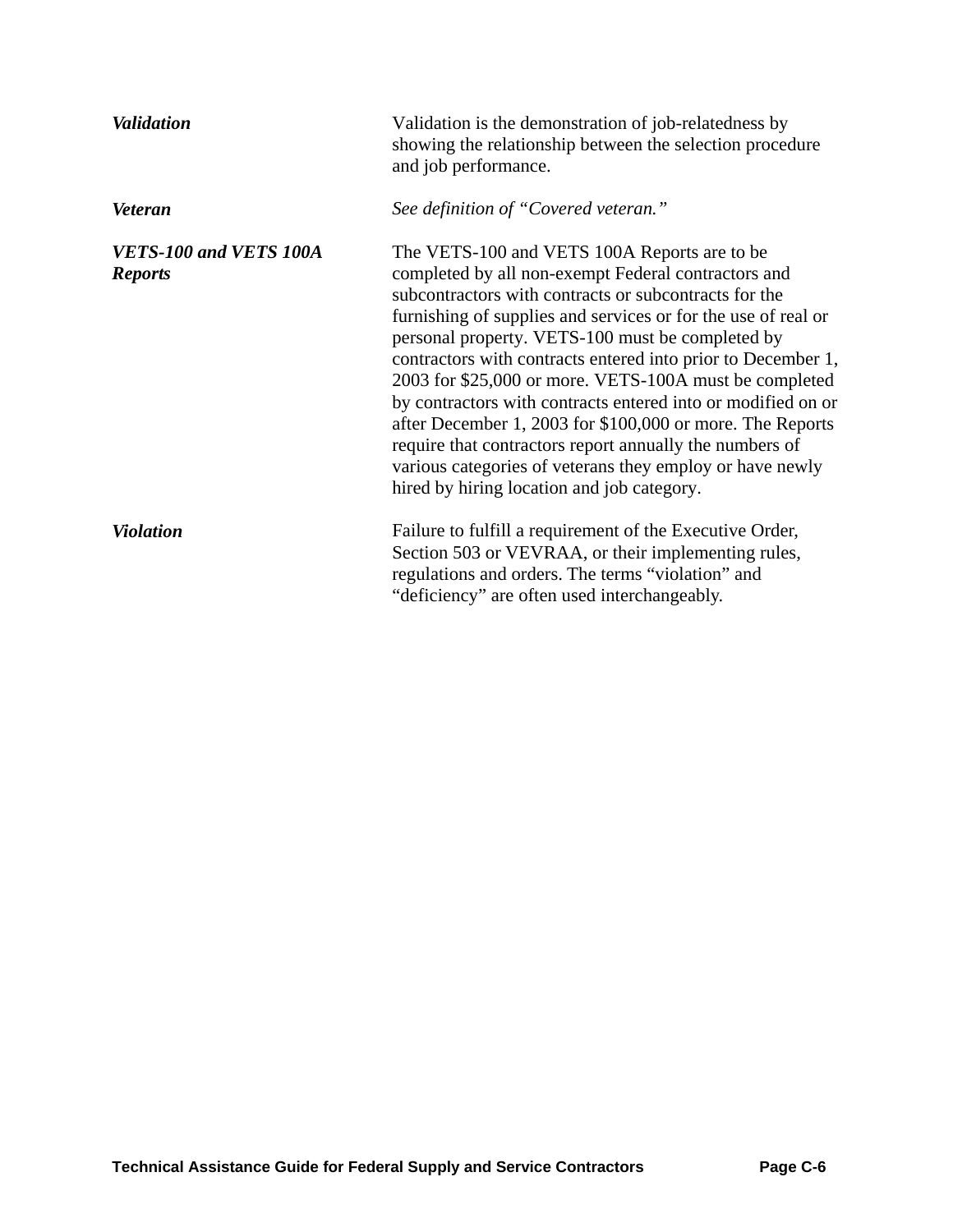# **Appendix D:**

## **Adverse Impact Determinations**

Contractors with 100 or more employees must maintain and have available for each job records and other information showing the impact of the total selection process by identifiable race, sex and ethnic group. 41 CFR 60-3.4B and 3.15A(2)(a). "Total selection process" means the combined effect of all selection procedures leading to the final employment decision. At least annually, contractors with 100 or more employees are required to analyze these data to determine whether the total selection process for each job is having adverse impact. 41 CFR 60-3.15A(2). The adverse impact determinations must be conducted by gender and for each race or ethnic group (e.g., Black, Hispanic, Asian/Pacific Islander, and American Indian/Alaskan Native)<sup>11</sup> that constitutes 2 percent or more of the labor force in the relevant labor area or 2 percent or more of the applicable workforce. If the total selection process has an adverse impact, the impact of the individual components of the selection process also should be analyzed. 41 CFR 60-3.4C and  $3.15A(2)(a)$ .

"Adverse impact" is defined in the Uniform Guidelines as "a substantially different rate of selection in hiring, promotion, or other employment decision which works to the disadvantage of members of a race, gender, or ethnic group." 41 CFR 60-3.16B. Generally, to determine whether the differences in selection rates are sufficiently substantial to be regarded as evidence of adverse impact, the contractor should apply what is commonly referred to as the "4/5ths rule" or "the 80 percent rule" of the Uniform Guidelines. Under this rule, a selection rate for any race, sex, or ethnic group that is less than 4/5ths or 80 percent of the selection rate for the group with the highest selection rate is generally regarded as evidence of adverse impact. The 80 percent rule is a general rule, and is not dispositive in all situations. The Uniform Guidelines recognize, for example, that sample size and other factors may affect the reliability of the 80 percent rule as a measure of adverse impact.

The 80 percent rule may not be accurate in detecting adverse impact where very large numbers of selections are made. Where the number of selections is very large, relatively small differences in selection rates may nevertheless constitute adverse impact if they are both statistically and practically significant. For that reason, where the sample size is very large, tests of practical and

 $\overline{a}$ 

<sup>&</sup>lt;sup>11</sup> OFCCP's regulations regarding the race, ethnicity, and job categories to be used by contractors have not changed to reflect the categories required for the current EEO-1 Report. However, as a matter of enforcement discretion, OFCCP will not cite any contractor for non-compliance with the Executive Order solely because it utilizes the race, ethnicity, or job categories required by the EEO-1 Report in records required by OFCCP regulations. Further, OFCCP will accept AAPs and supporting records that reflect the race, ethnicity, and job categories outlined in either 41 CFR Part 60-2 or the EEO-1 Report. A contractor using the EEO-1 Report race and ethnicity categories will only be expected to produce analyses relating to the impact of those identified as belonging to one of the single race and ethnicity categories, when OFCCP evaluates whether the contractor has maintained information on the impact of its selection procedures and conducted an adverse impact analysis under Part 60-3. For more information, see OFCCP's Directive regarding the use of race and ethnic categories available online at [http://www.dol.gov/esa/ofccp/regs/compliance/directives/dirindex.htm.](http://www.dol.gov/esa/ofccp/regs/compliance/directives/dirindex.htm)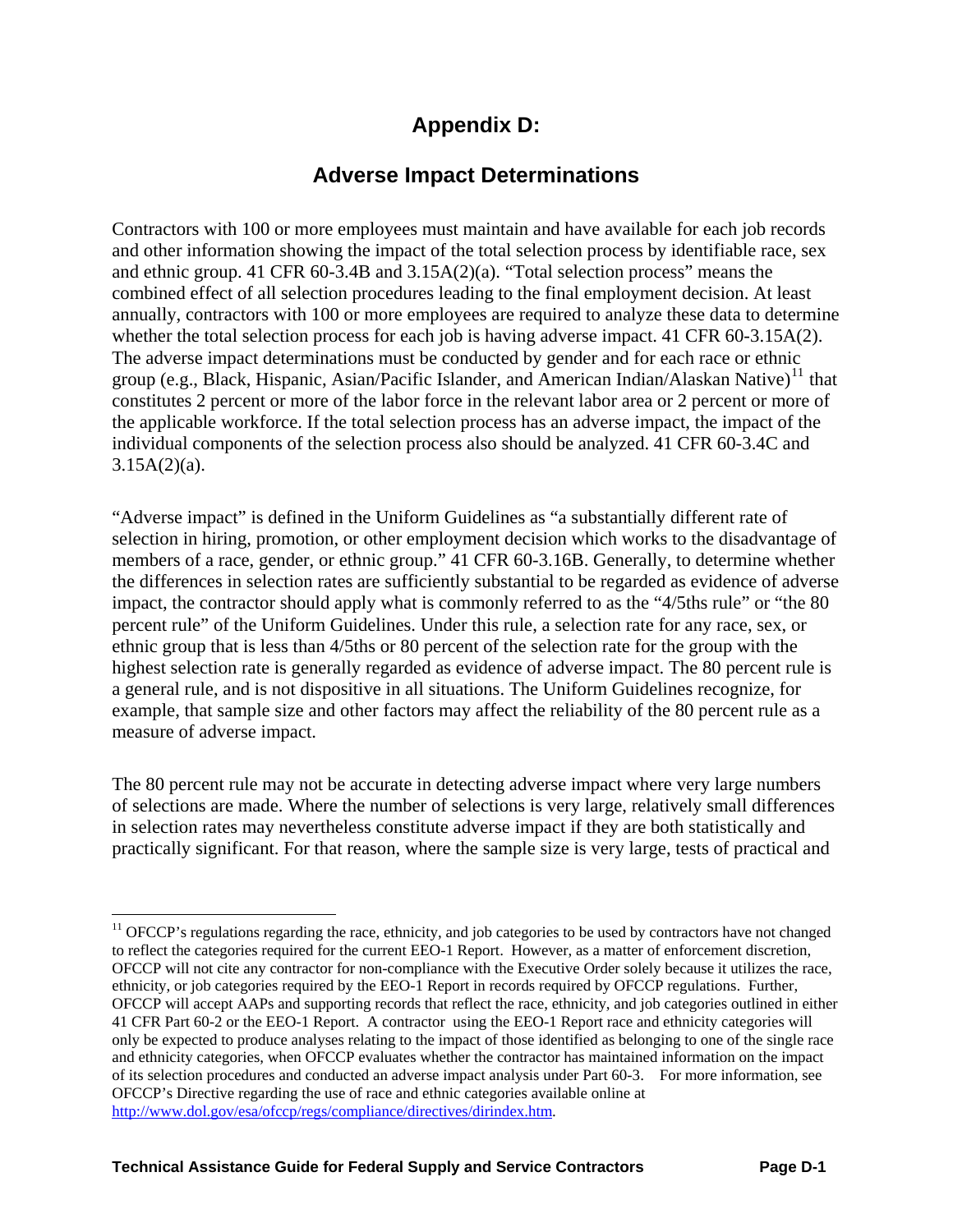statistical significance should be used to assess whether the selection procedure results in adverse impact.

Further, the 80 percent rule may not be a reliable indicator of adverse impact where the number of persons selected and difference in selection rates is very small. For example, if a contractor selected three males and one female from an applicant pool of 20 males and 10 females, the 80 percent rule would indicate adverse impact. The selection rate for women is 10 percent and the rate for men, 15 percent; 10/15 or 66 2/3 percent is less than 80 percent. Yet, the number of selections is too small to warrant a determination of adverse impact in these circumstances. Where the 80 percent rule indicates adverse impact, but the analysis is based on a sample too small to be reliable, evidence of the impact of the procedure over a longer period of time, or evidence concerning the impact of the procedure when used in the same manner elsewhere may be considered when determining adverse impact. 41 CFR 60-3.4D.

A four-step process is used to determine adverse impact:

- 1. Calculate the rate of selection for each group (divide the number of persons selected from a group by the number of applicants from that group).
- 2. Observe which group has the highest selection rate.
- 3. Calculate the impact ratios by comparing the selection rate for each group with that of the highest group (divide the selection rate for a group by selection rate for the highest group).
- 4. Observe whether the selection rate for any group is substantially less (*i.e.*, usually less than 4/5ths or 80 percent) than the selection rate for the highest group. If it is, adverse impact is indicated in most circumstances.

| <b>Hires</b> | <b>Selection Rate</b> |                  |
|--------------|-----------------------|------------------|
|              |                       |                  |
| 20           | 20/50 or 40%          |                  |
| 30           | 30/60 or 50%          |                  |
| 48           | 48/80 or 60%          |                  |
|              |                       | $2/10$ or $20\%$ |

For example:

Comparisons of the selection rate for each group with that of the highest group (Whites) reveal the following impact ratios: American Indians 20/60 or 33%; Blacks 40/60 or 66.6%; and Hispanics 50/60 or 83%. Applying the 80 percent rule, on the basis of the above information, adverse impact is indicated for American Indians and Blacks but not for Hispanics.

If a selection procedure results in adverse impact, the contractor is required to eliminate it or justify its continued use. The contractor can justify using a selection procedure that has adverse impact by showing that the procedure has been validated according to the technical requirements of the Uniform Guidelines. "Validation" is the demonstration of job-relatedness by showing the relationship between the selection procedure and job performance. "Validation in accordance with the Guidelines" means a demonstration that a validity study meeting the standards of the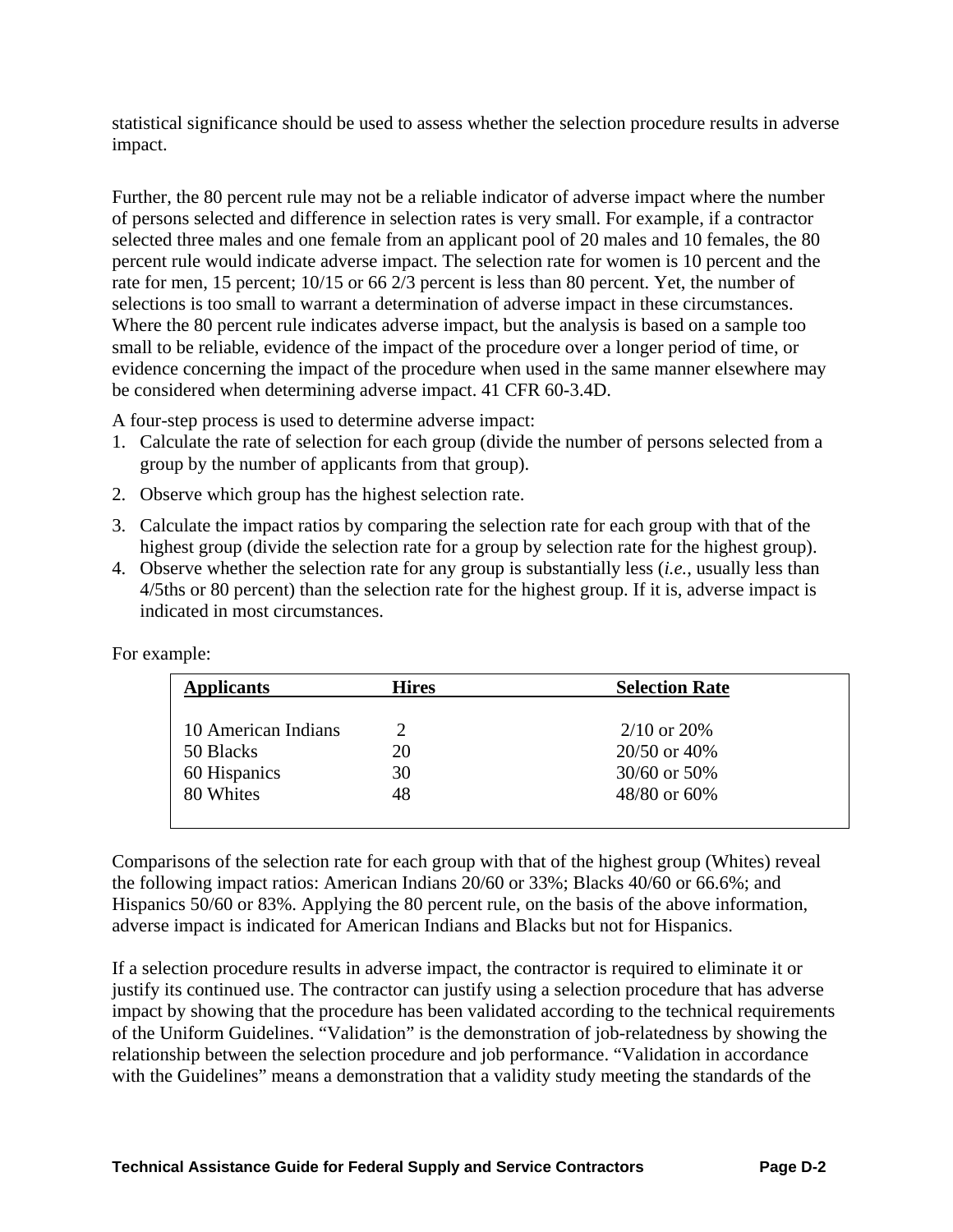Uniform Guidelines has been conducted and has produced evidence sufficient to warrant the use of the procedure for the purpose intended. 41 CFR 60-3.16 X.

Even when a selection procedure with adverse impact has been validated, the contractor is obligated to investigate and consider suitable alternative selection procedures, and suitable alternative methods to using the selection procedure which have as little adverse impact as possible. 41 CFR 60-3.3B. Further, the contractor is required to use the procedure having less impact if it is "substantially equally valid." 41 CFR 60-3.3 B.

There also are circumstances when a contractor may justify using a selection procedure with adverse impact by showing that it is required by "business necessity" (i.e., the contractor must show that the selection procedure is job-related and necessary to the safe and efficient operation of its business.)

In sum, the Uniform Guidelines recommend the following actions when adverse impact occurs:

- Modify the assessment instrument or procedure causing the adverse impact.
- Exclude the component procedure causing adverse impact from your selection process.
- Use an alternative procedure that causes little or no adverse impact, assuming that the alternative procedure is substantially equally valid.
- Use the selection procedure that has adverse impact only if the procedure is job-related and valid for predicting successful job performance, and there is no equally effective procedure available that has less adverse impact.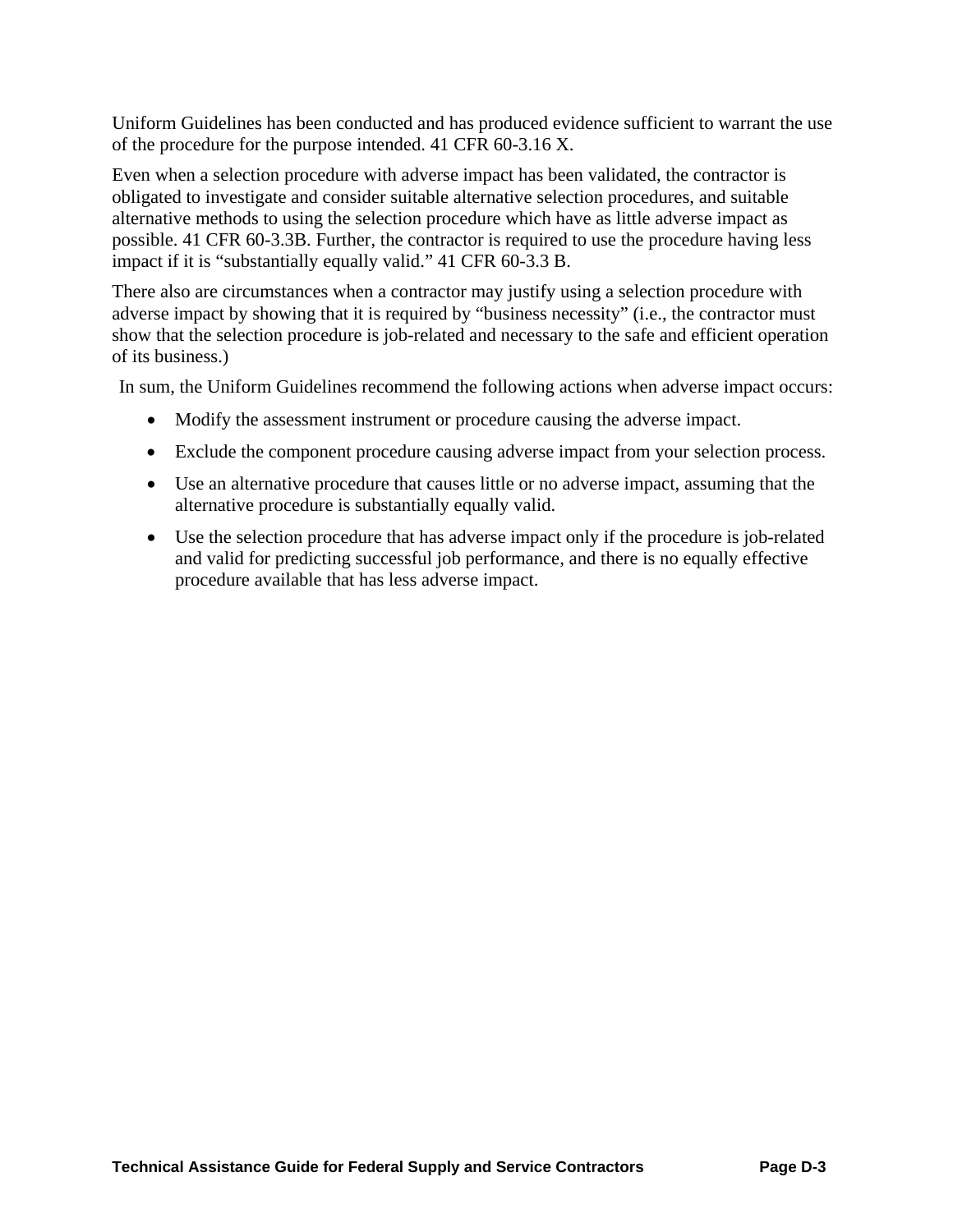# **Appendix E:**

# **National Office Policy Assistance Help Desk**

If you are looking for quick answers to questions about OFCCP, please take a look at our [Frequently Asked Questions](http://www.dol.gov/esa/ofccp/regs/compliance/faqs/offaqs.htm) web page.

- Call OFCCP's Policy Assistance Help Desk toll free at **1-800-397-6251**
- E-mail: OFCCP-Public@dol.gov
- Contact your local District or Area office http://www.dol.gov/esa/ofccp/contacts/ofnation2.htm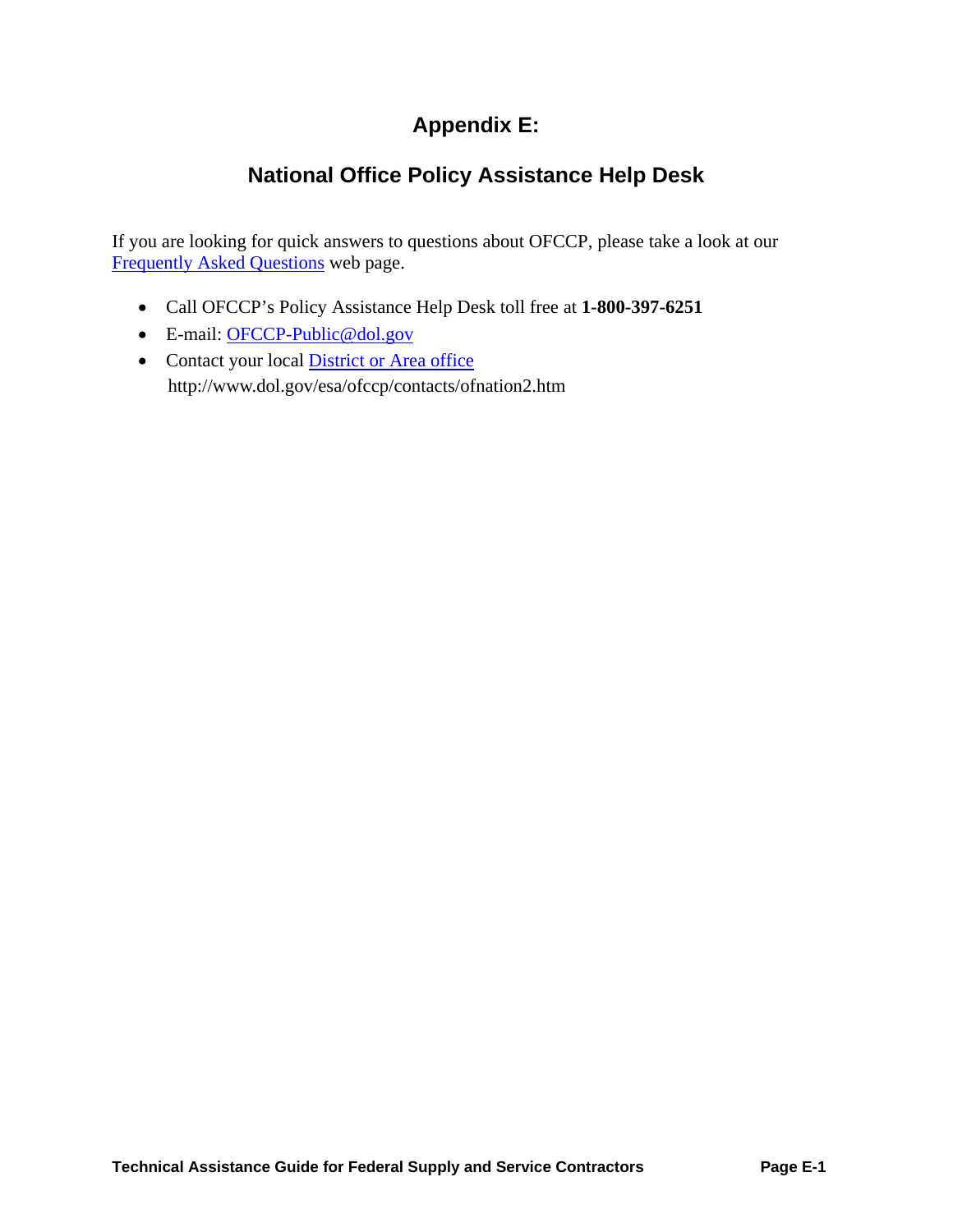## **Appendix F:**

## **OFCCP National and Regional Offices**

*National Office* **Contract Contract Compliance Programs** Office of Federal Contract Compliance Programs Room C-3325 200 Constitution Avenue, NW Washington, DC 20210 (202) 693-0101 (202) 693-1304 FAX

#### *Northeast Region*

*(Connecticut, Maine, Massachusetts, New Hampshire New Jersey, New York, Puerto Rico, Rhode Island, Vermont, Virgin Islands)*

Regional Office 201 Varick Street, Room 750 New York, NY 10014 (646) 264-3170 (646) 264-3009 FAX

#### *Mid-Atlantic Region*

*(Delaware, District of Columbia, Maryland, Pennsylvania, Virginia, West Virginia)*

Regional Office Curtis Center, Suite 750 West 170 S. Independence Mall West Philadelphia, PA 19106 (215) 861-5765 (215) 861-5769 FAX

#### *Southeast Region*

*(Alabama, Florida, Georgia, Kentucky, Mississippi, North Carolina, South Carolina, Tennessee)*

Regional Office 61 Forsyth Street, Room 7B75 Atlanta, GA 30303 (404) 893-4545 (404) 893-4546 FAX

#### *Midwest Region* Regional Office

*(Illinois, Indiana, Iowa, Kansas, Michigan, Minnesota, Missouri, Nebraska, Ohio, Wisconsin)*

Kluczynski Federal Building, Room 570 230 South Dearborn Street Chicago, IL 60604 (312) 596-7010 (312) 596-7037 FAX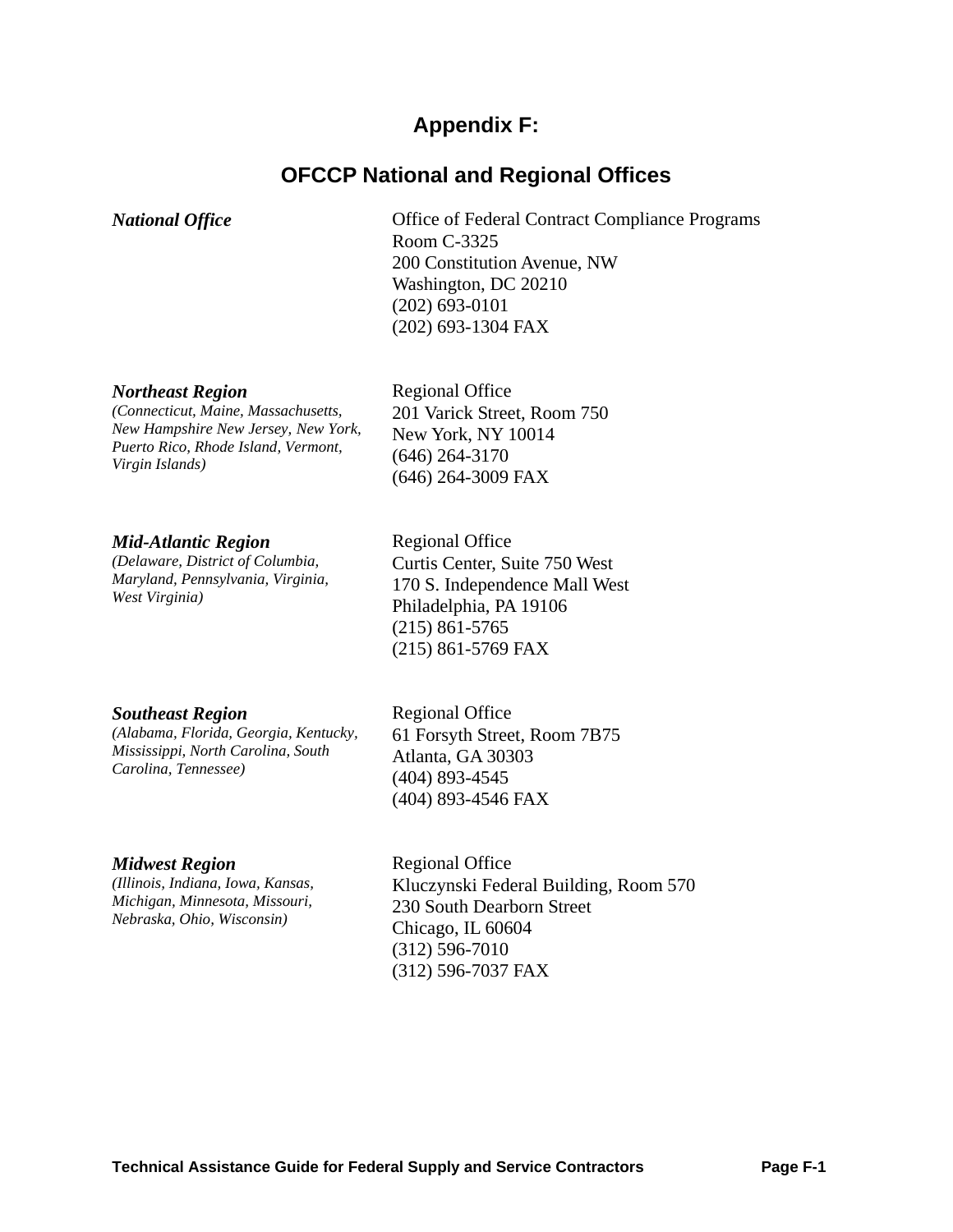#### *Southwest and Rocky Mountain Region*

*(Arkansas, Colorado, Louisiana, Montana, New Mexico, North Dakota, Oklahoma, South Dakota, Texas, Utah, Wyoming)*

*(Alaska, Arizona, California, Guam, Hawaii, Idaho, Nevada, Oregon, Washington)*

Regional Office 525 South Griffin Street Federal Building, Room 840 Dallas, TX 75202 (972) 850-2550 (972) 850-2552 FAX

*Pacific Region* Regional Office 90 7th Street, Suite # 18-300 San Francisco, CA 94103

> (415) 625-7800 (415) 625-7799 FAX